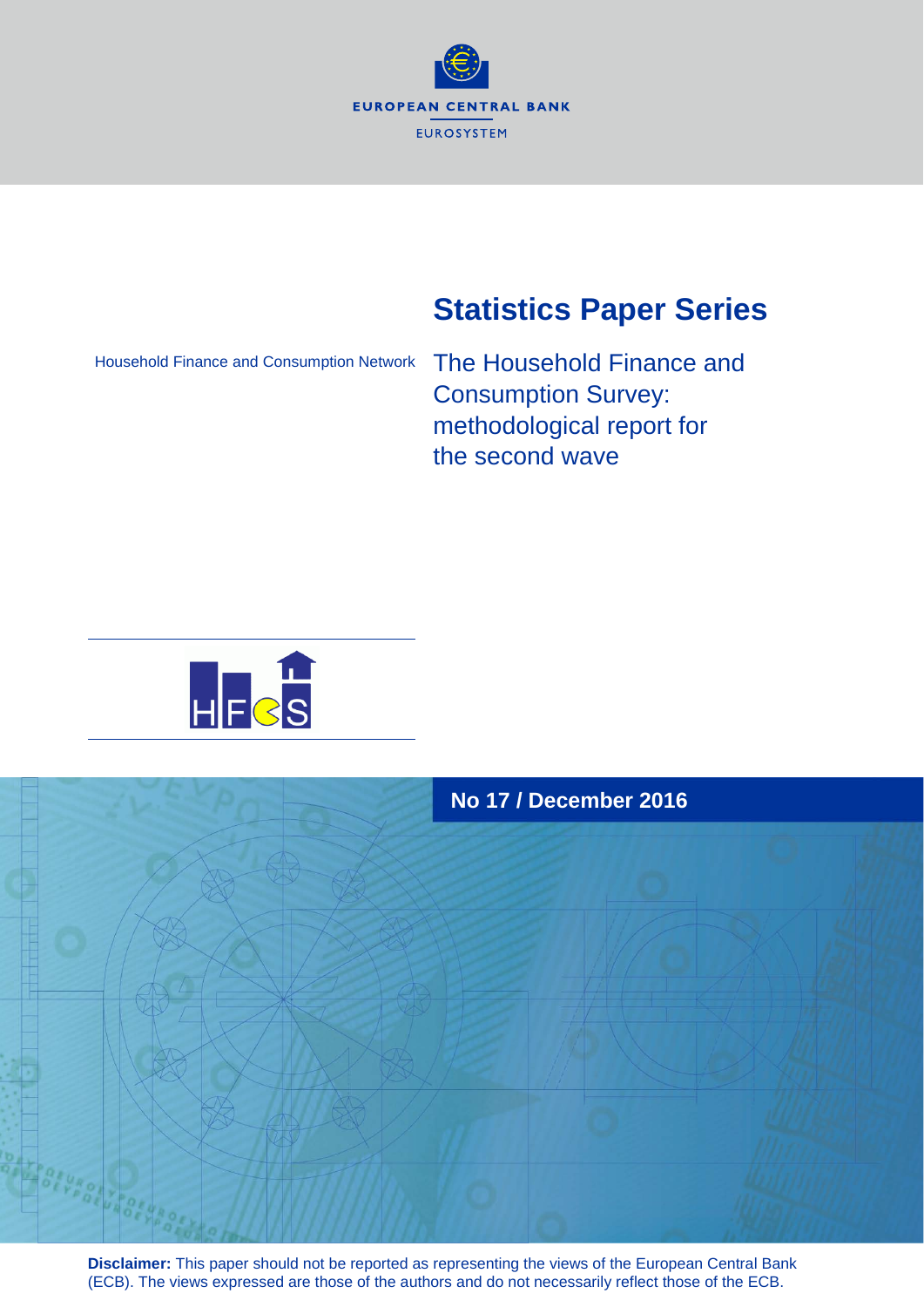#### **Household Finance and Consumption Network**

This report was drafted by the Household Finance and Consumption Network (HFCN). The HFCN is chaired by Ioannis Ganoulis (ECB) and Oreste Tristani (ECB), and Sébastien Pérez-Duarte (ECB) and Jiri Slacalek (ECB) as Secretaries. The HFCN is composed of members from the: *European Central Bank, Banque Nationale de Belgique, Česká národní banka, Danmarks Nationalbank, Deutsche Bundesbank, Eesti Pank, Central Bank of Ireland, Bank of Greece, Banco de España, Banque de France, Hrvatska narodna banka, Banca d'Italia, Central Bank of Cyprus, Latvijas Banka, Lietuvos bankas, Banque centrale du Luxembourg, Magyar Nemzeti Bank, Central Bank of Malta, De Nederlandsche Bank, Oesterreichische Nationalbank, Narodowy Bank Polski, Banco de Portugal, Banca Naţională a României, Banka Slovenije, Národná banka Slovenska, Suomen Pankki, Sveriges Riksbank,* as well as *Statistics Estonia, Central Statistics Office (Ireland), Insee (France), Hungarian Central Statistical Office, Instituto Nacional de Estatística (Portugal), Statistics Finland,*

*European Commission (Eurostat)*

and consultants from the *Federal Reserve Board, Goethe University Frankfurt and University of Naples Federico II.*

The HFCN collects household-level data on households' finances and consumption in the euro area through a harmonised survey. The HFCN aims at studying in depth the micro-level structural information on euro area households' assets and liabilities. Email: [hfcs@ecb.europa.eu](mailto:hfcs@ecb.europa.eu)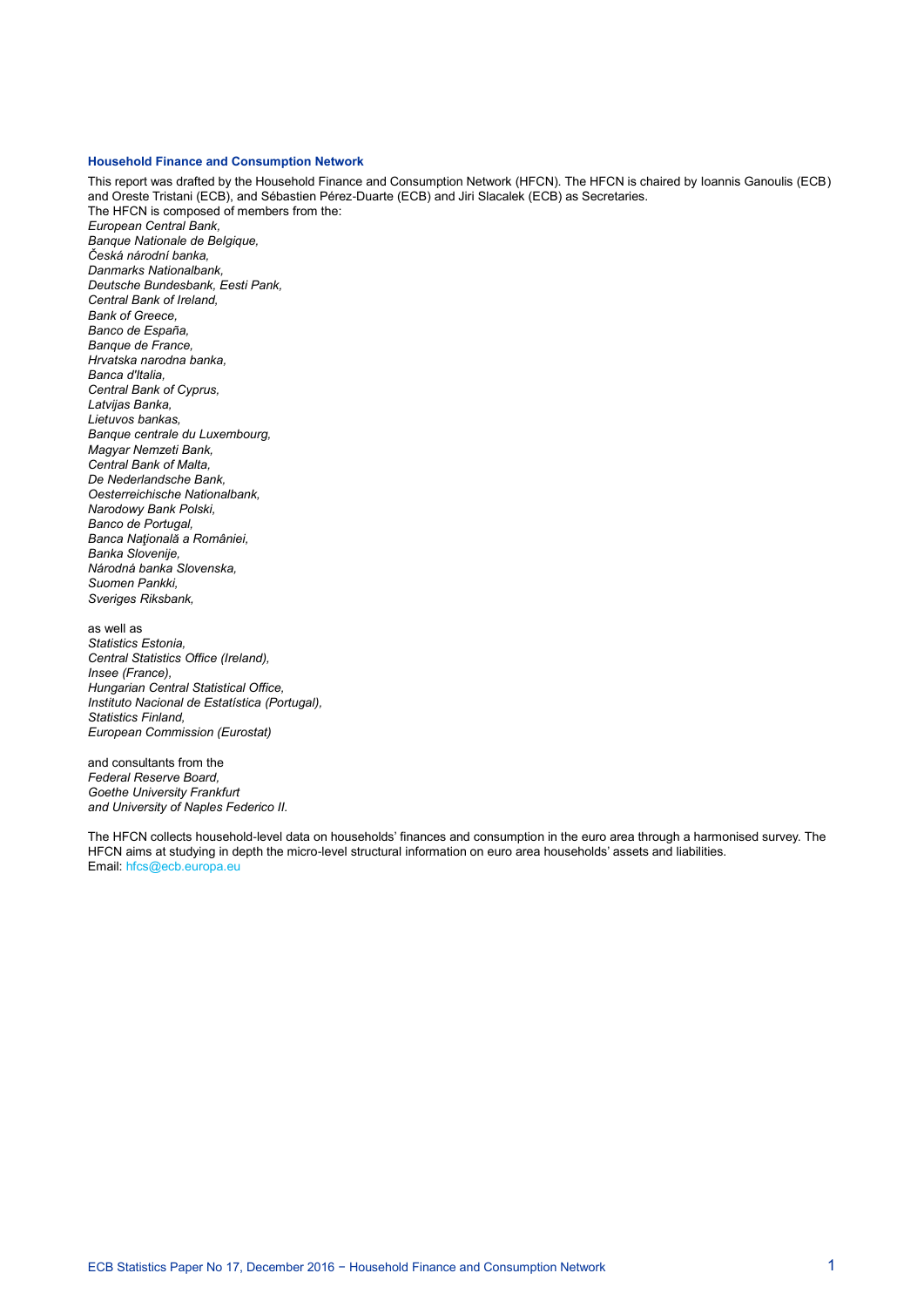# **Contents**

| 1            | <b>Introduction</b> |                                                                      |    |
|--------------|---------------------|----------------------------------------------------------------------|----|
|              | 1.1                 | General features of the HFCS                                         | 3  |
| $\mathbf{2}$ |                     | The HFCS blueprint questionnaire                                     | 10 |
|              | 2.1                 | Pre-interview part of the HFCS questionnaire                         | 10 |
|              | 2.2                 | Topics covered by the HFCS core questionnaire                        | 12 |
|              | 2.3                 | Interview closure and post-interview debriefing/paradata             | 16 |
|              | 2.4                 | Data collection approaches incorporated into the questionnaire       | 17 |
|              | 2.5                 | The HFCS non-core questions                                          | 18 |
| 3            |                     | <b>Collection of data and other fieldwork aspects</b>                | 20 |
|              | 3.1                 | <b>Survey mode</b>                                                   | 20 |
|              | 3.2                 | <b>Fieldwork</b>                                                     | 22 |
|              | 3.3                 | Deviations from the data collection framework: other data<br>sources | 24 |
| 4            |                     | <b>Sample design</b>                                                 | 26 |
|              | 4.1                 | <b>General features</b>                                              | 26 |
|              | 4.2                 | Main country features                                                | 27 |
| 5            |                     | Unit non-response and weighting                                      | 37 |
|              | 5.1                 | Unit non-response in wealth surveys                                  | 37 |
|              | 5.2                 | Unit non-response in the HFCS                                        | 38 |
|              | 5.3                 | Weighting                                                            | 39 |
| 6            |                     | Editing, item non-response and multiple imputation                   | 44 |
|              | 6.1                 | Data editing                                                         | 44 |
|              | 6.2                 | Imputation of the HFCS data                                          | 46 |
|              | 6.3                 | Comparative information on item non-response and imputation          | 52 |
| 7            |                     | <b>Variance estimation</b>                                           | 56 |
|              | 7.1                 | Motivation for replication-based methods                             | 56 |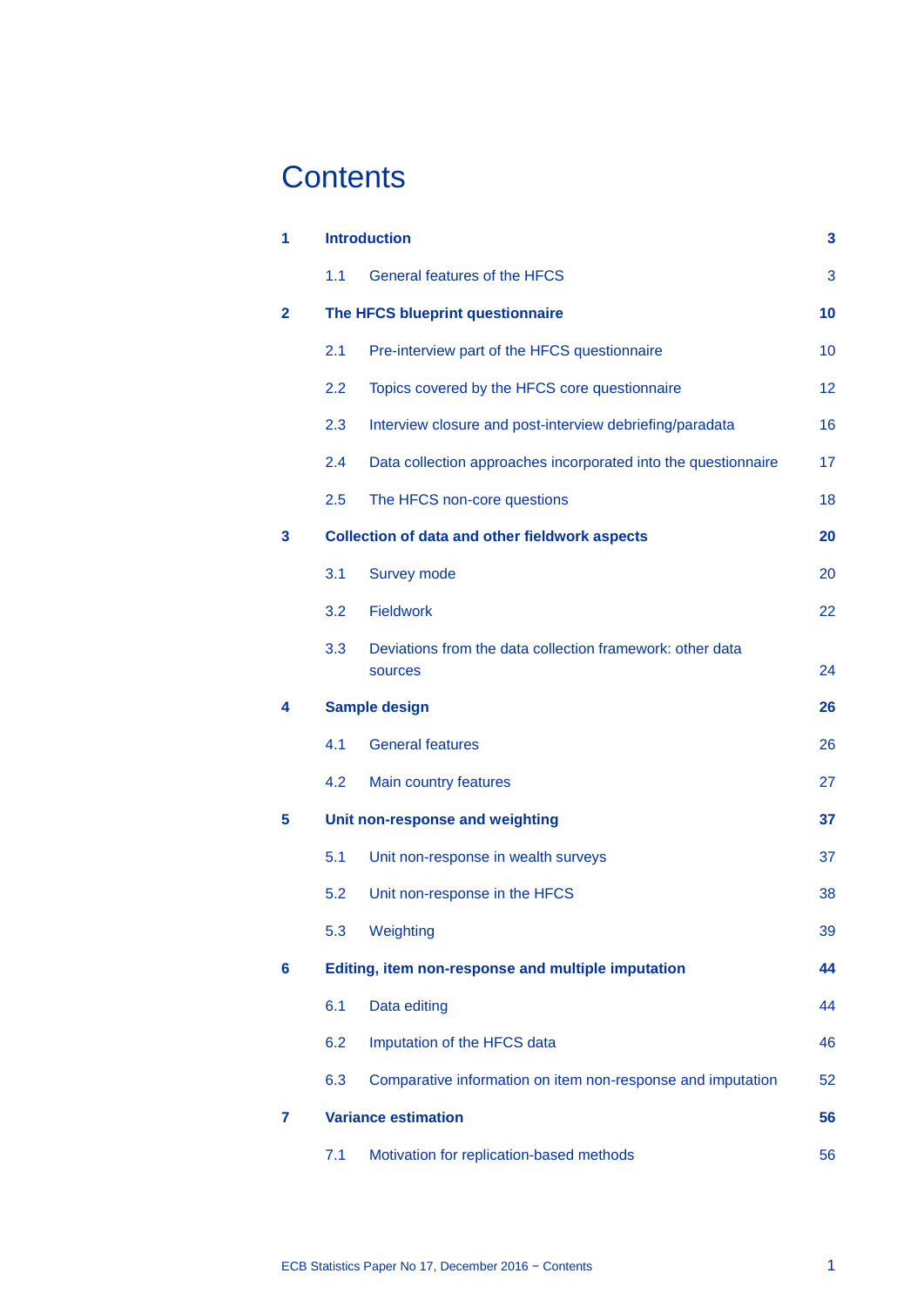|    | 7.2                                                       | The Rao-Wu rescaled bootstrap and its extensions                                      | 57  |  |  |
|----|-----------------------------------------------------------|---------------------------------------------------------------------------------------|-----|--|--|
|    | 7.3                                                       | Combining replicate weights and multiple imputation                                   | 61  |  |  |
|    | 7.4                                                       | Variance estimation of changes between waves                                          | 62  |  |  |
|    | 7.5                                                       | Software routines for estimating total variance                                       | 62  |  |  |
| 8  |                                                           | <b>Statistical disclosure control</b>                                                 | 65  |  |  |
|    | 8.1                                                       | General principles in the HFCS                                                        | 65  |  |  |
|    | 8.2                                                       | <b>Collapsing of cases</b>                                                            | 67  |  |  |
|    | 8.3                                                       | Random rounding                                                                       | 67  |  |  |
| 9  |                                                           | <b>Comparability issues</b>                                                           | 69  |  |  |
|    | 9.1                                                       | What are comparability issues?                                                        | 69  |  |  |
|    | 9.2                                                       | Dimensions in the assessment of comparability                                         | 69  |  |  |
| 10 |                                                           | <b>Comparability between the HFCS and other statistics</b>                            | 77  |  |  |
|    | 10.1                                                      | Comparability of the demographic structure of the HFCS                                | 77  |  |  |
|    | 10.2                                                      | Comparing the HFCS and macro data on financial wealth and<br><b>liabilities</b>       | 82  |  |  |
|    | 10.3                                                      | Comparison of income data between the HFCS and EU-SILC                                | 86  |  |  |
|    | <b>Appendices</b>                                         |                                                                                       | 90  |  |  |
|    |                                                           | HFCS definitions of financially knowledgeable person and HFCS<br>household definition | 90  |  |  |
|    | Changes in the core variables for wave 2                  |                                                                                       |     |  |  |
|    | Coverage of the core items in the second wave of the HFCS |                                                                                       |     |  |  |
|    | Collection of the non-core items                          |                                                                                       |     |  |  |
|    |                                                           | Statistical disclosure: additional information                                        | 101 |  |  |
|    | Revisions to data from the first wave                     |                                                                                       |     |  |  |
|    | <b>References</b>                                         |                                                                                       | 105 |  |  |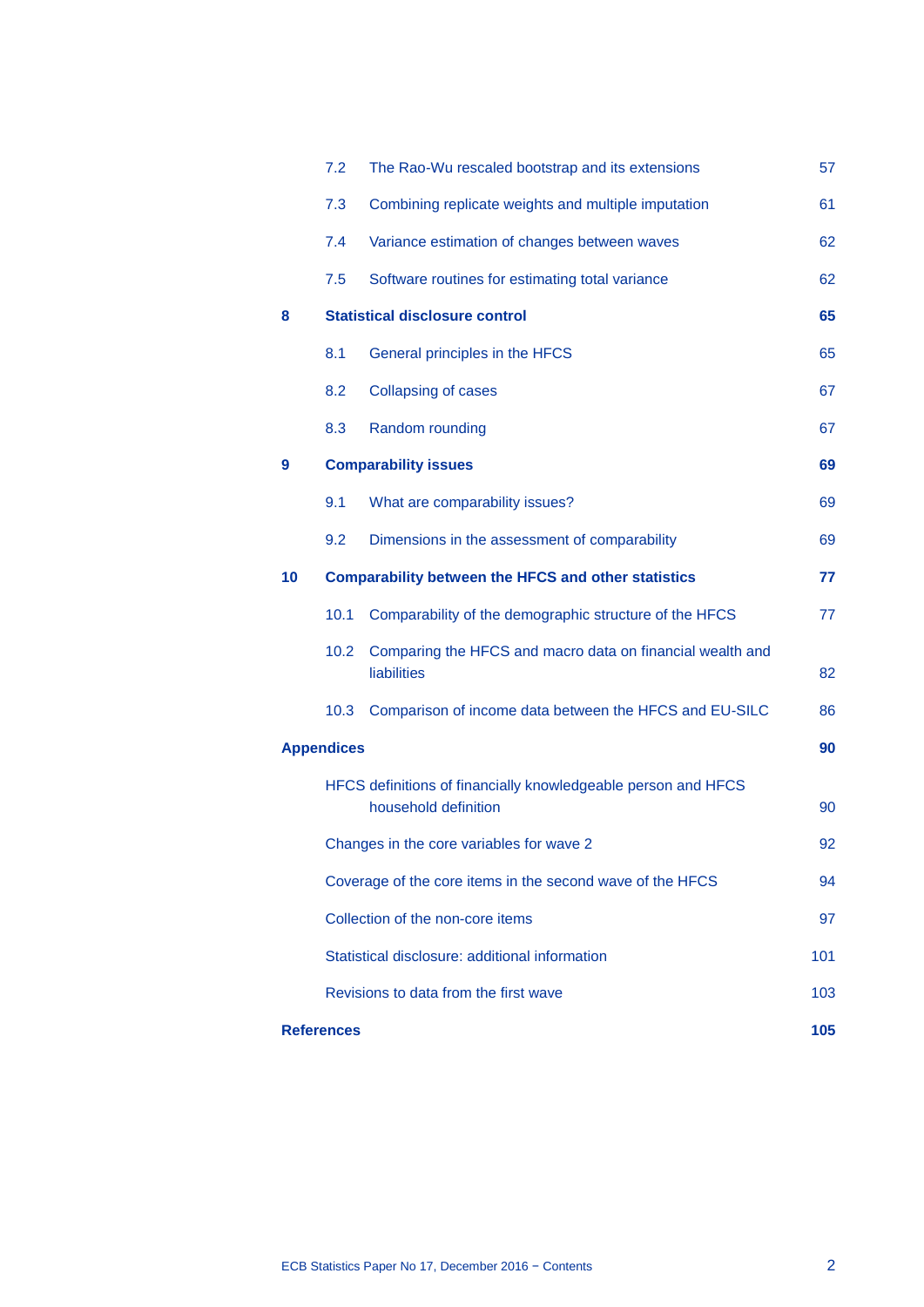# <span id="page-4-0"></span>1 Introduction

# <span id="page-4-1"></span>1.1 General features of the HFCS

# 1.1.1 The Household Finance and Consumption Network

At the end of 2006, the ECB Governing Council set up the Household Finance and Consumption Network (HFCN). The network is composed of researchers, statisticians and survey specialists from the ECB, European national central banks (NCBs), some national statistical institutes (NSIs), and a number of experts in the field of household finances who act as consultants. The mandate given to the HFCN is to develop and conduct the Eurosystem Household Finance and Consumption Survey (HFCS), and act as a forum for research with the survey data.

While participation in the HFCN is purely voluntary, all euro area NCBs contribute to the HFCN and conduct the survey in their respective countries. In addition, several non-euro area NCBs participate as observers and, starting in the second wave, conducted the survey. [1](#page-4-2)

# 1.1.2 General description of the HFCS

The HFCS is conducted in a decentralised manner. Each institution participating in the HFCN (NCB or NSI) is responsible for conducting the survey. The European Central Bank (ECB) in conjunction with the HFCN coordinates the whole project, ensuring the application of a common methodology, pooling and quality-controlling the country datasets, as well as disseminating the survey results and microdata through a single access gateway.

The HFCS is conducted every three years in most countries.<sup>[2](#page-4-3)</sup> The fieldwork for the second wave was carried out in most countries between 2013 and the first half of 2015<sup>[3](#page-4-4)</sup>. Table 1.1 provides a summary snapshot of the institution responsible for the HFCS in each country and the fieldwork periods.

<span id="page-4-2"></span><sup>1</sup> The first wave of HFCS was conducted in 15 euro area countries and the second wave in 18 euro area countries, as well as in Hungary and Poland; the survey will be conducted in all euro area member states, including Lithuania, as of the third wave of the survey.

<span id="page-4-3"></span><sup>&</sup>lt;sup>2</sup> The HFCS is carried out every two years only in Italy.

<span id="page-4-4"></span><sup>3</sup> Except in Spain, where the survey was conducted in 2011 and 2012.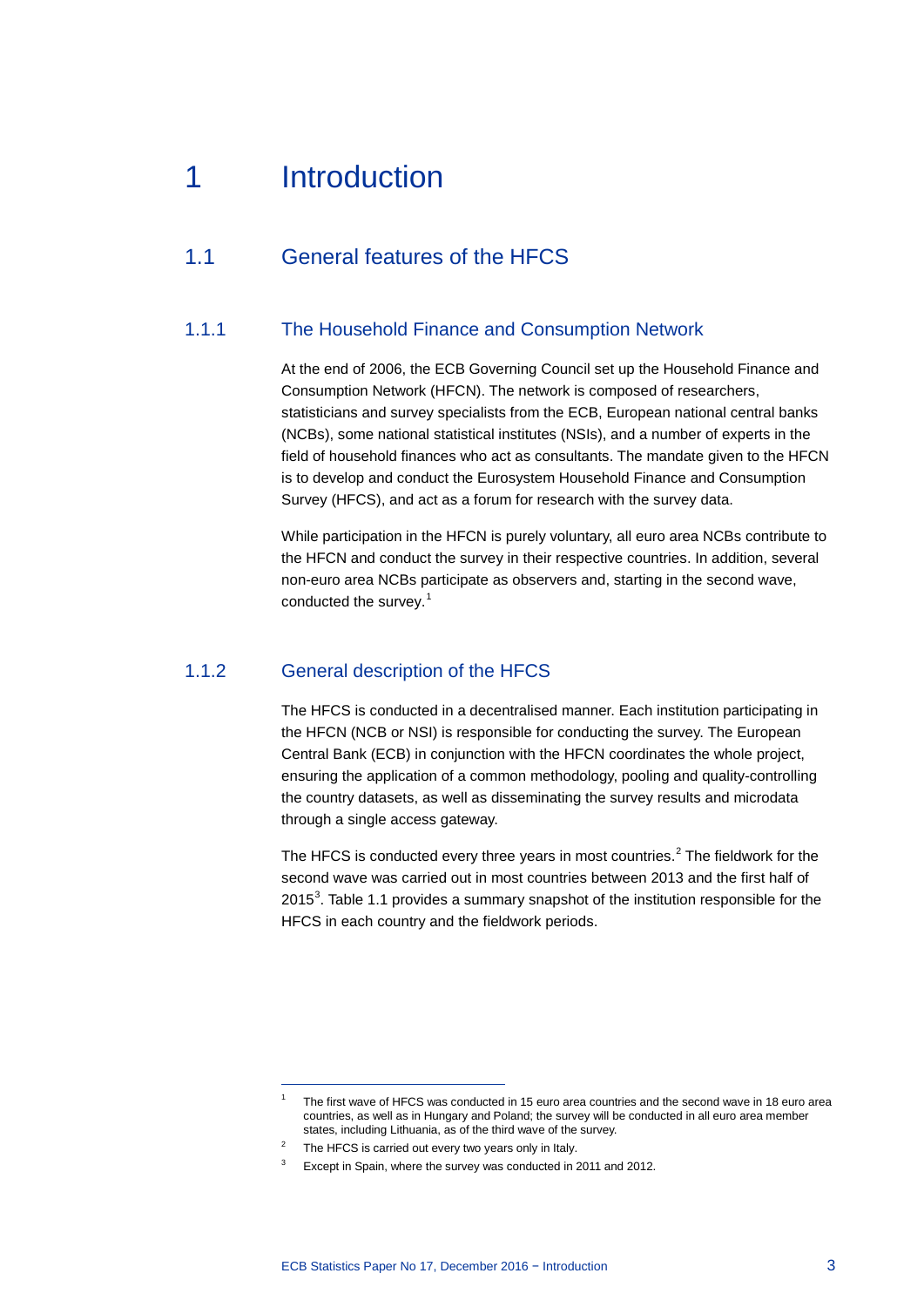#### **Table 1.1**

Main features of the HFCS country surveys

| <b>Country</b>     | <b>Responsible institution</b>   | <b>Fieldwork period</b>        | <b>Adaptation of an existing</b><br>survey* |
|--------------------|----------------------------------|--------------------------------|---------------------------------------------|
| <b>Belgium</b>     | National Bank of Belgium         | June-2014 - January-2015       | <b>HFCS</b>                                 |
| <b>Germany</b>     | Deutsche Bundesbank              | April 2014 - November 2014     | <b>HFCS</b>                                 |
| <b>Estonia</b>     | Eesti Pank                       | March 2013 - June 2013         | $\overline{\phantom{a}}$                    |
| <b>Ireland</b>     | CSO/Central Bank of Ireland      | March 2013 - September 2013    |                                             |
| Greece             | <b>Bank of Greece</b>            | June 2014 - October 2014       | <b>HFCS</b>                                 |
| <b>Spain</b>       | Banco de España                  | October 2011 - April 2012      | Yes                                         |
| <b>France</b>      | Insee/Banque de France           | October 2014 - February 2015   | Yes                                         |
| <b>Italy</b>       | Banca d'Italia                   | January 2015 - June 2015       | <b>Yes</b>                                  |
| <b>Cyprus</b>      | Central Bank of Cyprus           | February 2014 - July 2014      | <b>HFCS</b>                                 |
| Latvia             | Latvijas Banka                   | April 2014 - September 2014    | $\frac{1}{2}$                               |
| Luxembourg         | Banque centrale du Luxembourg    | April 2014 - December 2014     | <b>HFCS</b>                                 |
| <b>Hungary</b>     | Magyar Nemzeti Bank              | October 2014 - November 2014   | $\blacksquare$                              |
| <b>Malta</b>       | Central Bank of Malta            | January 2014 - June 2014       | <b>HFCS</b>                                 |
| <b>Netherlands</b> | De Nederlandsche Bank            | April 2014 - March 2015        | <b>Yes</b>                                  |
| <b>Austria</b>     | Oesterreichische Nationalbank    | June 2014 - February 2015      | <b>HFCS</b>                                 |
| <b>Poland</b>      | Narodowy Bank Polski             | January 2014 - February 2014   | $\overline{\phantom{a}}$                    |
| <b>Portugal</b>    | INE Portugal/Banco de Portugal   | March 2013 - July 2013         | <b>HFCS</b>                                 |
| <b>Slovenia</b>    | Banka Slovenije                  | September 2014 - December 2014 | <b>HFCS</b>                                 |
| <b>Slovakia</b>    | Národná banka Slovenska          | February 2014 - April 2014     | <b>HFCS</b>                                 |
| <b>Finland</b>     | Statistics Finland/Suomen Pankki | January 2014 - May 2014        | Yes                                         |

Source: ECB – HFCS metadata.

\* Yes indicates that the HFCS first wave was an adaptation of an existing national wealth survey. *HFCS* means that the country<br>participated in the first wave of the HFCS, which was a new national wealth survey. - indicate new wealth survey.

# 1.1.3 Methodological features of the HFCS

The HFCS is designed around a common set of methodological principles, which ensures the comparability of results.

## Ex ante comparability through an output-oriented approach

When compared with other international initiatives on household wealth surveys,<sup>[4](#page-5-0)</sup> one of the most distinctive features of the HFCS is that the country wealth surveys that are part of the project follow an ex ante harmonised methodology. In particular, all HFCSs provide survey variables according to a set of common definitions and descriptive features according to an output-oriented approach. Of this set of survey variables with common standards and definitions, the HFCS has defined a set of core output variables, which all countries report to the ECB. In addition, there is a set of standardised non-core extensions that countries may voluntarily collect, and which

<span id="page-5-0"></span>Such as the Luxembourg Wealth Study.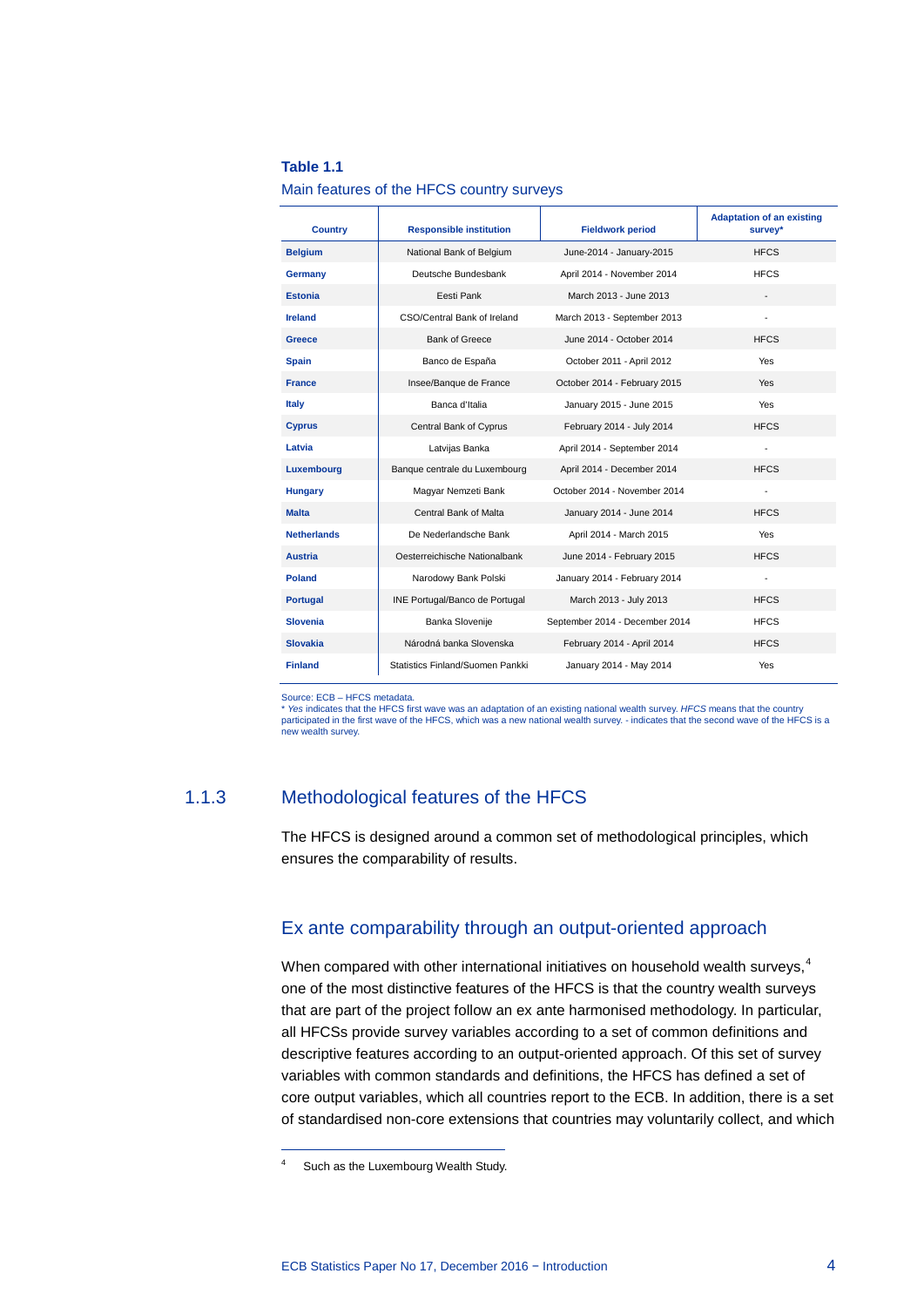therefore also provide comparable output, but only for those countries that collect the information.

Conversely, substantial cross-country differences within Europe imply that obtaining comparable information sometimes requires different questions in each country, as well as a considerable amount of country-level expertise. In turn, questions in country surveys may be somewhat adapted to the specific circumstances and financial products available to consumers in each country. Nonetheless, a common blueprint questionnaire is the starting point for country questionnaires. Country surveys can also collect country-specific (i.e. not necessarily comparable) variables. These are not included in the HFCS dataset, but only in national datasets available from the national central banks and statistical institutes.

In countries where there was no existing survey prior to the launch of the HFCS, full output harmonisation is achieved from the start. Conversely, in the countries where a survey was already in place (namely Finland, France, Italy, Netherlands and Spain), full convergence is to be achieved gradually. In Cyprus and Portugal, the existing wealth surveys were discontinued and replaced by the HFCS with the first wave.

Where there is a pre-existing survey, the gradual convergence process implies that for the first two waves, a few variables result from combination/adaptation of the original survey variables. The degree of convergence was improved in all such countries between the first and the second wave.

### Sample design

<span id="page-6-0"></span>-

Household samples have been designed in each country to ensure both euro area and country representative results.<sup>[5](#page-6-0)</sup> This is particularly important taking into account the relatively large cross-country heterogeneity of financial markets, banking regulations, pension systems and fiscal policies in the euro area.

More than 84,000 households were surveyed in the second wave, with varying samples sizes across countries (see Chapter 4 for further details), up from 62,000 in the first wave; at the same time, five countries (Estonia, Ireland, Latvia, Hungary and Poland) are covered in the second wave for the first time.

All HFCS country surveys have a probabilistic sample design. This means that each household in the target population has an ex ante defined non-zero probability of being part of the sample. A more exhaustive description of the sample designs applied in each country is provided in Chapter 3.

<sup>5</sup> The target reference population for national surveys is all private households and their current members residing in the national territory at the time of data collection. Persons living in collective households and in institutions are generally excluded from the target population.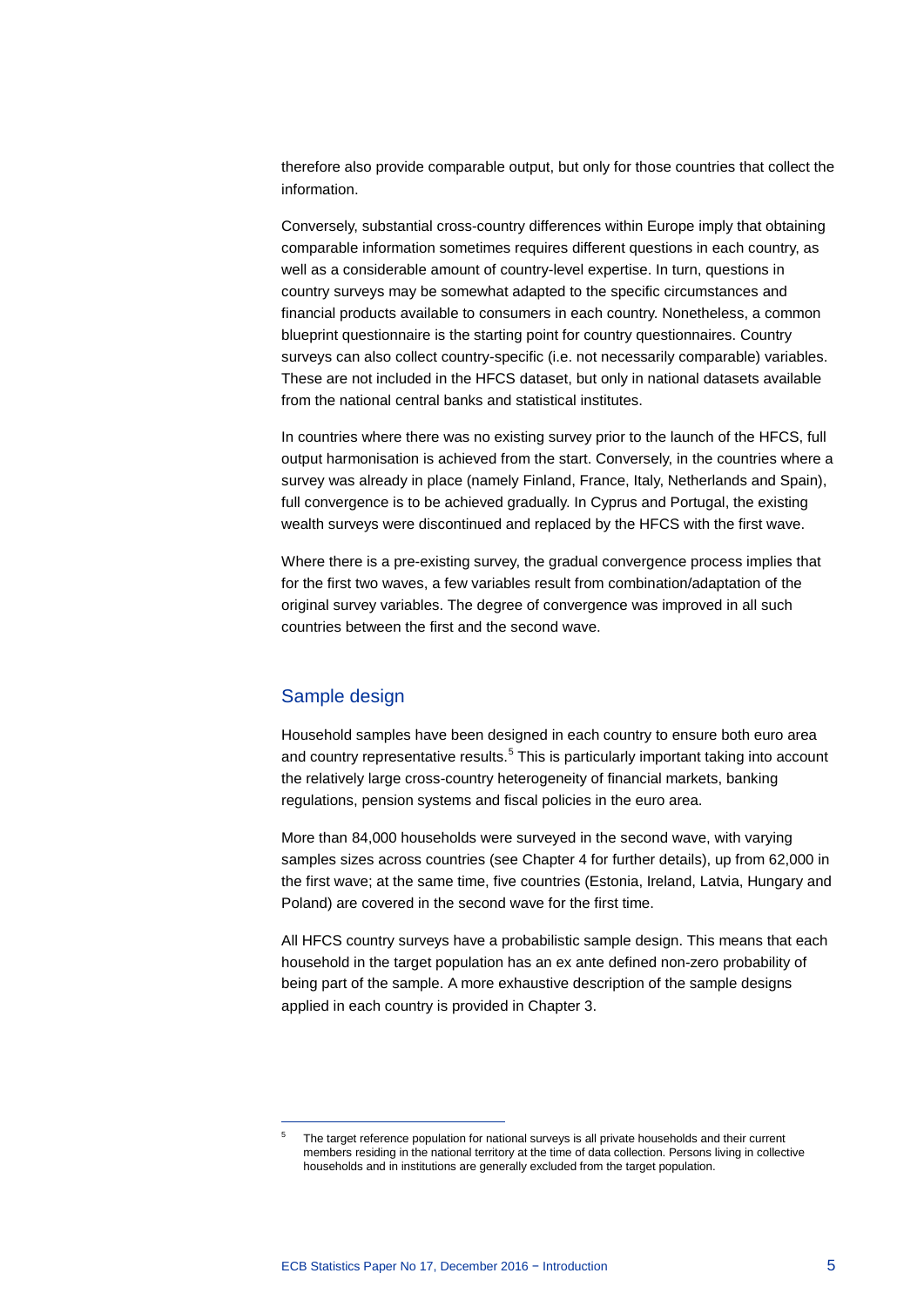## Oversampling the wealthy

Wealth surveys typically pursue two competing objectives: on the one hand, representing the behaviour of "typical" individual households and, on the other hand, representing a substantial fraction of total wealth. For the former target, it is optimal that the sample proportionally represents the population as a whole. For the second objective, the sample should adequately represent total wealth. Since wealth distribution is highly uneven, a given level of precision would either require a rather large (and costly) sample or, if efficiently designed, a sample which should include a disproportionally high number of wealthy households.<sup>[6](#page-7-0)</sup>

Given the unequal distribution of household wealth and the fact that certain financial instruments are almost exclusively held (and in large quantities) by the wealthiest households, using data from a purely random selection of units would yield a statistically inefficient estimate of the wealth distribution.

In addition, response rates have a clear non-random component, in that wealthier households tend to be more difficult to contact and less likely to respond.

Against this background, 15 out of 20 countries participating in the HFCS oversample the wealthy via different methods. The methodologies applied, as well as the effectiveness of the oversampling, are further analysed in Chapter 4. All in all, oversampling wealthy households increases precision. Additionally, it reduces nonresponse bias for estimates for the top of the distribution, if one assumes that the coverage of household wealth will improve as a result of oversampling. It also improves efficiency in the estimation of variables positively correlated with wealth.

### Panel component

-

A panel component is defined as households that are, by design, interviewed in at least two waves of the same survey. The existence of a panel component improves the measurement of changes between different waves, because part of the data refers to the same units in both waves. As has been previously outlined, the HFCS brings together country surveys which have been in place for years with newly created surveys set up specifically for the HFCS project. Some of the surveys in the first group already have a panel component, while some of the others have also initiated or plan to set up a panel as of the second HFCS wave. Countries that currently have a panel component are Belgium, Germany, Spain, Italy, Cyprus, Malta and the Netherlands. France and Slovakia plan to have a panel component in the next HFCS wave; Finland, using the rotational sample of EU Statistics on Income and Living Conditions (EU-SILC), will have a sample if the next wave is three years or less before the current one. Estonia is planning to have a panel component in the future.

<span id="page-7-0"></span>See for instance Kennickell (2007) and HFCN (2009). Further bibliography available under HFCN (2009) and Sanchez Munoz (2011).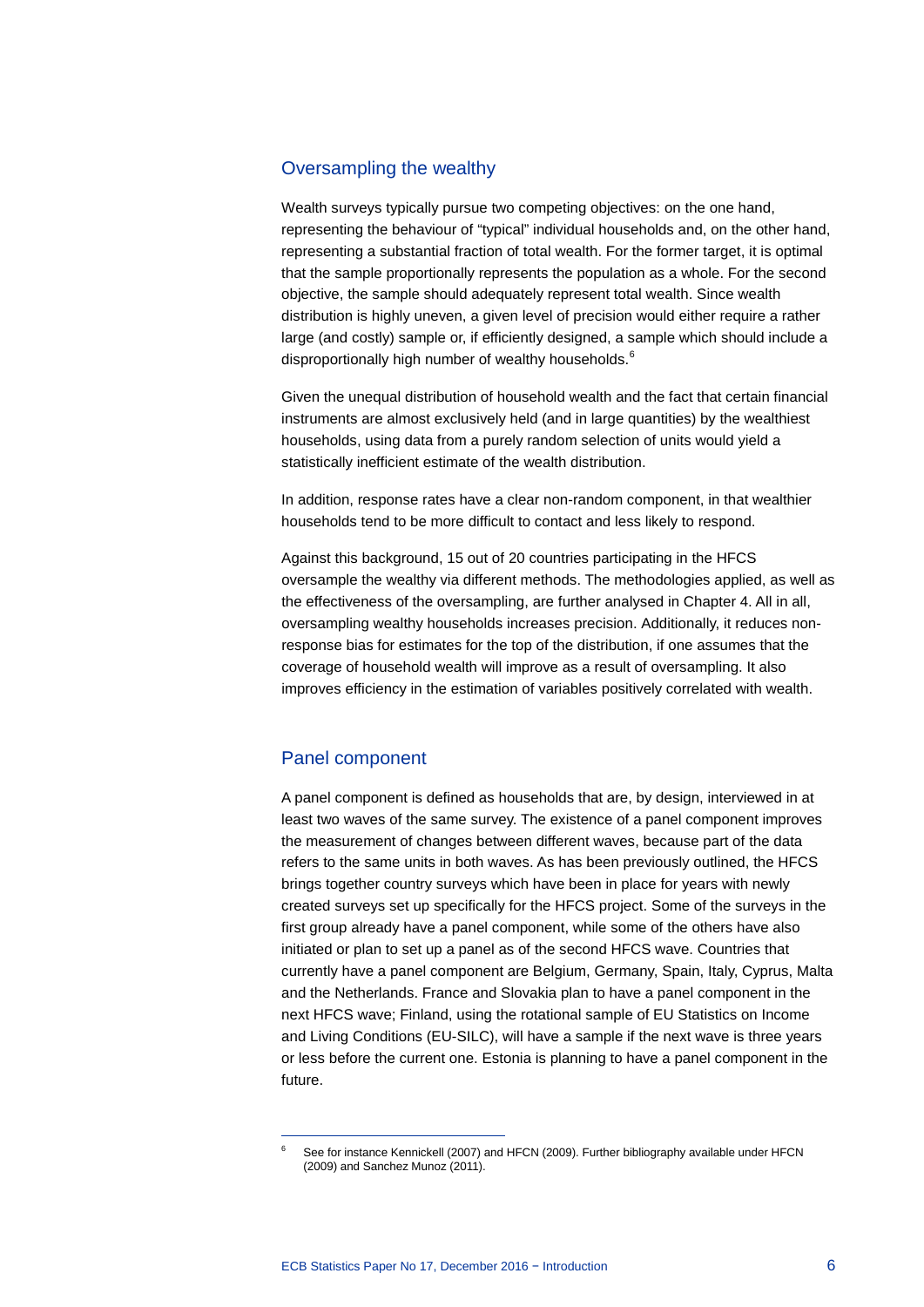### Survey mode

Survey information in the HFCS is mostly collected through Computer-Assisted Personal Interviews (CAPI), i.e. face-to-face interviews administered by an interviewer using a computer to record the replies provided by respondents. Further details on the specifics of each country survey are provided in Chapter 3.

# Data editing and imputation

After the fieldwork is concluded, the institutions responsible for the respective HFCS country surveys start a thorough process of detecting and correcting possible mistakes in the data. Such quality checks aim to correct various kinds of inconsistencies, such as mistyped or erroneous answers (e.g. amounts or frequencies). To this aim, intensive use is made of the comments and the paradata provided by interviewers at the conclusion of each interview.<sup>[7](#page-8-0)</sup>

When there is no straightforward correction (for instance, if information was erroneously collected because of a problem in the routing of the questionnaire), the presumably erroneous variables are coded as missing, with a special flag indicating that the value was set to missing during editing, and should be imputed during the imputation phase.

Imputation is the process of assigning a value to a variable when it was not correctly collected or not collected at all. Imputation does not create information, and is no substitute for collecting the information in the first place. However standard econometric tools can only deal with complete datasets. Therefore, imputing missing values is almost always a pre-requisite for being able to use the data.

For the HFCS, a multiple stochastic imputation strategy has been chosen. The HFCS dataset provides five imputed values (replicates) for every missing value corresponding to a variable entering the composition of household wealth, consumption or income. A detailed description of the imputation procedure applied in the HFCS is given in Chapter 6.

# 1.1.4 Continuous survey evaluation, the need for future research and the variance-bias trade-off

Although some surveys that have become part of the HFCS have a long history and an accumulation of research on different methodological survey-related aspects, most of the surveys do not, and the HFCS as a whole is entirely new. Thus, a body of knowledge will need to be built in order to understand more deeply the effects of the different methodological options taken by countries, and other comparability and quality issues on the survey results.

<span id="page-8-0"></span><sup>7</sup> For further details, see Household Finance and Consumption Network (2008b).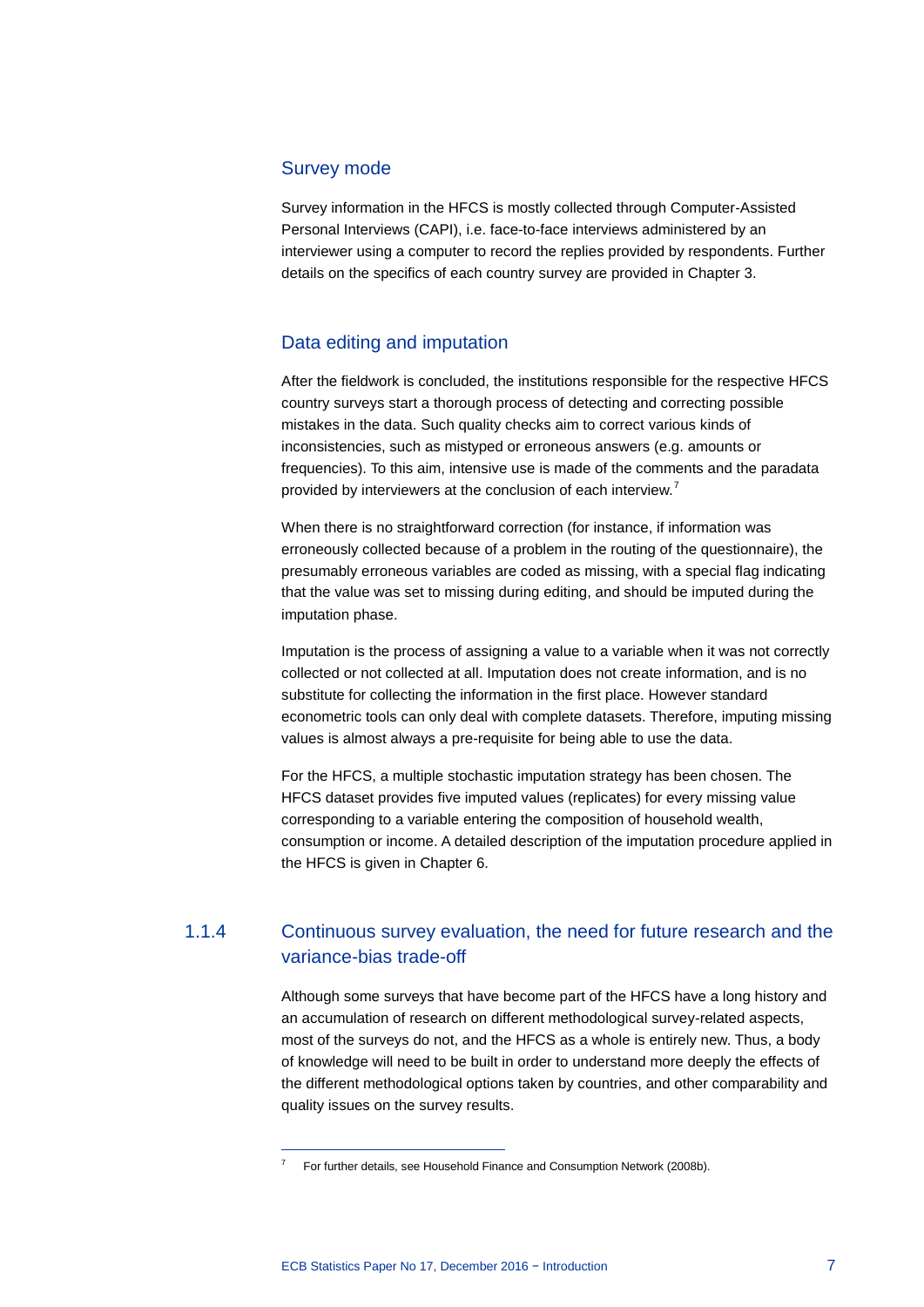In the case of complex surveys like the HFCS, all steps of data production might influence statistical inference, produced using the final data set. All decisions made with regard to the construction of the questions asked, definition of the target population, sampling design, coverage, non-response, protocols for survey execution, survey mode, editing, imputation, weighting design, tools for variance estimation and all other steps of survey production may have an important influence on the bias and variance of estimates based on final data.

The HFCS was guided by harmonised principles and methodologies with regard to all steps of data production; nevertheless, these methods were not fully converged due to the variety of differences in country-specific situations and institutions, as well as different priorities.

In the case of survey execution protocols, there are important known dimensions of differences, which are recorded in this methodological report. As regards statistical processing, the HFCS established high-level frameworks and in some instances made fairly detailed prescriptions. But inevitably, there is room for interpretation and judgement, and the resulting variation has the potential to affect true bias, true uncertainty of estimates and the degree of true bias or uncertainty that is actually measured. Often, there is a trade-off between measured bias and uncertainty in choices made in statistical processing. While it may be very difficult to describe in detail the true values of bias or precision, given the currently available information, it is possible to give an indication of trade-offs of bias and uncertainty. There are tradeoffs in several aspects of statistical processing, including adjustments for unit nonresponse and weighting, imputation, variance estimations procedures, and other areas.

It should therefore be taken into consideration that datasets based on a data production process in which substantial variance was traded against bias will more often deliver "significant" results, even though they may have a larger true bias, which cannot be measured.

The HFCS is based on a strategy of transparency, allowing researchers to investigate to a reasonable degree how different choices in the data production process might have influenced the survey estimates directly or through a biasvariance trade-off. Additionally, the HFCN is committed to a continuous process of survey evaluation, focusing on the underlying measurement process and on achieving further harmonisation of the methodological approaches across countries.

In addition to this report, some national central banks or statistical institutes publish more detailed information on the methodologies applied at the national level. Table 1.2 lists national methodological reports of countries where these are available, or reports on the survey results that include some details on methodologies applied at the national level. Some of these reports are currently available in national languages. In several other countries not listed below, these kinds of reports for the second wave will be available later.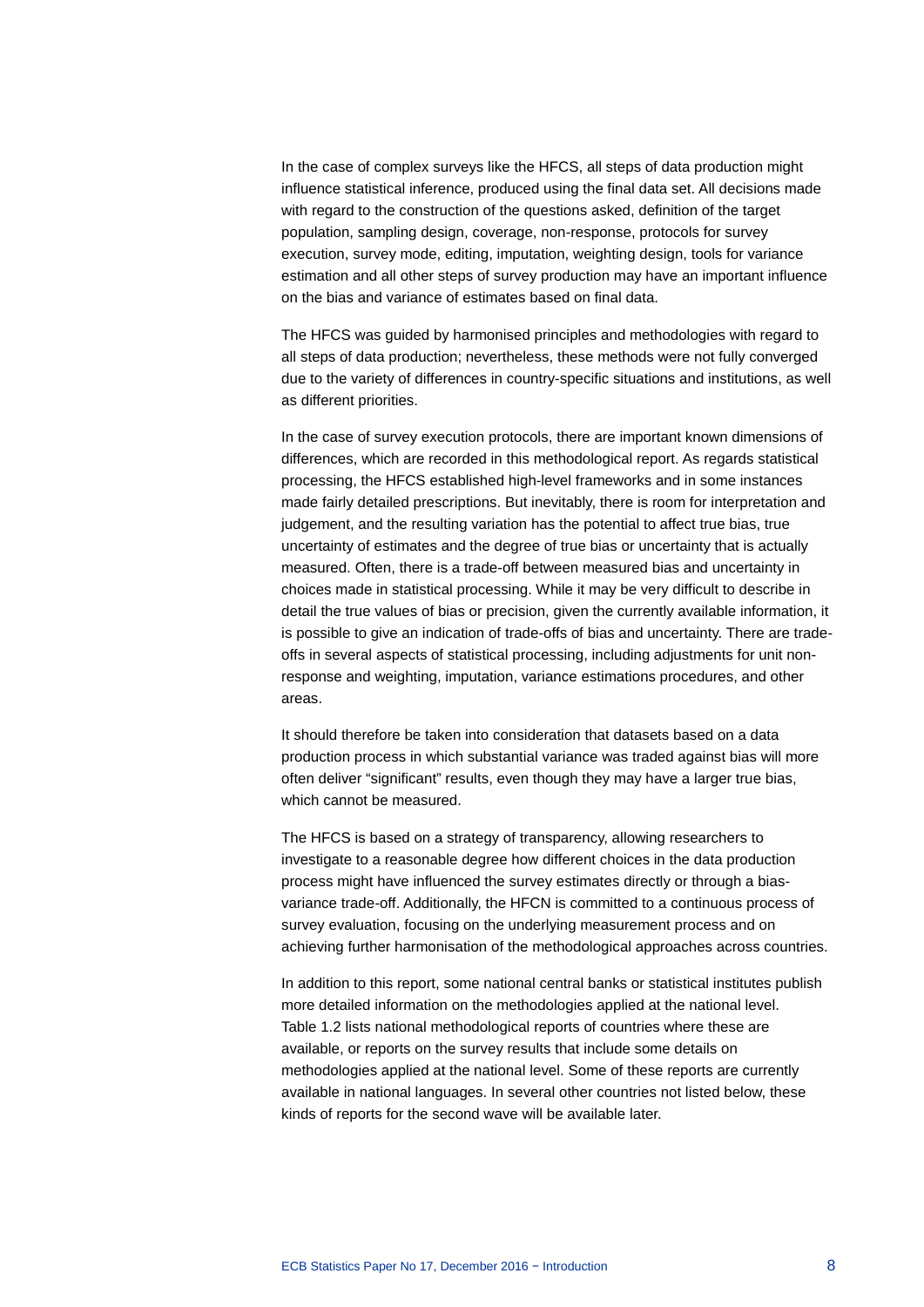### **Table 1.2**

| National information on methodologies available for the second HFCS wave |  |
|--------------------------------------------------------------------------|--|
|--------------------------------------------------------------------------|--|

| <b>Country</b>  | Methodological report / National report on survey results                                                                                                                                                                                                                                                |
|-----------------|----------------------------------------------------------------------------------------------------------------------------------------------------------------------------------------------------------------------------------------------------------------------------------------------------------|
| <b>Belgium</b>  | Du Caju, Philip: La répartition du patrimoine en Belgique: premiers résultats de la deuxième vague de la<br>Household Finance and Consumption Survey (HFCS). Revue Economique, National Bank of Belgium,<br>September 2016.                                                                              |
| Germany         | Knerr, Petra, Folkert Aust, Nina Chudziak, Reiner Gilberg and Martin Kleudken: Methodenbericht: Private<br>Haushalte und ihre Finanzen (PHF), 2. Erhebungswelle 2014.                                                                                                                                    |
| <b>Estonia</b>  | Meriküll, Jaanika and Tairi Room: The assets, liabilities and wealth of Estonian households: Results of the<br>Household Finance and Consumption Survey. Eesti Pank, Occasional Paper Series, 1/2016.                                                                                                    |
| <b>Ireland</b>  | Central Bank of Ireland: Household Finance and Consumption Survey 2013. January 2015.                                                                                                                                                                                                                    |
| <b>Spain</b>    | Bover, Olympia, Enrique Coronado and Pilar Velilla: The Spanish Survey of Household Finances (EFF):<br>Description and Methods of the 2011 Wave. Banco de España, Documentos Ocasionales No. 1407.                                                                                                       |
| Italy           | Banca d'Italia: Supplements to the Statistical Bulletin: Household Income and Wealth in 2012.                                                                                                                                                                                                            |
| Luxembourg      | Banque Centrale du Luxembourg: Quel est le niveau de culture financière au Luxembourg? BCL Bulletin<br>2016/01, pages 56-59.<br>Banque Centrale du Luxembourg: L'enquête sur le comportement financier et consommation des ménages -<br>Résultats de la deuxième enquête. Bulletin 2016/02, pages 41-51. |
| <b>Austria</b>  | Albacete, N., P. Lindner and K. Wagner. 2016. Eurosystem Household Finance and Consumption Survey<br>2014. Methodological notes for Austria. Addendum to Monetary Policy & the Economy Q2/16.                                                                                                            |
| <b>Poland</b>   | Narodowy Bank Polski: Zasobność gospodarstw domowych w Polsce. Aneks metodologiczny.                                                                                                                                                                                                                     |
| <b>Portugal</b> | Costa, Sónia: Financial situation of the households in Portugal: an analysis based on the HFCS 2013.<br>Banco de Portugal Economic studies, Vol II, No. 4, pp. 15-56.                                                                                                                                    |
| <b>Slovakia</b> | Cupák, Andrej and Anna Strachotova: Výsledky Druhej Vlny. Národná Banka Slovenska, Príležitostná<br>študia, 2/2015.                                                                                                                                                                                      |
| <b>Finland</b>  | <b>Statistics Finland: Households' Assets</b>                                                                                                                                                                                                                                                            |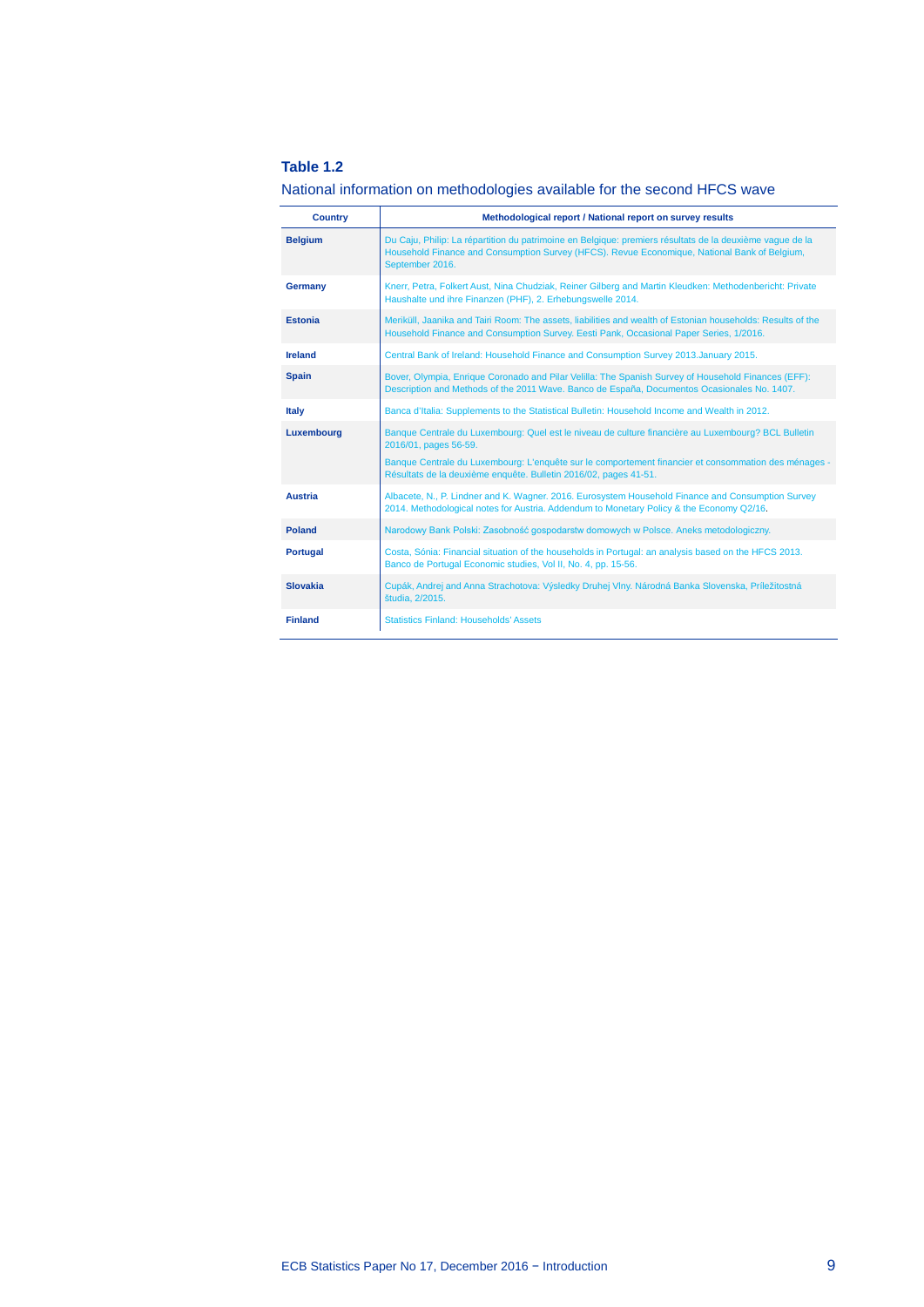# 2 The HFCS blueprint questionnaire

<span id="page-11-0"></span>The HFCS blueprint questionnaire consists of three separate parts: introduction, questionnaire sections on the nine topics with household-level and person-level questions and interview closure. While the target euro area output is specified in terms of core variables and harmonised definitions, national questionnaires can to some extent be adapted to national specificities. The blueprint euro area questionnaire provides the wording of individual questions in English, and is used by national survey questionnaires as a benchmark.

# <span id="page-11-1"></span>2.1 Pre-interview part of the HFCS questionnaire

## 2.1.1 Interview introduction and selection of main respondent

The HFCS blueprint questionnaire provides a script for establishing contact with the sampled household as well as some introductory information (on the importance of participating in the survey, measures to ensure data confidentiality, how the survey data will be used, etc.) that all interviewers are instructed to read out to the interviewees before the start of the interview.

An important part of the interview introduction is the selection of the main household respondent, who is called the Financially knowledgeable person (FKP). The FKP is considered to be the main respondent, and provides financial information for the whole household, since this information is collected together for the whole household instead of by individual persons. This is to minimise response burden and to avoid duplications. For a survey like the HFCS whose main focus is on household finances, assets and liabilities, it is of vital importance to target the right person, so that the best available information on household finances can be collected during the interview.

The interview introduction contains a checklist of attributes providing detailed criteria on how to identify the FKP or, as a second best, the best available proxy, including provisions for special cases where the FKP is external to the interviewed household, for instance a relative outside the household (e.g. an independent child) taking care of the household's finances, a portfolio manager, an accountant, a lawyer or a tax adviser.<sup>[8](#page-11-2)</sup>

<span id="page-11-2"></span>Further details on the selection script of the FKP are provided in the Appendix.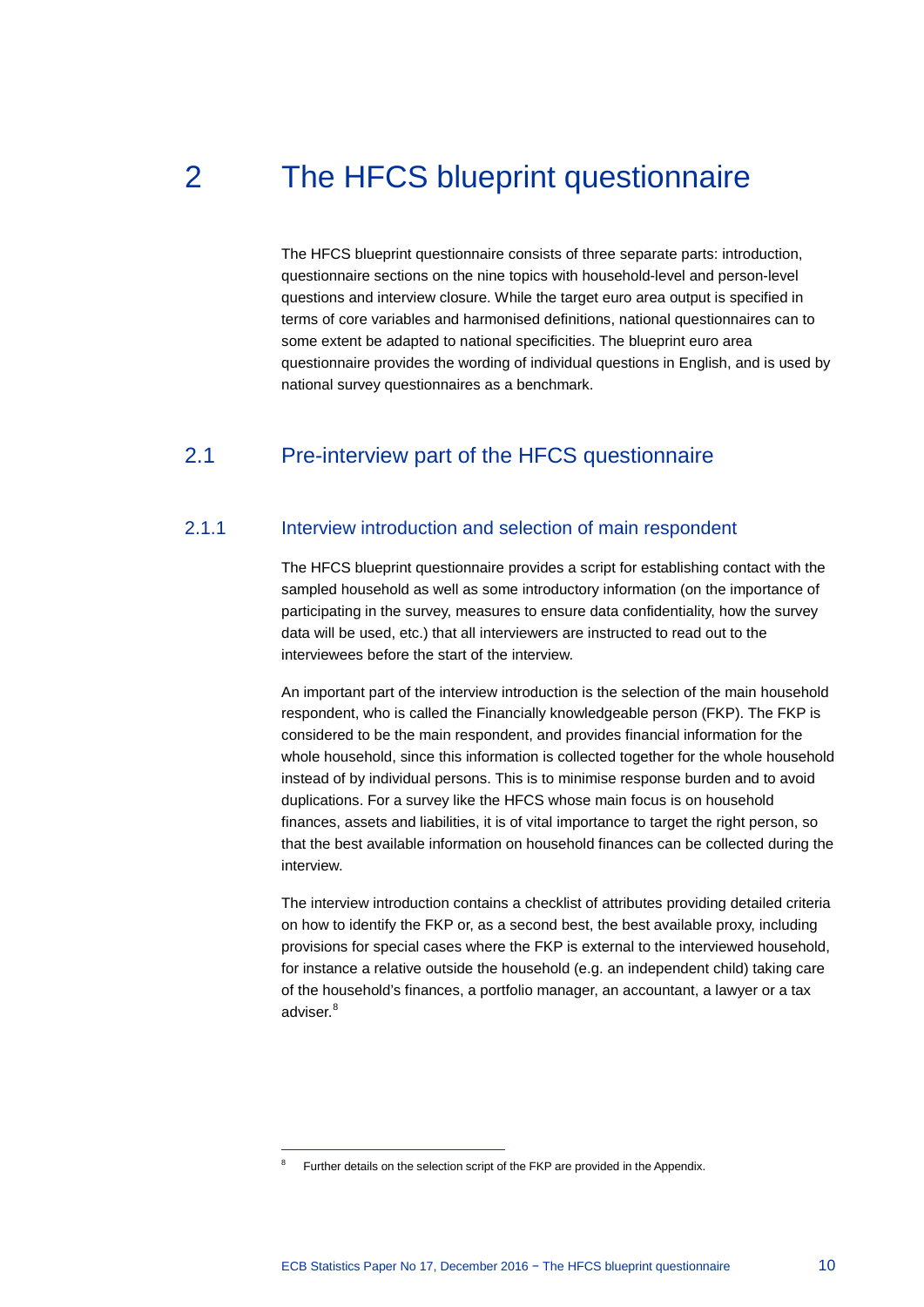# 2.1.2 Household listing, HFCS household definition and reference person

The purpose of this part of the questionnaire is to establish a list of household members, i.e. defining the perimeter of the household. The replies of the main respondent regarding the household's financial information (assets, debts, consumption, etc.) should thus (only) refer to the household members identified in this initial step.

For the definition of household, the HFCS uses a variation of the so-called "housekeeping concept". <sup>[9](#page-12-0)</sup> A household is defined as a person living alone or a group of people who live together in the same private dwelling and share expenditures, including the joint provision of the essentials of living.

Persons usually resident, but temporarily absent from the dwelling for a period of less than six months (for reasons of holiday travel, work, education or similar) are included as household members. Persons financially dependent and not having their private household somewhere else (like students studying away from home, persons away for work regularly returning and considering the sampled dwelling as their main place of residence) are included as household members even if their length of absence may exceed six months. Conversely, possible other persons with usual residence in the dwelling but who do not share expenditures (e.g. lodgers, tenants, etc.) are treated as separate households. Consequently, in some specific cases, there can be more than one household in a dwelling, but only a single household would be interviewed in that case.<sup>[10](#page-12-1)</sup>

The outcome of the screening part is the list of household members verified against the household membership definition. Individual members are then listed according to their relationships with an interview reference person chosen from among the household members. The interview reference person may be, but need not always be, identical to the FKP. For instance, when the financial information for the household is provided by a person who does not belong in the household (an accountant, a lawyer, a grown-up child, etc.), the FKP and the interview reference person are necessarily different.

Additionally, the interview reference person defined at the beginning of the interview (i.e. the person around whom the household is drawn) may not be the same as the reference person used in the presentation of survey results. For instance, to release/tabulate survey results for some characteristics such as age, education or work status that can be assigned only at individual person level, one person must represent the household as a whole. Such a person must be chosen with pre-defined objective criteria, as the household will be classified according to this reference person's characteristics. The information necessary to apply a set of criteria is not yet available when the interviewer is asked to list the members of the household.

As opposed to the dwelling concept, where all persons living in one dwelling are automatically considered as one household. See, for example[, UN \(2008\), p.100](http://unstats.un.org/unsd/publication/SeriesM/Seriesm_67rev2e.pdf) for a more indepth discussion of these two concepts.

<span id="page-12-1"></span><span id="page-12-0"></span> $10$  The complete household definition applied for the HFCS is provided in the Appendix.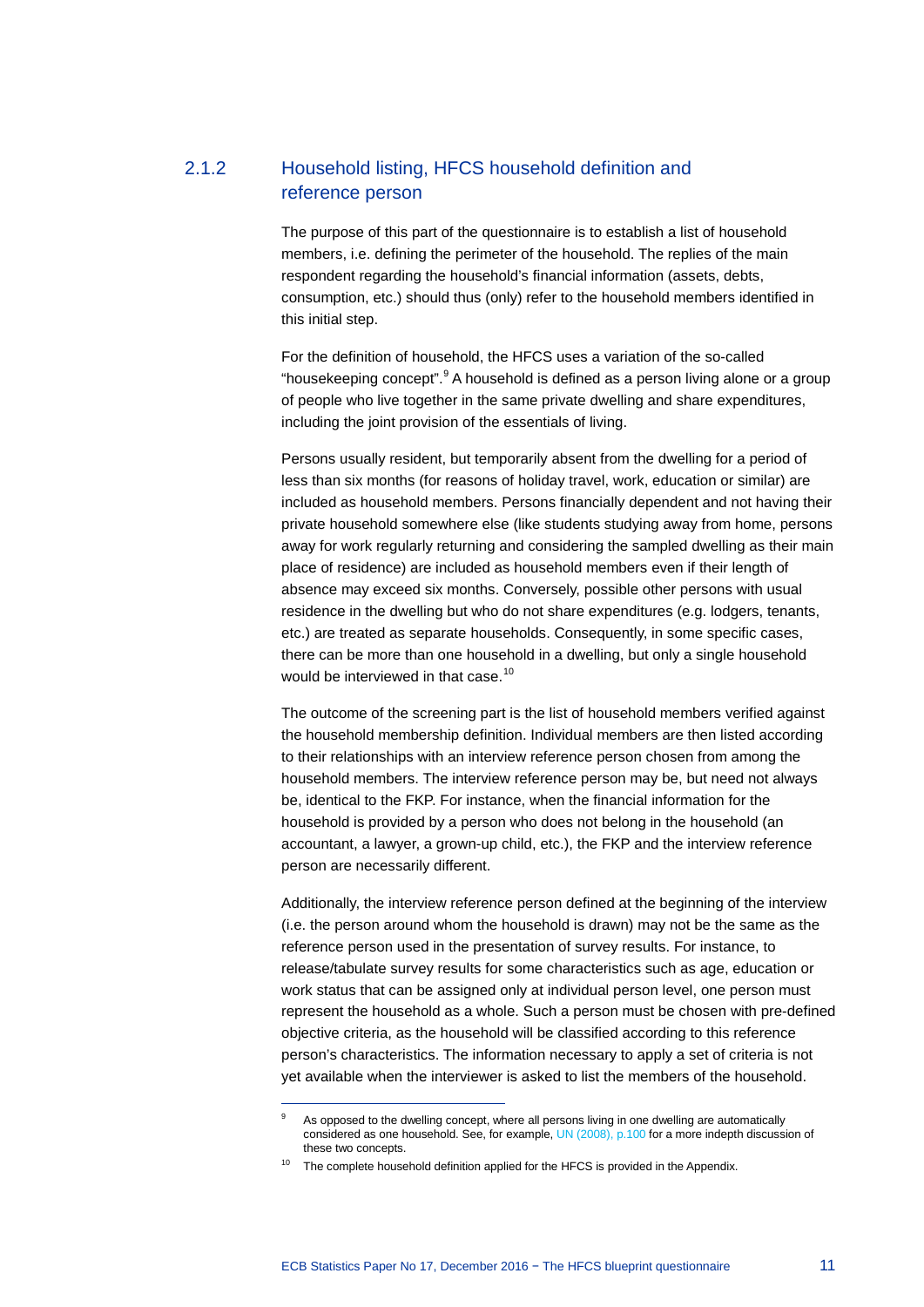The reference person for statistical outputs is therefore constructed ex post, based on all the information collected about the household during the interview.

In HFCS publications showing euro area results, the criteria are based on recent international standards for household income statistics presented by the so-called Canberra Group (UNECE, 2011). It uses the following sequential steps to determine a unique reference person in the household:

- one of the partners in a registered or de facto marriage, with dependent children,
- one of the partners in a registered or de facto marriage, without dependent children,
- a lone parent with dependent children,
- the person with the highest income,
- <span id="page-13-0"></span>the eldest person.

# 2.2 Topics covered by the HFCS core questionnaire

The HFCS questionnaire is split into nine sections marked letters A to I, in addition to pre- and post-interview sections. The sections on demographics, employment, and pensions and life insurance policies cover information collected at the personal level, i.e. individually for all persons aged 16 or over. The sections on real assets and their financing, other liabilities and credit constraints, private businesses and financial assets, intergenerational transfers and gifts and consumption and saving cover questions/information collected at the household level. In the section on income, some income components are collected at the personal level (e.g. employmentrelated income, pension income, etc.) and some at the household level (e.g. income from financial investments).

Changes to the questionnaire between the first and second waves are listed in Box 2.1 at the end of Chapter 2.

### 2.2.1 Demographics

The demographics section contains a basic set of information collected for all household members, namely age, gender, country of birth, and length of stay in the country (for the foreign born). Information on marital status and the highest level of education attained are only collected for household members aged 16 or over.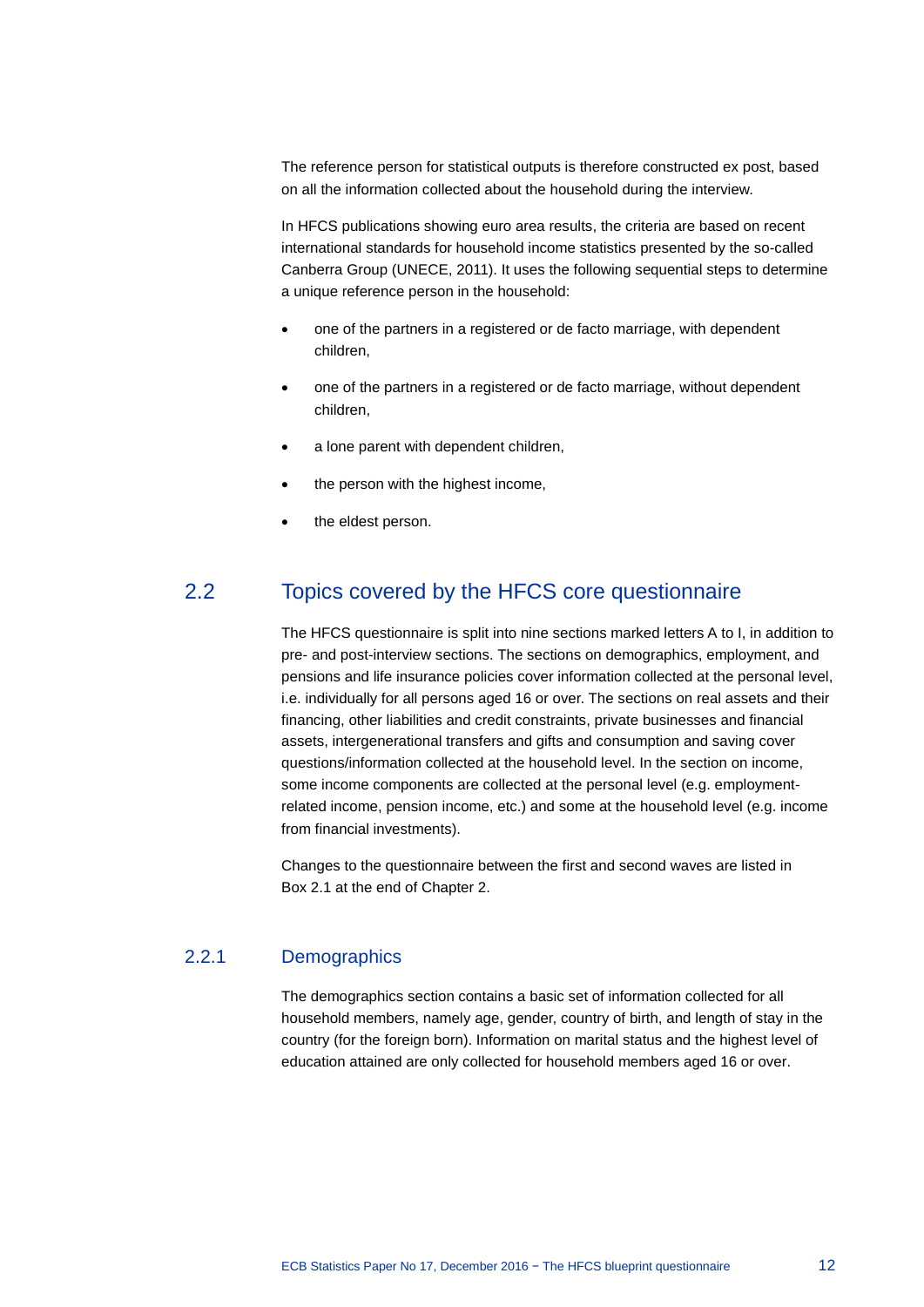## 2.2.2 Real assets and their financing

This section collects information on ownership and current values of real estate assets (household main residence for homeowners, other real estate properties owned by the household), vehicles (cars, other types of vehicles such as motorbikes, boats, etc.), valuables (such as jewellery, works of art, antiques) and a residual item for other real assets. A question is also asked on the purchase of vehicles within the past 12 months. Questions about other characteristics are asked for the household main residence (way and year of acquisition, value at the time of acquisition, etc.). Both owners and tenants are asked about the size of the household main residence and the length of stay in the current household main residence. Tenants also provide information about the monthly amount paid as rent. For other real estate properties, the type of owned property, its main use (for private use/for own business/for rent), the percentage of the property owned by the household and its current value are asked in a loop for up to three main properties.

A collection approach that asks for mortgages by collateral is applied in the HFCS questionnaire. After the questions on the household main residence, a set of questions is asked on the characteristics of each mortgage collateralised by the property. The same approach is followed with other real estate properties, i.e. questions referring to each mortgage collateralised by other real estate properties are asked immediately after information is collected about the properties. This reduces the risk of respondents forgetting to report on specific debts.<sup>[11](#page-14-0)</sup>

Selected details containing purpose of the loan, year when the loan was taken out or last refinanced, initial amount borrowed, initial maturity, current interest rate, whether the interest rate is fixed or adjustable, and current monthly payment made on the loan are asked in loops for up to two or three mortgages on the household main residence and up to three mortgages on other real estate properties.

## 2.2.3 Other liabilities, credit constraints

<span id="page-14-0"></span>-

The section on other liabilities contains questions on non-mortgage debt instruments – leasing contracts, credit lines/overdrafts, credit cards, private loans from family or friends and other loans not collateralised by real estate. On loans not collateralised by real estate, a loop for up to three main loans collects individual details such as the purpose of the loan, initial amount borrowed, initial maturity, current outstanding amount, current interest rate and current monthly payments. The remaining part of the section targets questions on loan application (applied for credit in the last three years) and credit constraints (credit refusal experience, not applying for credit due to perceived credit constraint).

Some of the HFCS countries (Italy, Spain, France and Finland) use a different data collection approach in their national questionnaires, asking loans by their main purpose and then assigning them to collaterals. Data in these countries are output harmonised and recoded into the HFCS variables scheme using the per-collateral approach.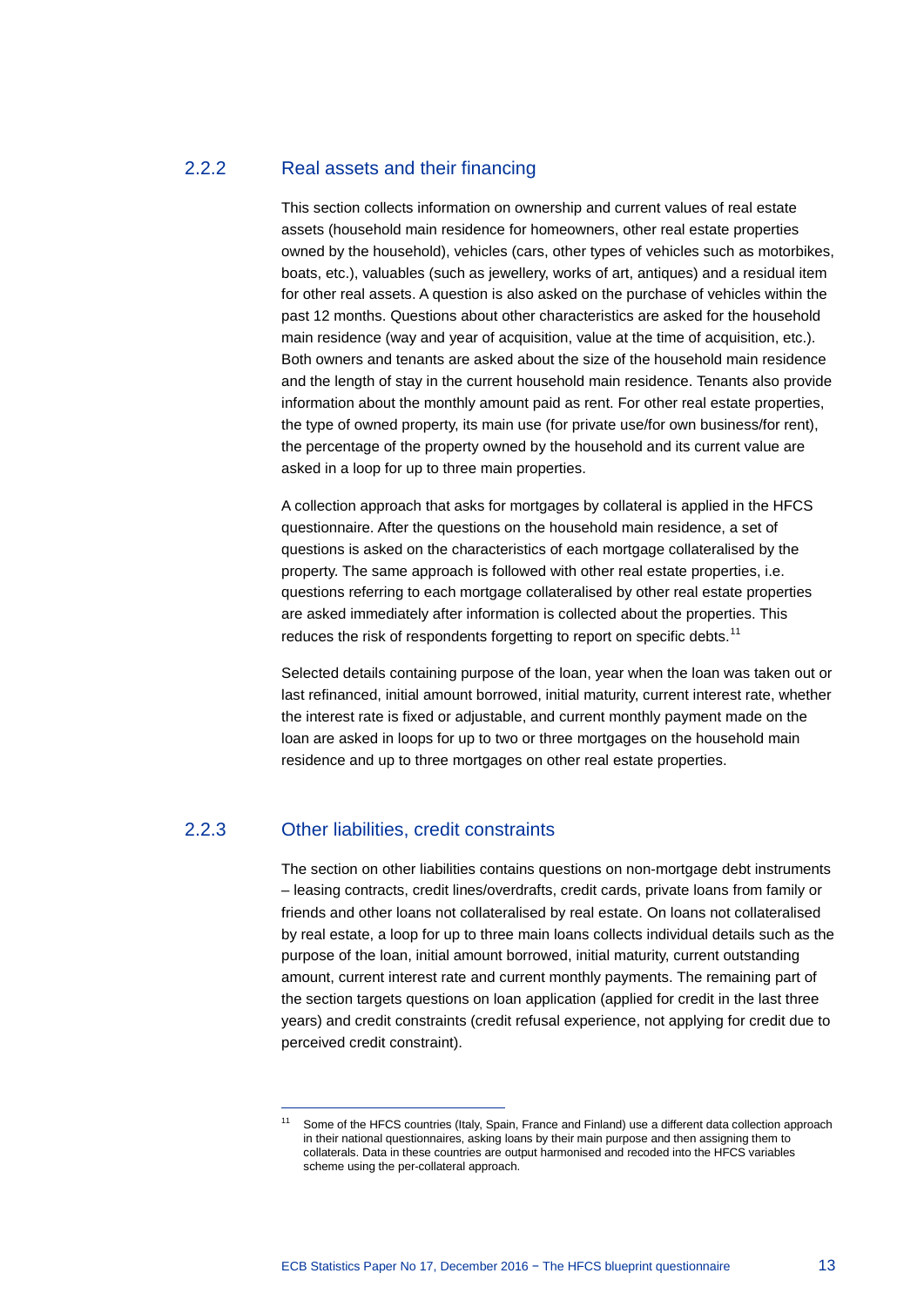## 2.2.4 Private businesses, financial assets

The first part of this section covers self-employment private businesses (with the loop for details on up to the three most important: sector of activity  $[NACE^{12}]$  $[NACE^{12}]$  $[NACE^{12}]$ , legal form, number of employees, household members working in the business, share of the business owned by the household and the current value of the household's share in the business). These are distinguished from other "passive" investments in nonpublicly traded equity, for which only questions on ownership and on total current value of the equity holdings are asked.

The second part then covers financial assets: sight accounts, saving accounts, mutual funds, bonds, publicly traded shares, additional assets in managed accounts, money owed to the household, and a residual question on other financial assets. Selected additional questions are asked for bonds (type of bonds owned – government/banks and financial corporations/non-financial corporations), mutual funds (type of mutual funds owned and current value of investments by type of mutual fund) and shares (ownership of foreign shares). The section also includes a self-assessment question on risk attitudes.

### 2.2.5 Employment

-

Employment section questions are asked to all household members aged 16 or over. The first question asks for the self-reported current labour status of each person. Persons in employment are asked a set of questions on the main characteristics of their employment: employment status (employee/self-employed/unpaid family worker), occupation (ISCO<sup>13</sup>), sector of activity (NACE), permanent/temporary contract for employees, hours worked per week, length of employment in the firm/with current employer, question on secondary employment activities in addition to the main job, expected retirement age. Those currently not in employment are asked a question on previous full- or part-time work. All employed persons or those with previous employment activity are asked about the total length of their employment. All persons who are not yet retired and are currently or have in the past been employed are asked a question on the age they plan to stop working.

# <span id="page-15-0"></span>2.2.6 Pensions and life insurance policies

The HFCS classifies pension wealth as voluntary pension schemes and life insurance contracts, occupational pension plans and public pension plans. Voluntary pension schemes and life insurance contracts are included in households' financial wealth in the report of HFCS results. The part on public and occupational pension plans aims to collect basic information on participation of household members aged 16 or over in these types of pension plans, and on the current value of plans with an

<span id="page-15-1"></span><sup>&</sup>lt;sup>12</sup> See details of th[e NACE classification.](http://ec.europa.eu/eurostat/statistics-explained/index.php/Glossary:Statistical_classification_of_economic_activities_in_the_European_Community_(NACE))

<sup>13</sup> Se[e http://www.ilo.org/public/english/bureau/stat/isco/isco08/index.htm for details of the ISCO](http://www.ilo.org/public/english/bureau/stat/isco/isco08/index.htm%20for%20details%20of%20the%20ISCO%20classification)  [classification.](http://www.ilo.org/public/english/bureau/stat/isco/isco08/index.htm%20for%20details%20of%20the%20ISCO%20classification)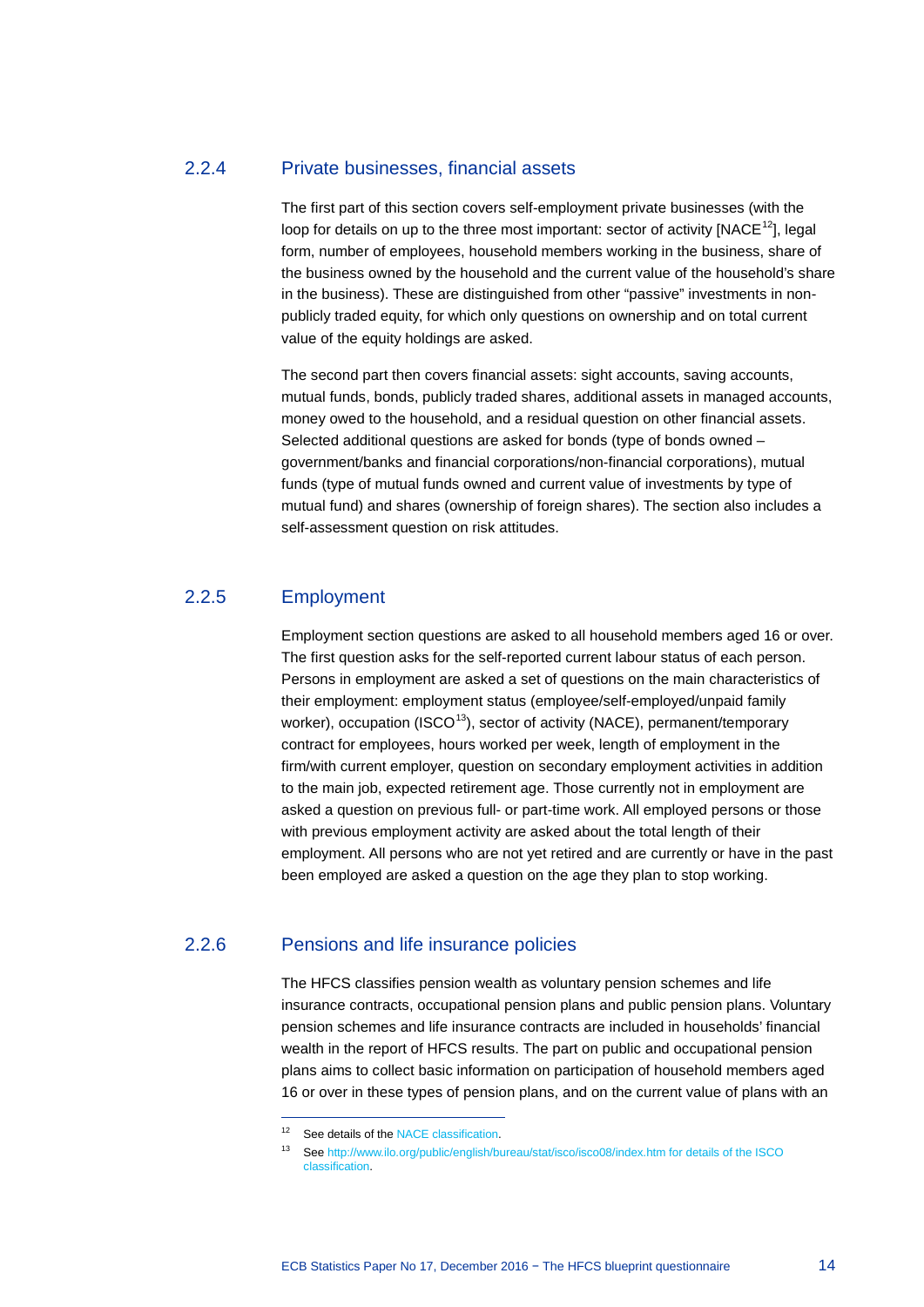account balance, if known to the respondent. This particular part of the questionnaire is labelled as indicative, open to particular national implementations. For instance, in the Netherlands and Finland, so-called defined benefit schemes for occupational pensions are significant components of household wealth, but do not correspond with the definition of occupational pension schemes with an account balance. Therefore, a (non-core) variable on the current value of all occupational plans that do not have an account has been produced in these two countries.<sup>[14](#page-16-0)</sup>

## 2.2.7 Income

The HFCS is a survey focused on the collection of information on household wealth. Therefore, the main target of the income section is the collection of the main components for the construction of total gross household income, not including lower level details of each of these components (such as, for example, the further breakdown of income from financial assets).

This section combines personal-level questions (employee income, self-employment income, income from public pensions, income from private and occupational pensions, unemployment benefits) and household-level questions (social benefits other than pensions and unemployment benefits, regular private transfers received, rental income, financial investments income, private business or partnership income, other residual sources of income).

The concepts and definitions of the income section were designed along the lines of those of the UNECE Canberra group handbook on household income statistics.<sup>[15](#page-16-1)</sup> Imputed rents and income in kind components are not covered by the HFCS core income section. The target income aggregate is gross, including taxes and social insurance contributions paid by employees. [16](#page-16-2)

The reference period is 12 months, which could either be the last calendar year or the 12-month period preceding the interview, depending on the circumstances in individual countries. The last calendar year was used as a reference period in 16 countries; Ireland, Greece, Cyprus and Hungary used the past 12 months as a reference period for income.

In addition to the income-component questions, two qualitative supplementary questions are asked on the level of annual income as compared with normal and on income expectations over the following year.

<span id="page-16-0"></span><sup>&</sup>lt;sup>14</sup> This variable is included in wave 2 to enable the use to adjust for the otherwise distorted net median and mean wealth position of Dutch and Finnish households in comparison with other countries.

<span id="page-16-2"></span><span id="page-16-1"></span><sup>15</sup> UNECE (2011).

<sup>&</sup>lt;sup>16</sup> There are some cross-country differences in the strategies to collect information on income (see Chapter 9.2.5 for details).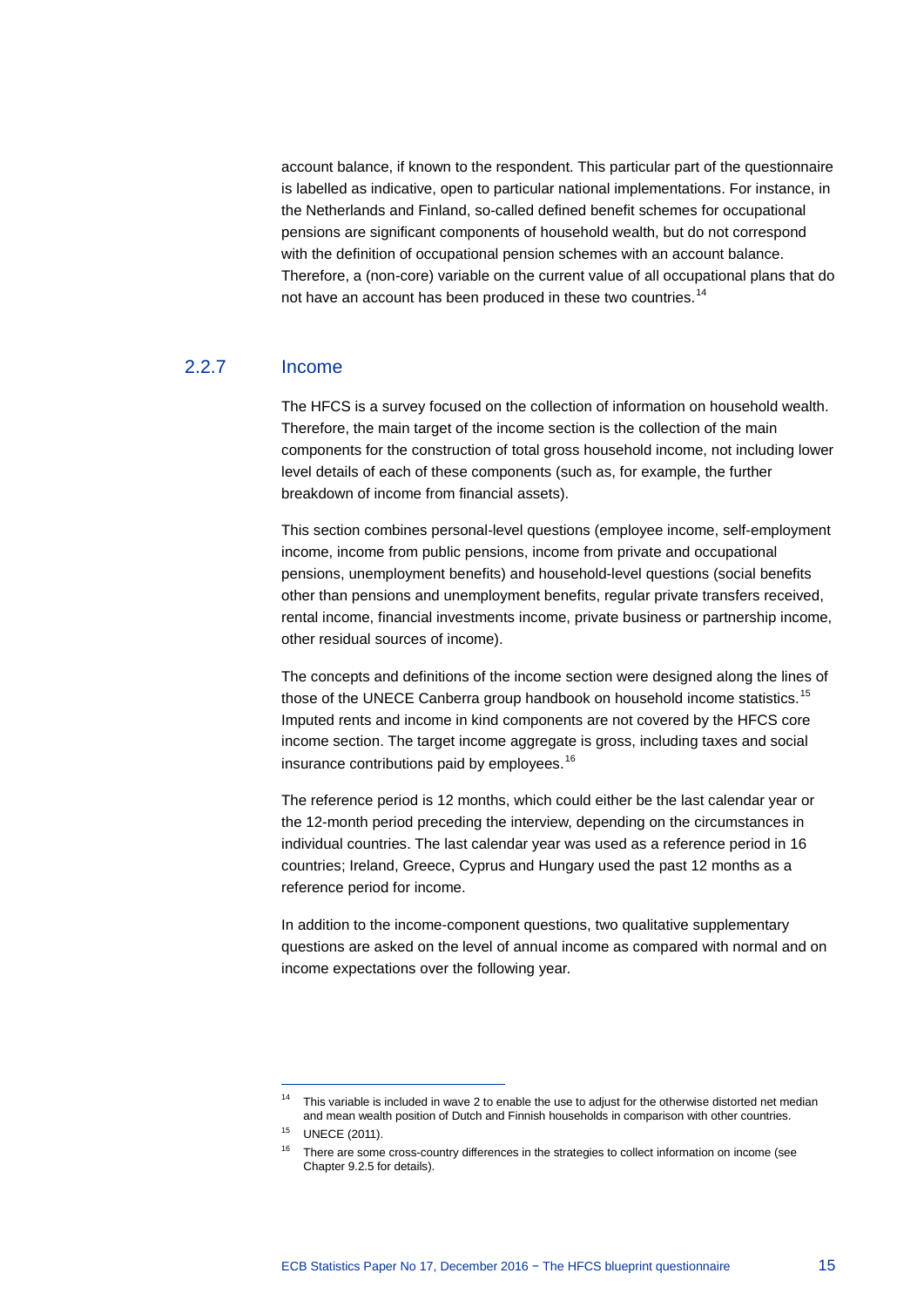## 2.2.8 Intergenerational transfers, gifts

This section collects information on received inheritances and substantial gifts, and is aimed at tracing household wealth accumulation patterns. The loop for up to the three most important transfers and gifts contains questions on when they were received, what asset types were received, their value and from whom they were received. The section also includes a question about expected substantial gifts and/or inheritances.

# 2.2.9 Consumption and saving

This section focuses on selected aspects of household consumption and saving. It collects information on several consumption indicators that, according to the literature,<sup>[17](#page-17-1)</sup> may be used to infer total consumption. These items are spending on food at home, spending on food outside the home and spending on utilities. Additionally, one item on overall spending on all consumer goods and services is collected. All consumption items refer to spending in a typical month.

In addition, collected items include regular private transfers made outside the household (alimony, assistance, etc.), saving motives, comparison of last 12 months' expenditure with the usual level (higher/normal/lower), balance of expenditures and income (expenses higher than/equal to/lower than income) and ability to get emergency (financial) assistance from friends or relatives.

# 2.3 Interview closure and post-interview debriefing/paradata

<span id="page-17-0"></span>The last part of the questionnaire covers one question intended to close the interview on topics and items that the respondent may have forgotten to report before.

After the interview, an additional set of questions is aimed at collecting feedback from interviewers (so-called paradata). The interview paradata section encompasses 16 questions covering aspects surrounding the interview, e.g. the accuracy of the respondent's calculations, who was present during the interview, perceived trust of the respondent before and after the interview, etc. This information is deemed very valuable for the treatment of the data ex post, i.e. for data editing and imputation.

### **Box 2.1** Changes from the wave 1 questionnaire

-

<span id="page-17-1"></span>The introduction to the questionnaire, in which the FKP is identified and all members of the households are listed, was simplified after the first wave to allow more flexibility in how to attain the required information. The structured set of questions was replaced by a shorter checklist of

<sup>&</sup>lt;sup>17</sup> See for example Browning, Crossley and Weber (2003).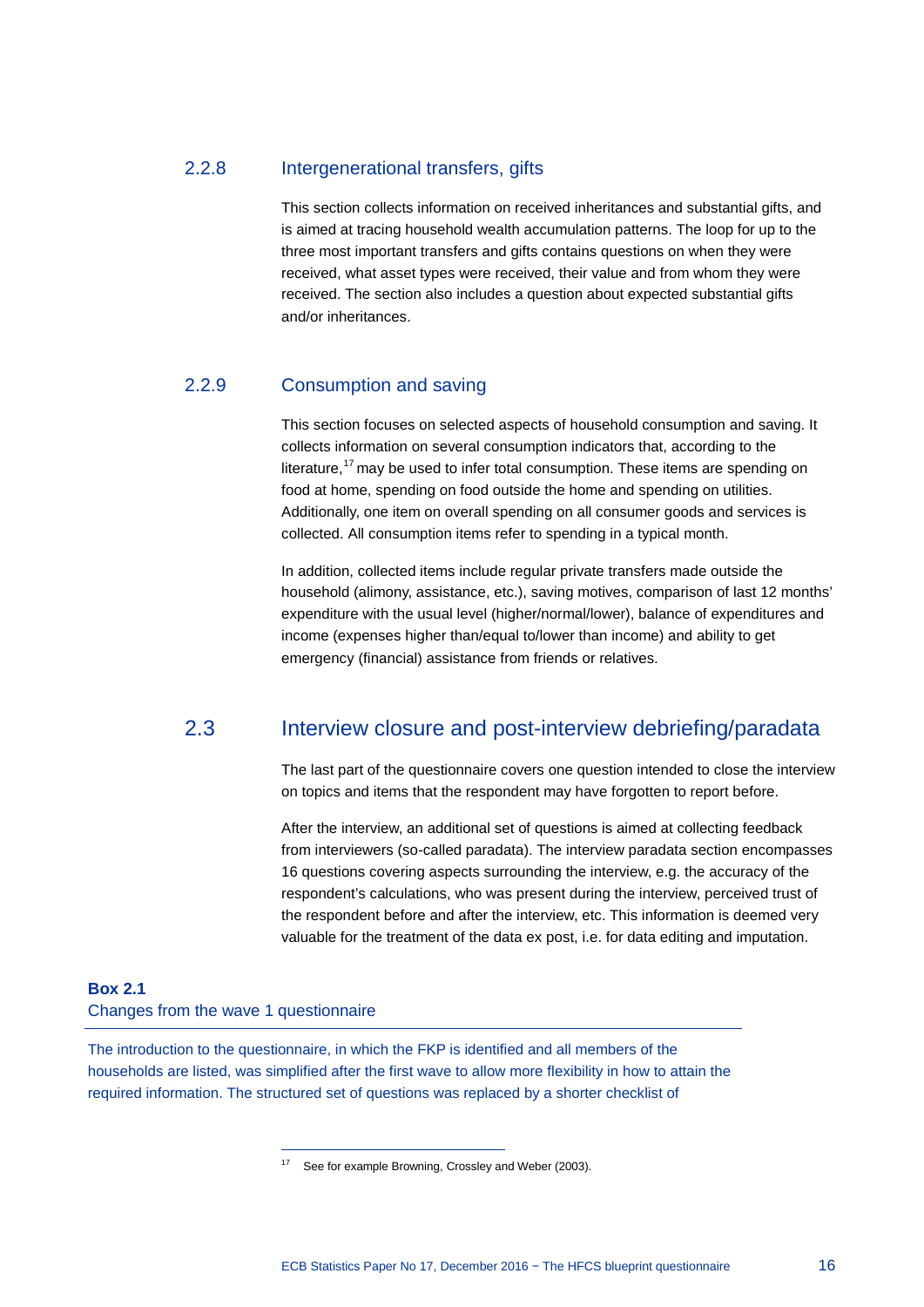attributes. It was also highlighted that countries are not meant to strictly implement the instructions, but the focus should be on the comparability of the output.

The questions block on loans was reorganised to make a clearer distinction between loan refinancing (i.e. paying off an existing loan with the proceeds from a new loan, allowing the borrower to benefit from better terms) and loan renegotiation (i.e. a change in some of the original loan parameters, either upon request from the borrower or stemming from periodic revision of selected loan parameters that involve negotiation).

A new set of questions on informal loans from family or friends (private loans) was added to make a clearer distinction between these kinds of loans and other non-collateralised loans. In the first wave, such loans were collected as a part of the item "other non-collateralised loans". A question was asked about the number of private loans, as well as the purpose and outstanding balance of the three private loans with the largest outstanding balances.

New questions were added on the purchase of cars or other vehicles in the past 12 months.

The question on whether any lender or creditor has turned down any request was modified to include the possibility of multiple answers. The household can now report both having their credit application turned down and not being given as much credit as they applied for.

Two additional questions on household consumption expenditure were added. The first question was on the consumption of utilities (electricity, water, gas, telephone, internet and television), and the second on the consumption expenditure on all consumer goods and services.

In addition, based on the experiences from the first-wave data collection, some clarifications in question wordings and interviewer instructions were made to improve the quality of collected data. These additions did not have any impact on the definitions of output variables. A few changes were introduced to the filtering of individual questions, to avoid unnecessary data collection (e.g. question "At what age do you plan to stop working for pay?" will not be asked if the respondent reported never having been employed).

Two questions were dropped from the interview closure. The first was on questions that the respondent found especially difficult to answer, and the second on any suggestions or comments to the interview.

# <span id="page-18-0"></span>2.4 Data collection approaches incorporated into the questionnaire

## 2.4.1 Loops

Loops are sequences of questions referring to individual items, which are repeated for each individual item. There are seven loops in the HFCS core questionnaire, collecting details on household main residence mortgages, other real estate properties, mortgages on other real estate properties, private loans, non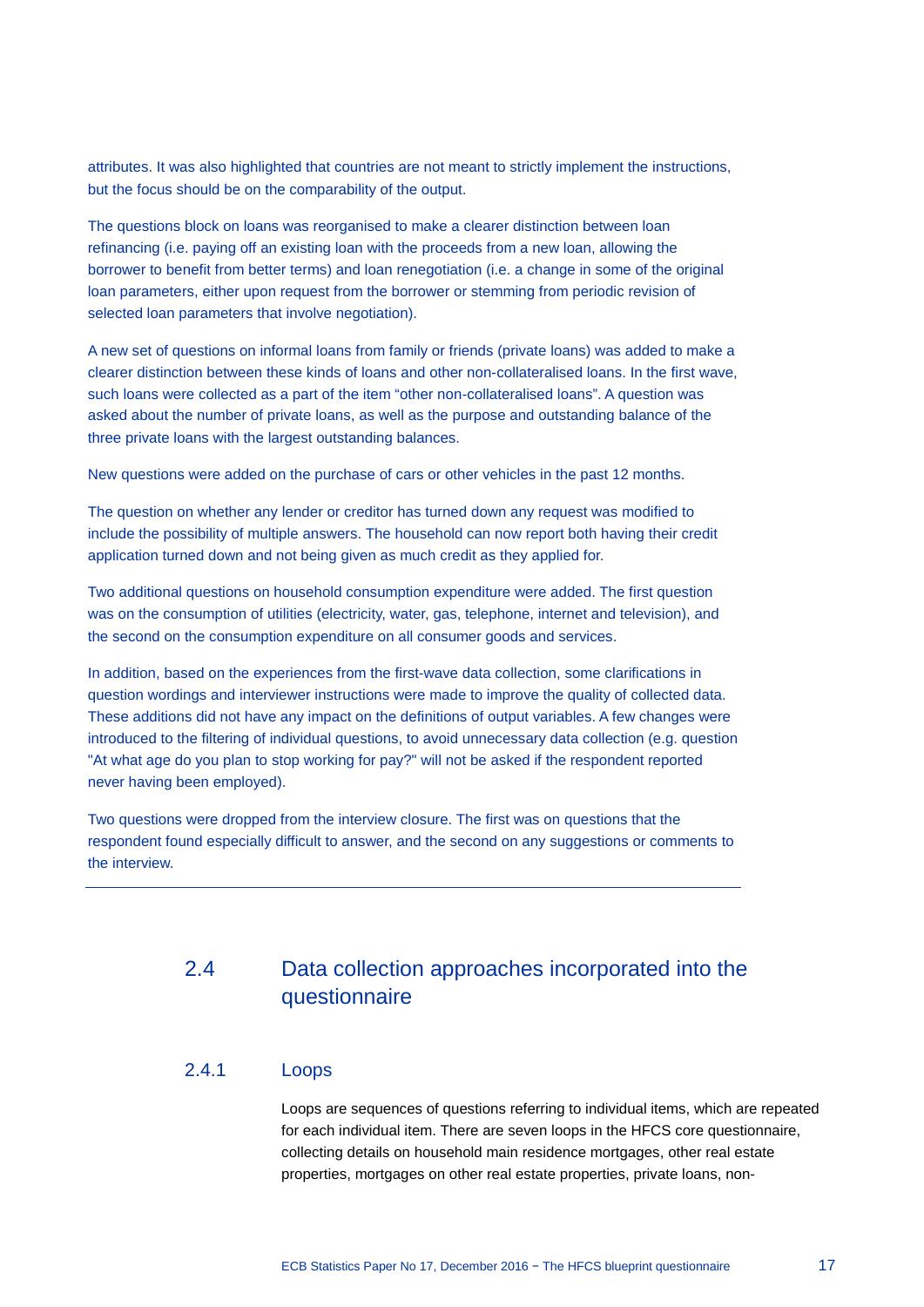collateralised loans, self-employment businesses and gifts/inheritances received. Each loop sequence starts with a question on the number of instances (e.g. number of loans, number of other properties) followed by a set of questions on details which are repeated for up to three main items. The loop ends with a mop-up question collecting aggregate information on remaining items four and above, for which details are no longer collected (e.g. the total outstanding amount for loans number four and higher, properties).<sup>[18](#page-19-1)</sup>

# 2.4.2 Collection of monetary value questions

A standardised CAPI data collection script is used to collect monetary values (called the "Euroloop", as it targets the collection of values in euro, or in national currencies in non-euro area countries). The Euroloop encompasses a set of questions which should be asked in a strict sequence.

First, the interviewer should ask the exact amount, which respondents may provide either in euro or in national legacy currencies. Only if respondents are unable (or unwilling) to provide the exact amount should the interviewer then proceed to ask the respondent to provide the information in flexible brackets, i.e. to provide self-reported upper and lower bounds. If the respondent is still unable to answer, there is a third step involving a card with 20 prefilled fixed intervals in euro and corresponding amounts in national legacy currencies. In this last step, the coded amount or interval (lower-upper bound) are displayed to the respondent as numbers and spelled out to check and confirm.

<span id="page-19-0"></span>After collecting each reply, interviewers are instructed to repeat aloud the amount reported by respondents in order to try to correct possible mistakes on the spot.

# 2.5 The HFCS non-core questions

-

The blueprint questionnaire covers the core HFCS variables. In addition to the core survey content, the HFCN prepared a supplementary harmonised set of non-core variables, which usually supplement the topic covered by the existing core questionnaire parts with more detailed information. The HFCS non-core part also includes one additional section on payment habits.

The recommended question wording and the recommended position in the questionnaire vis-à-vis the related core survey items are provided in the HFCS noncore variables catalogue. This provides a guideline as to how the non-core questions can be inserted into the core national questionnaires.

<span id="page-19-1"></span>In some countries, simplified loops of up to two items with a mop-up question for items three and above are used.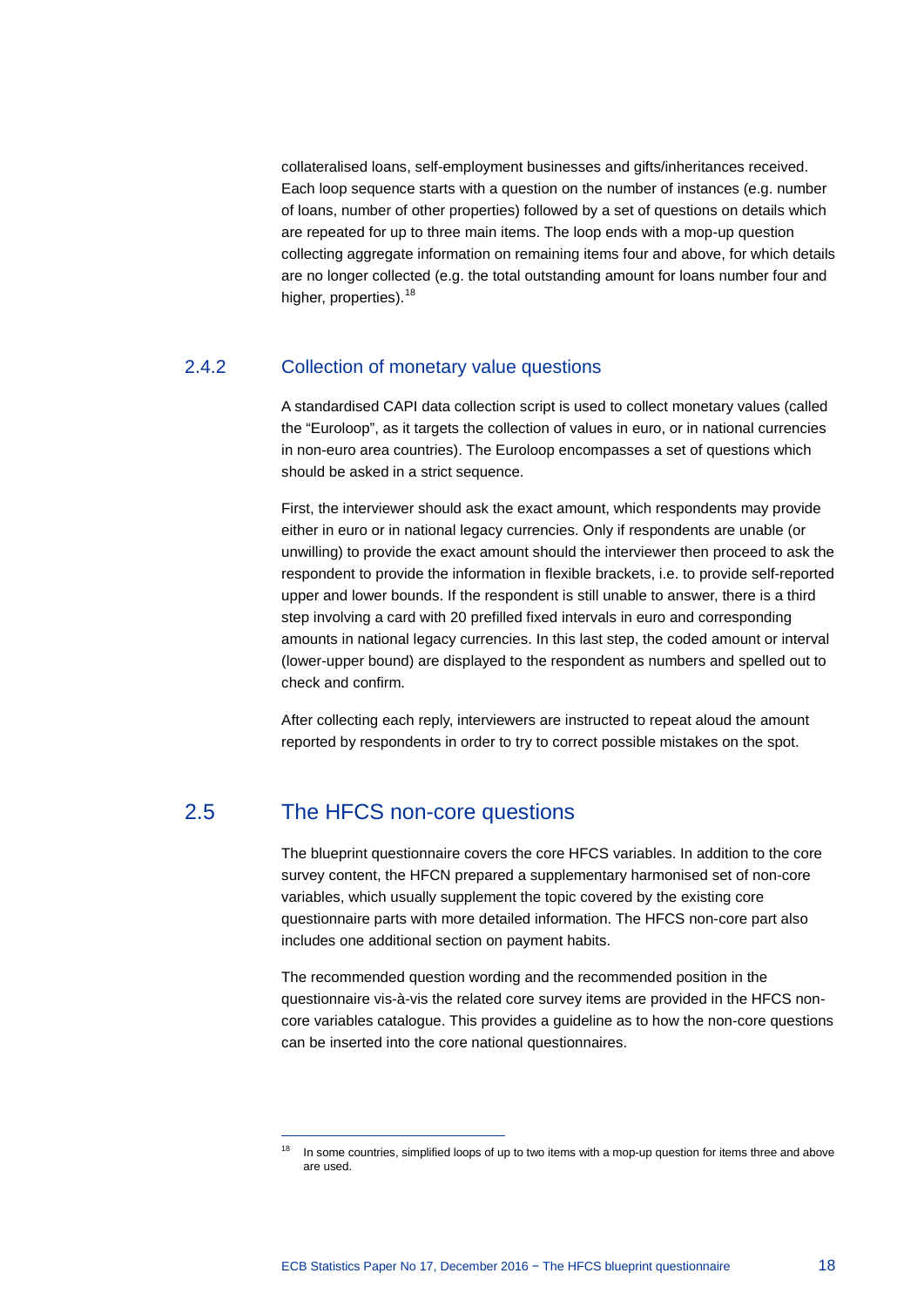By their nature, non-core variables are collected only in a subset of the HFCS countries. An overview of non-core variables covered in one or more of the HFCS country files in wave 2 is provided in the Appendix.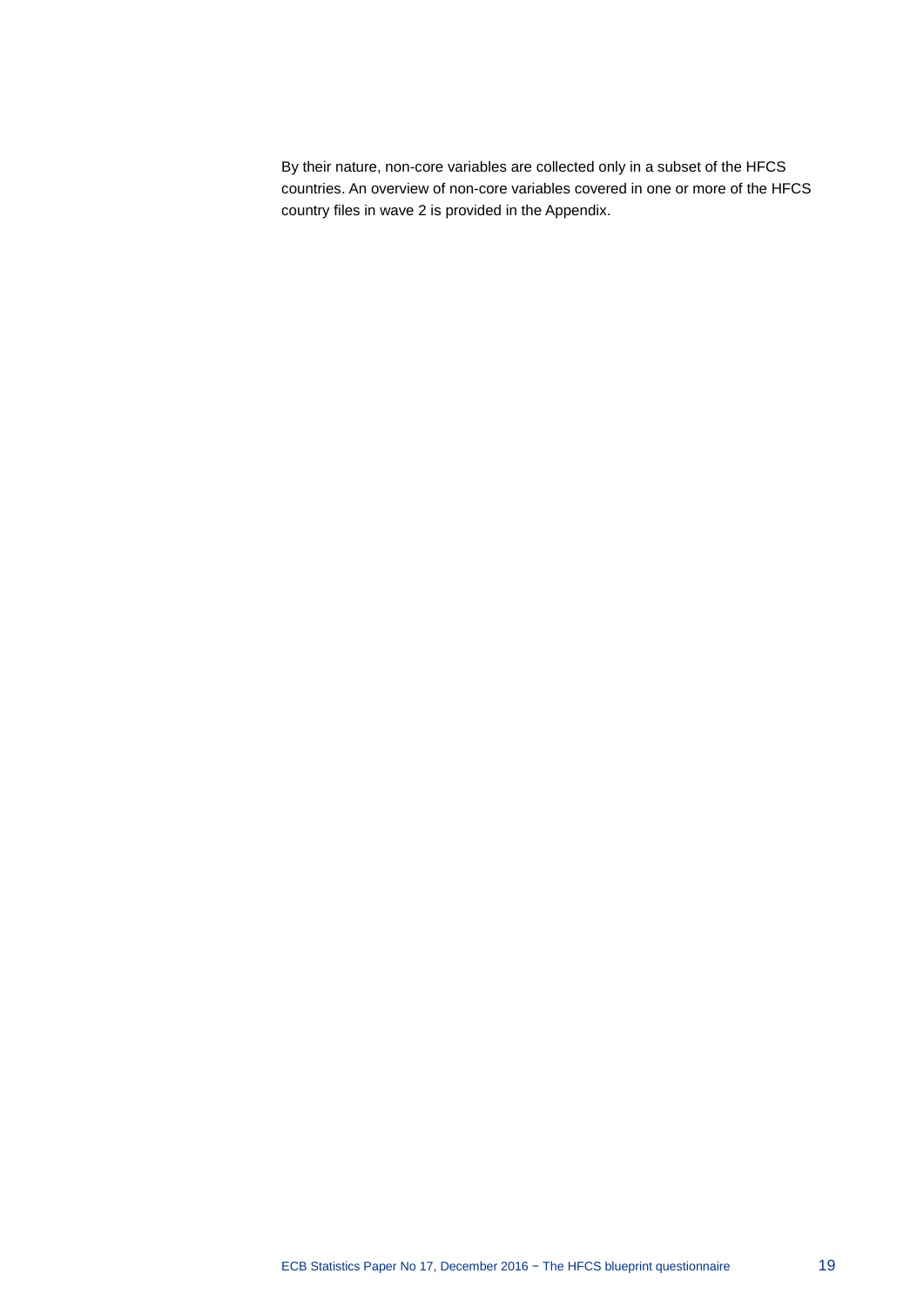# <span id="page-21-0"></span>3 Collection of data and other fieldwork aspects

The HFCS data collection is ex ante output harmonised with a list of core output variables that every country should collect in accordance with a set of common definitions. However, the HFCS output harmonisation enables a few temporary deviations from the recommended data collection mode and the use of other reliable data sources complementing/completing the survey data, over a transitory convergence process encompassing one or several survey waves. In addition to data collection, various other fieldwork issues are also examined in this chapter.

# 3.1 Survey mode

<span id="page-21-1"></span>The type of interaction between the respondent and the survey questionnaire is an important determinant of possible measurement error. The first and most important decision for a household survey is therefore the selection of the mode of data collection (Jäckle, Roberts and Lynn, 2006; Dillman and Christian, 2005). Using different modes to interview different sample units entails a high risk of comparability between survey results (de Leeuw, 2005). In a multi-national setting, this risk also becomes evident in comparisons between different countries using different survey modes.

For the HFCS, the same survey mode should be applied throughout all sample units in a country and across countries. The survey mode chosen for the HFCS is Computer Assisted Personal Interviews (CAPI), i.e. face-to-face interviews administered by an interviewer using a computer to record the replies provided by respondents. Survey data can be complemented by administrative data for variables with available consistent register sources. The use of a computer allows a smooth and error-free administration of the routing of the questions (which is particularly complex in the HFCS questionnaire), the application of consistency checks during the interview and the automatic storage of the data. Eliminating errors at the interview stage improves the quality of the survey data, and may save considerable resources in the subsequent data editing and cleaning phase.

In addition, interviewers play an important role in collecting high-quality income and wealth information, namely in: (1) persuading respondents to participate in the survey, increasing response rates, and reducing the risk of response bias; (2) building up trust vis-à-vis respondents, thus lowering the likelihood that a respondent will drop out in the middle of an interview; (3) minimising levels of item non-response by personally assisting (i.e. offering pre-designed prompts) – if required – during the interview; (4) avoiding incomplete responses; (5) providing additional information (interviewers' observations and paradata); etc. (HFCN, 2008a).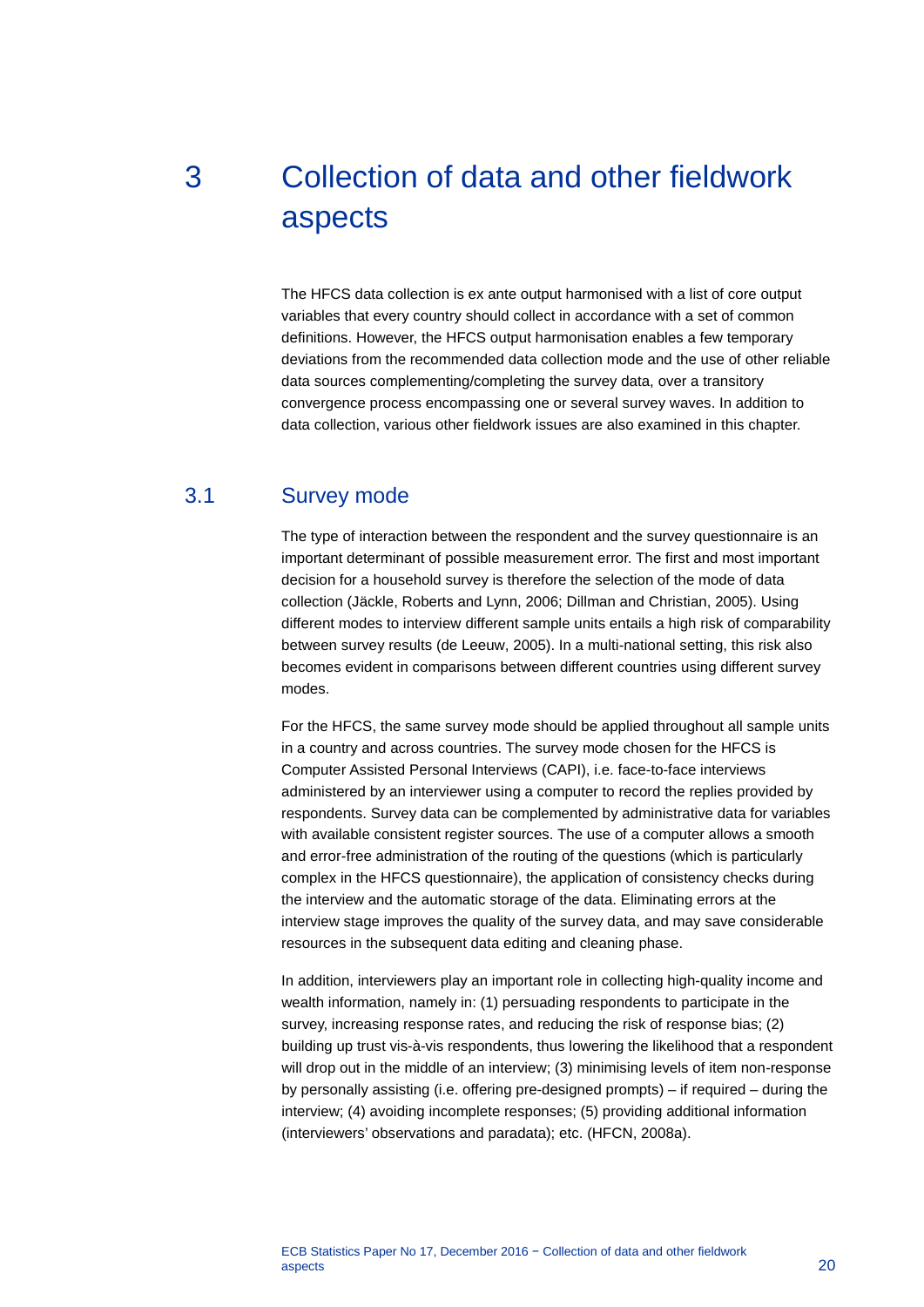To a large extent, HFCS uses a single-mode approach within countries, meaning that there is one dominant survey mode in each participating country (see Table 3.1). For mainly practical reasons, a small share of interviews was conducted via a mode other than the dominant one in various countries, but this share is in most cases negligible. While 17 countries applied CAPI interviews in the second wave, in three countries, CAPI was not the main data collection method. In Poland, Paper-and-Pencil Interview (PAPI), in Finland, Computer Assisted Telephone Interview (CATI) and in the Netherlands, Computer Assisted Web Interview (CAWI) were the dominant survey modes. In Finland, most items on wealth, liabilities and income were not collected by interviews at all, but drawn directly or estimated with information from administrative registers. All countries that participated in the first HFCS wave used the same main survey mode in the second wave, except for Cyprus, where most of the interviews were conducted using PAPI in the first wave.

The median duration of the interview was in most countries slightly less than one hour. In most countries that conducted the first HFCS wave, the median interview duration was slightly longer in the second wave. This is to a large extent caused by the increase in the number of variables in the HFCS core variables list. The interview lengths are not directly comparable, since the numbers of questions and variables collected in different countries varied to some extent. Especially in countries in which the HFCS was a continuation of an existing wealth survey, a great deal of information from outside the core variable list of the HFCS was collected to maintain the time series of the national wealth surveys.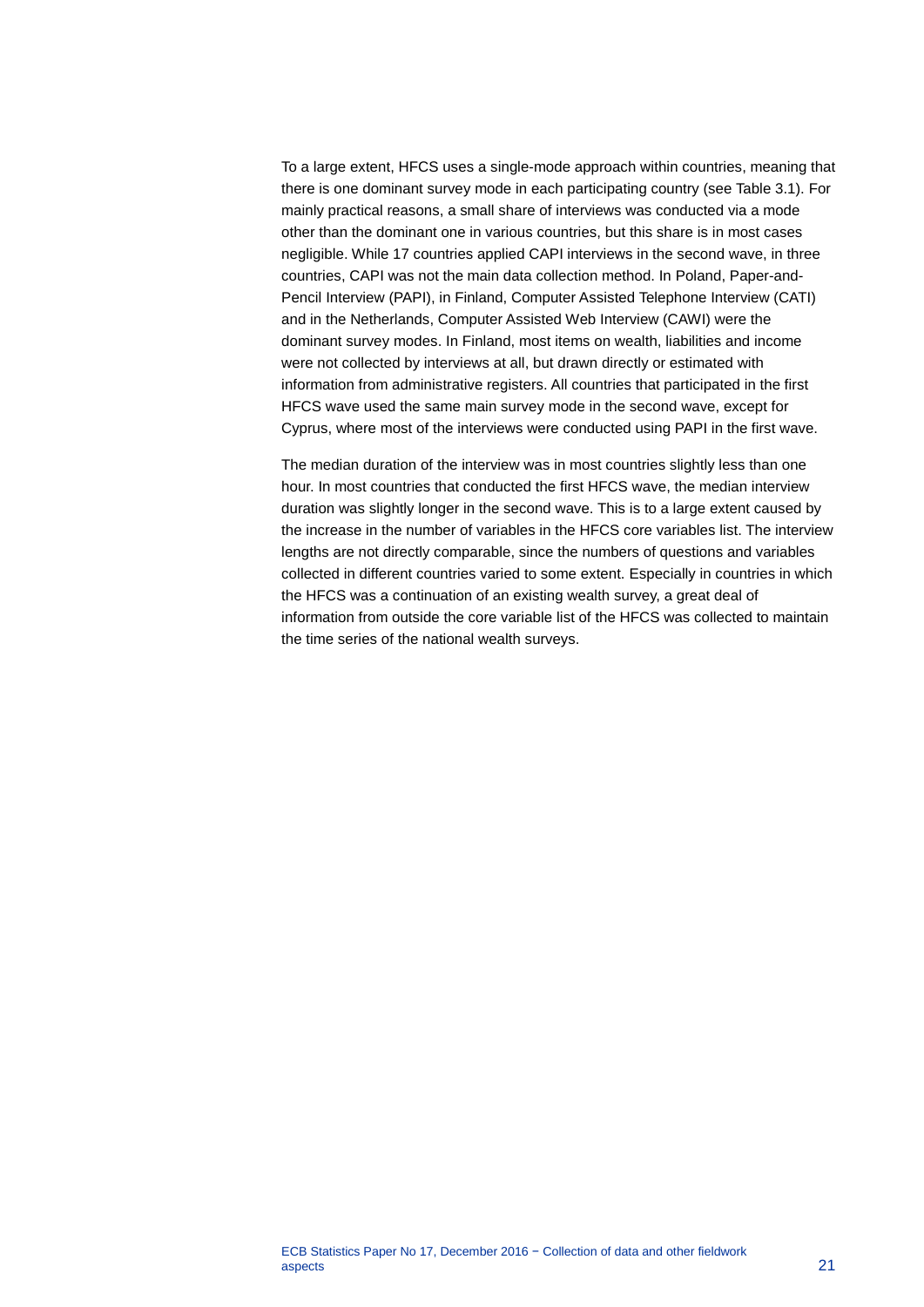| <b>able</b> |  |
|-------------|--|
|             |  |

Share of interviews by survey mode in HFCS countries and length of interviews

| <b>Country</b>     | <b>CAPI</b> | <b>CATI</b> | <b>CAWI</b>  | <b>PAPI</b>  | <b>Median length of</b><br>interview<br>(minutes) |
|--------------------|-------------|-------------|--------------|--------------|---------------------------------------------------|
| <b>Belgium</b>     | 100         | $\mathsf 0$ | $\mathbf 0$  | $\pmb{0}$    | 58                                                |
| Germany            | 100         | $\mathsf 0$ | $\mathbf 0$  | $\mathbf 0$  | 66                                                |
| <b>Estonia</b>     | 100         | $\mathsf 0$ | $\mathbf 0$  | $\pmb{0}$    | 48                                                |
| <b>Ireland</b>     | 100         | $\mathbf 0$ | $\mathbf 0$  | $\mathbf 0$  | 41                                                |
| Greece             | 100         | $\mathsf 0$ | $\mathbf 0$  | $\mathsf 0$  | 46                                                |
| <b>Spain</b>       | 100         | $\mathbf 0$ | $\mathbf 0$  | $\pmb{0}$    | 60                                                |
| <b>France</b>      | 100         | $\mathsf 0$ | $\mathbf 0$  | $\mathbf{0}$ | 75                                                |
| <b>Italy</b>       | 92.9        | $\mathsf 0$ | $\mathbf 0$  | 7.1          | 47                                                |
| <b>Cyprus</b>      | 100         | $\mathsf 0$ | $\mathbf 0$  | $\pmb{0}$    | 60                                                |
| Latvia             | 100         | $\mathsf 0$ | $\mathbf 0$  | $\pmb{0}$    | 46                                                |
| Luxembourg         | 100         | $\mathsf 0$ | $\mathbf 0$  | $\mathsf 0$  | 56                                                |
| <b>Hungary</b>     | 68.6        | $\mathbf 0$ | 31.4         | $\pmb{0}$    | 30                                                |
| <b>Malta</b>       | 83          | $\mathsf 0$ | $\mathbf{0}$ | 17           | $44*$                                             |
| <b>Netherlands</b> | $\mathbf 0$ | $\mathsf 0$ | 100          | $\pmb{0}$    |                                                   |
| <b>Austria</b>     | 100         | $\mathsf 0$ | $\mathbf 0$  | $\mathsf 0$  | 70                                                |
| <b>Poland</b>      | $\mathbf 0$ | $\pmb{0}$   | $\mathbf 0$  | 100          | 70                                                |
| Portugal           | 100         | $\mathsf 0$ | $\mathbf 0$  | $\mathsf 0$  | 50                                                |
| <b>Slovenia</b>    | 100         | $\mathbf 0$ | $\mathbf 0$  | $\pmb{0}$    | 31                                                |
| <b>Slovakia</b>    | 100         | $\mathsf 0$ | $\mathsf 0$  | $\mathsf 0$  | 60                                                |
| <b>Finland</b>     | 2.5         | 97.5        | $\pmb{0}$    | $\mathsf 0$  | $27+$                                             |

Notes: CAPI: Computer Assisted Personal Interviews; CATI: Computer Assisted Telephone Interviews; CAWI: Computer Assisted Web Interview; PAPI: Paper-and-Pencil Interview.

<span id="page-23-0"></span>\* Excludes the screener, household listing and interview closure, as well as interviews conducted by PAPI. † Refers to the Income and living conditions survey that included a module on household wealth and liabilities.

# 3.2 Fieldwork

In nine countries, the national statistical institute (NSI) was in charge of data collection, and interviews were conducted by staff in the survey units of the corresponding NSIs (see Table 3.2). In all other countries, the organisation responsible for conducting interviews was an external survey agency selected by the National Central Bank (NCB) in charge of the survey. In the Netherlands, a research institute was responsible for collecting the HFCS data through a web survey.

Interviewers were either employees of the survey agency or the NSI in charge of the data collection, or freelancers directly recruited by the survey agency. Before the start of the fieldwork, all countries organised face-to-face training sessions for interviewers. The training included both generic topics on how to motivate respondents to participate in a survey, as well as HFCS-specific issues explaining the concepts and definitions used in the wealth survey. Most training sessions also included practical exercises in which the interviewers had to conduct a test interview. All NCBs or NSIs in charge of data collection participated in the training sessions.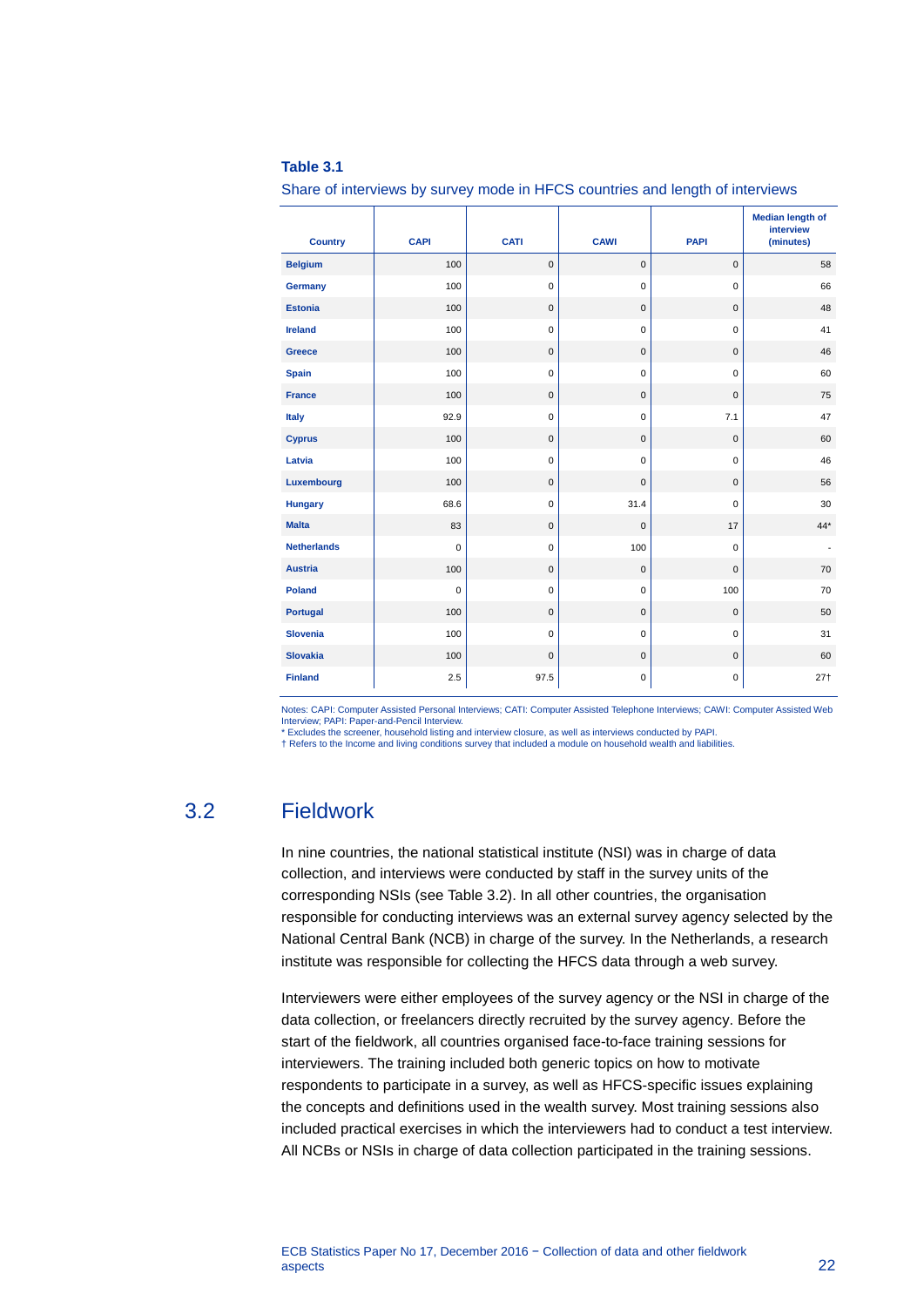Fieldwork periods in the second wave of the HFCS varied from less than two months in Hungary and Poland to over ten months in the Netherlands. Shorter fieldwork periods are beneficial for data comparability, either because the reference periods for income or balance sheet items are closer or, in the case of a fixed reference period, to minimise recall bias. Conversely, longer fieldwork periods allow more opportunities to increase the number of contact attempts and thus obtain a higher number of interviews. The number of interviewers varied across countries, to a large extent depending on the sample size. The number of language versions of the questionnaire varied from one to five.

#### **Table 3.2**

Fieldwork indicators

| <b>Country</b>     | <b>Organisation</b><br>responsible<br>for fieldwork | <b>Number of</b><br><b>interviewers</b><br>conducting<br>the survey | Language versions of the questionnaire    | <b>Length of</b><br>fieldwork<br>period<br>(months) | <b>Adaptation of</b><br>existing survey<br>(other than HFCS<br>wave 1) |
|--------------------|-----------------------------------------------------|---------------------------------------------------------------------|-------------------------------------------|-----------------------------------------------------|------------------------------------------------------------------------|
| <b>Belgium</b>     | <b>SA</b>                                           | 123                                                                 | French, Dutch, English, German            | 7.5                                                 | $\mathsf{N}$                                                           |
| Germany            | <b>SA</b>                                           | 311                                                                 | German, Russian, Polish, Turkish, English | 7.5                                                 | N                                                                      |
| <b>Estonia</b>     | <b>NSI</b>                                          | 71                                                                  | Estonian, Russian                         | $\overline{4}$                                      | $\mathsf{N}$                                                           |
| <b>Ireland</b>     | <b>NSI</b>                                          | 40                                                                  | English                                   | 6                                                   | N                                                                      |
| <b>Greece</b>      | <b>SA</b>                                           | 69                                                                  | Greek                                     | 5                                                   | $\mathsf{N}$                                                           |
| <b>Spain</b>       | <b>SA</b>                                           | 84                                                                  | Spanish                                   | $\overline{7}$                                      | Y                                                                      |
| <b>France</b>      | <b>NSI</b>                                          | 500                                                                 | French                                    | 5                                                   | Y                                                                      |
| Italy              | <b>SA</b>                                           | 188                                                                 | Italian, English                          | 6                                                   | Y                                                                      |
| <b>Cyprus</b>      | <b>SA</b>                                           | 25                                                                  | Greek, English                            | 5                                                   | $\mathsf{N}$                                                           |
| Latvia             | <b>NSI</b>                                          | 48                                                                  | Latvian, English, Russian                 | 5.5                                                 | N                                                                      |
| Luxembourg         | <b>SA</b>                                           | 61                                                                  | English, French, German                   | 9                                                   | $\mathsf{N}$                                                           |
| <b>Hungary</b>     | <b>NSI</b>                                          | 262                                                                 | Hungarian                                 | 1.5                                                 | $\mathsf{N}$                                                           |
| <b>Malta</b>       | <b>SA</b>                                           | 27                                                                  | English, Maltese                          | 5                                                   | $\mathsf{N}$                                                           |
| <b>Netherlands</b> | <b>SA</b>                                           | Not applicable                                                      | Dutch                                     | 10.5                                                | Y                                                                      |
| <b>Austria</b>     | <b>SA</b>                                           | 72                                                                  | German                                    | 9                                                   | $\mathsf{N}$                                                           |
| <b>Poland</b>      | <b>NSI</b>                                          | 695                                                                 | Polish                                    | 1.5                                                 | N                                                                      |
| Portugal           | <b>NSI</b>                                          | 131                                                                 | Portuguese                                | 3.5                                                 | $\mathsf{N}$                                                           |
| <b>Slovenia</b>    | <b>SA</b>                                           | 32                                                                  | Slovenian                                 | 4                                                   | N                                                                      |
| <b>Slovakia</b>    | <b>NSI</b>                                          | 128                                                                 | Slovak, English                           | 3                                                   | $\mathsf{N}$                                                           |
| Finland*           | <b>NSI</b>                                          | 140                                                                 | Finnish, Swedish                          | 4                                                   | Y                                                                      |

SA = Survey Agency, NSI = national statistical institute

\* Parts of the data were collected from the EU-SILC survey, selection of target variables based on the HFCS and previous wealth surveys by Statistics Finland.

Of the 20 countries participating in the second wave of the HFCS, 15 had already conducted the first wave of the survey. In ten of these countries, the first wave of the HFCS was a new wealth survey, in most cases the first household wealth survey of any kind organised by the NCB. Three central banks added harmonised HFCS output variables to an existing wealth survey. These countries and their surveys were Italy (*Indagine sui Bilanci delle Famiglie Italiane* – Survey on Household Income and Wealth, SHIW), the Netherlands (DNB Household Survey, DHS) and Spain (*Encuesta Financiera de las Familias*, EFF). In France, the HFCS was a joint effort between the NCB and the NSI (Insee), and an adaptation of the *Enquête Patrimoine* previously conducted by Insee. In Finland, the survey was based on the variables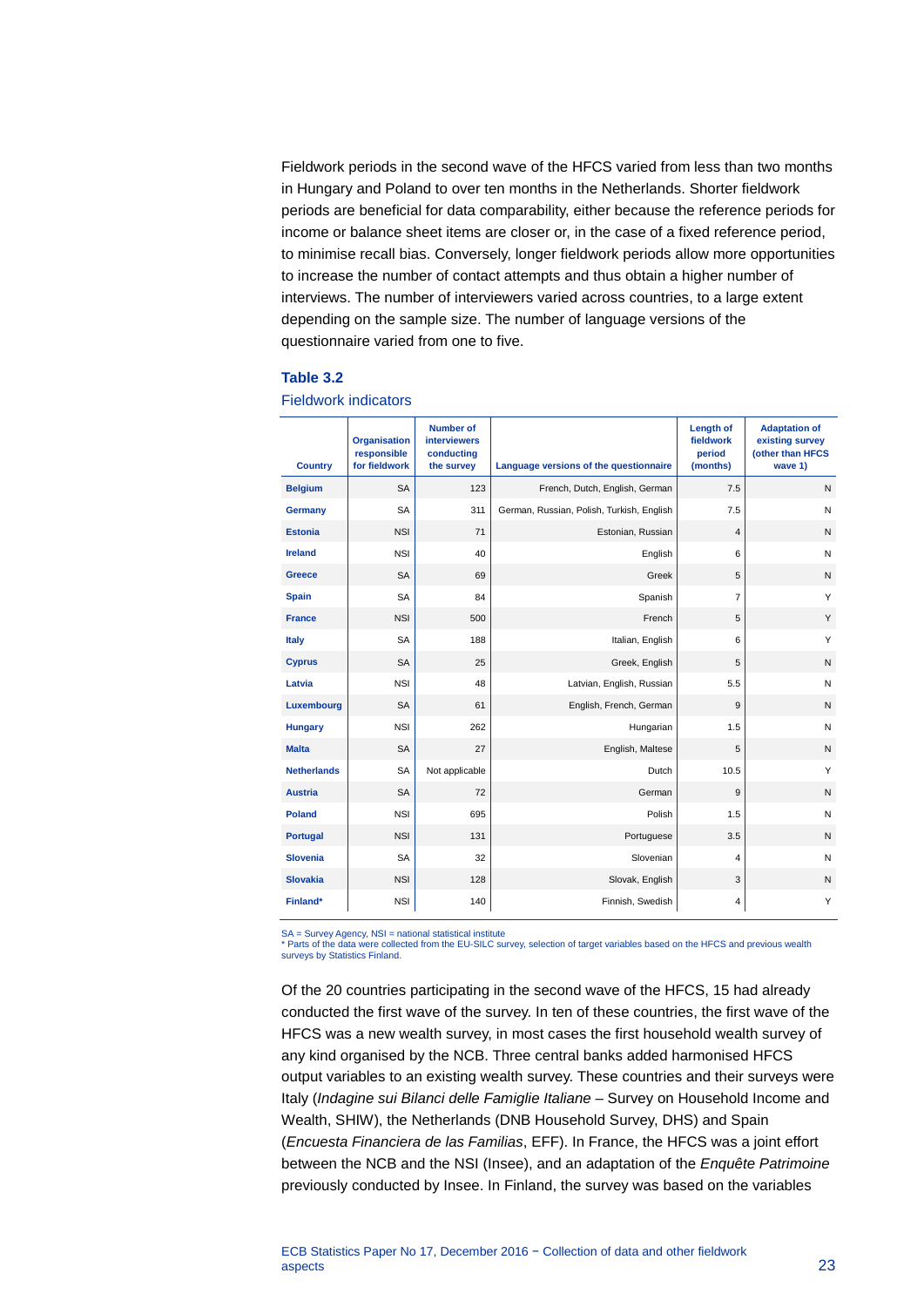included in the former Statistics Finland's household wealth survey (*Kotitalouksien Varallisuustutkimus*), complemented by the additional variables included in the HFCS core output variables. In Portugal, the HFCS replaced the Household Wealth Survey (*Inquérito ao Património e Endividamento das Famílias*, IPEF), which was already a joint project of Banco de Portugal and Statistics Portugal (INE).

<span id="page-25-0"></span>In the five countries (Estonia, Ireland, Latvia, Hungary and Poland) that did not participate in the first wave of the HFCS, the second wave of the survey was the first wealth survey organised by the NCB. In all five of these countries, the fieldwork was conducted by the NSI.

# 3.3 Deviations from the data collection framework: other data sources

The ex ante output harmonisation of HFCS data enables the use of data collection methods other than a survey, whenever they are considered to provide better quality. In most countries, though, most variables were collected through surveys. The main exception is the Finnish data, which draw on sample material from Statistics Finland's income and living conditions survey as well as numerous types of register data and estimation methods. In other countries, different data collection methods were used in the production of only a few individual variables. Additionally, for some variables, the production of the survey variables included various kinds of estimation methods. Collection of gross income is probably the most significant, with a variety of country differences in data collection, and is covered in Chapter 9 on comparability issues.

In several countries, information other than survey data was used to construct HFCS variables. In addition to Finland, several variables on financial wealth and income are taken from registers and data of financial intermediaries in Estonia. Income variables in France are based on tax files. Legislative information was used to construct some pension variables; these questions were left out of the questionnaire. A summary of the cases is shown in Table 3.3. Also, cases where register data were used are listed below for a complete coherence analysis. Register data are used in various other surveys to replace survey data, if the sources are reliable and the definitions of the register sources identical to the definitions of the corresponding target variables.

The variety of the estimation methods used by Statistics Finland to collect data on some wealth items was quite large. For example, the values of the main residence and other properties were formed by using data describing buildings and dwellings in the Population Information System and the data in the Tax Administration's housing company stock register. The values of vehicles were estimated based on data in several vehicle registers, price register systems and websites advertising boats for sale. Several variables on liabilities were constructed by combining information on tax registers and interview data. The values of unlisted shares were formed on the basis of dividend data obtained from individual taxation material. Of financial assets, pension wealth was estimated based on the individual tax register using the socalled perpetual inventory method. Deposits were only collected from households in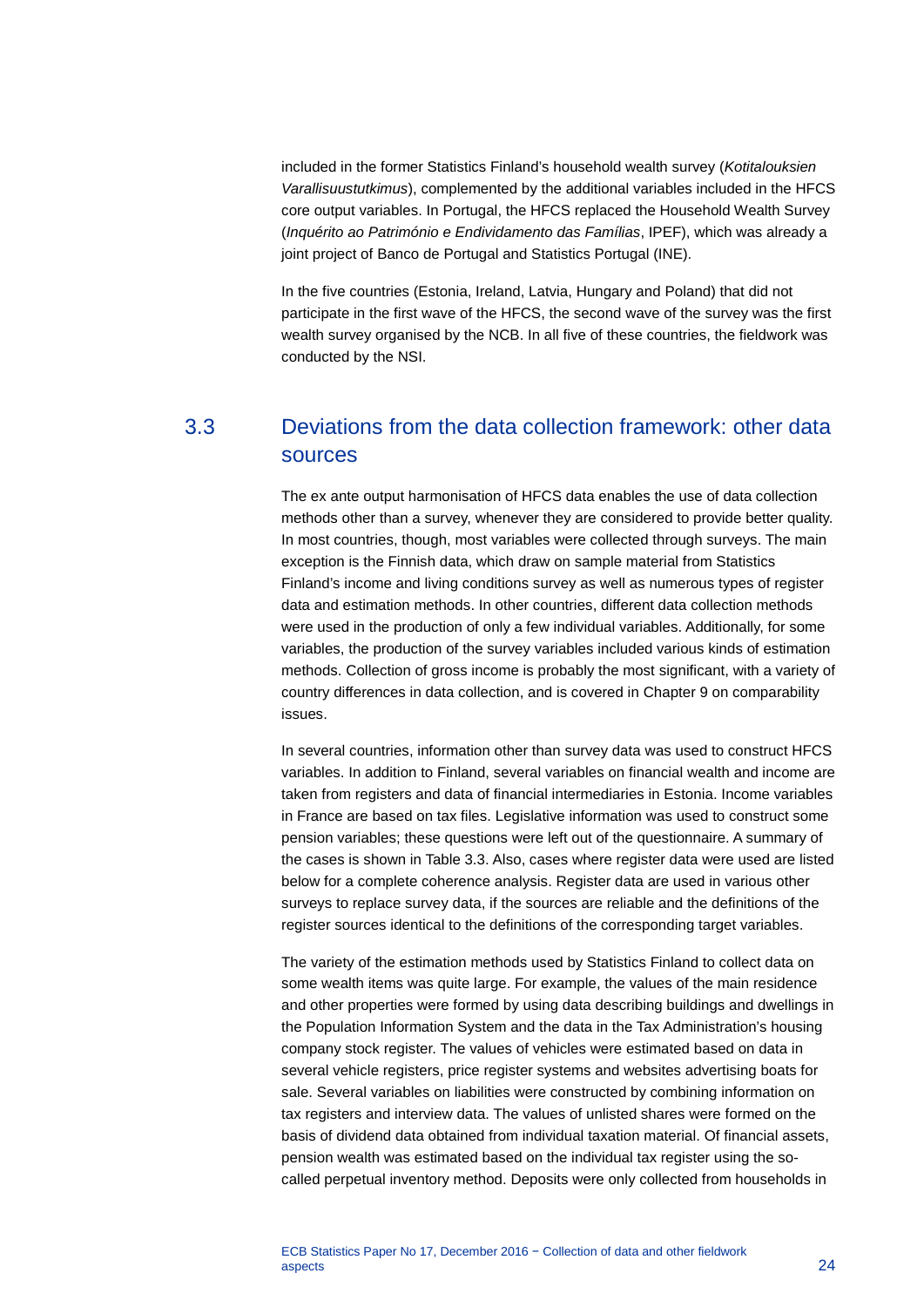the third and fourth rotation group of the EU-SILC survey, and values for the first two rotation groups were constructed using statistical matching.

#### **Table 3.3**

Other data sources

| <b>Country</b>                        | <b>Information</b>                                                                                                                                                                                                                                                                                                     |
|---------------------------------------|------------------------------------------------------------------------------------------------------------------------------------------------------------------------------------------------------------------------------------------------------------------------------------------------------------------------|
| Belgium, Germany, Greece, Netherlands | Legislative and institutional information is used to construct the percentage of current<br>gross earnings contributed to the main public pension plan.                                                                                                                                                                |
| <b>Estonia</b>                        | Registers: income from public transfers, unemployment benefits and Estonian public<br>pensions. Financial intermediaries: financial assets held in Estonia, II pillar pension<br>funds. Combination of registers and interview data: mortgages, consumer loans from<br>commercial banks, income from financial assets. |
| <b>Ireland</b>                        | Register data on income, including employee, profits and social transfers such as<br>unemployment benefits and pensions etc., was used in the derivation of income.                                                                                                                                                    |
| <b>France</b>                         | Income data derived from administrative sources. Legislative information was used to<br>construct some pension variables                                                                                                                                                                                               |
| Italy                                 | Income from financial investments not directly collected, but calculated using average<br>interest rates and information collected on households financial assets. Legislative<br>and institutional information is used to define individuals' eligibility to receive public<br>pensions.                              |
| Luxembourg, Slovenia, Slovakia        | Information on the number of public pension schemes and the percentage of current<br>gross earnings contributed to the main public pension plan are completed from the<br>legislative and institutional parameters.                                                                                                    |
| Latvia                                | Register data on real estate properties, credits and income were used to identify<br>missing answers and to edit values of corresponding variables.                                                                                                                                                                    |
| <b>Finland</b>                        | Register data: all income variables except private transfers and interest received,<br>ownership and number of cars and other vehicles, business wealth, ownership and<br>values of mutual funds, bonds and listed shares, and education.                                                                              |
|                                       | Estimated data: value of household main residence, ownership and value of other<br>properties, values of cars and other vehicles, ownership and values of deposits, and<br>values and contributions to voluntary pension schemes.                                                                                      |
|                                       | Combination of registers and interview data: number, type and outstanding amounts of<br>liabilities, loan payments.                                                                                                                                                                                                    |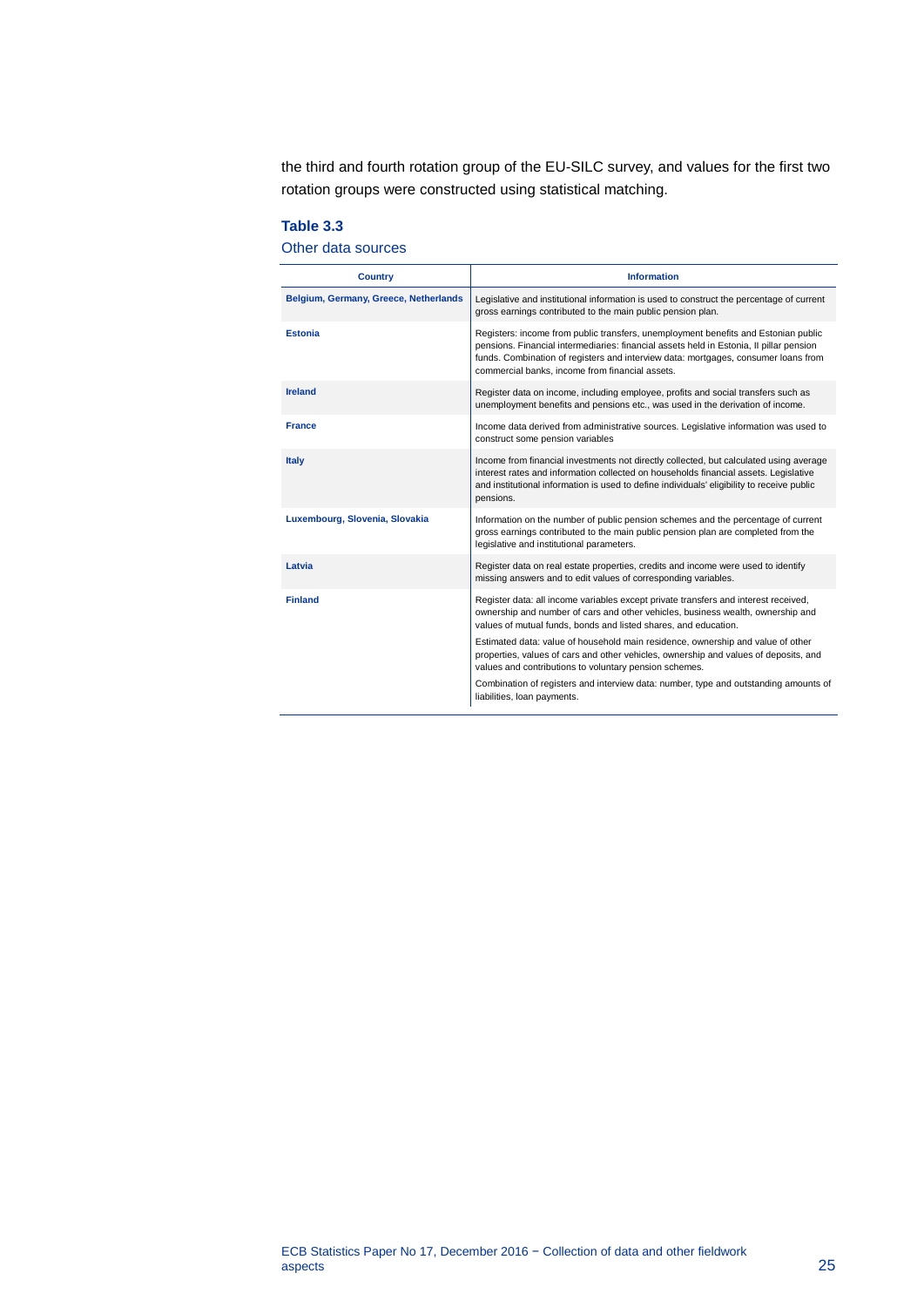# 4 Sample design

<span id="page-27-0"></span>The comparison of sample designs is an essential part of evaluating how accurately the results of a survey represent the reality of its target population. This chapter analyses the main features of the sample designs and sampling frames chosen by the countries participating in the HFCS.

<span id="page-27-1"></span>A vital point for wealth surveys is the efficiency with which information from the wealthiest part of the population is collected. This chapter provides a description of the approaches applied in different countries to oversample wealthy households.

# 4.1 General features

Sample design provides the most fundamental measurable statistical basis to evaluate a household survey. A good design should provide the most efficient and unbiased representation of the relevant population (Kennickell, 2005). Sampling design and implementation is a central component in the potential errors in estimation related to survey data (Verma and Betti, 2008), including errors on coverage, sample selection and also sampling errors and estimation bias.

The first and probably most important feature of the HFCS sample design is the use of probability sampling. This means that each household in the target population has a non-zero probability of being selected in the sample, and this probability should be known beforehand (HFCN, 2008a). Given the sizeable fixed costs of conducting a survey like the HFCS compared with the marginal costs corresponding to each additional sampling unit, the sample size should be representative both at the country and at the euro area level.

Since wealth is distributed very unequally, all participating countries are encouraged to explore methods for oversampling the wealthiest households.

Another relevant feature of the sample design for any survey is whether it is intended to introduce a panel component, i.e. whether (at least a portion of) the same households will be interviewed again over subsequent waves. In such a case, survey compilers need to take care to ensure the representativeness of both the crosssections and the longitudinal component, and to ensure proper refreshment covering for sample attrition. All this may substantially add to the complexity of the sample design.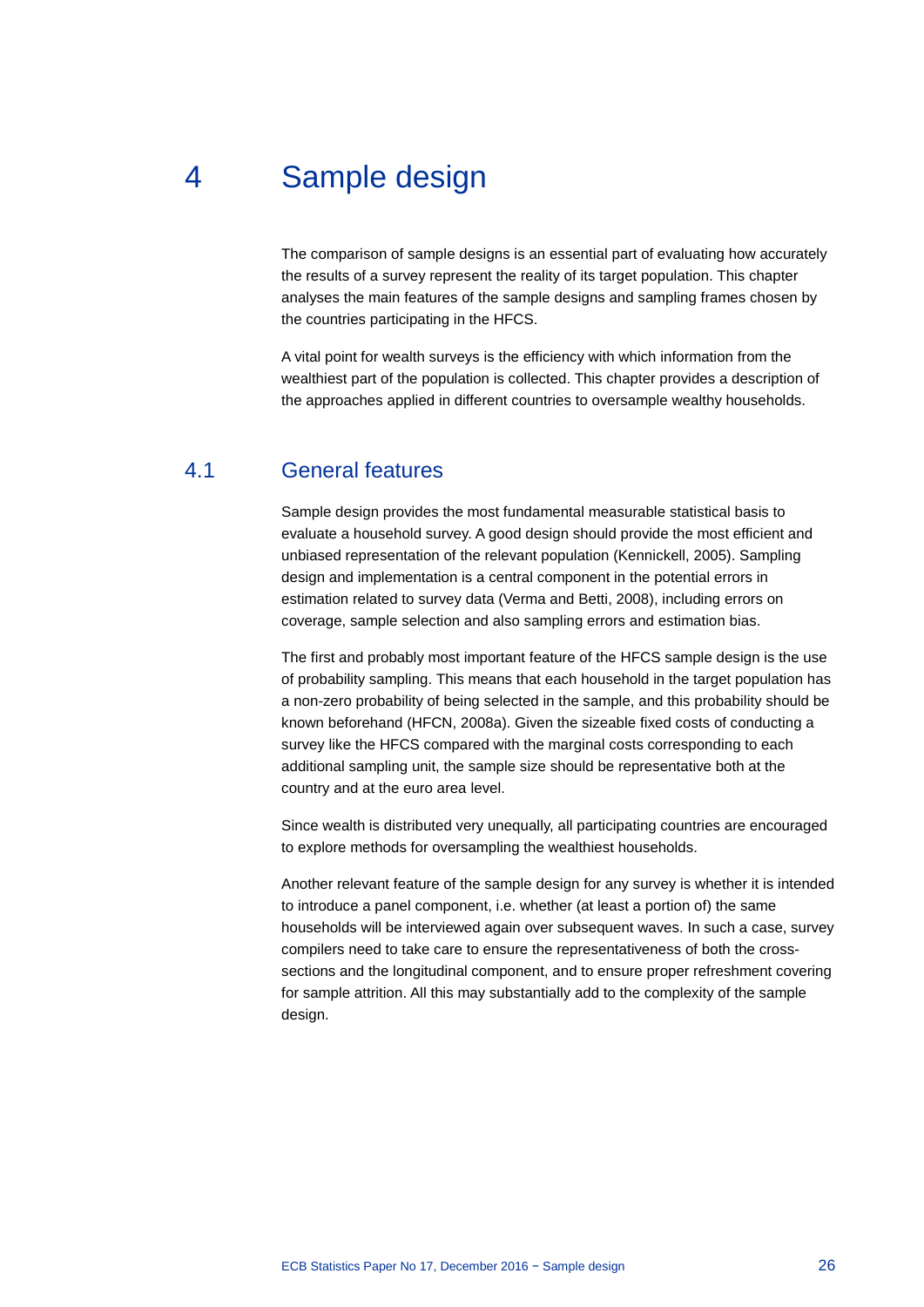# 4.2 Main country features

<span id="page-28-0"></span>While probability sampling is applied in all HFCSs in the second wave,  $19$  countries have adopted a variety of approaches in their sampling designs. The methodologies are largely dependent on the external data (population registers, postal addresses, dwelling registers, etc.) available for building up the sample.

# 4.2.1 Sampling designs applied

In household surveys, stratification of the population prior to sample selection is a commonly-used technique. In a stratified sample, various strata are constructed on the basis of auxiliary information that is known about the population, and sample units are selected independently from each stratum in a manner consistent with the survey's measurement objectives (UN, 2005). Units to be interviewed can be selected in one or multiple stages. In a multiple stage design, the first stage (or stages) involves a selection of geographical areas, from which individual households are chosen in the final stage.

Table 4.1 describes the sampling designs used in various countries. Five countries used one-stage stratified sampling, while 13 countries had a multi-stage stratified sampling design. In Malta and the Netherlands, no stratification was applied. In all countries, the sample size was chosen to be representative also at the country level.

#### **Table 4.1**

-

#### Sampling designs in the HFCS

| <b>Type of sampling design</b> | <b>Countries adopting</b>                        |  |
|--------------------------------|--------------------------------------------------|--|
| 1-stage stratified sampling    | BE, EE, CY, LU, FI                               |  |
| 2-stage stratified sampling    | IE, GR, ES*, FR, IT*, LV, HU, AT, PL, PT, SI, SK |  |
| 3-stage stratified sampling    | DE#                                              |  |
| 1- stage sampling              | MT. NL                                           |  |

\* In Spain and Italy, one stage for households living in municipalities with over 100,000 and 40,000 inhabitants respectively, two stages for others. # In Germany, three stages for households living in municipalities with over 100,000 inhabitants, two stages for others.

Table 4.2 describes the stratification criteria in various countries. The sampling frames involved data on regions in the first stage (in multi-stage designs) and information on persons, households or dwellings in the second stage (or in the first stage in one-stage designs).

Region and population size of regional units were the most frequently used stratification variables, regions being in several cases additionally divided by the degree of urbanisation. Other stratification criteria included personal or regional average income, labour status and personal taxable wealth.

<span id="page-28-1"></span><sup>&</sup>lt;sup>19</sup> In the first wave, probability sampling was used in 14 out of 15 countries; only Slovakia used quota sampling.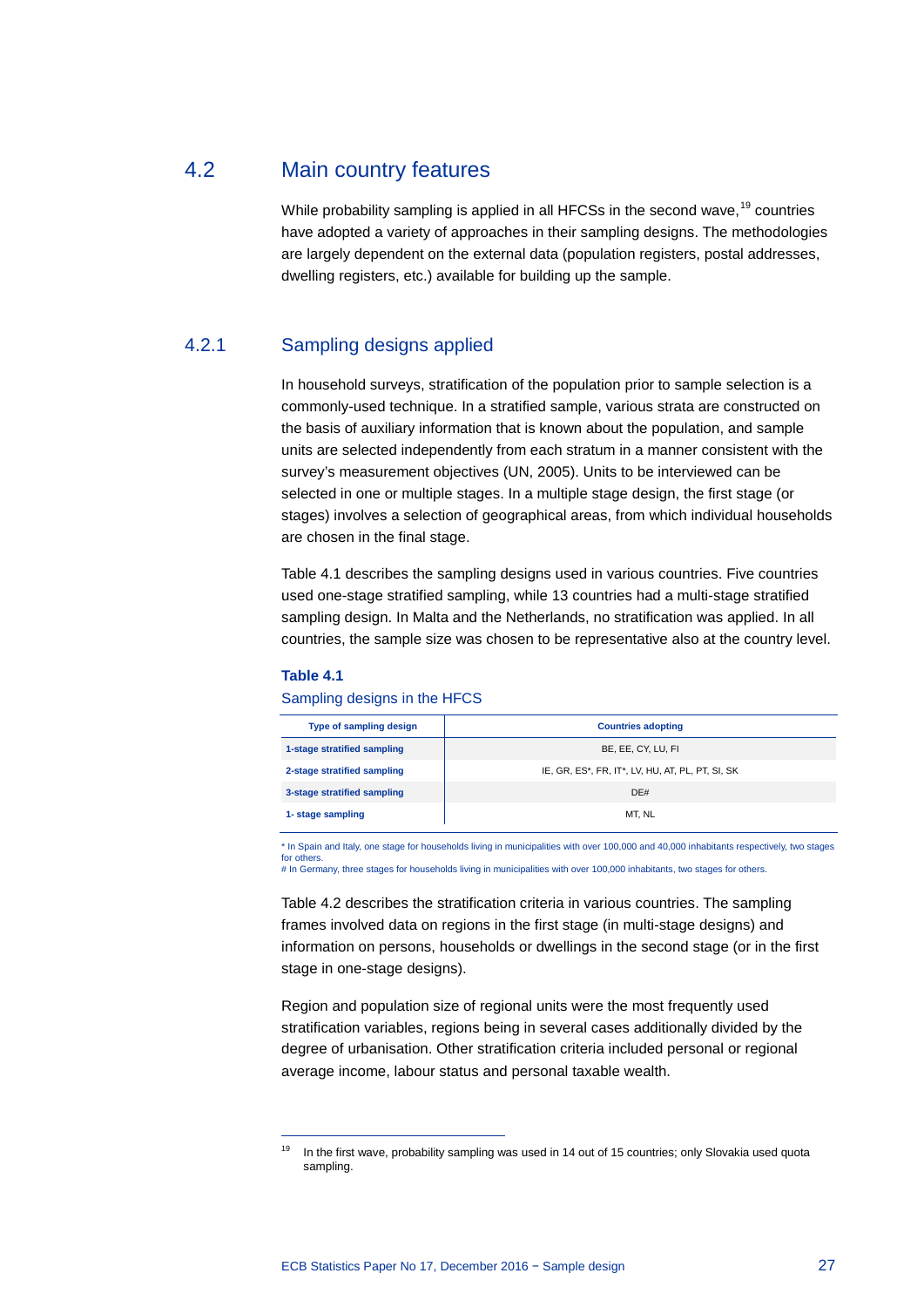### Sampling frames and stratification criteria

| <b>Country</b>     | <b>Sampling frame(s)</b>                                                               | <b>Stratification criteria</b>                                                                                    |
|--------------------|----------------------------------------------------------------------------------------|-------------------------------------------------------------------------------------------------------------------|
| <b>Belgium</b>     | National population register                                                           | Region, average taxable income by statistical<br>sector and average dwelling price by municipality                |
| Germany            | List of street sections (Geodata); register of local residents<br>from municipalities  | Municipality size, anticipated wealth                                                                             |
| <b>Estonia</b>     | Population and housing census                                                          | Five NUTS3 regions and two income groups, the<br>highest decile and the rest                                      |
| <b>Ireland</b>     | Population and housing census                                                          | Eight NUTS3 regions and five quintiles of<br>deprivation/affluence.                                               |
| Greece             | List of municipalities, cities, villages and building blocks from<br>census; dwellings | NUTS II region, degree of urbanisation                                                                            |
| <b>Spain</b>       | Population register supplemented with tax record information                           | Taxable wealth, municipality size                                                                                 |
| <b>France</b>      | Tax register on main residences                                                        | Geographical area and common property                                                                             |
| <b>Italy</b>       | List of municipalities, population register                                            | Municipalities by region and demographic size                                                                     |
| <b>Cyprus</b>      | Customer register of the electricity authority                                         | Counties divided into urban and rural areas                                                                       |
| Latvia             | Population register, tax register; list of addresses                                   | Degree of urbanisation (three groups), and income<br>(three groups)                                               |
| Luxembourg         | Social security register                                                               | Nationality, employment status, monthly income                                                                    |
| <b>Hungary</b>     | Register of localities; register of dwellings                                          | Regions, number of housing units, personal<br>income tax                                                          |
| <b>Malta</b>       | Population and dwellings register                                                      | Not applicable                                                                                                    |
| <b>Netherlands</b> | CentERpanel                                                                            | Not applicable                                                                                                    |
| <b>Austria</b>     | List of enumeration districts; register of post box addresses                          | Region (NUTS 3) and community size classes                                                                        |
| <b>Poland</b>      | Local data bank; Population and housing census                                         | Regions (NUTS2), size of region, wealth (tax<br>income and size of properties)                                    |
| Portugal           | National dwellings register                                                            | Nine regions (Nuts2 with disaggregation of Norte<br>into Porto and Other Norte, and NUTS III for<br>Lisbon).      |
| <b>Slovenia</b>    | Register of spatial units; Central population register                                 | Demographic size of municipality                                                                                  |
| <b>Slovakia</b>    | Household units database from census; database of occupied<br>housing units            | Eight regions (NUTS3) by three income groups                                                                      |
| <b>Finland*</b>    | Population information system of NSI                                                   | Income, type of income (personal taxable income<br>of the main income earner of the household-<br>dwelling unit). |

Table 4.3 shows the numbers of strata used in the sampling designs of various countries. It also indicates the number of units, such as geographical areas or clusters, selected in the first stage in multi-stage designs (primary sampling units, PSU).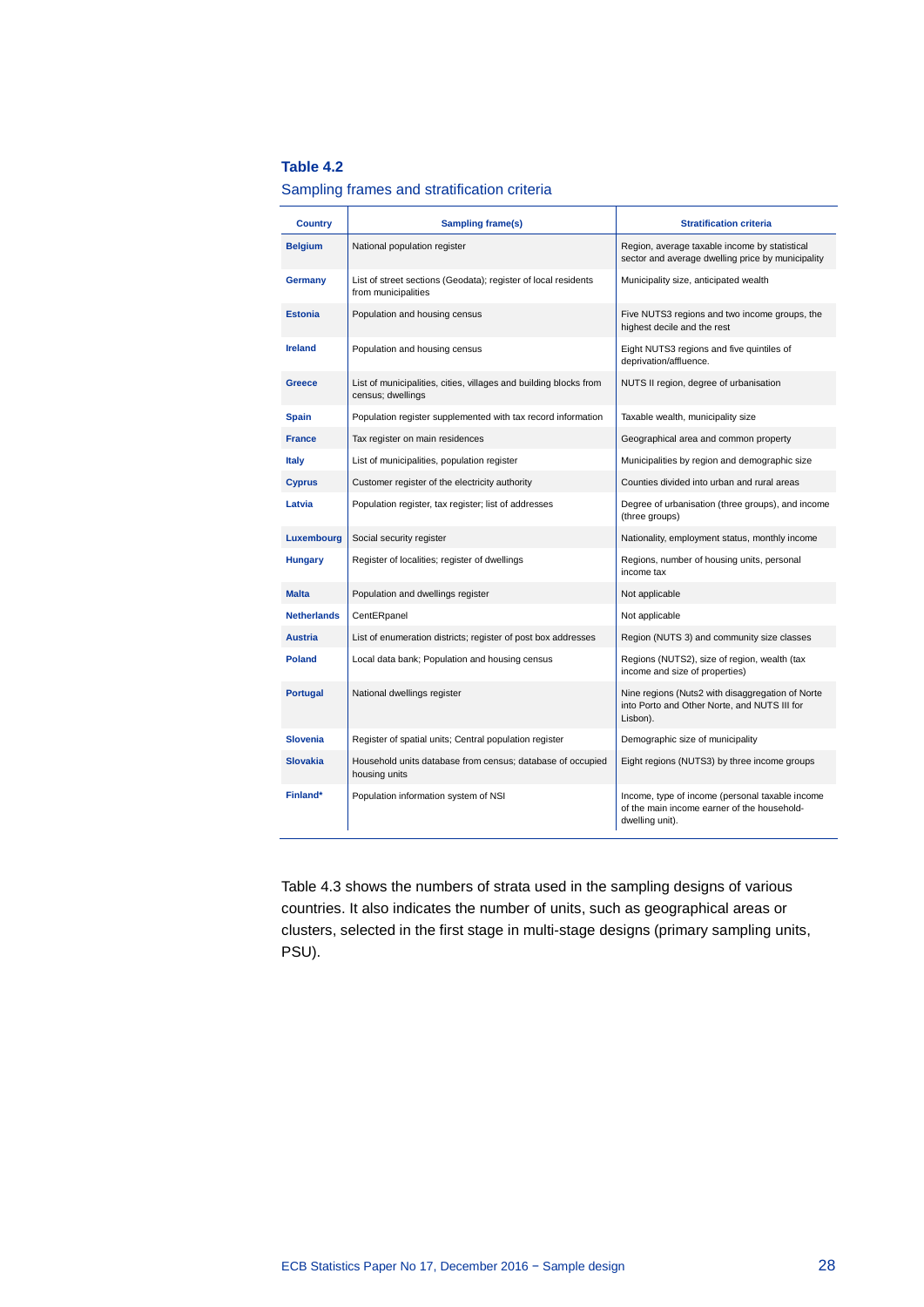Numbers of strata and primary sampling units selected

| <b>Country</b>     | <b>Number of strata</b>  | Primary sampling units selected, for<br>multi-stage designs |
|--------------------|--------------------------|-------------------------------------------------------------|
| <b>Belgium</b>     | 24                       | $\overline{\phantom{a}}$                                    |
| Germany            | $\overline{4}$           | $200*$                                                      |
| <b>Estonia</b>     | 10                       | $\overline{\phantom{a}}$                                    |
| <b>Ireland</b>     | 40                       | 400                                                         |
| <b>Greece</b>      | 13                       | 308                                                         |
| <b>Spain</b>       | 32                       | 4116+985                                                    |
| <b>France</b>      | 22                       | 567                                                         |
| Italy              | 53                       | 371                                                         |
| <b>Cyprus</b>      | 8                        | $\overline{\phantom{a}}$                                    |
| Latvia             | $\overline{9}$           | 480                                                         |
| Luxembourg         | 20                       | $\overline{\phantom{a}}$                                    |
| <b>Hungary</b>     | 111                      | 13596+84                                                    |
| <b>Malta</b>       | $\overline{\phantom{a}}$ |                                                             |
| <b>Netherlands</b> | 703†                     | ÷                                                           |
| <b>Austria</b>     | 185                      | 619                                                         |
| <b>Poland</b>      | 106                      | 1786                                                        |
| Portugal           | $\boldsymbol{9}$         | 677                                                         |
| <b>Slovenia</b>    | 6                        | 359                                                         |
| <b>Slovakia</b>    | 24                       | 840                                                         |
| <b>Finland</b>     | 52                       | ٠                                                           |

\*Refers to the refresher component of the sample only.

†Refers to the first survey that was conducted to the panel. Note: number of strata refers to the first sampling stage only. Primary sampling units selected are shown for countries with multi-stage sampling designs.

## 4.2.2 Panel component

In four countries (Spain, Italy, Netherlands and Finland) that adapted the HFCS to existing wealth surveys, a panel component was already in use. In Finland, the households participate in the annual income and living conditions survey for four consecutive waves. Consequently, the second-wave HFCS data, collected four years after the first wave, do not include any panel households. The French wealth survey introduced a panel dimension to its wealth survey in the second HFCS wave. France, Slovakia and Finland will have a panel component in the third HFCS wave. Four countries (Belgium, Germany, Cyprus and Malta) that conducted their first wealth survey in the first HFCS wave have a panel component in the second wave.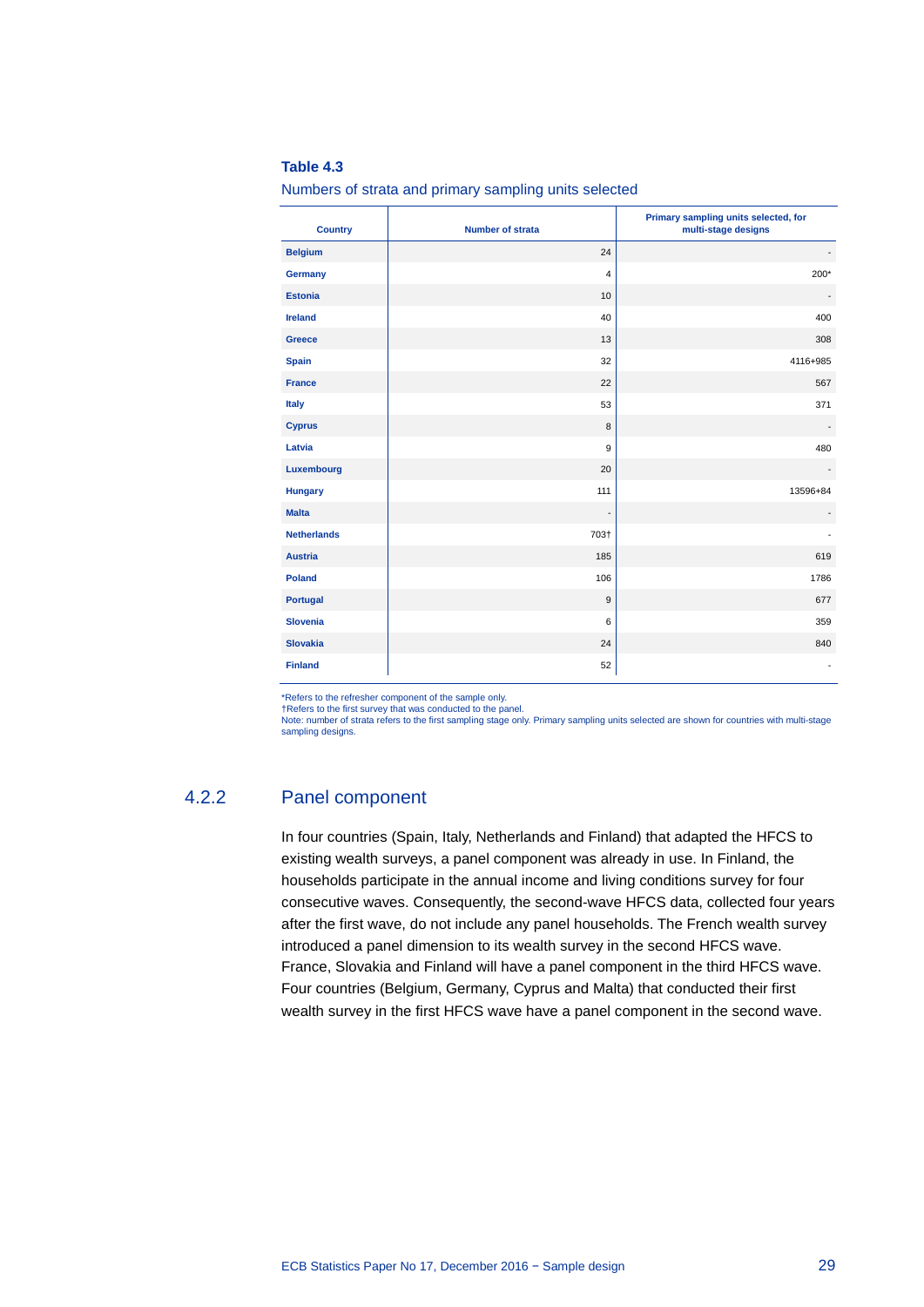Countries with a panel component

| <b>Country</b>     | Number of households re-contacted at<br>wave 2, % of all contacted households | <b>Panel design</b>                                                                                                                                                        |
|--------------------|-------------------------------------------------------------------------------|----------------------------------------------------------------------------------------------------------------------------------------------------------------------------|
| <b>Belgium</b>     | 30                                                                            | Pure panel with refresher sample                                                                                                                                           |
| Germany            | 18                                                                            | Pure panel with refresher sample                                                                                                                                           |
| <b>Spain</b>       | 39                                                                            | 2002 all units included, 300 (600) units from 2005 (2008) randomly<br>dropped                                                                                              |
| Italy              | 26                                                                            | Units that participated in the previous wave are only randomly<br>selected, all units that participated in the previous wave and at least<br>one earlier wave are included |
| <b>Cyprus</b>      | 72                                                                            | Pure panel with refresher sample                                                                                                                                           |
| <b>Malta</b>       | 49                                                                            | Pure panel with refresher sample                                                                                                                                           |
| <b>Netherlands</b> | 41                                                                            | Pure panel with refresher sample                                                                                                                                           |

Source: ECB – HFCS metadata

In most of these countries, all units that were interviewed in the first wave were included in the gross sample of the second wave. In Italy and Spain, selected units from the first wave were excluded from the second-wave sample. The Spanish sample included households that had participated in the survey for two or more waves. In Italy, all households that had participated in the previous wave and at least one earlier wave were included in the second-wave sample. In Germany, all households that had participated in the first wave and agreed during the interview to have their address stored by the survey company for future waves (90% of the firstwave net sample) were re-contacted. In addition, refresher samples were introduced in all panel surveys to compensate for attrition. In most countries, the share of new households added to the sample was bigger than the share of panel households (see Table 4.4, third column).

### 4.2.3 Non-coverage of specific sub-populations in the sampling frame

The sampling frames of the HFCS included only households living in the countries where the survey was conducted. In addition, in most national surveys, the whole of the institutionalised population was left out of the sampling frame. Some other relatively small groups of the population are excluded from the sampling frames of individual countries. The gross sample of Cyprus did not include the population in Northern Cyprus.

Individuals belonging to some of the excluded groups, however, can be included in the sample, if they are considered as part of a household that is part of the sampling frame.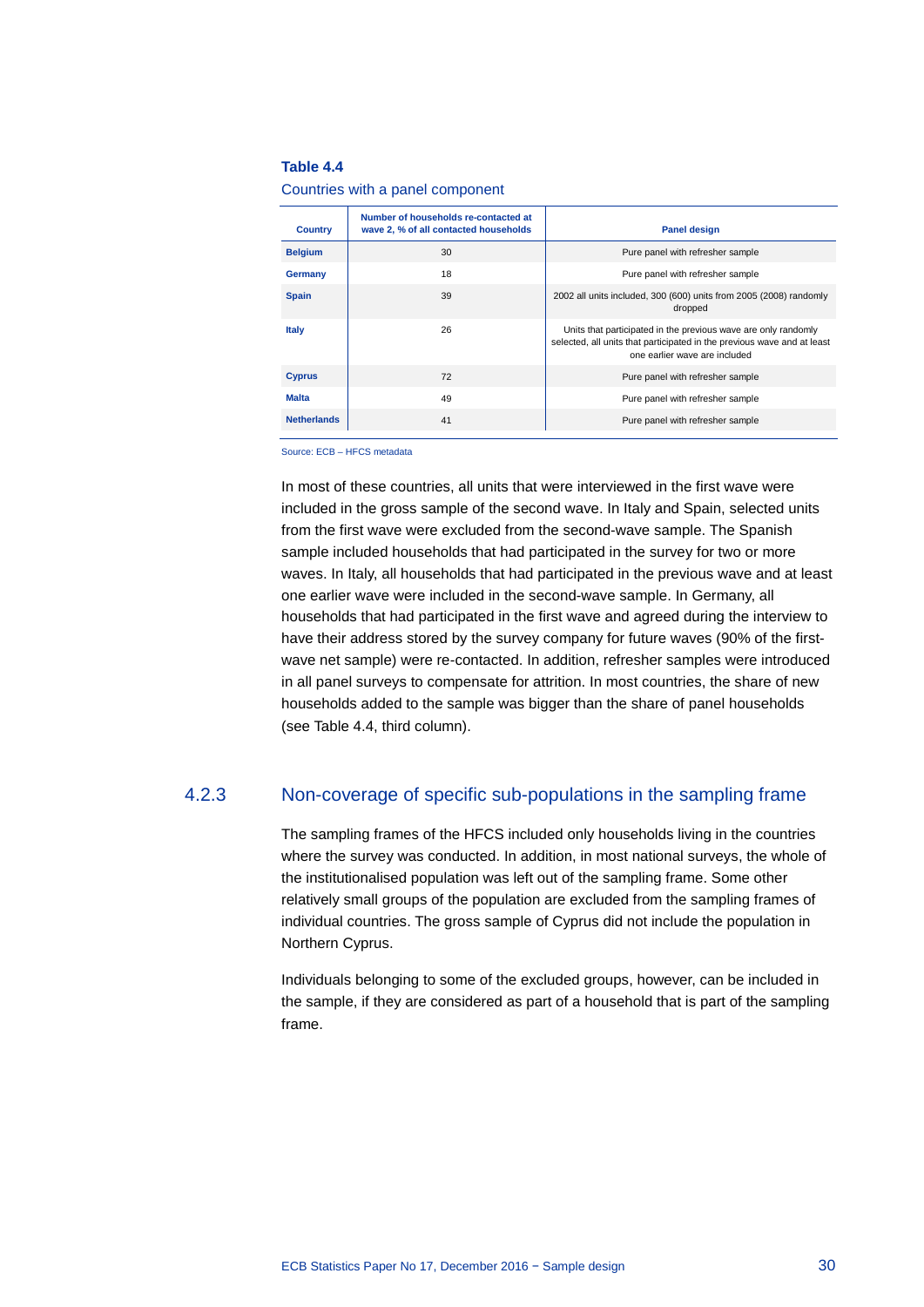Excluded groups

| <b>Country</b>     | <b>Excluded groups</b>                                                                                                                                                                                           |  |
|--------------------|------------------------------------------------------------------------------------------------------------------------------------------------------------------------------------------------------------------|--|
| <b>Belgium</b>     | Population in institutions (residents in homes for the elderly were included in the sampling frame), homeless                                                                                                    |  |
| Germany            | Population in institutions, homeless                                                                                                                                                                             |  |
| <b>Estonia</b>     | Population in institutions, persons with erroneous personal codes or without a fixed address, persons who<br>had participated in a previous household survey conducted by Statistics Estonia during 2011 or 2012 |  |
| <b>Ireland</b>     | Non-private households, homeless                                                                                                                                                                                 |  |
| Greece             | Population in institutions, homeless                                                                                                                                                                             |  |
| <b>Spain</b>       | Population in institutions, homeless                                                                                                                                                                             |  |
| <b>France</b>      | People who do not live in a main residence, people in institutions, homeless                                                                                                                                     |  |
| Italy              | Population in institutions, homeless, individuals not in the population register                                                                                                                                 |  |
| <b>Cyprus</b>      | Population in institutions, homeless, population of the areas of the Republic of Cyprus not under<br>the effective control of the Government of the Republic of Cyprus                                           |  |
| Latvia             | Population in institutions, homeless, population in collective households                                                                                                                                        |  |
| Luxembourg         | Population in institutions, homeless, international civil servants and individuals not registered in the social<br>security register in general                                                                  |  |
| <b>Hungary</b>     | Population in institutions, homeless                                                                                                                                                                             |  |
| <b>Malta</b>       | Population in institutions, homeless, immigrants living in assigned accommodation                                                                                                                                |  |
| <b>Netherlands</b> | Population in institutions, homeless, blind people, people who do not speak Dutch                                                                                                                                |  |
| Austria            | Population in institutions, homeless                                                                                                                                                                             |  |
| <b>Poland</b>      | Non-private households, homeless                                                                                                                                                                                 |  |
| Portugal           | Population in institutions, homeless, population living in collective dwellings                                                                                                                                  |  |
| <b>Slovenia</b>    | Population in institutions, homeless, people who do not report their current main residence to authorities                                                                                                       |  |
| <b>Slovakia</b>    | Collective households, homeless                                                                                                                                                                                  |  |
| <b>Finland</b>     | Population in institutions, homeless                                                                                                                                                                             |  |

Note: Population in institutions refers to persons living in e.g. homes for elderly people, military compounds, prisons and boarding school

## 4.2.4 Use of replacements

A replacement of a sample unit occurs when a non-responding unit is replaced by another reserve unit during the fieldwork. Using replacements may help draw information in particular from groups of households that are most difficult to reach. On the other hand, replacements may have different characteristics from those of non-respondents and using replacements may result in a reduction of interviewers' efforts to get an interview from the originally selected unit. In the HFCS, the use of replacements is subject to strict control. Replacements are selected to closely match the replaced units in terms of important characteristics, and replacements are allowed only after special efforts have been made to convert refusals.

Replacements were used in three countries. In Slovenia, it was possible to use replacements in the first HFCS wave, but not in the second. Although the rules for using replacements varied, all countries followed the criteria mentioned above to a large extent.

In Spain, tightly controlled replacements were chosen. In large cities and provincial capitals, up to four replacements were provided for each original household in the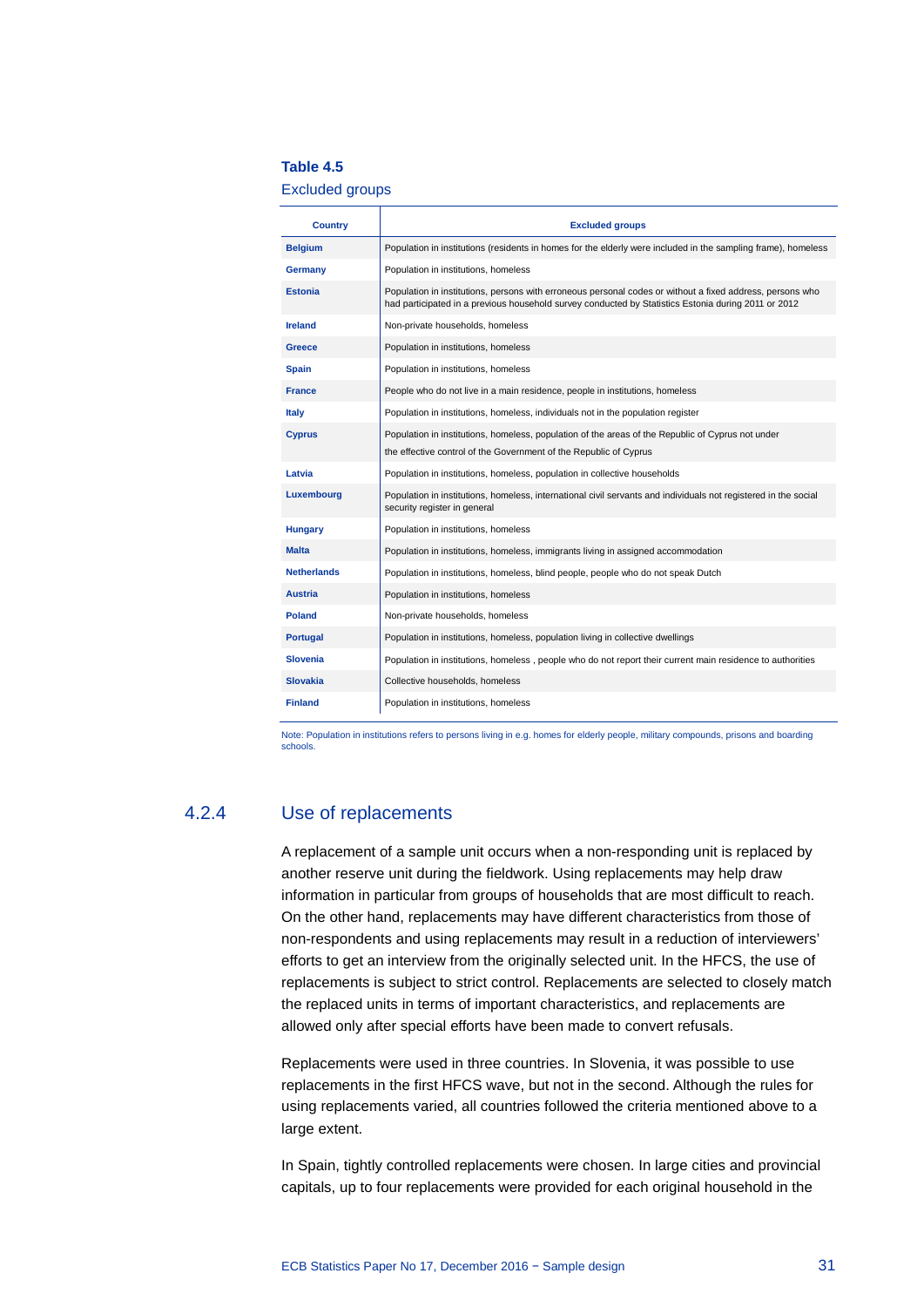sample that would serve as replacements for that household only. These replacements were the two households immediately before and the two immediately after the household in a list ranked by income quartile (for non-filers of wealth tax), wealth stratum, and per capita household income. Replacements had to belong to the same income quartile (for non-filers of wealth tax returns) or the same wealth stratum as the sample household. In the case of smaller municipalities, Navarre and the Basque country, a more standard scheme of a pool of eight replacement households as potential substitutes for eight sample households within the same primary sampling unit was adopted.

In Italy, replacements are allowed within the same municipality after three unsuccessful contacts, on different days and at different times, determining not-athome, refusals or ineligibility.

In Cyprus, replacements were selected from the same stratum as the original sample unit.

# 4.2.5 Oversampling of the wealthy

In wealth surveys, there are several additional challenges for the sample design in comparison to other household surveys. On the one hand, wealth surveys usually aim to conduct several kinds of analyses on all parts of the distribution. The previous parts of this chapter provide an assessment on how well inferences can be drawn from most parts of the wealth distribution. On the other hand, it is known that the distribution of wealth is skewed, and some types of assets are possessed only by a small fraction of households. Consequently, for the sample to adequately represent the full distribution of wealth in the population, it is essential to have a relatively high proportion of wealthy households in the sample (Kennickell, 2007). Data on the wealthiest households should be collected as efficiently as possible to get unbiased estimates of total wealth.

Furthermore, the general picture of wealth inequality will be negatively affected by the inability to collect data from the top fractions of the distribution. This will have an impact on indicators such as the Gini index, the share of wealth owned by the top 1%, and quantile ratios (for example, the ratio of net wealth between the households in the top 20% and bottom 20% of the wealth distribution), which are sensitive to the values of the richest households. Recently there have been attempts to measure the bias caused by the inability of survey data to sample the wealthiest households in the population with the help of external sources, such as data from Forbes' *The World's Billionaires* list (Vermeulen, 2014).

Capturing the values of assets from the wealthiest households is even more relevant in the case of certain individual items, particularly financial assets that are owned only by a small share of households.

In addition, there is evidence from previous wealth surveys that unit non-response rates are higher for wealthier households. This is first caused by the special difficulty of establishing contact with wealthy respondents, since they are more likely to be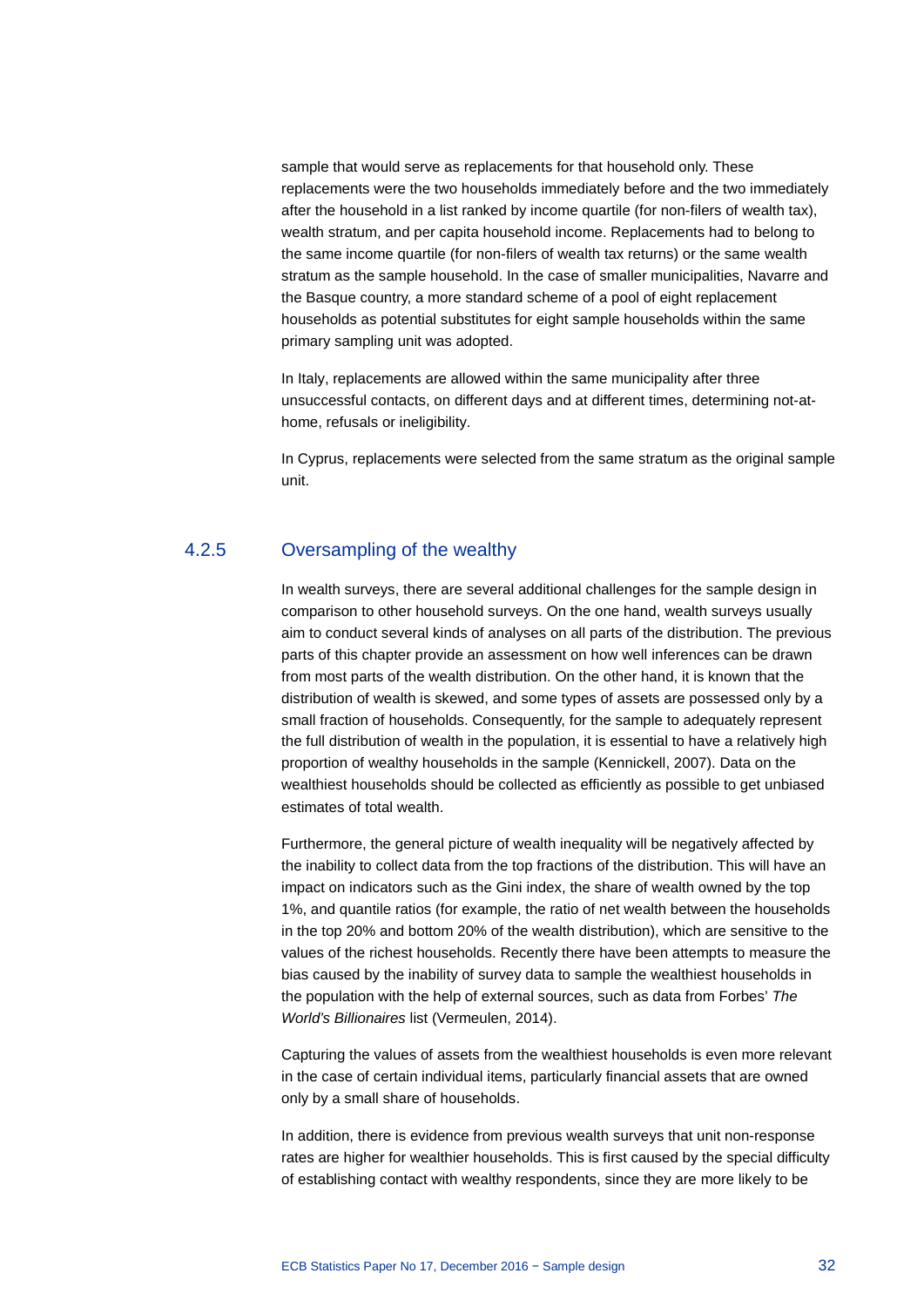absent from their principal residence during prolonged periods of time, to possess more than one residence and to be surrounded by additional security measures. In addition, both available time and self-perceived value/time ratios usually predispose wealthy households to refuse to take part in surveys.<sup>[20](#page-34-0)</sup> If it is not compensated by post-survey adjustments, the different non-response rate would cause measurement bias. Furthermore, if the sample is selected using information correlated with wealth, $^{21}$  $^{21}$  $^{21}$  this same supporting information may also be useful in guiding post-survey adjustments, compensating for non-response and reducing sampling error.

In conclusion, a given level of precision would either require a rather large (and costly) sample or, if efficiently designed, a sample which should include a disproportionally high number of wealthy households. Indeed, using data from a purely random selection of units would thus yield a statistically very inefficient estimate of the distribution of wealth. These challenges should be anticipated during the sampling-design phase.

Fifteen out of twenty countries used different strategies to oversample wealthy households (Table 4.6). In addition, Slovenia oversampled regions with lower expected response rates. This is an improvement from the first wave, where nine out of 15 countries oversampled the wealthy. Compared with the first wave, Slovakia introduced oversampling strategies for the second wave. In addition, all new HFCS countries used oversampling.

The strategies varied significantly between countries, and were heavily dependent on the available data. Spain used individual data on taxable wealth, and France, individual data on net wealth. In Estonia, Finland, Latvia and Luxembourg, individuallevel income, in Portugal, the size of dwelling and in Cyprus, household-level electricity consumption, were used as proxies for wealth. Other countries did not have access to personal-level income or wealth data, and consequently oversampling had to be based on regional-level information on income and/or property prices. Slovakia used a combination of regional-level income and personallevel labour status.

 $20$  For further information, see references in Sanchez-Muñoz (2011).

<span id="page-34-1"></span><span id="page-34-0"></span> $21$  For instance, register-based (such as on wealth or income taxes; property taxes; socio-economic information at municipality or small area level; census of dwellings; etc.) or survey-based information (either from previous waves of the survey or from other surveys).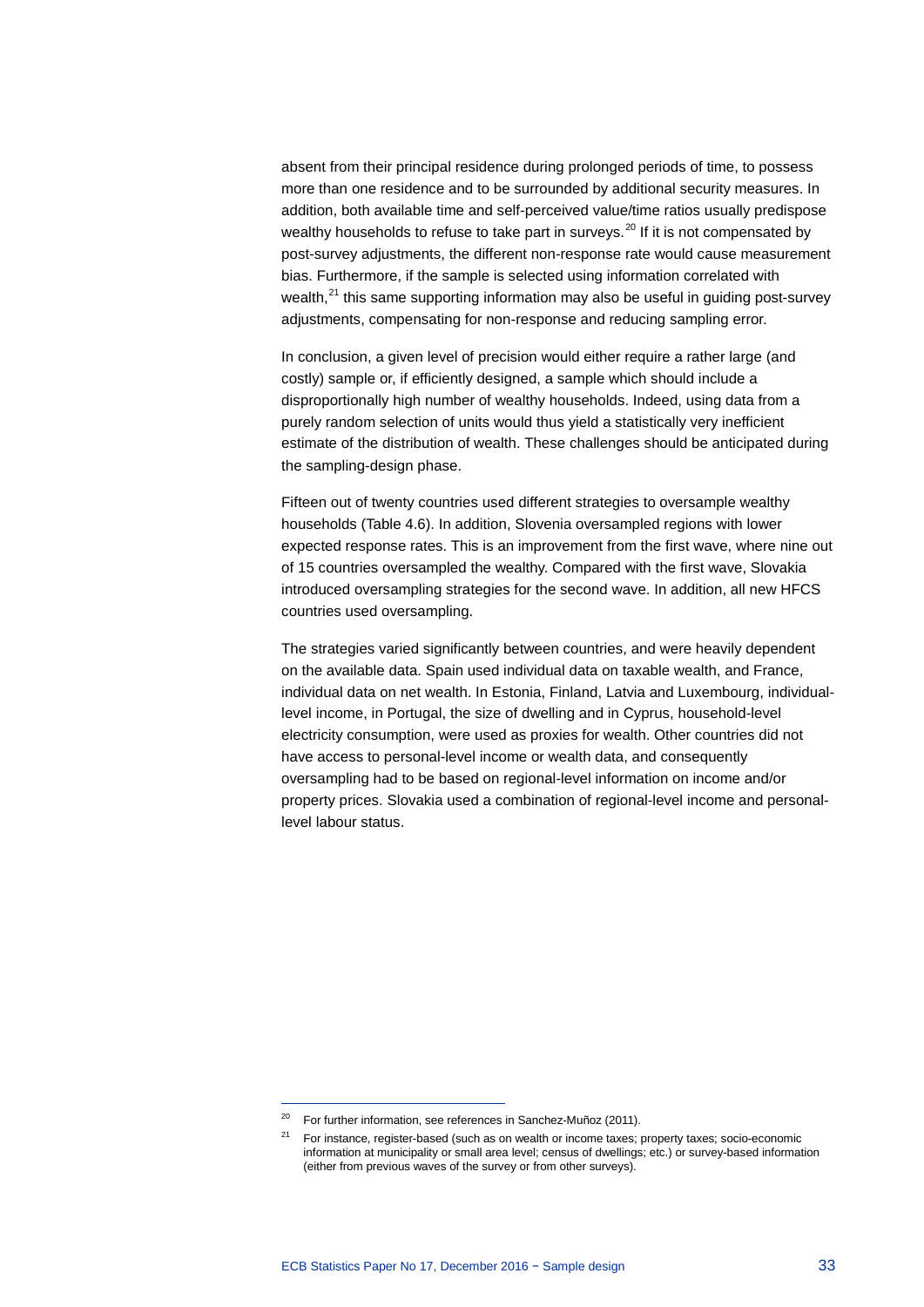#### Oversampling strategies

| <b>Country</b>     | <b>Criteria for oversampling</b>                                     | <b>Details</b>                                                                                                                                                                                                                                                 |
|--------------------|----------------------------------------------------------------------|----------------------------------------------------------------------------------------------------------------------------------------------------------------------------------------------------------------------------------------------------------------|
| <b>Belgium</b>     | Regional average income and housing<br>prices                        | Neyman allocation (a sample allocation method for stratified samples<br>maximising survey precision with given sample size) based on income<br>dispersion. Regional units with higher number of households and bigger<br>dispersion of income are oversampled. |
| <b>Germany</b>     | Regional indicators                                                  | Oversampling for high-income municipalities and wealthy street<br>sections in municipalities with >100,000 inhabitants.                                                                                                                                        |
| <b>Estonia</b>     | Personal income                                                      | Oversampling rate based on having a sufficiently large subsample of<br>wealthier households while retaining a nationally representative sample.<br>Personal income data from tax registers.                                                                    |
| <b>Ireland</b>     | Deprivation/affluence indicator from<br>census                       | Aim to have 20% of the overall sample from the top wealth decile.                                                                                                                                                                                              |
| <b>Greece</b>      | Regional average income and real estate<br>prices                    | In Athens and Thessaloniki, oversampling in areas where average<br>income and real estate prices are in the top 10%.                                                                                                                                           |
| <b>Spain</b>       | Personal taxable wealth                                              | Eight wealth strata based on taxable wealth, sample progressively<br>larger in strata with higher taxable wealth, based on wealth and income<br>tax returns.                                                                                                   |
| <b>France</b>      | Personal wealth data                                                 | Four strata oversampled: wealthy city dwellers, equity-based wealth,<br>real estate-based wealth, lower wealth. Information derived from fiscal<br>sources.                                                                                                    |
| <b>Italy</b>       | No oversampling                                                      |                                                                                                                                                                                                                                                                |
| <b>Cyprus</b>      | Electricity consumption                                              | 61% of the gross sample was selected from households within the top<br>10% according to electricity consumption.                                                                                                                                               |
| Latvia             | Personal income                                                      | Different sampling fraction for highest income decile according to tax<br>registers.                                                                                                                                                                           |
| Luxembourg         | Personal income                                                      | 20% of the gross sample was drawn from the top income decile<br>according to the social security register and the self-employed-headed<br>fiscal household subpopulation.                                                                                      |
| <b>Hungary</b>     | Average regional income                                              | Localities with high average personal income oversampled.                                                                                                                                                                                                      |
| <b>Malta</b>       | No oversampling                                                      |                                                                                                                                                                                                                                                                |
| <b>Netherlands</b> | No oversampling                                                      |                                                                                                                                                                                                                                                                |
| <b>Austria</b>     | No oversampling                                                      |                                                                                                                                                                                                                                                                |
| <b>Poland</b>      | Regional income and property size                                    | Four groups of wealthy households, based on income tax and size of<br>properties. All these groups were oversampled to varying degrees.                                                                                                                        |
| <b>Portugal</b>    | Dwelling size                                                        | 50% of the sample drawn for dwellings with a floor space (m2) above a<br>predefined threshold.                                                                                                                                                                 |
| <b>Slovenia</b>    | Regional                                                             | Ljubljana and Maribor, due to expected lower response rate.                                                                                                                                                                                                    |
| <b>Slovakia</b>    | List of high income streets, personal<br>education and labour status | Tax office provided a list of streets with a high incidence of high income<br>individuals (top 5% in the region) residents. Persons in those streets<br>with labour status correlated with high wealth identified from census.                                 |
| <b>Finland</b>     | Personal income level and type                                       | High-income earners and self-employed oversampled, based on<br>personal taxable income of the main income earner of the household-<br>dwelling unit. Data from tax registers and register of household-dwelling<br>units.                                      |

Source: ECB – HFCS metadata.

The oversampling strategies have enriched the sample with a higher proportion of households with high asset values, or less common financial assets, leading to more precise estimates of wealth. However, the final representation of the wealthy in the sample is influenced by other factors, such as non-response. An indicator of the representation of the wealthy in the final sample is the "effective oversampling rate of the wealthy" (see Table 4.7). It indicates the extent to which the share of wealthy households in the sample exceeds their share in the population. These rates are given separately for households belonging to the richest 5% and 10% of the population.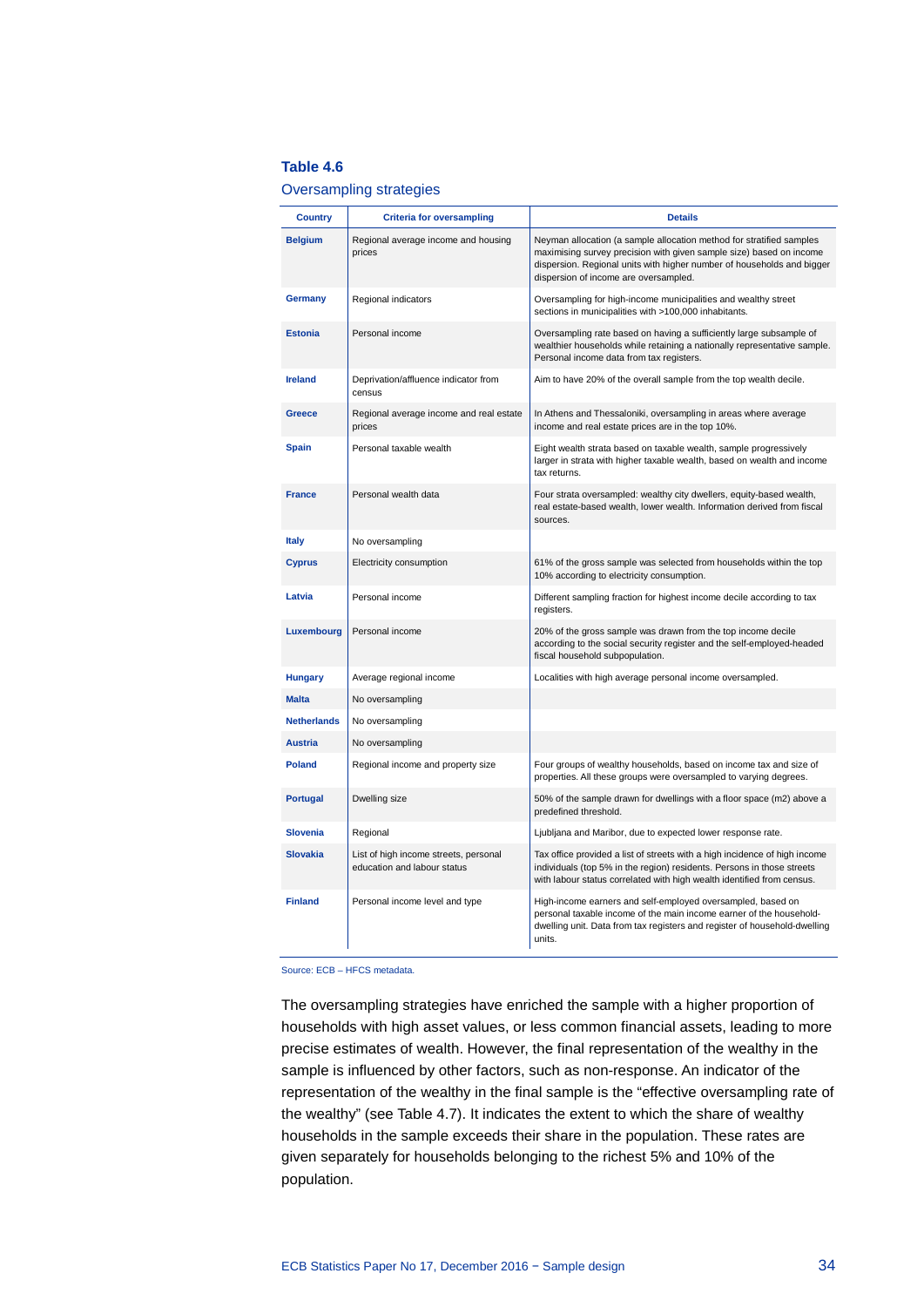To compute this indicator, the net wealth values of the 90th and 95th percentiles were first calculated from the weighted data. Subsequently, the (unweighted) shares of interviewed households exceeding these values were computed. When the net sample includes a relatively large number of wealthy households with small final estimation weights on average, it is an indication of high effective oversampling of the wealthy households.

#### **Table 4.7**

#### Effective oversampling rates of the wealthy

| <b>Country</b>     | Effective oversampling rate of the top 10% | Effective oversampling rate of the top 5% |
|--------------------|--------------------------------------------|-------------------------------------------|
| <b>Belgium</b>     | 59                                         | 71                                        |
| Germany            | 141                                        | 173                                       |
| <b>Estonia</b>     | 31                                         | 35                                        |
| <b>Ireland</b>     | 10                                         | 8                                         |
| Greece             | $-2$                                       | $-2$                                      |
| <b>Spain</b>       | 234                                        | 374                                       |
| <b>France</b>      | 132                                        | 227                                       |
| <b>Italy</b>       | 8                                          | 6                                         |
| <b>Cyprus</b>      | 67                                         | 77                                        |
| Latvia             | 53                                         | 62                                        |
| Luxembourg         | 58                                         | 60                                        |
| <b>Hungary</b>     | $\overline{2}$                             | $-2$                                      |
| <b>Malta</b>       | $-4$                                       | $\mathbf{1}$                              |
| <b>Netherlands</b> | 54                                         | 67                                        |
| <b>Austria</b>     | $-7$                                       | $-12$                                     |
| <b>Poland</b>      | 10                                         | 10                                        |
| <b>Portugal</b>    | 53                                         | 51                                        |
| <b>Slovenia</b>    | 21                                         | 23                                        |
| <b>Slovakia</b>    | 5                                          | 15                                        |
| <b>Finland</b>     | 80                                         | 92                                        |

Notes: "Effective oversampling rate" of the top 10%: (S90 – 0.1)/0.1, where S90 is the share of sample households in the wealthiest 10%. Effective oversampling rate of the top 5%": (S95 – 0.05)/0.05, where S95 is the share of sample households in the wealthiest 5%. Wealthiest households are defined as having higher net wealth than 90% (95%) of all households, calculated from weighted data.

The interpretation of the figures in Table 4.7 is as follows: if the share of rich households in the net sample is exactly 10%, the effective oversampling rate of the top 10% is 0. If the share of households in the wealthiest decile is 20%, the effective oversampling rate is 100, meaning that there are 100% more wealthy households in the sample than there would be if all households had equal weights. A negative oversampling rate indicates that there are fewer wealthy households in the net sample than there would be if all households had equal weights.

A high effective oversampling rate means that the analyses of wealthy households – and accordingly of aggregate wealth and wealth inequality indicators – are more efficient. The range of oversampling rates is considerable in the HFCS. In the data for some countries, the share of wealthy households in the sample is smaller than their share in the population. In other cases, effective oversampling rates of the top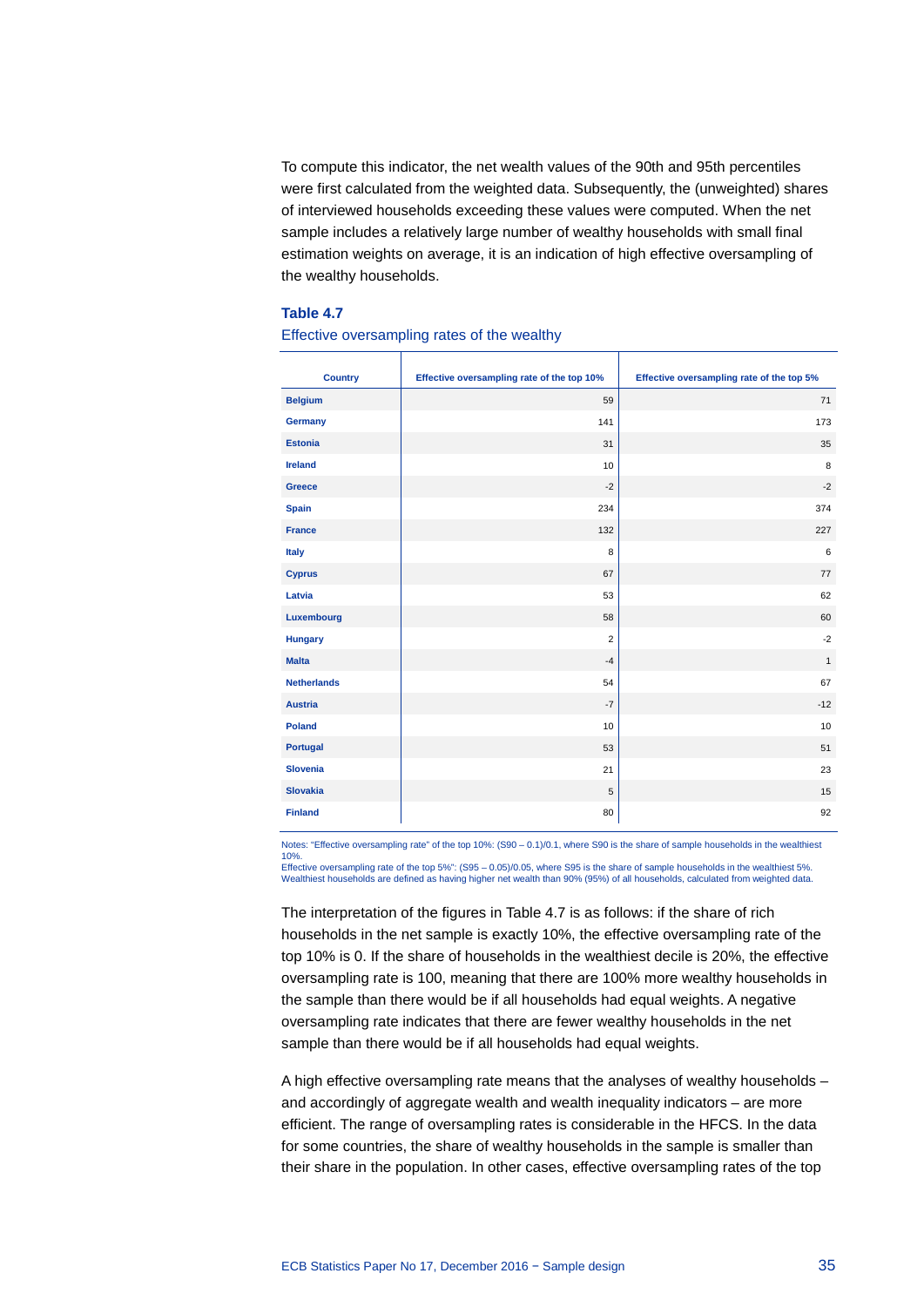10% are up to over 200%, and the corresponding rates for the top 5% even higher. Judging by the previous table, oversampling strategies and data availability play a major role in the ability to get interviews from wealthy households. The availability of household-level information seems to be an especially big advantage.

In countries that participated in the first HFCS wave, oversampling rates are generally very similar or slightly higher in the second wave. Significant improvements in oversampling rates can be observed in Slovakia, where oversampling strategies were introduced in the second wave, and in Portugal.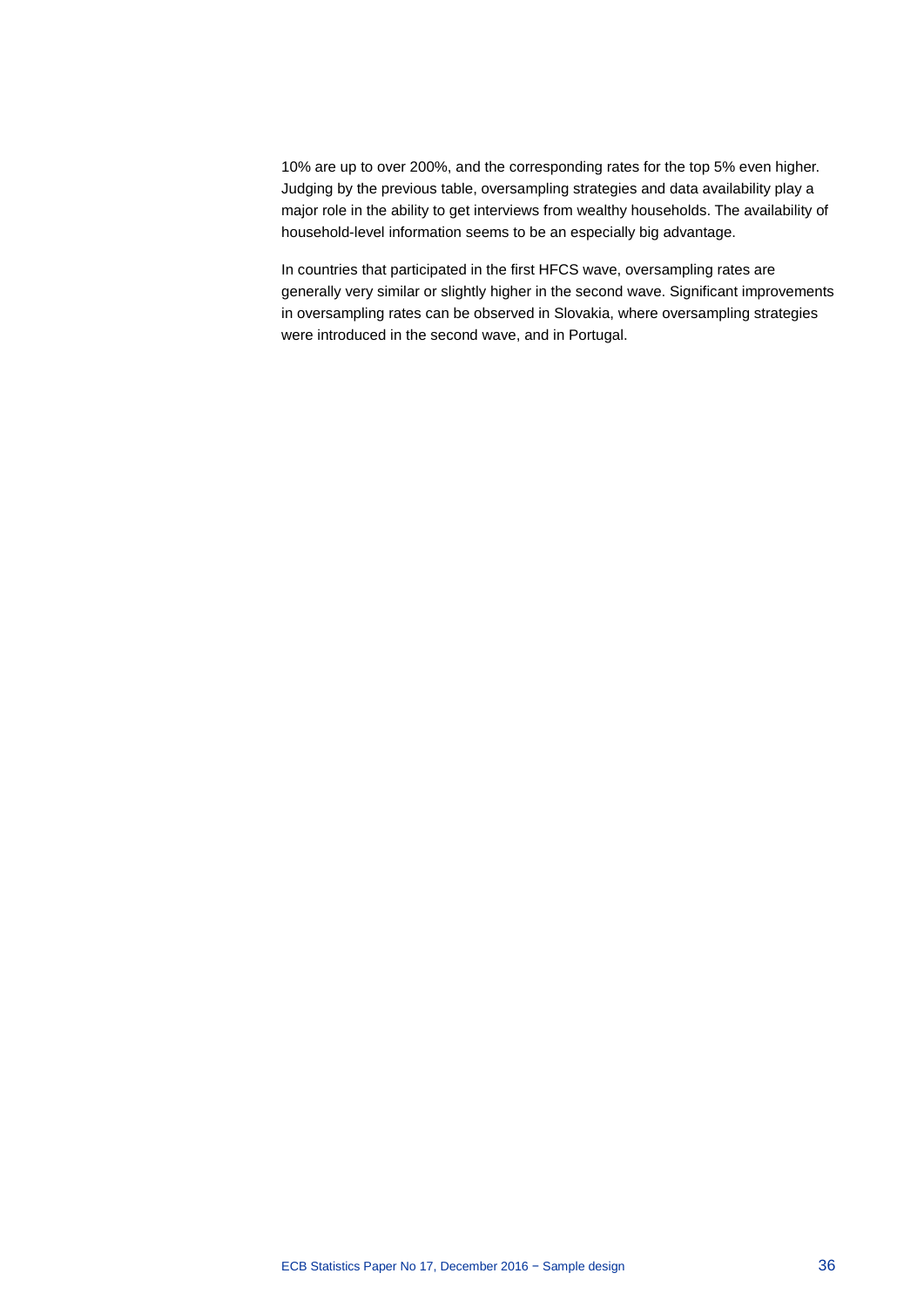# 5 Unit non-response and weighting

High unit non-response rates increase the variability of estimates drawn from the sample, and, to the extent that non-response is non-randomly distributed, it may lead to biased estimates of the variables of interest. Weight adjustments may to some extent be used to alleviate non-response bias.

This chapter compares indicators on response behaviour observed in the second wave of the HFCS and describes the common weighting procedure applied in the survey, along with the most significant country features on weighting and calibration. It also discusses an agenda for further related research.

# 5.1 Unit non-response in wealth surveys

Unit non-response is the failure to obtain information from an eligible sample unit. It is a result of either the inability to contact a selected sample unit, of the unwillingness of the sample unit to respond to the survey, or of several other reasons such as language barriers or inability to participate in the interview. Owing to the sensitivity of wealth data, observed unit non-response rates have been generally higher in wealth surveys than in income surveys.<sup>[22](#page-38-0)</sup>

To improve the quality of the analysis to be conducted with survey data, it is generally considered essential that the basic survey weights determined by the sample design are adjusted to address non-response and other imperfections in the final sample, such as coverage problems. Furthermore, to maximise comparability in such a multi-national survey, it is usually seen as important that such procedures are common in each country, and are compatible with the structure of the sample and the data available for making adjustments.

Although a survey with a 20% response rate has a greater possibility for bias than a comparable survey with a 100% response rate, there is evidence that response rates and non-response bias are not always inversely related (Groves and Peytcheva, 2008). It is common practice to evaluate the degree to which there is identifiable response bias in a survey and the degree to which non-response adjustments may ameliorate such problems. In the case of the HFCS, it will also be important to investigate variations in national surveys that may lead to systematic differences in non-response bias.

<span id="page-38-0"></span> $22$  For further information, see references in Pérez-Duarte et al. (2010).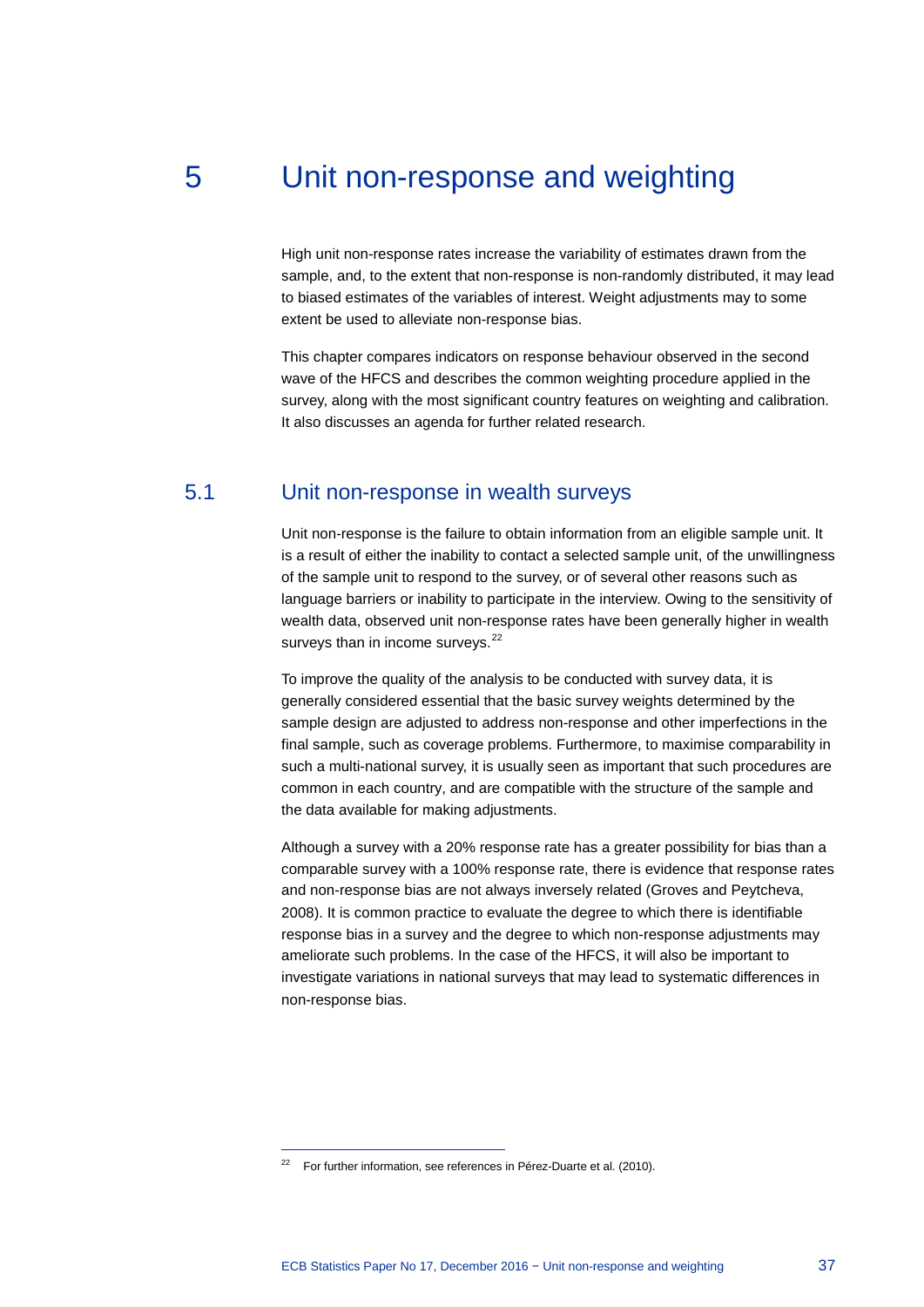# 5.2 Unit non-response in the HFCS

The HFCS takes special care to minimise non-response rates to reduce nonresponse bias by emphasising the use of best practices. For example, emphasis has been put on interviewer selection and training, as well as on the incentives and workload the survey organisation offers to interviewers. To minimise variability in potential bias across the countries participating in the HFCS, emphasis is placed on the use of common practices, to the extent that this is feasible. Despite these efforts and the good flow of information and exchange of best practices across countries, there remained potentially important differences in procedures, such as the protocols used in directing attempted contacts with the survey respondents.

Table 5.1 presents indicators on response behaviour in the second wave of the HFCS. These indicators are based on standard definitions (see AAPOR, 2011). The following indicators are included:

- Response rate = Achieved interviews / Eligible sample units[23](#page-39-0)
- Refusal rate = Sample units refusing to participate / Eligible sample units
- Cooperation rate = Achieved interviews / Contacted sample units
- Contact rate = Sample units contacted / Eligible sample units
- Eligibility rate = Eligible units / Gross sample size

The response rate is probably the most commonly used survey quality indicator. Because non-response reduces the number of observations available for analysis, it has direct implications on the sampling variability of survey estimates. Refusal, cooperation and contact rates provide useful information on the structural characteristics of non-response and may help to better administer survey resources towards respondents with a higher tendency to refuse participation in the survey, with a view to minimising the risk of non-response bias. Eligibility rates indicate the quality of the sampling frame.

There is a significant variation in the achieved response rates in the HFCS. In most cases, the main reason reported for unit non-response is refusal to participate, although contact rates are quite low in Latvia and Malta. In the comparison of response rates, it is worth noting that the Finnish figures refer to an income survey, and in France and Portugal, the survey is compulsory for households, though participation is never enforced. Moreover, in some countries, the HFCS was an adaptation of existing household surveys, and in seven countries, the survey also has a panel component. For countries with a panel component, both response rates of households interviewed for the first time and for the entire sample are given in Table 5.1.

<span id="page-39-0"></span><sup>23</sup> For sample units for which eligibility could not be defined during fieldwork, the share of eligible units is estimated from the corresponding share of those sample units for which eligibility was identified.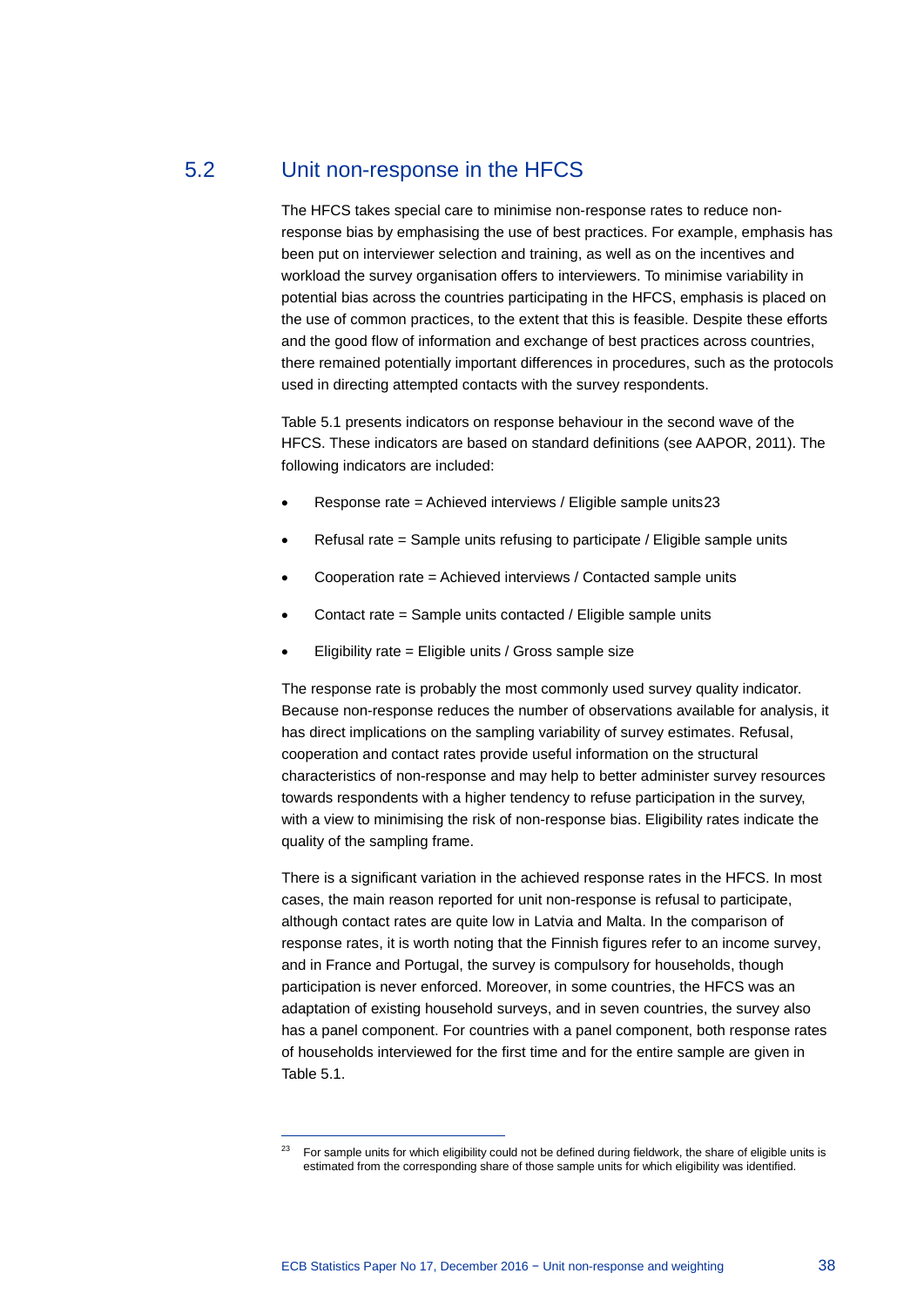Compared with the first wave, response rates have increased quite substantially in Belgium (from 22% to 30%), Cyprus (from 31% to 60%) and Portugal (from 64% to 85%). Most other countries have experienced a decline in response rates, particularly Greece (from 47% to 41%) and Spain (from 40% to 31%).

#### **Table 5.1**

| <b>Country</b>     | <b>Gross</b><br>sample<br>size | <b>Net sample</b><br>size | <b>Response</b><br>rate* | <b>Response</b><br>rate**<br><i><b>(including</b></i><br>panel) | <b>Refusal</b><br>rate | <b>Cooperation</b><br>rate | <b>Contact</b><br>rate | <b>Eligibility</b><br>rate |
|--------------------|--------------------------------|---------------------------|--------------------------|-----------------------------------------------------------------|------------------------|----------------------------|------------------------|----------------------------|
| <b>Belgium</b>     | 7,265                          | 2.238                     | 30.0                     | 38.4                                                            | 45.2                   | 40.8                       | 94.2                   | 80.2                       |
| Germany            | 16,221                         | 4,461                     | 19.0                     | 29.0                                                            | 57.0                   | 31.0                       | 93.0                   | 94.4                       |
| <b>Estonia</b>     | 3,594                          | 2,220                     | 63.9                     |                                                                 | 23.5                   | 70.0                       | 91.2                   | 96.7                       |
| <b>Ireland</b>     | 10,522                         | 5.419                     | 59.7                     |                                                                 | 36.9                   | 66.6                       | 89.7                   | 86.2                       |
| <b>Greece</b>      | 7,368                          | 3,003                     | 40.8                     |                                                                 | 50.6                   | 41.7                       | 97.7                   | 100                        |
| <b>Spain</b>       | 13,442                         | 6,106                     | 31.7                     | 48.1                                                            | 46.0                   | 49.6                       | 97.0                   | 94.4                       |
| France#            | 20,272                         | 12,035                    | 65.0                     |                                                                 | 11.9                   | 76.3                       | 85.2                   | 91.8                       |
| Italy              | 16,100                         | 8,156                     | 43.3                     | 53.0                                                            | 29.9                   | 61.4                       | 86.4                   | 95.5                       |
| <b>Cyprus</b>      | 1,874                          | 1,289                     | 60.4                     | 70.0                                                            | 23.2                   | 72.5                       | 96.5                   | 98.3                       |
| Latvia             | 2,405                          | 1,202                     | 52.9                     |                                                                 | 27.4                   | 65.1                       | 81.2                   | 94.5                       |
| Luxembourg         | 7,300                          | 1,601                     | 23.4                     |                                                                 | 66.8                   | 25.6                       | 91.4                   | 91.2                       |
| <b>Hungary</b>     | 17,985                         | 6,207                     | 38.5                     |                                                                 | 14.8                   | 40.3                       | 95.6                   | 89.9                       |
| <b>Malta</b>       | 2,035                          | 999                       | 35.4                     | 51.0                                                            | 30.3                   | 61.7                       | 82.7                   | 96.2                       |
| <b>Netherlands</b> | 2,562                          | 1,284                     | 32.0                     | 50.1                                                            | 49.9                   | 50.1                       | 100                    | 100                        |
| <b>Austria</b>     | 6,308                          | 2,997                     | 49.8                     |                                                                 | 44.1                   | 51.2                       | 97.3                   | 95.5                       |
| <b>Poland</b>      | 7,000                          | 3,483                     | 54.2                     |                                                                 | 32.1                   | 55.6                       | 97.5                   | 91.8                       |
| Portugal#          | 8,000                          | 6,207                     | 84.8                     |                                                                 | 5.1                    | 92.2                       | 91.9                   | 91.5                       |
| <b>Slovenia</b>    | 6,519                          | 2,553                     | 40.5                     |                                                                 | 41.8                   | 46.7                       | 86.7                   | 96.6                       |
| <b>Slovakia</b>    | 4,202                          | 2,136                     | 53.4                     |                                                                 | 32.0                   | 61.8                       | 86.3                   | 95.2                       |
| <b>Finland</b>     | 13,960                         | 11,030                    | 64.1                     | 80.1                                                            | 13.7                   | 83.5                       | 95.9                   | 98.6                       |

#### Response behaviour indicators in the HFCS

Source: ECB – HFCS metadata.

Gross sample includes panel households that have responded to previous waves of the same survey.

# In France and Portugal, survey participation is compulsory for households. \* For comparability, response rates are shown for households interviewed for the first time.

\*\* Response rates for the whole sample in countries that have a panel component. In Finland, the panel component consists of households interviewed in the three previous waves of the income and living conditions survey.

Finally, it is worth mentioning that oversampling of wealthy households may lead to diminished response rates. In spite of this possible drawback, oversampling of specific population groups is beneficial for survey quality, and should be noted when comparing the response rates of individual surveys.

# 5.3 Weighting

<span id="page-40-0"></span>Weighting procedures are an essential tool for adjusting, to the degree that this is possible, both for the bias caused by unit non-response and for other irregularities in the sample. In the HFCS, all participating surveys follow common high-level weighting procedures to ensure the comparability of survey data. There are minor differences in some of the details of implementation across countries participating in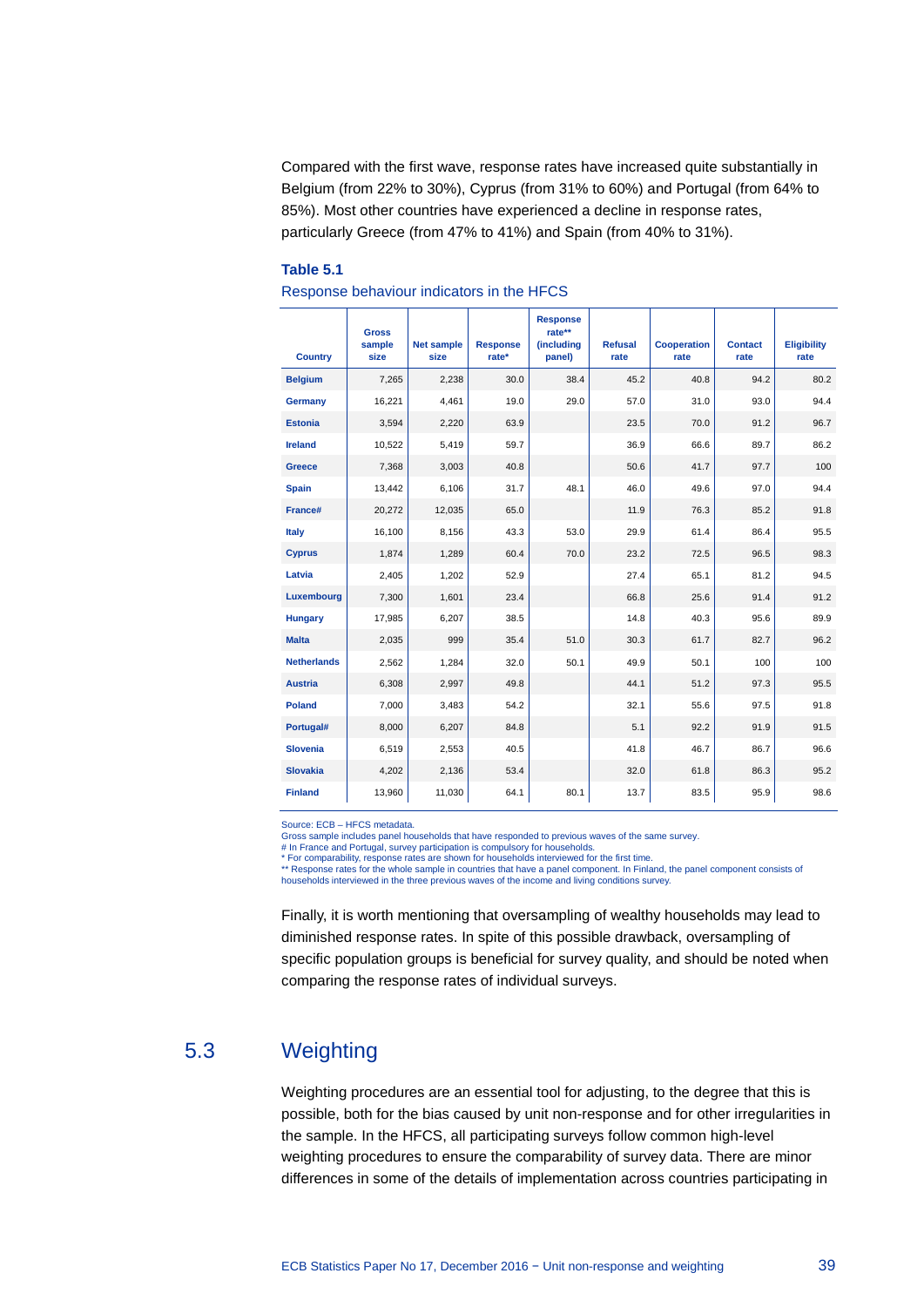the HFCS. In addition, there are differences in more granular elements, such as the structure of the samples and the frame-based and external sources used to adjust the weights.

## 5.3.1 Weighting procedures in the HFCS

The standard HFCS procedure for computing and adjusting survey weights takes into account: (i) the unit's probability of selection; (ii) coverage issues; (iii) unit nonresponse; and (iv) an adjustment of weights to external data (calibration). The methodology is coherent with existing international standards (Eurostat, 2011a and United Nations, 2005). These steps are implemented sequentially as follows:

Design weights are computed as the inverse of the selection probability of each unit in the gross sample, that is, both responding and non-responding units.

The first-stage weights are adjusted for coverage, including adjustments both for non-eligible units in the gross sample (frame over-coverage) and for multiple selection probabilities. This stage of adjustment is relevant especially for sampling frames designed from registers of dwellings rather than of households or individuals.

The coverage-adjusted weights are further adjusted in an attempt to minimise bias potentially induced by discrepancies between characteristics of survey respondents and non-respondents. This adjustment involves estimating response probabilities as functions of characteristics available for both responding and non-responding households, and dividing the coverage-adjusted weights of each responding unit in the achieved sample by the response probability. Such adjustments can be specific to individual units, but in the HFCS adjustments, they are made at the group level.

To obtain final weights, the non-response-adjusted weights are modified using auxiliary information to align the estimates of a set of variables with corresponding population estimate totals and category frequencies (Särndal, 2007). This adjustment of weights is motivated by a desire to reduce bias induced by discrepancies between the initial sample and the total population that are not captured in the coverage adjustments or that are induced through the other stages of weight adjustment. The HFCS uses a methodology that adjusts weights so that their totals by groups match their representation in the full population of households. To be effective, the calibration variables must be strictly comparable in both the survey and the source of the population data, correlated with the study variables, but not too closely correlated with each other. While the selection of calibration variables varies by country, partly dependent on available data sources, calibrating for at least age, gender and household size is common across all countries in the HFCS.

In surveys that have a panel component, the weighting procedure includes additional features, for which the HFCS has provided detailed guidelines. First of all, personal – and ultimately household – weights need to be adjusted for persons leaving and entering the households between waves. Secondly, household weights need to be adjusted for attrition and for households leaving and entering the target population. Different survey waves are treated as independent samples in the first stage of the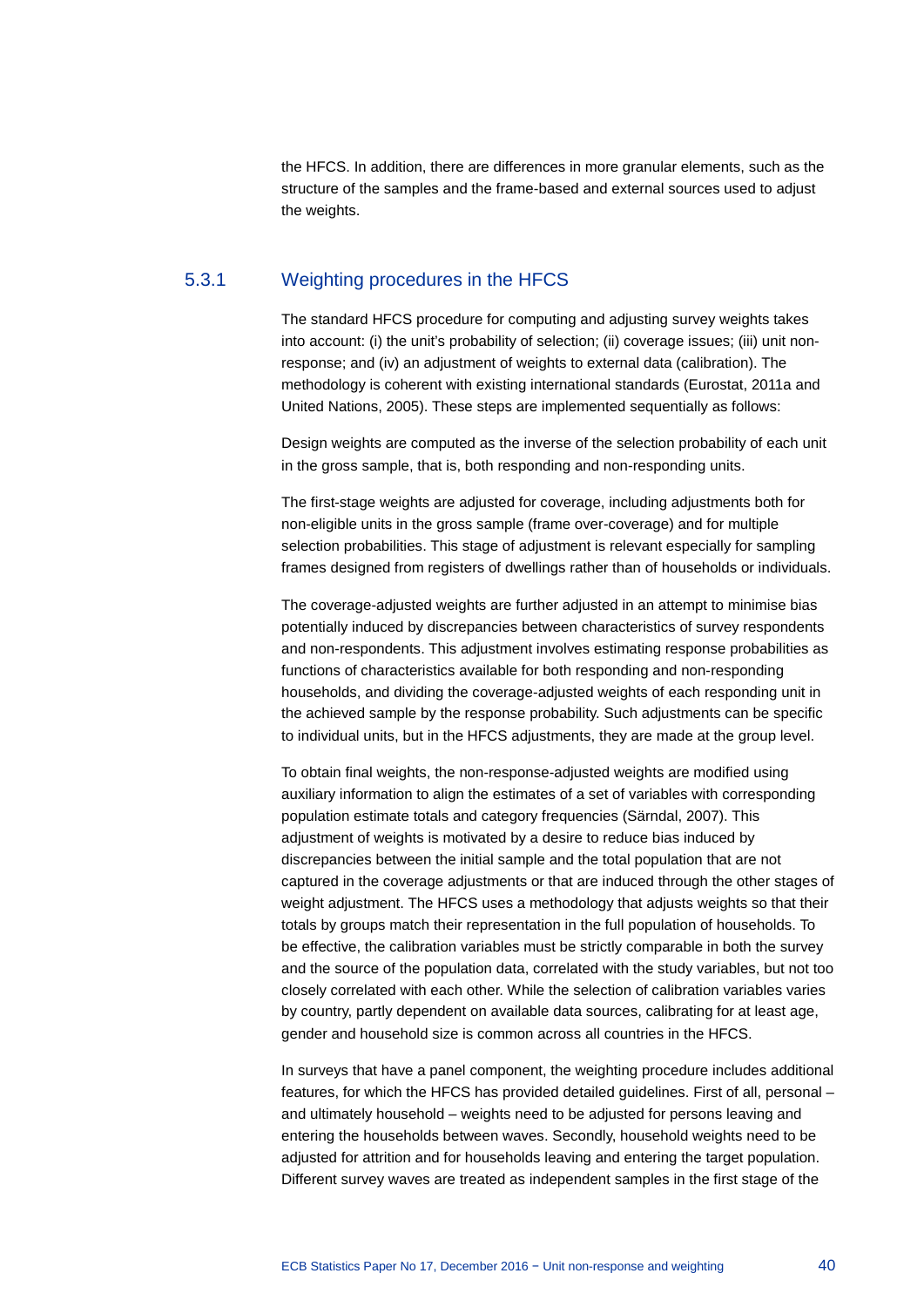weighting procedure, and subsequently the samples are merged and their weights adjusted to the target population of the current wave before the final calibration step. With the exception of the Netherlands, where the panel component is not taken into account in the construction of weights, the guidelines on panel weighting are followed in all countries with a panel component in the HFCS data, as well as in Finland. Although the Finnish HFCS does not have a panel, the Finnish sample consists of four rotational groups of the income distribution survey, which are weighted separately, and finally panel-specific cross-sectional weights rescaled in proportion to the sample share of each group.

In sample surveys where different units have unequal probabilities of being sampled, using the inverse selection probabilities in weight construction will produce unbiased estimates of means and totals (Horvitz and Thompson, 1952). However, the variability of weights often increases the sampling variances of important survey estimates relative to those of a sample of the same size without weight variation, and there is a trade-off between unbiasedness and the efficiency (low variance) of estimates (Little, 1991). In the case of highly variable weights, the efficiency of estimates can be increased by trimming extreme weights.

Extreme final estimation weights were only trimmed in the surveys carried out in Italy, Malta and Finland (whereas in Germany, extreme weights were trimmed before the final calibration step). In the calibration, limits for weight adjustment factors can be set in order to define a ceiling for the ratio between design weights (adjusted for coverage or non-response) and final weights. This procedure was applied in Belgium, Germany, Spain, Hungary, Poland and Finland.

## 5.3.2 Variables used for calibration

Table 5.2 indicates the external variables and sources used in calibration. Note that in some cases, combinations of individual variables (for example, age by region or by municipality size) were used.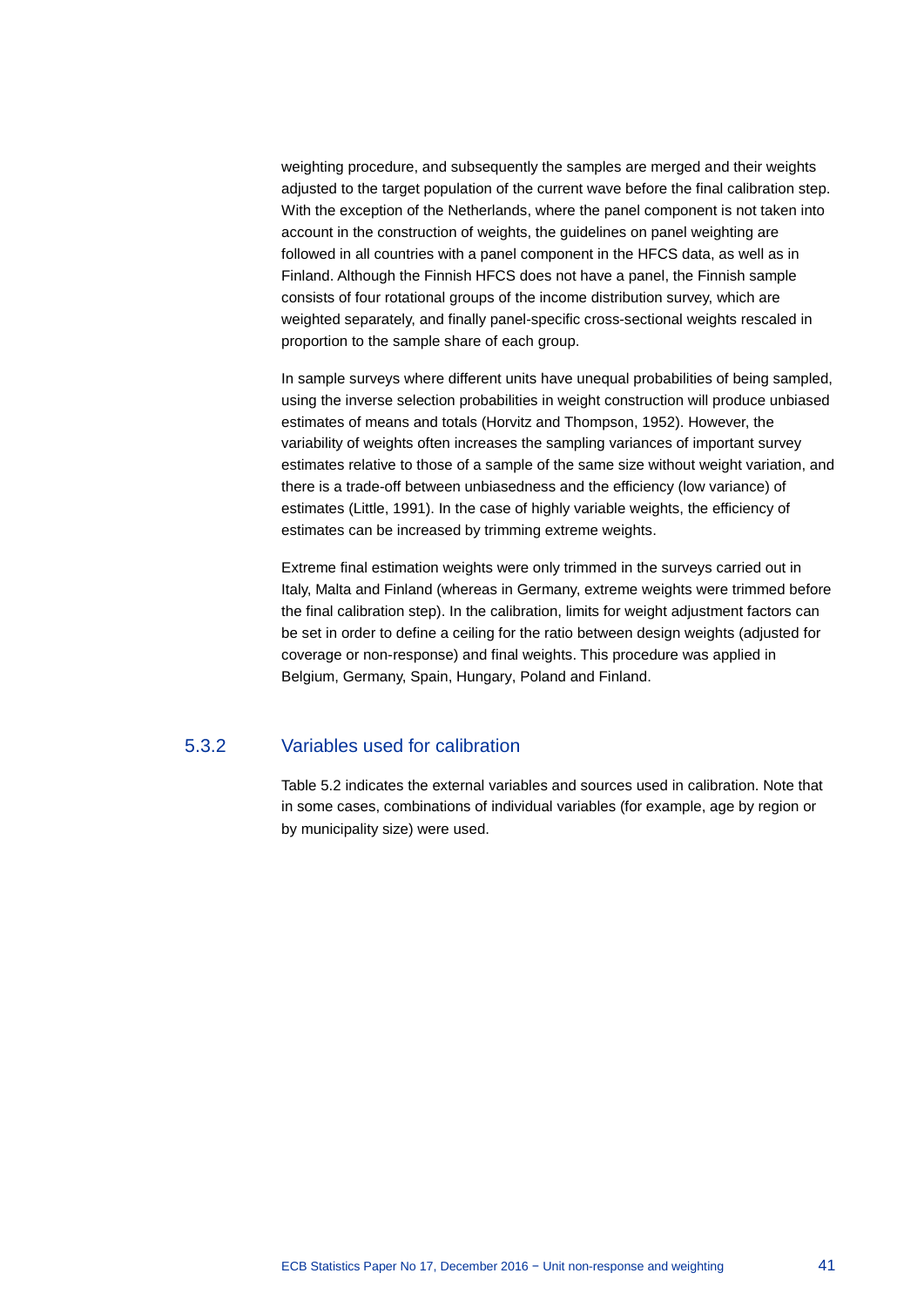### **Table 5.2**

Calibration variables and sources

| <b>Country</b>     | Age      | Gender       | <b>Household</b><br>size | <b>Region</b> | Other                                                                                                                                                                                           | <b>Source</b>                                                                                                     |
|--------------------|----------|--------------|--------------------------|---------------|-------------------------------------------------------------------------------------------------------------------------------------------------------------------------------------------------|-------------------------------------------------------------------------------------------------------------------|
| <b>Belgium</b>     | X        | $\mathsf{X}$ | X                        | X             |                                                                                                                                                                                                 | Population statistics (NSI)                                                                                       |
| <b>Germany</b>     | X        | X            | X                        | X             | Municipality size, home ownership, size of main residence (for homeowners);<br>education, labour status and nationality                                                                         | Micro census                                                                                                      |
| <b>Estonia</b>     | $\times$ | X            | X                        | X             | Degree of urbanisation, education, ethnicity, home ownership                                                                                                                                    | Census, EU-SILC                                                                                                   |
| <b>Ireland</b>     | X        | X            | X                        | X             | Home ownership, deprivation                                                                                                                                                                     | Quarterly national household survey                                                                               |
| <b>Greece</b>      |          |              | X                        | X             | Home ownership                                                                                                                                                                                  | EU-SILC                                                                                                           |
| <b>Spain</b>       | X        | X            | X                        |               | Municipality size                                                                                                                                                                               | Census                                                                                                            |
| <b>France</b>      | X        | X            |                          | X             | Degree of urbanisation, education and socio-economic status of reference<br>person, household type, labour and wealth income                                                                    | Census, LFS                                                                                                       |
| <b>Italy</b>       | X        | X            |                          | X             | Municipality size, income and labour status for panel households                                                                                                                                | Census                                                                                                            |
| <b>Cyprus</b>      | X        | X            | $\sf X$                  | X             | $\overline{\phantom{a}}$                                                                                                                                                                        | Census                                                                                                            |
| Latvia             | X        | X            |                          | X             | Income                                                                                                                                                                                          | Population statistics, tax register                                                                               |
| Luxembourg         | X        | X            | $\times$                 |               | Nationality, labour status                                                                                                                                                                      | Social security register                                                                                          |
| <b>Hungary</b>     | X        | X            |                          | X             | Labour status, type of locality                                                                                                                                                                 | Census. LFS                                                                                                       |
| <b>Malta</b>       | $\times$ | X            | $\times$                 | $\times$      | Labour status                                                                                                                                                                                   | NSI, LFS                                                                                                          |
| <b>Netherlands</b> | X        | X            |                          |               | Home ownership, education                                                                                                                                                                       | EU-SILC, NSI                                                                                                      |
| Austria*           |          |              | X                        | X             | Home ownership                                                                                                                                                                                  | Micro census                                                                                                      |
| <b>Poland</b>      | X        | X            | X                        |               | Urban/rural area                                                                                                                                                                                | Census                                                                                                            |
| <b>Portugal</b>    | X        | X            | X                        | X             | Loans for house purchase                                                                                                                                                                        | Population statistics, LFS, Credit<br>register                                                                    |
| <b>Slovenia</b>    | X        | X            | X                        | X             |                                                                                                                                                                                                 | Population statistics                                                                                             |
| <b>Slovakia</b>    | X        | X            | X                        | X             | Labour status                                                                                                                                                                                   | Census                                                                                                            |
| <b>Finland</b>     | X        | X            | X                        | X             | Type of municipality, selected income variables + number of income<br>recipients, mortgage interest repayments, value and recipients of mutual<br>funds, number of persons having listed shares | Population information system, tax and<br>other income registers, register file on<br>the values of listed shares |

LFS: Labour force survey. NSI: national statistical institute. EU-SILC: EU Statistics on Income and Living Conditions. CBS: Central Bureau of Statistics, Netherlands. \* Cell-based post-stratification

## 5.3.3 Weights

The outcomes of the weighting procedures are shown in Table 5.3, including the sums, means and coefficients of variation of final estimation weights by country. The sum of final estimation weights corresponds to the size of the target population, i.e. the number of households. Mean weights indicate the average number of households that one net sample unit represents.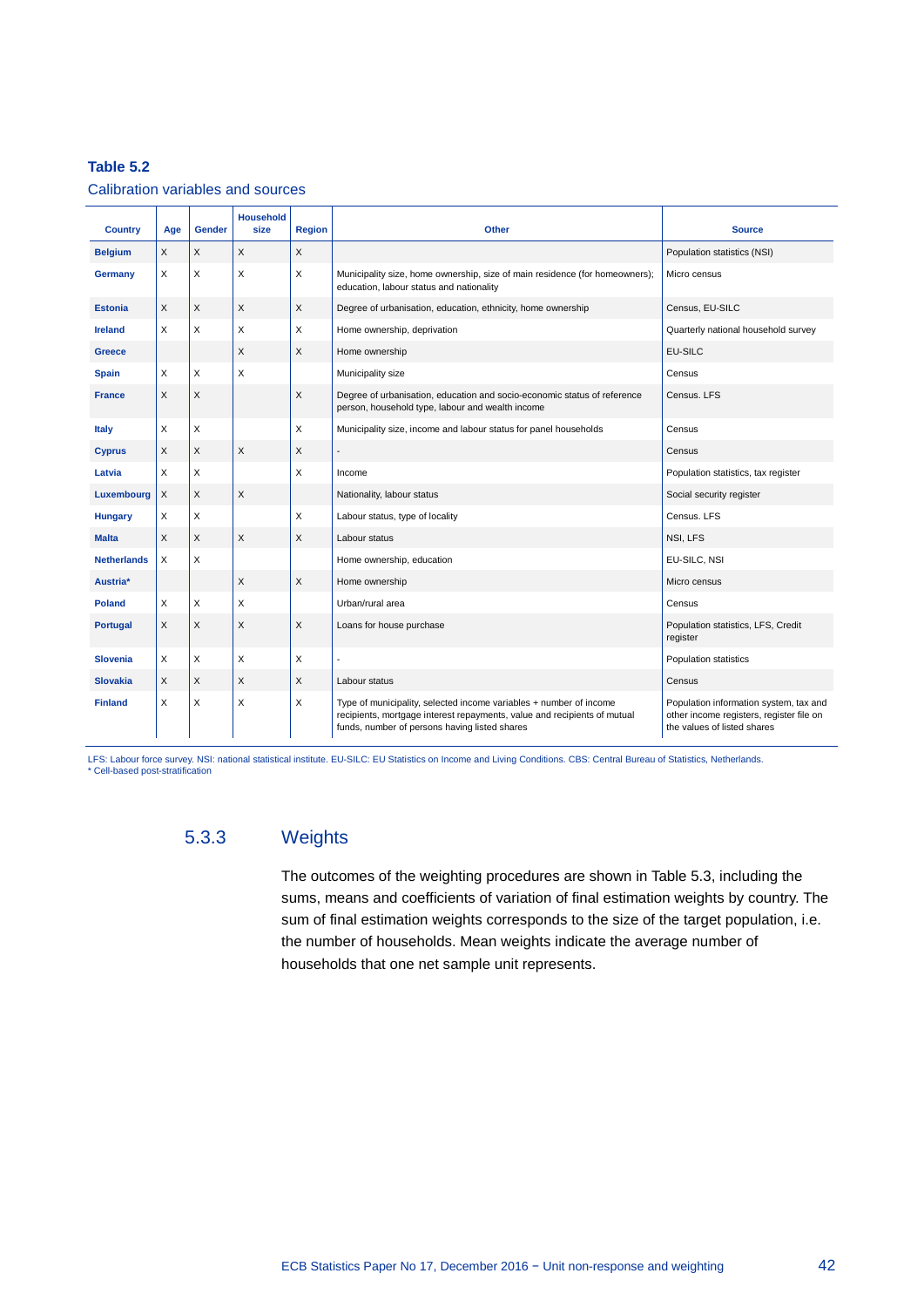#### **Table 5.3**

#### Final estimation weights by country

| <b>Country</b>     | <b>Sum</b> | <b>Mean</b> | Coefficient of variation, % |
|--------------------|------------|-------------|-----------------------------|
| <b>Belgium</b>     | 4,796,647  | 2,143       | 106                         |
| Germany            | 39,672,000 | 8,896       | 118                         |
| <b>Estonia</b>     | 571,857    | 258         | 49                          |
| <b>Ireland</b>     | 1,690,073  | 312         | 52                          |
| Greece             | 4,266,745  | 1,421       | 55                          |
| <b>Spain</b>       | 17,429,812 | 2,855       | 148                         |
| <b>France</b>      | 29,017,678 | 2,411       | 85                          |
| <b>Italy</b>       | 24,694,122 | 3,028       | 89                          |
| <b>Cyprus</b>      | 303,242    | 235         | 156                         |
| Latvia             | 828,907    | 690         | 87                          |
| Luxembourg         | 210,965    | 132         | 70                          |
| <b>Hungary</b>     | 4,127,671  | 665         | 64                          |
| <b>Malta</b>       | 159,427    | 160         | 63                          |
| <b>Netherlands</b> | 7,590,228  | 5,911       | 56                          |
| <b>Austria</b>     | 3,862,526  | 1,289       | 41                          |
| <b>Poland</b>      | 13,492,882 | 3,905       | 60                          |
| Portugal           | 4,017,981  | 647         | 114                         |
| <b>Slovenia</b>    | 820,541    | 321         | 66                          |
| <b>Slovakia</b>    | 1,855,392  | 869         | 104                         |
| <b>Finland</b>     | 2,622,499  | 238         | 81                          |

Notes: Sum is the sum of the estimation weights over the households, and corresponds to the size of the target population, i.e. the<br>number of households. Mean weights indicate the average number of households that one net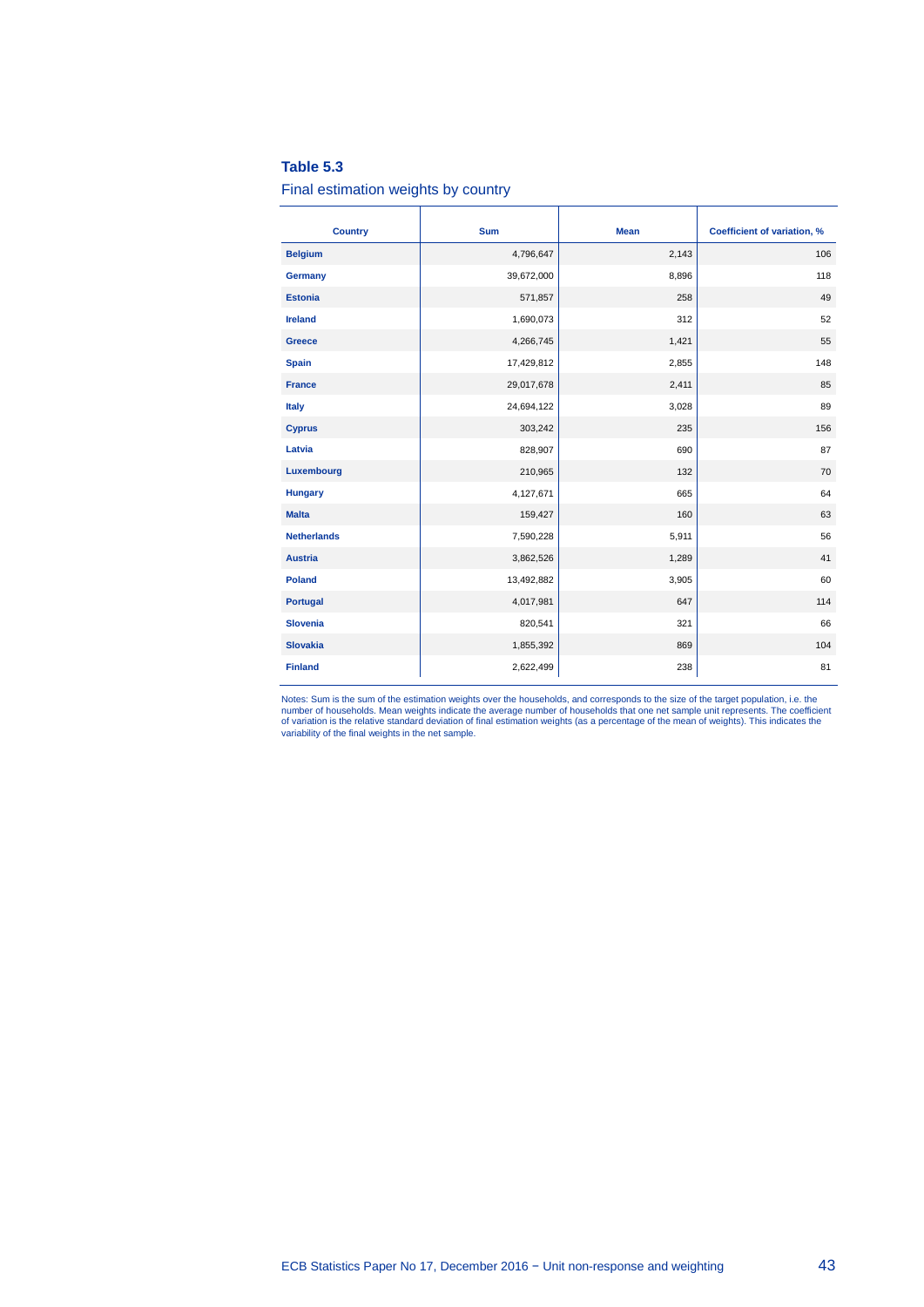# 6 Editing, item non-response and multiple imputation

Data editing is an essential part of processing survey data in order to minimise the errors and inconsistencies from collected observations. The first part of this chapter describes the editing process in the HFCS, and provides information on the share of edited observations in various countries.

In any household survey, a certain degree of item non-response is always expected. In a wealth survey like the HFCS, which contains difficult and sensitive questions on personal finances, one can expect a higher level of missing answers, and in particular for some of the most important variables used in the production of statistical indicators and as components of research models. Imputation is the most frequently used process of correcting for item non-response by assigning plausible values to a variable when it was not collected at all or not correctly collected based on the information collected from other households.

# 6.1 Data editing

To obtain accurate survey results, data must be, to the greatest extent possible, free from errors and inconsistencies, especially after the data processing stage. The procedure for detecting errors in and between data records, during and after data collection and capture, and for adjusting individual items is known as editing (UN, 2001). Editing is a critical step in maintaining data quality. Kennickell (2006) shows the effect of editing the data in the Survey of Consumer Finances by comparing the distributions of net worth of imputed but unedited data with the imputed and edited data. The unedited data show, for example, underestimation at the bottom of the distribution, but strong overestimation at the top. The Gini index on net worth is significantly higher in the unedited data.

The use of carefully programmed computer assisted interviews can significantly reduce the number of consistency checks needed after the fieldwork phase. Furthermore, comments made by interviewers during data collection can help in identifying possibly unreliable values (Bledsoe and Fries, 2002). In all countries conducting the HFCS, consistency and range checks were included in the questionnaires. In most cases, interviewer comments were used systematically in the review of data values.

As a first option in editing values that do not seem coherent, interviewers can recontact households to verify values of individual variables. This procedure was possible in most HFCS countries. However, information on the number of households re-contacted is available only in individual cases (see Table 6.1).

Table 6.2 shows the shares of edited observations for the value of the household main residence and the value of savings accounts, as well as the number of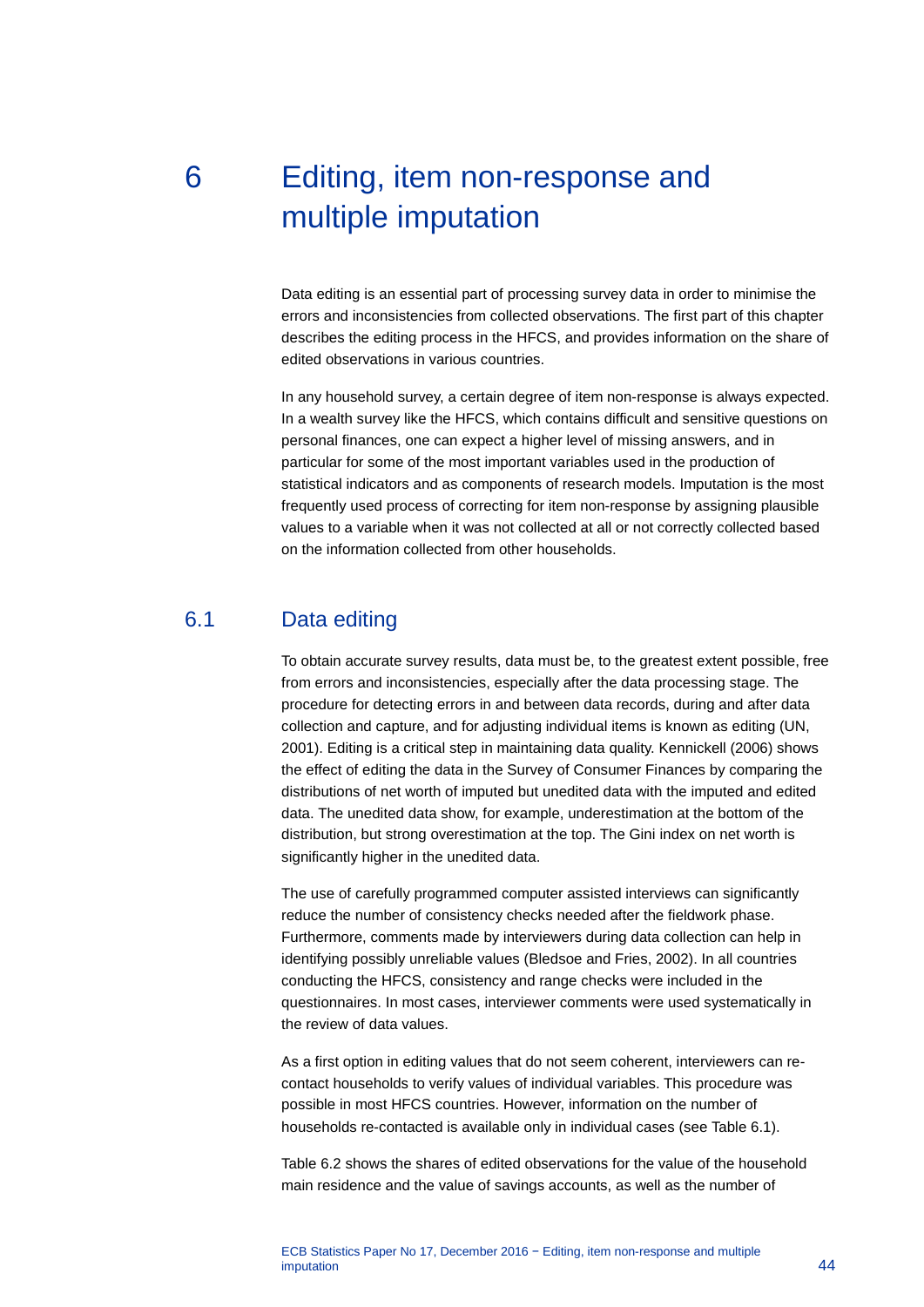variables with relatively high edit rates. For most variables, the shares of edited observations are very small. There are also several country-specific features in data collection that explain high edit rates in several cases and where high edit rates should not be interpreted as a result of low-quality data collection during interviews. Editing has been used for example to convert net amounts of income variables to gross amounts (see Table 9.4) or to complement interview information with administrative data (see Table 3.3).

#### **Table 6.1**

#### Information on data editing

| <b>Country</b>     | <b>Organisation responsible for</b><br>editing | Interviewer comments used in<br>editing | <b>Re-contacting of households</b><br>possible* |
|--------------------|------------------------------------------------|-----------------------------------------|-------------------------------------------------|
| <b>Belgium</b>     | <b>NCB</b>                                     | In most cases                           | <b>No</b>                                       |
| Germany            | <b>NCB</b>                                     | Systematically                          | Yes                                             |
| <b>Estonia</b>     | <b>NCB</b>                                     | Systematically                          | Yes                                             |
| <b>Ireland</b>     | NCB and NSI                                    | Systematically                          | Yes                                             |
| <b>Greece</b>      | <b>NCB</b>                                     | In most cases                           | Yes                                             |
| <b>Spain</b>       | <b>NCB</b>                                     | Systematically                          | Yes                                             |
| <b>France</b>      | <b>NSI</b>                                     | Sporadically                            | Yes                                             |
| <b>Italy</b>       | NCB and SA                                     | Systematically                          | Yes                                             |
| <b>Cyprus</b>      | <b>NCB</b>                                     | Systematically                          | Yes                                             |
| Latvia             | <b>NCB</b>                                     | In most cases                           | <b>No</b>                                       |
| Luxembourg         | <b>NCB</b>                                     | Systematically                          | Yes                                             |
| <b>Hungary</b>     | NCB and NSI                                    | Sporadically                            | <b>No</b>                                       |
| <b>Malta</b>       | <b>NCB</b>                                     | In most cases                           | Yes                                             |
| <b>Netherlands</b> | <b>SA</b>                                      | Not applicable                          | Yes                                             |
| <b>Austria</b>     | <b>NCB</b>                                     | Systematically                          | Yes                                             |
| <b>Poland</b>      | <b>NCB</b>                                     | <b>No</b>                               | <b>No</b>                                       |
| Portugal           | NCB and NSI                                    | Systematically                          | Yes                                             |
| <b>Slovenia</b>    | <b>NCB</b>                                     | In most cases                           | Yes                                             |
| <b>Slovakia</b>    | <b>NCB</b>                                     | Sporadically                            | Yes                                             |
| <b>Finland</b>     | <b>NSI</b>                                     | Systematically                          | No                                              |

\* Only re-contacts for verification of data values included, re-contacting households for verification of data authenticity excluded.<br>Notes: NCB; National Central Bank, NSI: national statistical institute, SA: Survey Agenc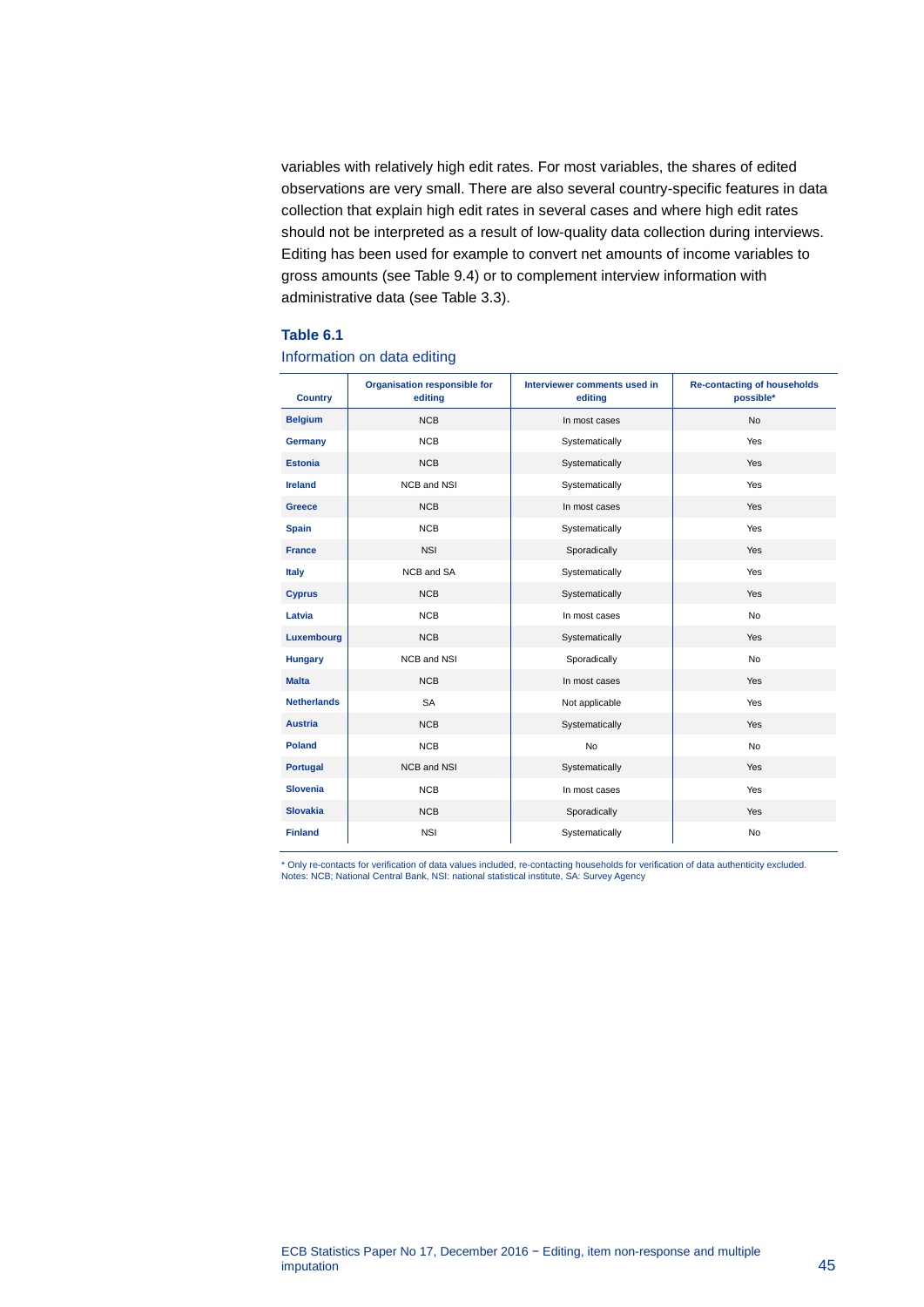#### **Table 6.2**

Edit rates

| <b>Country</b>     | Value of main residence<br>(% of cases) | <b>Savings accounts</b><br>(% of cases) | <b>Number of variables with</b><br>edit rates >5% |
|--------------------|-----------------------------------------|-----------------------------------------|---------------------------------------------------|
| <b>Belgium</b>     | 1.3                                     | 0.7                                     | 68                                                |
| Germany            | 0.2                                     | 0.0                                     | 14                                                |
| <b>Estonia</b>     | 0.6                                     | 0.0                                     | 32                                                |
| <b>Ireland</b>     | 1.0                                     | 0.0                                     | $\overline{4}$                                    |
| Greece             | 0.0                                     | 0.0                                     | 19                                                |
| <b>Spain</b>       | 0.0                                     | 0.0                                     | $\mathbf 0$                                       |
| <b>France</b>      | 0.0                                     | 0.0                                     | $\mathbf 0$                                       |
| Italy              | 0.7                                     | 0.0                                     | 5                                                 |
| <b>Cyprus</b>      | 0.4                                     | 0.3                                     | 3                                                 |
| Latvia             | 26.2                                    | 0.0                                     | 120                                               |
| Luxembourg         | 0.0                                     | 0.0                                     | 50                                                |
| <b>Hungary</b>     | 0.0                                     | 33.6                                    | 3                                                 |
| <b>Malta</b>       | 10.1                                    | 2.6                                     | 36                                                |
| <b>Netherlands</b> | 0.0                                     | 0.0                                     | 3                                                 |
| <b>Austria</b>     | 0.0                                     | 0.1                                     | $\overline{4}$                                    |
| <b>Poland</b>      | 5.6                                     | ÷                                       | $\boldsymbol{9}$                                  |
| <b>Portugal</b>    | 0.3                                     | 0.3                                     | $\overline{7}$                                    |
| <b>Slovenia</b>    | 0.1                                     | 0.1                                     | $\mathbf{3}$                                      |
| <b>Slovakia</b>    | 0.2                                     | 0.0                                     | $\sqrt{5}$                                        |
| <b>Finland</b>     | 0.0                                     | 0.1                                     | $\mathbf 0$                                       |

Source: HFCS

# 6.2 Imputation of the HFCS data

In the HFCS, observations for which no valid response was received from the households should be imputed. In addition to a common methodology on imputations, software tools have been developed for imputation in order to maximise the degree of methodological commonality.

## 6.2.1 Basic common rules

-

A complete-case analysis that discards non-observed units and analyses only units with complete data would disregard too much information and is thus not considered appropriate for the HFCS. Inferences should be made from the survey data on the entire population rather than on only those units that have provided answers to certain questions (Little and Rubin, 2002). While a requirement to impute all missing values for all variables was not realistic for the first HFCS waves, a minimum set of variables that need to be imputed was determined for the first wave (Household Finance and Consumption Network, 2008b).<sup>[24](#page-47-0)</sup> The set of 130 variables that were

<span id="page-47-0"></span> $24$  See Biancotti et al. (2009) for additional references.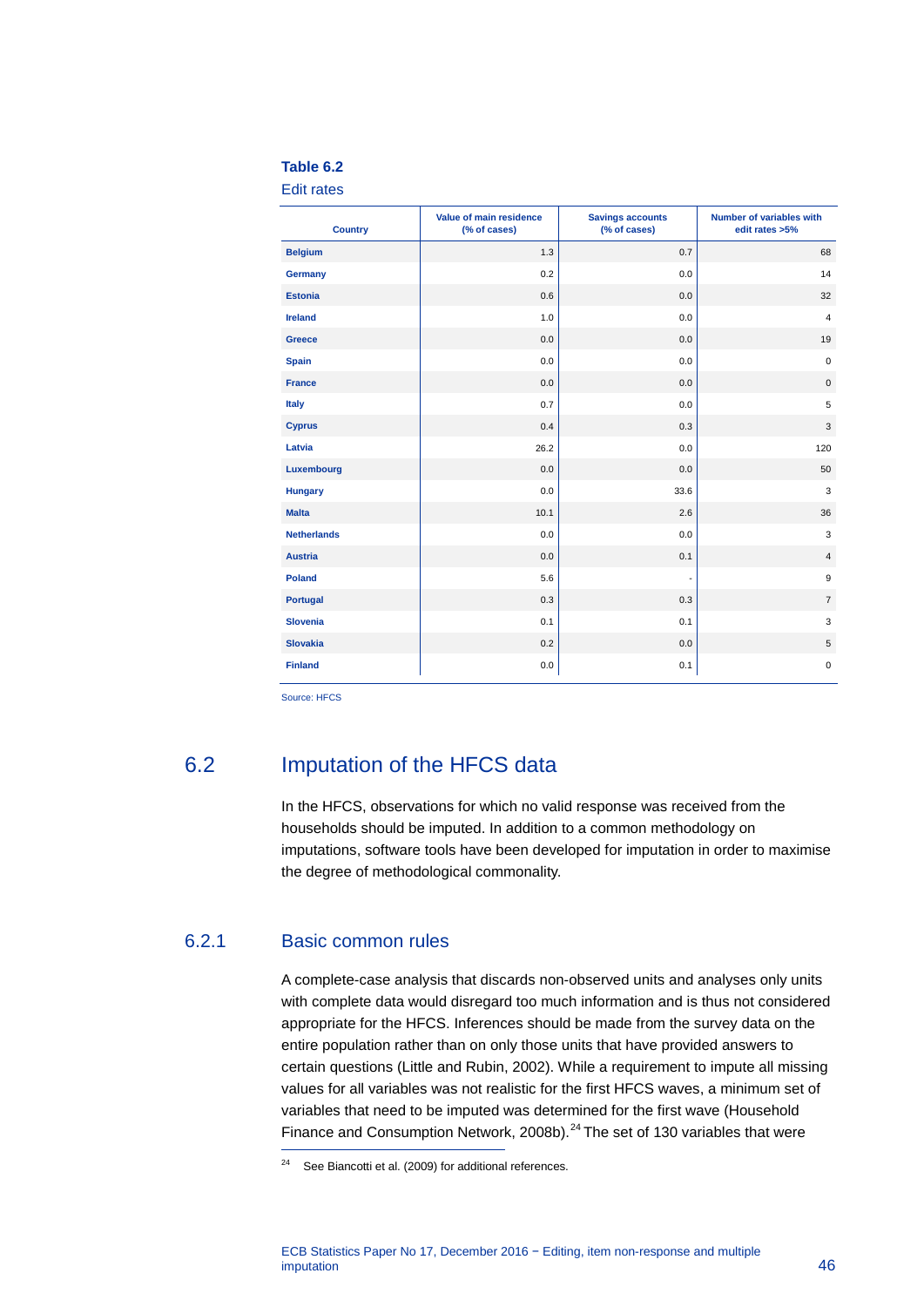fully imputed in the first wave basically included all components of household income, consumption and wealth, so that the indicators on households' balance sheets could be based on the observations of all households that participated in the survey.

For the second wave, this minimum list of variables to be imputed was updated with 57 new variables. The updated list now includes new balance sheet variables on private loans, as well as selected variables that are most frequently used in the reporting of HFCS results, in monetary policy and financial stability analysis, and as good predictors of balance sheet variables in the imputation models.

The need to provide information about the quality of the data to the users is recognised. For this purpose, a set of shadow variables (so-called flag variables) is produced and provided to users to indicate the origin of the information corresponding to all variables and observations. Flag variables indicate, for example, whether an individual observation was recorded as collected, edited, estimated, imputed from a range value provided by the respondent, or imputed because the respondent could not or did not want provide a valid response.

Each NCB/NSI that produces the data has the responsibility to impute missing observations. Rubin (1996) makes the case explicitly, claiming that modelling the missing data must be, in general, the data constructor's responsibility, since "in general, ultimate users have neither the knowledge nor the tools to address missing data problems satisfactorily." Database constructors using individual HFCS country data have better information on the reasons for non-response and on the relationship between different variables. Besides, country-specific questions or different interviewing strategies are better evaluated at the country level. Finally, part of the information used in the construction of the imputation models is only available at the country level due to confidentiality reasons (wealth strata, regional data, interviewer comments and so on). Against this background, although the HFCS imputation process strictly follows a common methodology (see next sections), its implementation is fully decentralised at the country level.

## 6.2.2 Multiple imputation

The goal of imputation is to preserve the characteristics of the distribution of and the relationships between different variables (Rubin, 1987). In addition to a completecase analysis, several other simple procedures could be performed to deal with missing values.

Probably the simplest approach is to fill in missing values with the means of observed values. This would naturally lead to a large decrease in variance and would not reproduce the distributions obtained from the survey data. In stochastic regression imputation, missing values are replaced with a value predicted by a regression plus a residual, to reflect the uncertainty in the predicted value. For normal linear regression models, the residual is normal, with zero mean and variance equal to the residual variance in the regression. For binary or multinomial regressions, the predicted value is a probability distribution and the imputed value is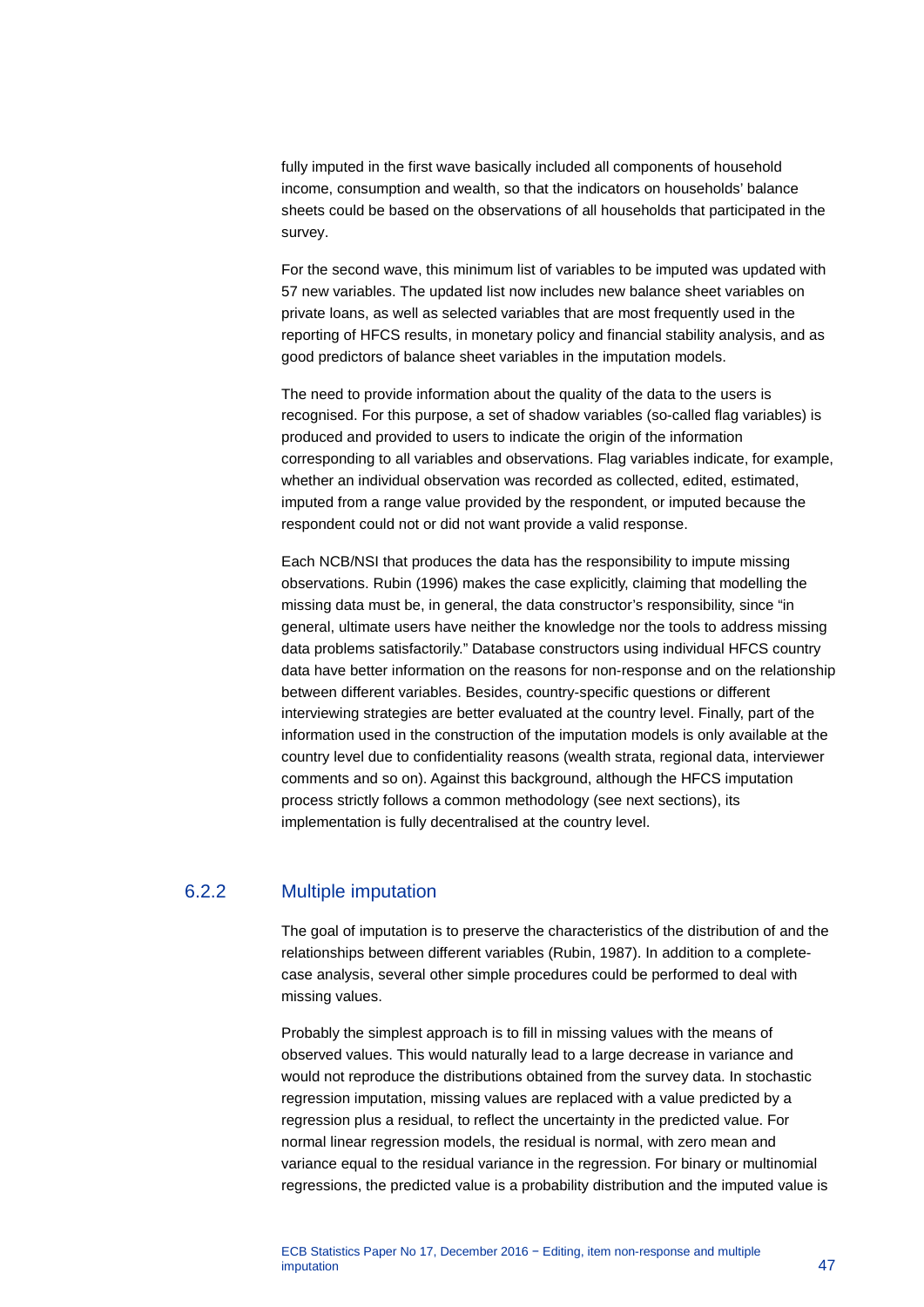drawn from that distribution. While this method preserves the distribution of the imputed values, the uncertainty of the imputation process is not fully reflected in a single imputation.<sup>[25](#page-49-0)</sup>

With multiple imputation (MI), M imputed values based on different random draws are provided to the user for each missing value, resulting in M copies of the complete dataset. MI shares the advantages of single imputation in that it allows completedata methods of analysis and use all the information available to the data collector. However, with MI, uncertainty can be taken into account (i.e. in order to avoid underestimating the resulting variance), which is particularly important in cases of significant item non-response.

The construction of multiple imputation models in the HFCS is based on the methodologies used in similar surveys by the Federal Reserve Board and Banco de España (see Kennickell, 1991 and 1998, and Barceló, 2006). HFCS datasets include five implicates (imputed sets of values) for each missing observation. The distance between the five implicates accounts for the underlying level of uncertainty. The imputation technique has an iterative and sequential structure. The models follow a path in which all variables are filled in with a predefined sequence. The models are run iteratively several times, and imputed values from each of the previous rounds are treated as observed values in the subsequent iterations.

Furthermore, a broad-conditioning approach is used, meaning that a high number of covariates, based on several criteria, are included in the models for all variables to be imputed. The model should include, first of all, variables that have predictive power, empirically shown by regressions, for the variable to be imputed. Covariates should also include variables that have explanatory power suggested by economic theory, although not empirically exhibited for the dataset in question. Because of the sequential structure of the model, predictors of the most frequently used covariates for other variables are also important. Finally, any variables that could potentially explain the non-response pattern of households should appear as covariates in the imputation model. MI in the HCFS is based on the assumption of "missing at random", meaning that the distribution of the complete data only depends on the observed data, conditional on the determinants of item non-response and other covariates. Consequently, this complete set of variables has to be incorporated to the imputation models (Barceló, 2006).

## <span id="page-49-0"></span>6.2.3 Methodology and common software tools

-

In multinational surveys, countries should use similar methodologies to impute missing values. While the exact structure of models is always country- and datadependent, using the same or at least similar methodological tools preserves data comparability. To maximise the degree of methodological commonality, the HFCS has cooperated in the development of common software tools for imputation.

 $25$  For further information, see references in Household Finance and Consumption Network (2008b).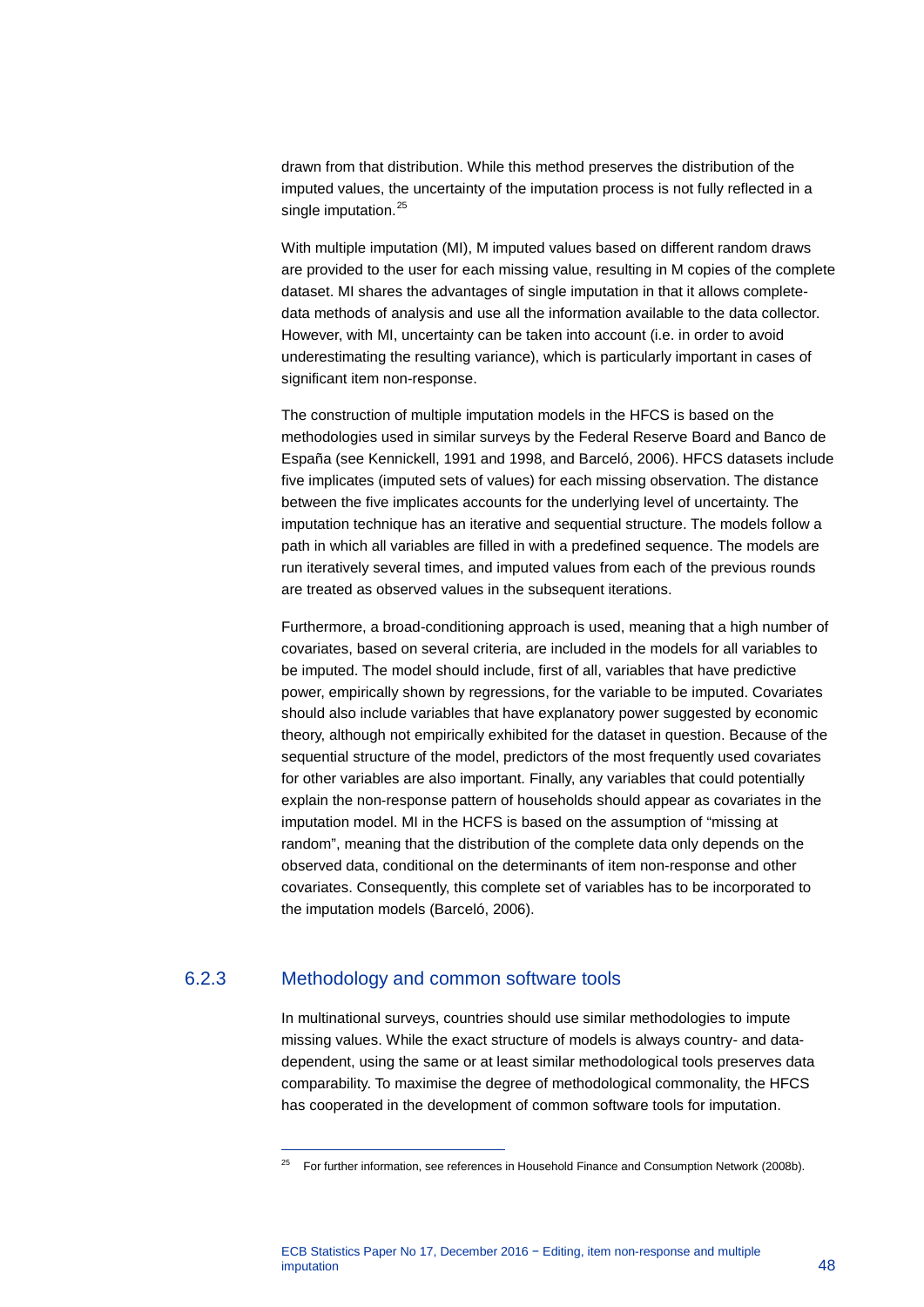A common SAS software package called €MIR has been developed for the purpose of multiply imputing HFCS data. This set of programs produces diagnostics on the missing values and an overview of descriptive statistics, prepares the data for imputation and analyses imputed results. The main part of the program, the imputation model itself, is based on the FRITZ program created for the imputation of the Survey on Consumer Finances at the Federal Reserve Board. The program is structured as an SAS macro embedded in a wider framework determined by the implementation of Gibbs sampling. Gibbs sampling is an iterative Markov procedure of successive simulation of the distribution of variables conditioned on both observed data and distributions of variables previously simulated in the same iteration. The model imputes each missing observation using a maximal set of covariates (from the list determined by the user) from the appropriate subpopulation. For example, in the imputation of the value of bonds, only households that have bonds are considered (Kennickell, 1991).

Common imputation tools have also been developed for the Stata software. The imputation model in a software package called ICE (Royston, 2004) is based on the same multiple imputation algorithm and implementation of Gibbs sampling as €MIR. While there are some minor differences in dealing with certain types of observations (i.e. using pooled samples in the case of similar variables, such as different loops for the same item or imputing variables reported in ranges), few differences should be expected in the outcome of the same imputation models in comparison to €MIR.

A Stata software package called MeDaMi was developed in the network. In MeDaMi, the specification of suitable imputation models is automated, and the user only needs to revise and verify the set of covariates used in the models prior to executing the imputation procedure. While the method of automated determination of covariates allows for a significant reduction in human resources, it might diminish the data producer's incentives to fully examine the relationships between different variables, missingness patterns, etc. that are vital in the construction of good quality imputation models.

Of the 20 countries participating in the second wave of the HFCS, 16 used MI to correct for item non-response.<sup>[26](#page-50-0)</sup> The exceptions were France, Italy, Ireland and Finland. In Italy and Finland, the level of item non-response was very low for different reasons. In Italy, the low level of item non-response was due to the specificities of the contract with the survey company.<sup>[27](#page-50-1)</sup> Consequently, single imputation was used, and the imputed values result from a regression model with a random component. In Finland, most balance sheet and income variables are register data or produced using register-based estimation, and the share of missing information for most variables that were collected was negligible.

Descriptions of some of the most important methodological choices for the imputation models are presented in Tables 6.3 and 6.4. In Table 6.3, the first column

<span id="page-50-0"></span><sup>&</sup>lt;sup>26</sup> Hungary used multiple imputation for 33 variables and single imputation for the remaining imputed variables.

<span id="page-50-1"></span> $27$  The contract with the survey company only considers interviews with a level of item non-response below a certain threshold as completed cases.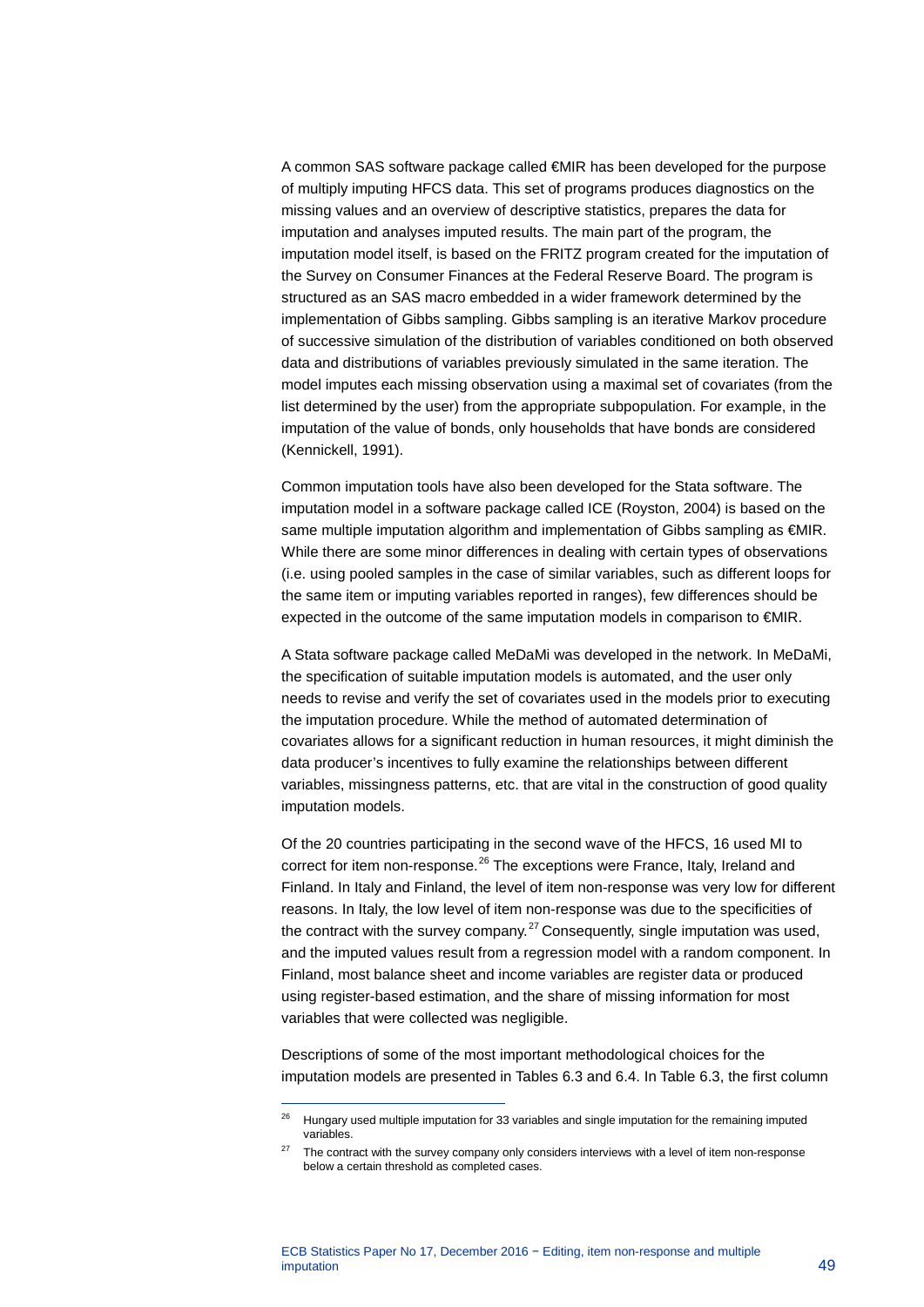shows whether survey weights are used in the imputation models – either by performing weighted regressions or by using survey weights as covariates. There is evidence that ignoring information on sampling design in the imputation models will lead to biased results (Reiter et al., 2006; Zhang et al., 2009). However, weighted regression potentially leads to less efficient estimates (Faiella, 2010).

The second issue in Table 6.3 indicates whether limits were introduced for the number of collected observations, below which missing values were not imputed for a variable (apart from the natural limit of two observations, below which imputation is not technically possible). A low number of collected observations will naturally add uncertainty to the imputation model. One way to solve this problem is to pool several variables to achieve a sufficient number of observations (for example, merging several loops of one type of mortgage).

The last item in Table 6.3 describes the selection process of covariates for the imputation model. The automatic model specification with limited editing is a feature of the Stata/MeDaMi described earlier, and was used in four countries. Other countries evaluated the selection of covariates on a case-by-case basis, with some kind of automatic pre-selection process in some cases.

| <b>Country</b>     |                        | <b>Use of weights</b>         |                              |                             | Limiting imputation due to low number of observations |                                         |           |                                             | Selection of predictors in the imputation model                     |                                |  |
|--------------------|------------------------|-------------------------------|------------------------------|-----------------------------|-------------------------------------------------------|-----------------------------------------|-----------|---------------------------------------------|---------------------------------------------------------------------|--------------------------------|--|
|                    | Weighted<br>regression | <b>Weight as</b><br>covariate | <b>No</b><br>weights<br>used | Yes, values<br>left missing | Yes, estimation/ other<br>methodologies used          | Yes, variables<br>pooled and<br>imputed | <b>No</b> | <b>Automatic</b><br>with limited<br>editing | <b>Automatic pre-</b><br>selection with case-<br>by-case evaluation | Case-by-<br>case<br>evaluation |  |
| <b>Belgium</b>     | X                      |                               |                              |                             |                                                       | $\mathsf X$                             |           |                                             | $\times$                                                            |                                |  |
| Germany            | X                      |                               |                              |                             |                                                       |                                         | X         |                                             | X                                                                   |                                |  |
| <b>Estonia</b>     |                        |                               | X                            | $\mathsf X$                 |                                                       |                                         |           |                                             |                                                                     | $\mathsf X$                    |  |
| <b>Ireland</b>     |                        |                               | X                            | X                           |                                                       |                                         |           |                                             |                                                                     | $\mathsf X$                    |  |
| <b>Greece</b>      |                        | $\mathsf X$                   |                              |                             |                                                       | $\boldsymbol{\mathsf{X}}$               |           |                                             |                                                                     | $\mathsf X$                    |  |
| <b>Spain</b>       |                        |                               | X                            | X                           |                                                       |                                         |           |                                             |                                                                     | $\mathsf X$                    |  |
| <b>France</b>      |                        |                               | X                            |                             |                                                       |                                         | X         |                                             |                                                                     | $\mathsf X$                    |  |
| Italy              | X                      |                               |                              |                             |                                                       |                                         | X         |                                             |                                                                     | $\pmb{\times}$                 |  |
| <b>Cyprus</b>      |                        |                               | $\mathsf X$                  |                             | $\mathsf X$                                           |                                         |           | X                                           |                                                                     |                                |  |
| Latvia             | X                      | $\mathsf{X}^\star$            |                              |                             |                                                       |                                         | X         |                                             | X                                                                   |                                |  |
| Luxembourg         |                        | $\mathsf X$                   |                              |                             |                                                       |                                         | X         |                                             | X                                                                   |                                |  |
| <b>Hungary</b>     | X                      |                               |                              |                             | X                                                     |                                         |           |                                             |                                                                     | $\mathsf X$                    |  |
| <b>Malta</b>       |                        | $\boldsymbol{\mathsf{X}}$     |                              |                             | X                                                     |                                         |           | X                                           |                                                                     |                                |  |
| <b>Netherlands</b> |                        |                               | X                            | X                           | X                                                     |                                         |           |                                             | X                                                                   |                                |  |
| <b>Austria</b>     |                        | $\mathsf X$                   |                              |                             |                                                       |                                         | X         |                                             |                                                                     | $\mathsf X$                    |  |
| <b>Poland</b>      | X                      |                               |                              |                             |                                                       |                                         | X         |                                             |                                                                     | $\mathsf X$                    |  |
| Portugal           | $\mathsf X$            |                               |                              | X                           |                                                       |                                         |           |                                             |                                                                     | $\mathsf X$                    |  |
| <b>Slovenia</b>    |                        |                               | X                            |                             | X                                                     |                                         |           | $\times$                                    |                                                                     |                                |  |
| <b>Slovakia</b>    |                        | X                             |                              |                             | X                                                     |                                         |           | X                                           |                                                                     |                                |  |
| <b>Finland</b>     | X                      |                               |                              |                             |                                                       |                                         | Χ         |                                             | Χ                                                                   |                                |  |

#### **Table 6.3** Imputation methodology

Source: ECB – HFCS metadata.

\*In individual cases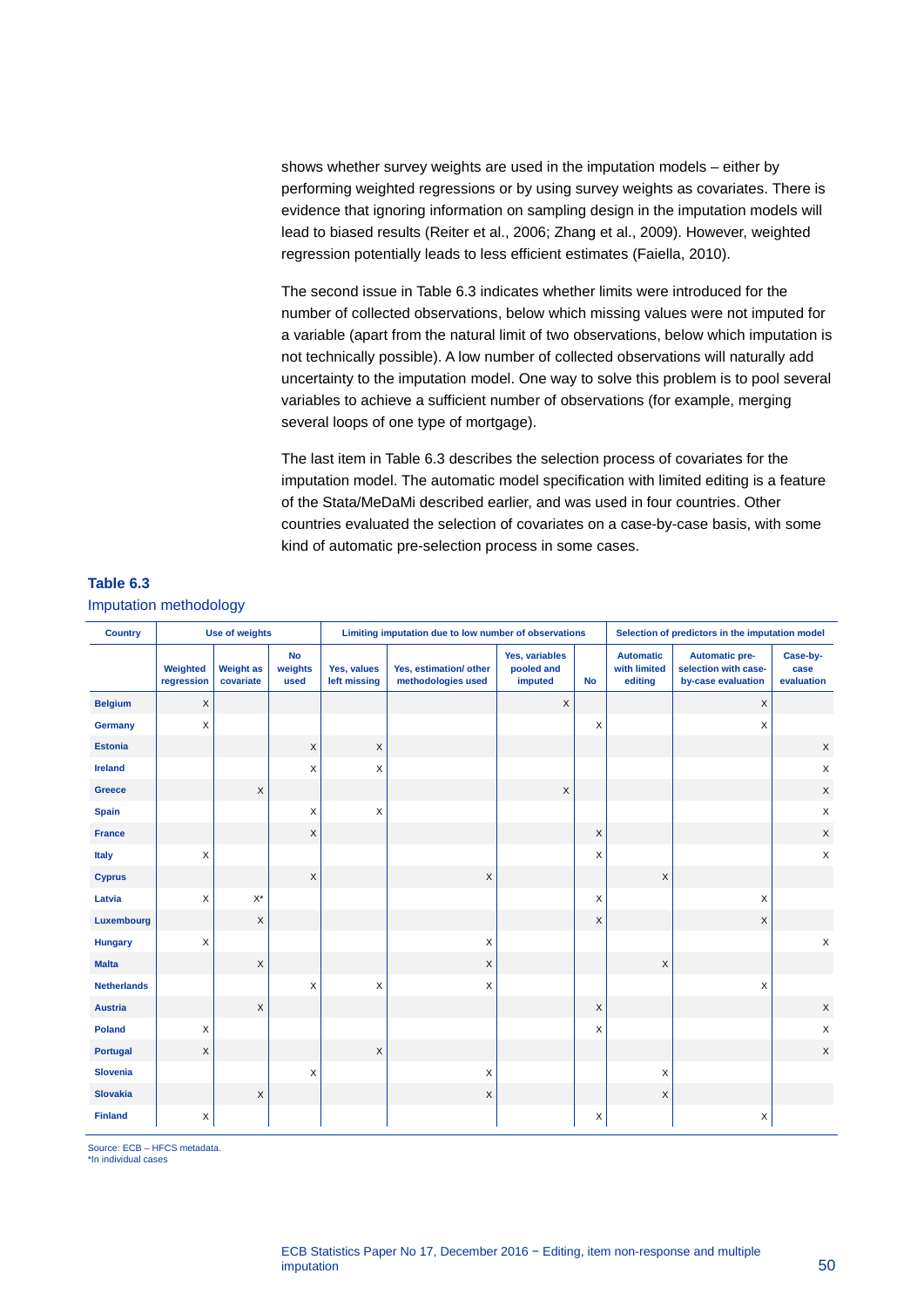Table 6.4 shows the numbers of covariates used in the models to impute four of the most significant balance sheet and income variables: the current value of the household main residence, the outstanding balance of the biggest loan collateralised by the household main residence, the value of savings accounts and employee income. These figures indicate significant differences in the degree to which the broad conditioning approach (see Section 6.2.2) was applied in various countries. The use of a large set of covariates in the imputation models is recommended to preserve the association between different variables in the dataset.

These figures are not perfectly comparable, since there was a large variation in the numbers of variables collected in different countries, as well as in the sample sizes. For example, regional data is collected for national purposes only in some countries. In countries that collect these data, numerous dummy variables are often created from regional variables to be used as covariates in the imputation models. In addition, there might be several imputation models for one variable, e.g. if a variable is an aggregation of several variables or if different models are constructed for different subsamples. The figures shown in Table 6.4 indicate the maximum number of covariates used in the imputation models for each output variable.

#### **Table 6.4**

| <b>Country</b>     | <b>Value of Household Main</b><br><b>Residence (HMR)</b> | <b>Outstanding amount of most</b><br>important HMR Ioan | <b>Value of savings</b><br>accounts | <b>Employee income</b> |
|--------------------|----------------------------------------------------------|---------------------------------------------------------|-------------------------------------|------------------------|
| <b>Belgium</b>     | 116                                                      | 108                                                     | 118                                 | 70                     |
| Germany            | 83                                                       | $\overline{7}$                                          | 17                                  | 20                     |
| <b>Estonia</b>     | 12                                                       | 6                                                       | 2                                   | $\overline{4}$         |
| <b>Ireland</b>     | 3                                                        | $\overline{2}$                                          | $\overline{2}$                      | 3                      |
| <b>Greece</b>      | 70                                                       | 77                                                      | 71                                  | 79                     |
| <b>Spain</b>       | 241                                                      | 111                                                     | 162                                 | 251                    |
| <b>France</b>      | 24                                                       | 14                                                      | 20                                  | n.a.                   |
| <b>Italy</b>       | 4                                                        | 4                                                       | $\overline{4}$                      | 4                      |
| <b>Cyprus</b>      | 102                                                      | 31                                                      | 69                                  | 72                     |
| Latvia             | 50                                                       | 50                                                      | 23                                  | 35                     |
| Luxembourg         | 49                                                       | 10                                                      | 43                                  | 47                     |
| <b>Hungary</b>     | $\overline{2}$                                           | 1                                                       | $\mathbf{1}$                        | $\overline{4}$         |
| <b>Malta</b>       | 14                                                       | 16                                                      | 14                                  | 58                     |
| <b>Netherlands</b> | 17                                                       | 15                                                      | 18                                  | 12                     |
| <b>Austria</b>     | 153                                                      | 128                                                     | 51                                  | 72                     |
| <b>Poland</b>      | 6                                                        | $\overline{4}$                                          | $\overline{7}$                      | 6                      |
| Portugal           | 19                                                       | 14                                                      | 22                                  | 18                     |
| <b>Slovenia</b>    | 37                                                       | 6                                                       | 25                                  | 38                     |
| <b>Slovakia</b>    | 46                                                       | 28                                                      | 26                                  | 81                     |
| <b>Finland</b>     | n.a.                                                     | n.a.                                                    | 14                                  | n.a.                   |

#### Number of covariates used for main variables

Source: ECB – HFCS metadata.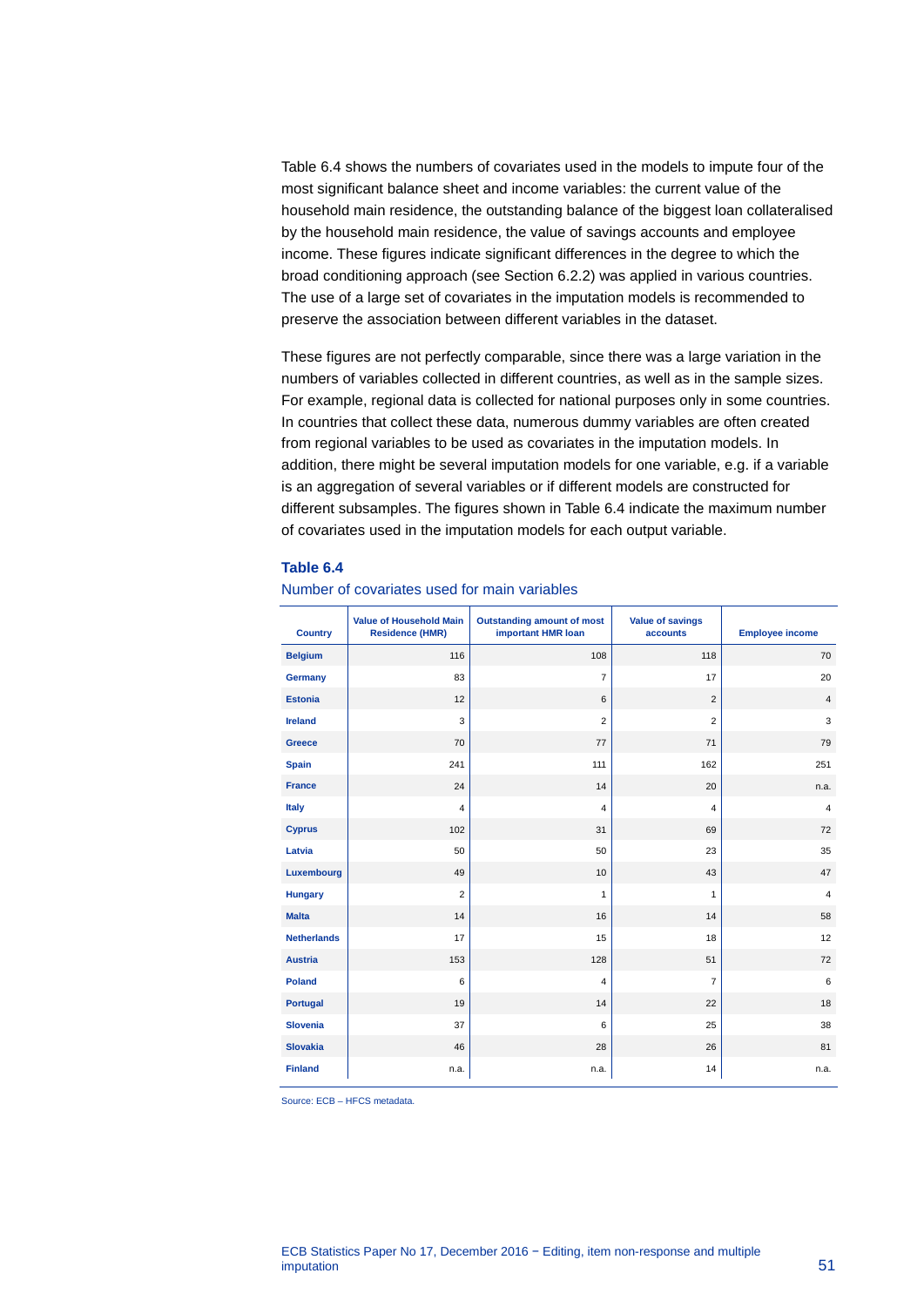# 6.3 Comparative information on item non-response and imputation

This section presents data on the outcome of the imputation process for all 20 countries that participated in the second wave of the HFCS. This section looks at the level of item non-response for the most important variables. These indicators reflect the degree and quality of imputations in different countries.

## 6.3.1 Item non-response rates for main variables

Tables 6.5-6.7 show information on the imputed observations for three of the most significant balance sheet variables: the current value of the household main residence, the outstanding balance of the biggest loan collateralised by the household main residence and the value of savings accounts. The first two columns indicate the share of households or persons at least 16 years old that have either reported having the item or for which the item was imputed as existing. The next three columns show the share of non-missing observations that were collected, imputed from a range value provided by the respondent or imputed from a missing value, respectively. The last two columns show the difference between the conditional means of all and collected observations.<sup>[28](#page-53-0)</sup>

With very few exceptions, the variables indicating the existence of the items mentioned above were collected in the interviews. However, the share of imputed values for the values of these items is sometimes relatively high, and the imputation rates vary between countries and variables. In some countries, particularly in Malta, Austria and Portugal, a high share of balance sheet values has been imputed from a range value provided by the respondent. This procedure should be distinguished from an imputation for a missing value, since the range value provides a fair estimation of the point value directly received from the respondent.

The value of the household's main residence turned out to be the easiest one to provide for the respondents, with imputation rates remaining below 10% in most countries. Values of outstanding loan balances and savings accounts were clearly more difficult to collect, and a high variability in the imputation rates between various countries can also be seen.

The mean values of individual items do not, in most cases, change notably when imputed values are disregarded. This is somewhat to be expected, given the low share of imputed values. In individual cases, the imputed values of some variables have a significantly higher or lower mean compared with the collected values. This should indicate that households that were not able to record these items are expected to have higher or lower values for the corresponding variables than average households, given the covariates used in the imputation model. A large

<span id="page-53-0"></span><sup>&</sup>lt;sup>28</sup> As has already been mentioned, in Finland these items are collected directly from registers or via register-based estimation, while in Italy the features of the contract with the survey company has produced extremely low item non-response rates.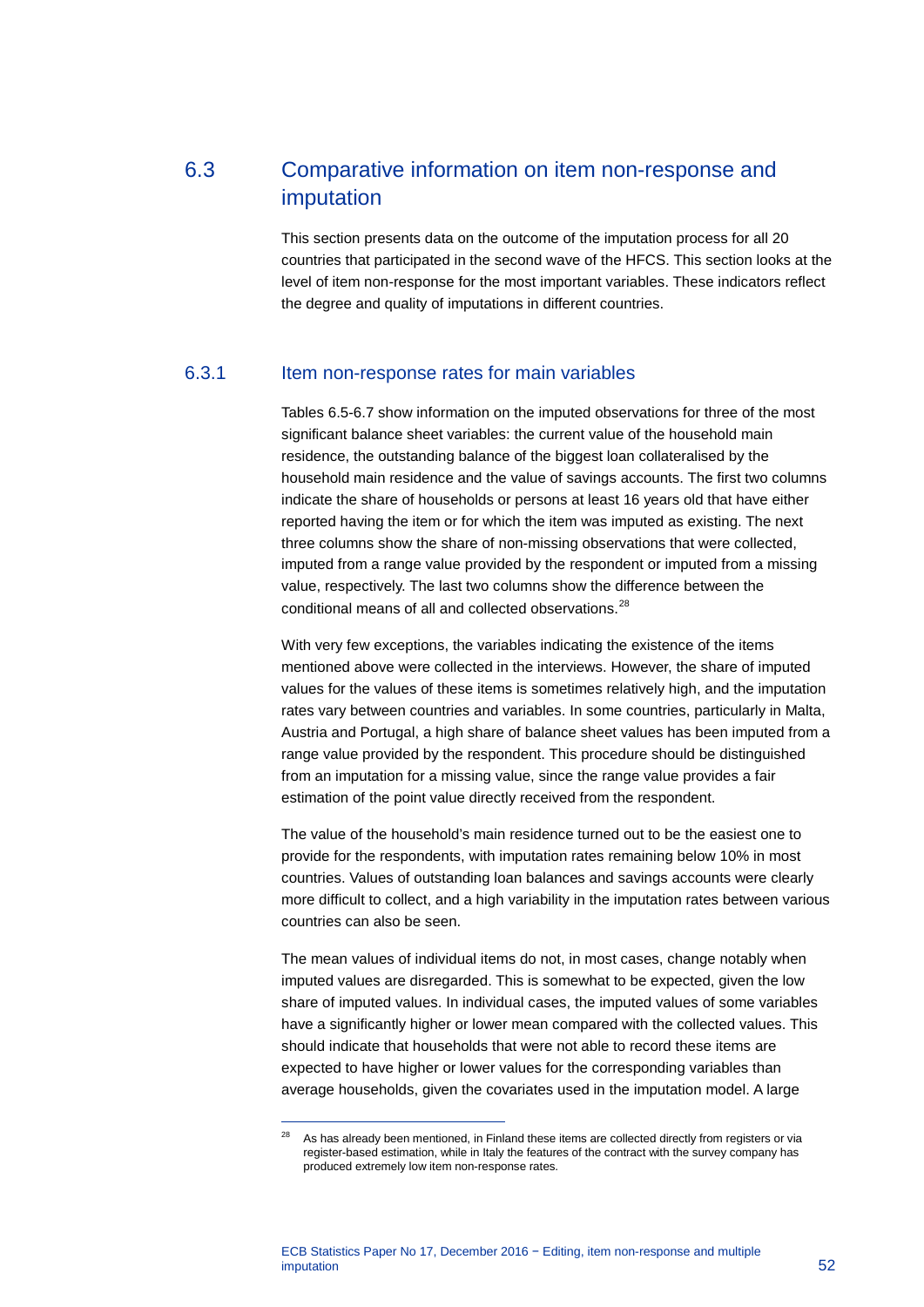difference between the imputed and collected values does not necessarily imply a biased imputation, it may just be a reflection of the differences between households that are able to provide asset values in the interview and households that are not.

In the comparison of item non-response rates, a few issues should be noted. As mentioned in the previous chapter, the surveys in France and Portugal are compulsory. While this has a positive impact on the response rates, it could have a detrimental impact on the motivation of respondents to provide all information needed, and hence increase item non-response. In some countries, particularly in those adapting the HFCS to an existing survey and to some extent also in Germany, the HFCS blueprint questionnaire was not implemented as such. A part of the HFCS variables were converted from variables collected in more detail for national-level purposes. Interviewing in more detail, as well as differences in the routing of the questionnaire, might overstate item non-response in the HFCS data compared with national data. When one HFCS variable is constructed from several national variables, non-response to any of the involved national questions is reflected in the HFCS variable.

#### Table **6.5**

|                    |                                | % having item                    |                  | Of those having item*         |                                | <b>Conditional mean (EUR)</b> |            |
|--------------------|--------------------------------|----------------------------------|------------------|-------------------------------|--------------------------------|-------------------------------|------------|
| <b>Country</b>     | <b>Reported</b><br>having item | <b>Imputed as</b><br>having item | <b>Collected</b> | <b>Imputed</b><br>from ranges | <b>Imputed</b><br>from missing | All                           | Collected# |
| <b>Belgium</b>     | 72.0                           | 0.2                              | 86.8             | 9.1                           | 2.8                            | 272,200                       | 272,900    |
| Germany            | 58.5                           | 0.2                              | 93.7             | 3.8                           | 2.3                            | 236,700                       | 239,000    |
| <b>Estonia</b>     | 80.1                           | 0.0                              | 69.8             | 0.0                           | 29.6                           | 71,000                        | 71,700     |
| <b>Ireland</b>     | 70.2                           | 0.0                              | 93.5             | 0.0                           | 5.5                            | 191,900                       | 193,400    |
| Greece             | 68.6                           | 0.1                              | 74.0             | 13.8                          | 12.3                           | 83,100                        | 83,600     |
| <b>Spain</b>       | 87.5                           | 0.0                              | 87.5             | 8.8                           | 3.8                            | 189,200                       | 189,900    |
| <b>France</b>      | 70.3                           | 0.1                              | 12.4             | 66.6                          | 21.0                           | 220,100                       | 236,800    |
| Italy              | 72.0                           | 0.0                              | 99.3             | 0.0                           | 0.0                            | 218,500                       | 218,500    |
| <b>Cyprus</b>      | 79.1                           | 0.0                              | 70.5             | 0.0                           | 29.1                           | 231,700                       | 225,100    |
| Latvia             | 77.4                           | 3.2                              | 68.7             | 2.3                           | 2.8                            | 31.500                        | 31,800     |
| Luxembourg         | 73.4                           | 0.0                              | 87.5             | 7.8                           | 4.7                            | 654,600                       | 653,700    |
| <b>Hungary</b>     | 84.8                           | 0.0                              | 99.5             | 0.0                           | 0.5                            | 38.600                        | 38,600     |
| <b>Malta</b>       | 78.5                           | 0.0                              | 37.0             | 52.8                          | 0.1                            | 213,600                       | 213,600    |
| <b>Netherlands</b> | 70.8                           | 0.0                              | 90.2             | 0.0                           | 9.8                            | 244,000                       | 246,600    |
| <b>Austria</b>     | 42.8                           | 0.0                              | 76.5             | 19.9                          | 3.6                            | 291,500                       | 292,300    |
| <b>Poland</b>      | 77.5                           | 0.0                              | 67.2             | 15.2                          | 12.0                           | 89,700                        | 86,800     |
| Portugal           | 81.3                           | 0.1                              | 73.1             | 19.1                          | 7.5                            | 109,700                       | 110,700    |
| <b>Slovenia</b>    | 76.5                           | 0.1                              | 86.3             | 0.0                           | 13.7                           | 110,400                       | 112,200    |
| <b>Slovakia</b>    | 86.7                           | 0.0                              | 90.1             | 5.1                           | 4.5                            | 61,500                        | 60,900     |
| <b>Finland</b>     | 77.3                           | 0.0                              |                  | All values estimated          |                                | 191,400                       | 191,400    |

#### Item non-response rates: current value of household main residence

\* Collected observations include those collected from administrative sources. In addition to collected and imputed values, observations can be edited or estimated, which is why the columns do not always add up to 100%. # Includes observations collected from registers, edited, estimated or collected as range values and then imputed.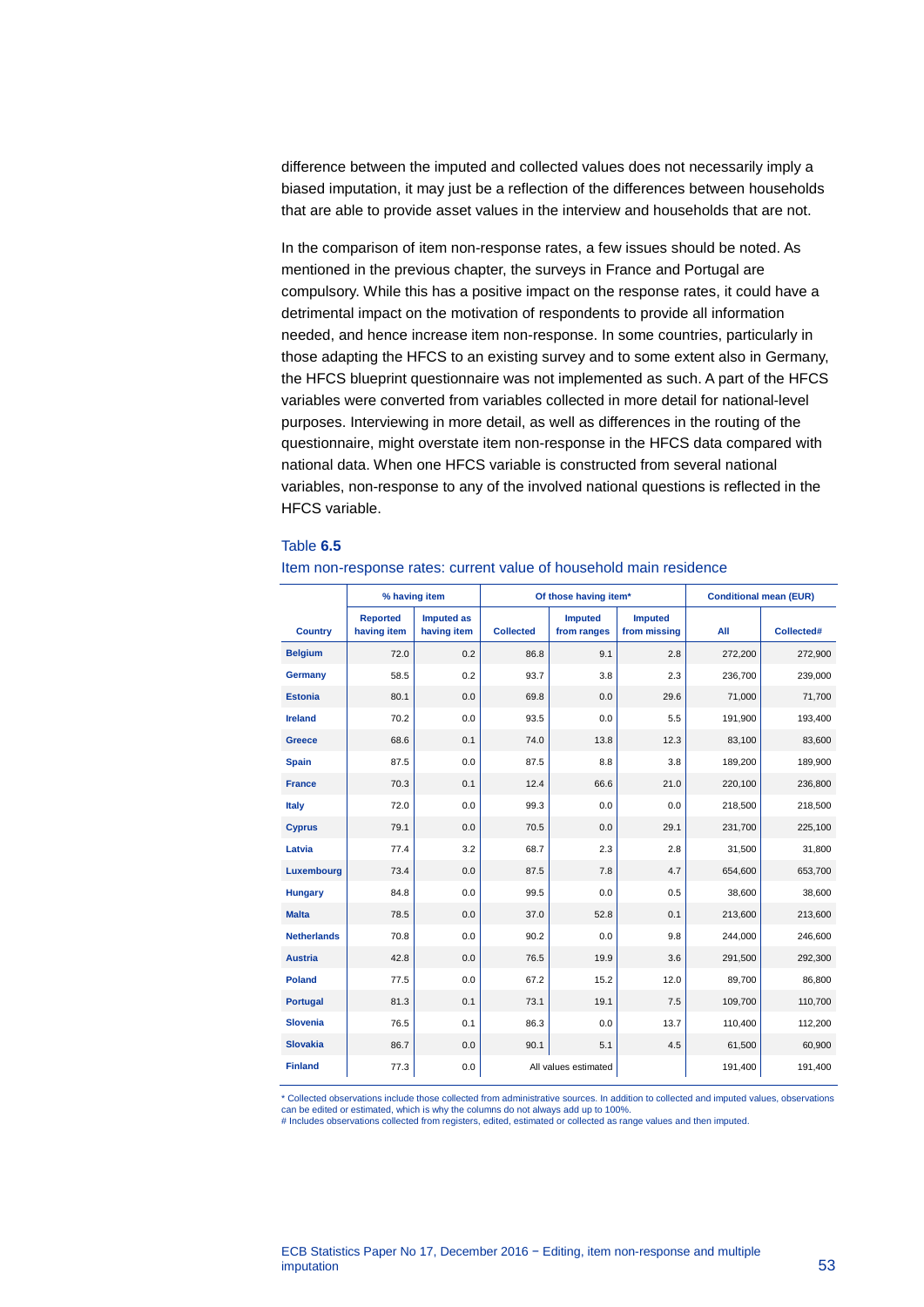#### **Table 6.6**

Item non-response rates: largest mortgage on household main residence: value still owed

|                    | % having item                  |                                  |                  | Of those having item*         |                                |         | <b>Conditional mean (EUR)</b> |  |
|--------------------|--------------------------------|----------------------------------|------------------|-------------------------------|--------------------------------|---------|-------------------------------|--|
| <b>Country</b>     | <b>Reported</b><br>having item | <b>Imputed as</b><br>having item | <b>Collected</b> | <b>Imputed</b><br>from ranges | <b>Imputed</b><br>from missing | All     | Collected#                    |  |
| <b>Belgium</b>     | 25.1                           | 0.6                              | 73.9             | 16.6                          | 8.0                            | 84,100  | 85,100                        |  |
| Germany            | 22.5                           | 0.6                              | 93.4             | 2.9                           | 3.4                            | 81,900  | 84,000                        |  |
| <b>Estonia</b>     | 22.9                           | 0.0                              | 94.2             | 0.0                           | 2.9                            | 38,400  | 39,200                        |  |
| <b>Ireland</b>     | 34.4                           | 0.0                              | 78.7             | 0.0                           | 16.0                           | 143,800 | 150,500                       |  |
| <b>Greece</b>      | 10.4                           | 0.0                              | 69.2             | 0.0                           | 25.0                           | 43,900  | 48,500                        |  |
| <b>Spain</b>       | 19.0                           | 0.1                              | 94.2             | 2.7                           | 3.1                            | 79,800  | 80,100                        |  |
| <b>France</b>      | 22.5                           | 0.0                              | 81.0             | 0.0                           | 19.0                           | 89,200  | 92,000                        |  |
| Italy              | 7.9                            | 0.0                              | 88.2             | 0.0                           | 0.0                            | 75,600  | 75,600                        |  |
| <b>Cyprus</b>      | 41.4                           | 0.0                              | 87.8             | 0.0                           | 12.0                           | 121,500 | 130,800                       |  |
| Latvia             | 13.7                           | 4.0                              | 15.5             | 0.0                           | 0.5                            | 33,500  | 33,500                        |  |
| Luxembourg         | 33.9                           | 0.3                              | 85.3             | 6.0                           | 8.4                            | 201,300 | 196,500                       |  |
| <b>Hungary</b>     | 17.7                           | 0.0                              | 98.2             | 0.0                           | 1.8                            | 15,300  | 15,200                        |  |
| <b>Malta</b>       | 12.2                           | 0.0                              | 67.2             | 32.8                          | 0.0                            | 63,100  | 63,100                        |  |
| <b>Netherlands</b> | 49.2                           | 1.1                              | 85.2             | 0.0                           | 14.8                           | 125,700 | 129,200                       |  |
| <b>Austria</b>     | 12.5                           | 0.5                              | 60.4             | 14.8                          | 24.8                           | 83,100  | 78,500                        |  |
| <b>Poland</b>      | 10.8                           | 0.0                              | 71.4             | 0.0                           | 20.1                           | 33,100  | 34,800                        |  |
| <b>Portugal</b>    | 35.6                           | 0.1                              | 74.4             | 18.8                          | 6.6                            | 68,700  | 68,700                        |  |
| <b>Slovenia</b>    | 8.7                            | 0.1                              | 81.4             | 0.0                           | 18.6                           | 44,800  | 46,900                        |  |
| <b>Slovakia</b>    | 11.4                           | 0.1                              | 66.6             | 8.2                           | 20.7                           | 25,200  | 26,400                        |  |
| <b>Finland</b>     | 38.6                           | 0.0                              | 100              | 0.0                           | 0.0                            | 77,700  | 77,700                        |  |

\* Collected observations include those collected from administrative sources. In addition to collected and imputed values, observations<br>can be edited or estimated, which is why the columns do not always add up to 100%.<br># I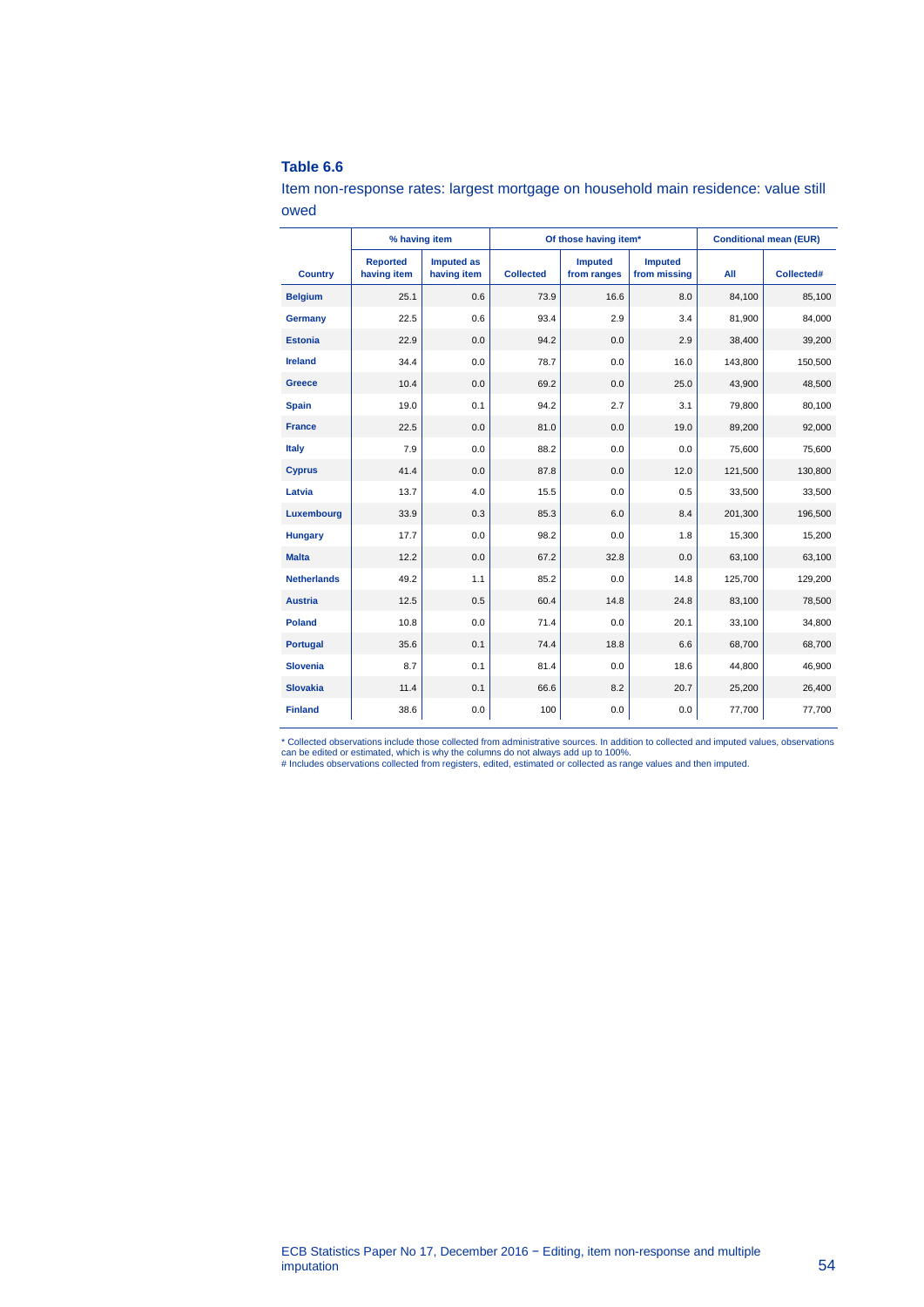#### **Table 6.7**

|  | Item non-response rates: value of savings accounts |  |  |
|--|----------------------------------------------------|--|--|
|  |                                                    |  |  |

|                    | % having item                  |                                  |                  | Of those having item*         | <b>Conditional mean (EUR)</b>  |        |            |
|--------------------|--------------------------------|----------------------------------|------------------|-------------------------------|--------------------------------|--------|------------|
| <b>Country</b>     | <b>Reported</b><br>having item | <b>Imputed as</b><br>having item | <b>Collected</b> | <b>Imputed</b><br>from ranges | <b>Imputed</b><br>from missing | All    | Collected# |
| <b>Belgium</b>     | 77.6                           | 0.4                              | 81.1             | 12.2                          | 6.0                            | 40,500 | 41,200     |
| Germany            | 79.2                           | 0.2                              | 90.9             | 4.4                           | 4.6                            | 29,300 | 29,400     |
| <b>Estonia</b>     | 39.8                           | 0.0                              | 100              | 0.0                           | 0.0                            | 9,200  | 9,200      |
| <b>Ireland</b>     | 52.3                           | 3.9                              | 87.4             | 2.7                           | 9.9                            | 29.900 | 29,500     |
| <b>Greece</b>      | 60.6                           | 0.8                              | 71.9             | 8.0                           | 20.1                           | 9,500  | 7,100      |
| <b>Spain</b>       | 30.9                           | 0.6                              | 85.5             | 6.2                           | 8.3                            | 44.900 | 44.800     |
| <b>France</b>      | 89.2                           | 0.2                              | 69.4             | 23.8                          | 6.8                            | 17,600 | 17,900     |
| Italy              | 25.9                           | 0.0                              | 62.9             | 37.1                          | 0.0                            | 13,600 | 13,600     |
| <b>Cyprus</b>      | 30.3                           | 0.2                              | 84.1             | 0.0                           | 15.6                           | 39,300 | 40,900     |
| Latvia             | 12.8                           | 0.1                              | 72.3             | 3.2                           | 24.5                           | 7,000  | 6,900      |
| Luxembourg         | 74.9                           | 0.2                              | 62.9             | 13.9                          | 23.2                           | 67,800 | 66,600     |
| <b>Hungary</b>     | 50.2                           | 0.0                              | 97.8             | 0.0                           | 2.2                            | 5,800  | 5,900      |
| <b>Malta</b>       | 86.9                           | 0.6                              | 29.7             | 55.0                          | 12.6                           | 25,000 | 25,900     |
| <b>Netherlands</b> | 88.2                           | 0.3                              | 98.7             | 0.0                           | 1.3                            | 23,500 | 23,500     |
| <b>Austria</b>     | 82.9                           | 1.9                              | 67.9             | 17.9                          | 14.1                           | 26,900 | 25,400     |
| Poland ##          | 82.1                           | 0.0                              | 58.9             | 27.6                          | 13.5                           | 3,800  | 3,300      |
| <b>Portugal</b>    | 50.8                           | 0.2                              | 57.1             | 28.0                          | 14.6                           | 25,800 | 22,500     |
| <b>Slovenia</b>    | 28.0                           | 0.1                              | 82.9             | 0.0                           | 16.9                           | 10,800 | 10,900     |
| <b>Slovakia</b>    | 28.2                           | 0.2                              | 55.5             | 7.8                           | 36.8                           | 6,800  | 6,600      |
| <b>Finland</b>     | 20.5                           | 25.2                             | 36.2             | 5.3                           | 4.8                            | 25,500 | 25,700     |

\* Collected observations include those collected from administrative sources. In addition to collected and imputed values, observations<br>can be edited or estimated, which is why the columns do not always add up to 100%.<br># I

accounts.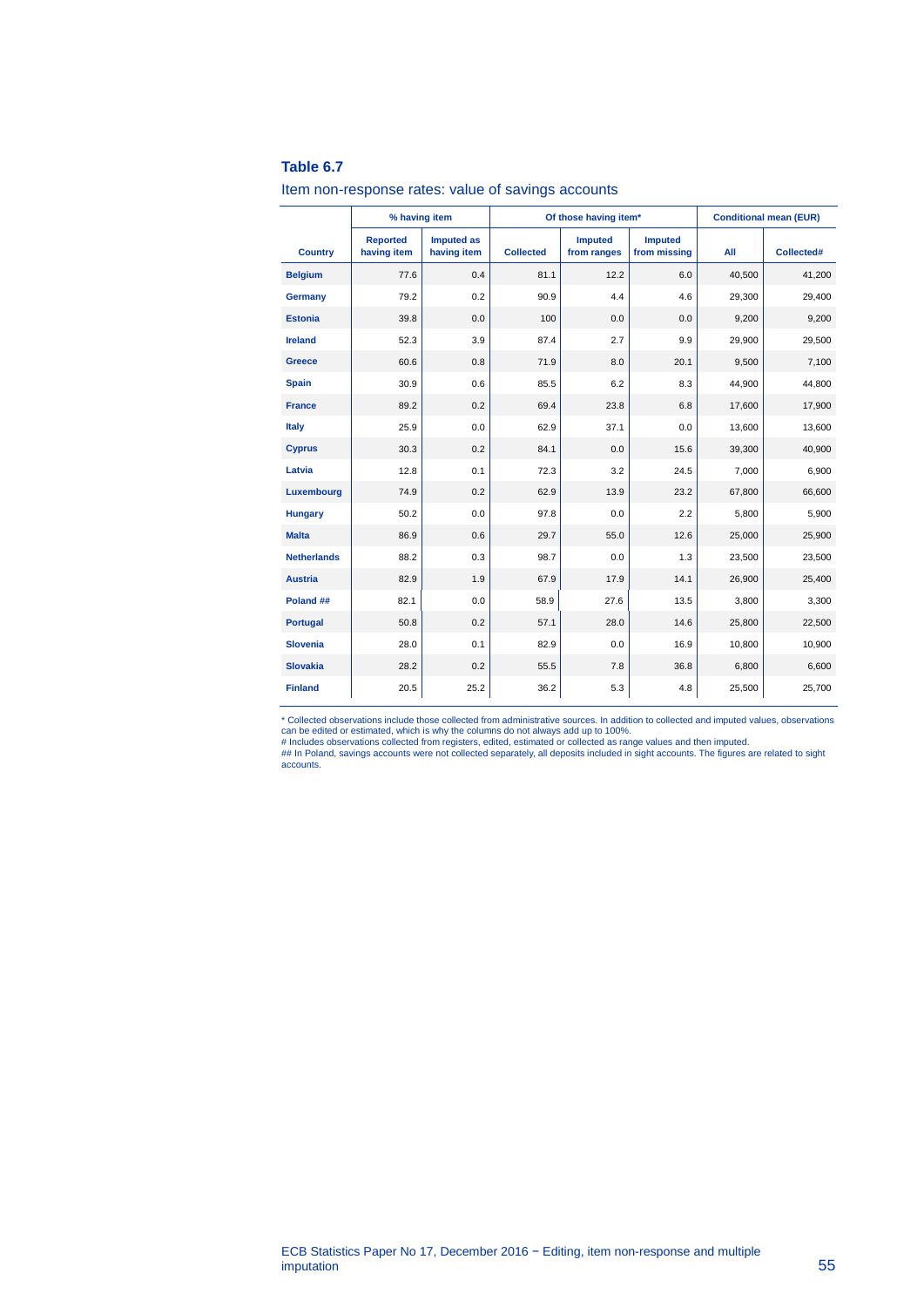# 7 Variance estimation

Variance estimation is an essential element of survey data, as it allows researchers to distinguish between a statistically significant phenomenon and a spurious result caused by the random nature of the sample. Variance needs to be estimated, since the true value of the variance of an estimator can only be known if the values of the variables of interest in the whole population are observed. Underestimating the variance of an estimate may lead to incorrect conclusions (too many false positives), while overestimating the variance seemingly decreases the usefulness of the data, as fewer outcomes are estimated as being statistically significant.

Variance can have several components, though not all components can be estimated. One central component is the sampling error, which is caused by the random selection of the units participating in the survey. A second component is item non-response, which is addressed in Chapter 6 on Imputation, and which will be connected to total variance estimation in this chapter.<sup>[29](#page-57-0)</sup>

Users of the HFCS need to be able to estimate the variance of several kinds of indicators. This chapter motivates the use of replication-based methods and describes the one chosen for the HFCS. The combination of replicate weights and multiple imputation is given in Section [7.3,](#page-62-0) and software routines for estimating total variance are sketched out in Section [7.5.](#page-63-0)

# 7.1 Motivation for replication-based methods

Since sampling error is linked to the sample design, its estimation relies on the provision of sample design information. In most surveys, the information on the number of stages of sampling, the strata at each stage, the identification of sampling units (primary, secondary, etc.) and the selection method (e.g. with or without replacement, equal or unequal probabilities) is sufficient to allow end-users to estimate sampling variance, using linearisation techniques for estimators other than means or totals. However, even in that case, with complex sample designs, these variance estimates are not simple to compute.

Moreover, sample design information is often withheld for confidentiality reasons: in many countries, the first level of stratification is often geographic (regions), and primary sample units are often linked to geographical units (municipalities, blocks, etc.). This increases the re-identification risk, and survey producers are understandably concerned about providing sample design information in that case.

ECB Statistics Paper No 17, December 2016 − Variance estimation 56

<span id="page-57-0"></span><sup>&</sup>lt;sup>29</sup> Other potentially relevant sources of variability, which the survey is not currently able to estimate, include variations in the understanding of questions by respondents, in interviewers' adherence to survey protocol, in formal sample coverage, and in decisions made in data editing or other aspects of processing.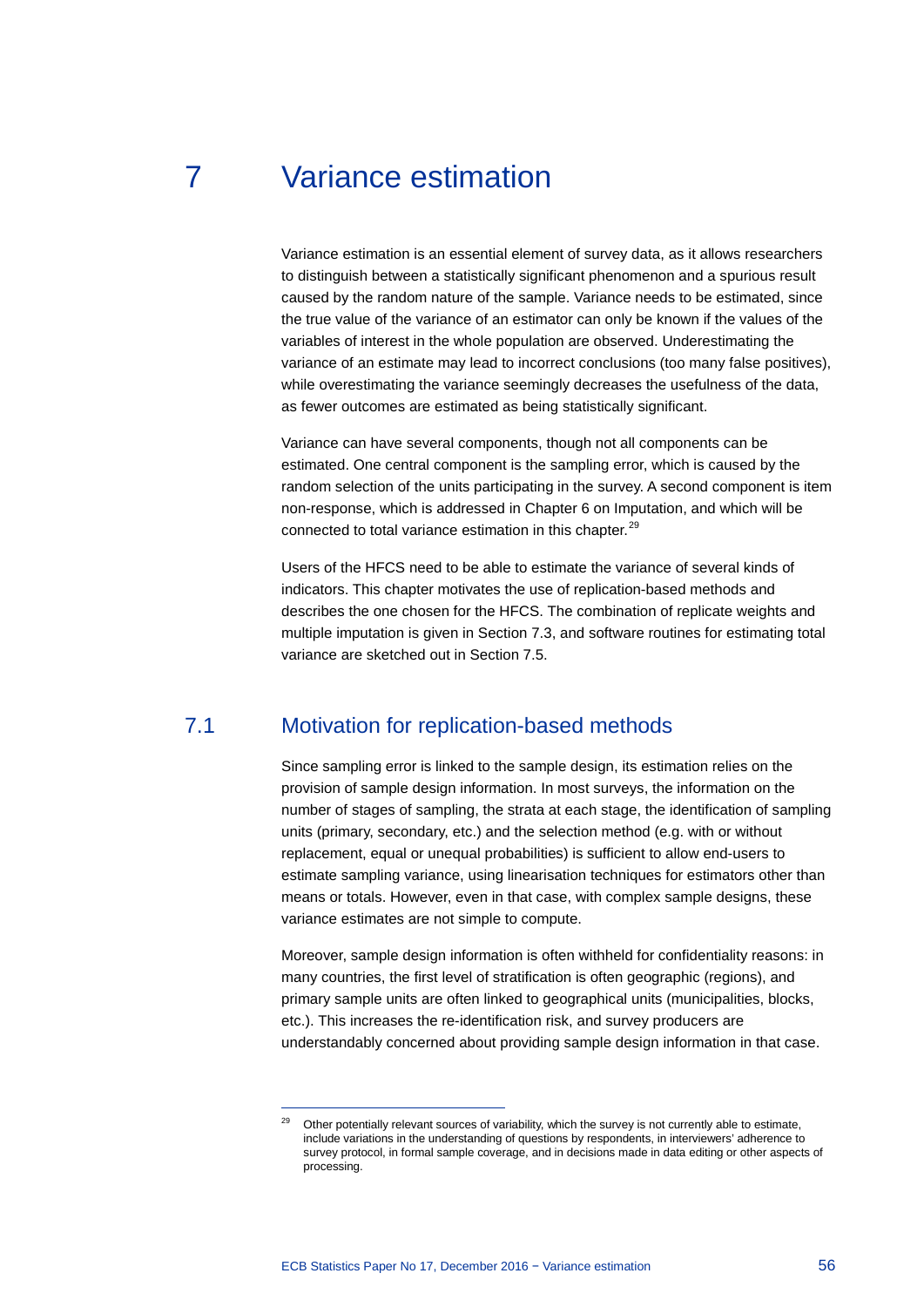Replication techniques are a robust and flexible way to estimate variance, even in the case of complex survey designs. Although in theory it applies only to linear statistics, and asymptotically in the case of the bootstrap, in practice these techniques have been found to be very useful because their flexibility allows them to cope with both different kinds of sampling designs and various kinds of statistics, without requiring an explicit formula for the variance of each statistic (as with linearisation techniques).

Nevertheless, the relative merits of different replication techniques are still under discussion (among them, Jackknife, Balanced Repeated Replication, and bootstrap, each with many variants). Replication techniques are similar in that in all cases, the full sample is used to draw (in different ways) sub-samples or replicate samples, which are used to estimate the statistic of interest and its variation across replicate samples, and which can be provided to users as a (large) set of replicate weights.

This chapter will not cover the different methods. Lehtonen and Pahkinen (2004) provide a good exposition and comparison of the different replication methods (called sample reuse methods in their book). We will focus hereafter on the bootstrap, as it was decided by the HFCN that the bootstrap offers the flexibility needed to cover the different national sample designs, and is powerful enough to cover many types of estimators.

In the bootstrap procedure, a with-replacement<sup>[30](#page-58-0)</sup> sample of primary sampling units (PSUs) from each stratum is selected.<sup>[31](#page-58-1)</sup> The number of PSUs per unit does not need to be constant. The number of replicates (bootstrap samples), as well as the number of PSUs sampled in each replicate, can be chosen by the analyst, although there are practical recommendations for both these quantities (for example, in the rescaling bootstrap proposed by Rao and Wu, 1988, and generalised by Rao et al., 1992). The precision of the bootstrap is higher if the number of replicates is increased.

Although the bootstrap has been slower to gain acceptance in the context of sample surveys, as it was originally developed for independent and identically distributed observations, improvements over the past 20 years have shown it to be a good alternative to other replication techniques (see Mach et al., 2007 for a description of its use in Statistics Canada, and Girard, 2009 for a general description).

# <span id="page-58-1"></span><span id="page-58-0"></span>7.2 The Rao-Wu rescaled bootstrap and its extensions

The variant of bootstrap for the HFCS is the rescaling bootstrap of Rao and Wu (1988), as further specified by Rao, Wu, and Yue (1992). It is applicable for onestage samples, and can also be used in the case of a multi-stage sample drawn with low sampling fraction in the first stage. This is the case in several popular setups of stratified sampling. In addition, other sampling designs can be approximated by this

<sup>&</sup>lt;sup>30</sup> Meaning each selection is independent, such that an element may be selected more than once and thus may appear multiple times in the same sample.

In case of multi-stage sample designs, the methods below only consider the first sampling stage, as in practice this stage represents the largest part of the variance.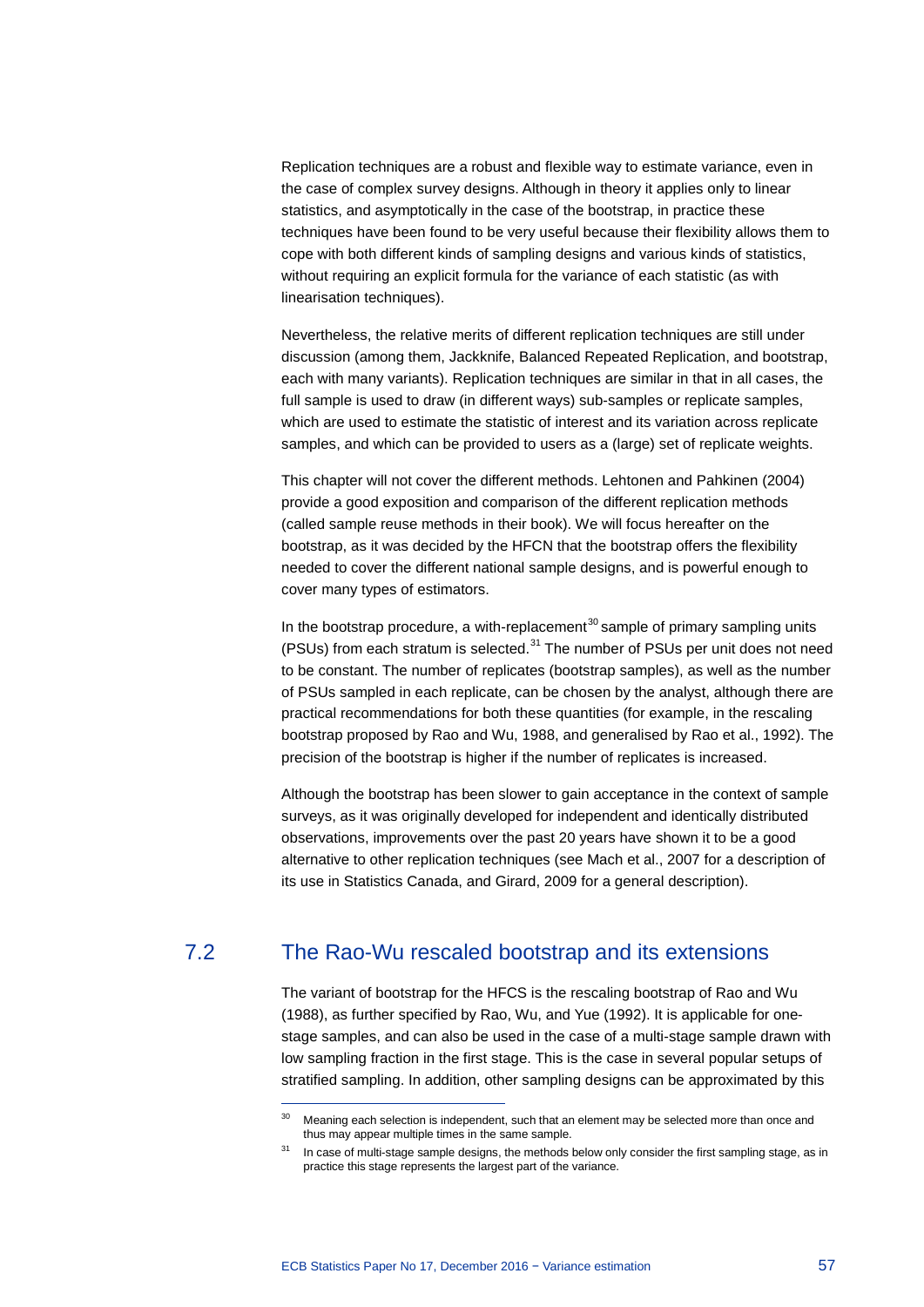setup. While – like all bootstrap methods – the rescaling bootstrap is computationally intensive and the resulting variance estimates may be less stable than with other methods (such as Jackknife and linearisation), it provides consistent variance estimates in the case of non-smooth statistics such as distribution quantiles. Finally, the rescaling bootstrap has been implemented in SAS and Stata, and one of these two implementations has been used by all HFCN members.

The Rao-Wu bootstrap can be described as follows. We consider the case of strata indexed by  $h = 1, ... H$ , with  $N_h$  units in each of them, out of which  $n_h$  are sampled without replacement. The sampling fraction is thus  $f_h = n_h/N_h$ . To each unit  $(h, i)$ there is a variable of interest  $y_{hi}$  and a weight  $w_{hi} = N_h/n_h$ . The total of this variable is  $Y = \sum_{h=1}^{H} \sum_{i=1}^{N_h} y_{hi}$  which is estimated without bias by  $\hat{Y} = \sum_{h=1}^{H} \sum_{i=1}^{n_h} w_{hi} y_{hi}$ . The parameter of interest is a function of this total, say  $\hat{\theta} = f(\hat{Y})$ . For the Rao-Wu bootstrap applied in the HFCS, the following is done  $B$  times:

A sample of size  $m_h$  is taken with replacement from each stratum.

Writing  $r_{hi}^*$  the number of times unit  $(h,i)$  is resampled, the weights are adjusted as follows:  $w_{hi}^* = \left(1 - \lambda_h + \lambda_h\frac{n_h}{m_h}\right)$  $\left(\frac{n_h}{m_h} r_{hi}^*\right) w_{hi}$  with  $\lambda_h = \sqrt{\frac{m_h(1-f_h)}{n_h-1}}$ .

The bootstrap total is computed  $\hat{Y}_b^* = \sum_{h=1}^H \sum_{i=1}^{n_h} w_{hi}^* y_{hi}$  and  $\hat{\theta}_{*b} = f(\hat{Y}_b^*)$ .

The bootstrap variance is then calculated as  $V_{*(\theta)} = \frac{1}{B-1} \sum_{b=1}^{B} (\hat{\theta}_{*b} - \overline{\hat{\theta}_{*}})^2$ , where  $\overline{\hat{\theta}_{*}}$  is the mean of the bootstrap total over all  $B$  iterations.

### 7.2.1 Replicate sample size

In the HFCS, the replicate samples are drawn independently and with replacement in each stratum. The number of units  $m_h$  drawn in each stratum of size  $n_h$  are set to  $m_h = n_h - 1$ . The final estimation weight for each observation is then rescaled by a specific factor  $\frac{n_h}{n_h-1}$ , and multiplied by the frequency of the observation in the replicate sample (number of hits).

#### 7.2.2 Number of replicates

The number of replicates is at least 1,000, as a commonly used compromise between computational efficiency and stability of the variance estimates. Given the way bootstrap works, in practice it is not necessary to use all the weights. It is possible to only use e.g. the first 200 or 500 replicates for faster (but somewhat more unstable) variance estimation. This may depend on the type of estimator and size of the domain (e.g. mean of total population vs. medians for specific population subgroups). Some countries have provided more replicate weights (up to 2,000), in order to increase the stability of the bootstrap variance estimates.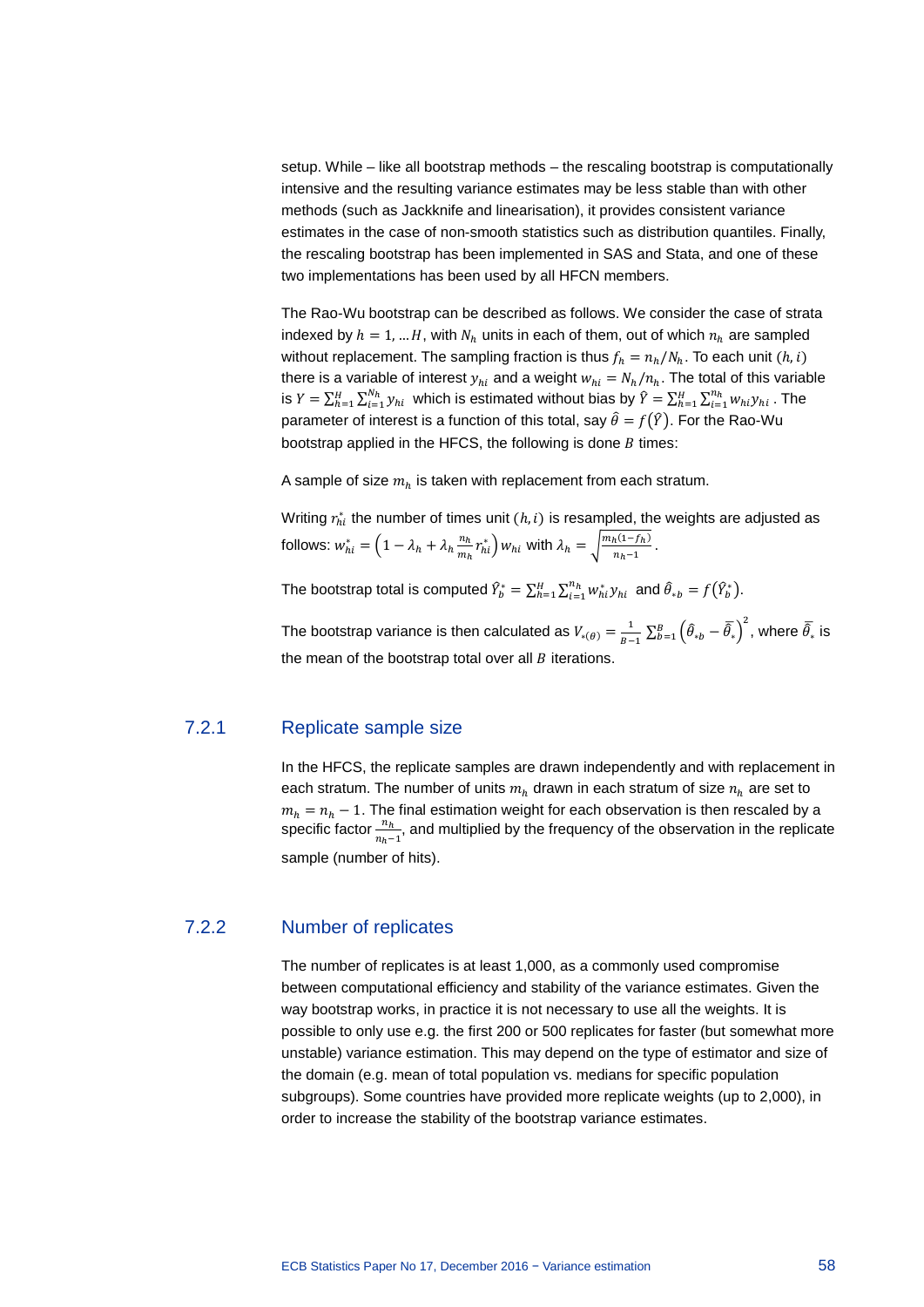## 7.2.3 Variance estimation model

Given that the standard Rao-Wu rescaled bootstrap is applicable to one-stage stratified simple random samples, and given the two- and three-stage designs used in some countries, a variance estimation model has been used in several countries. In particular, the second sampling stage is dropped (as in practice most of the variance originates from the first stage), except when the PSU is sampled with certainty, in which case the second sampling stage is used in the bootstrap. Strata may be merged, in particular if the number of units is small. In countries with dual-list samples, some adaptation of the methods was required.

## 7.2.4 Calibration of replicate weights

Since the final weights are adjusted for non-response (see Section [5.3](#page-40-0) in Chapter 5 of this report), post-stratified or calibrated (the specific technique not being important), the replicate weights have been adjusted according to the same procedure, for example by running the calibration procedure with the same margins on each of the replicate weights. This can be considered an additional rescaling factor. For instance, after drawing the sample and rescaling the weights as in point 3, the weights are further rescaled to satisfy post-stratification or calibration constraints for each replicate. This is to ensure that the replicate estimates are close to unbiased in each replicate sample.

Table 7.1 shows information on the calibration of replicate weights. In most countries, each set of replicate weights sums up to the same number of households, consistent with the sum of final estimation weights (see Table 5.3), and to the same number of persons. When they do not, the variation of the number of households/persons is limited. Depending on the exact calibration used, there are some variations between each set of replicate weights in also in the population estimates by gender or age, indicated by the coefficients of variation in Table 7.1.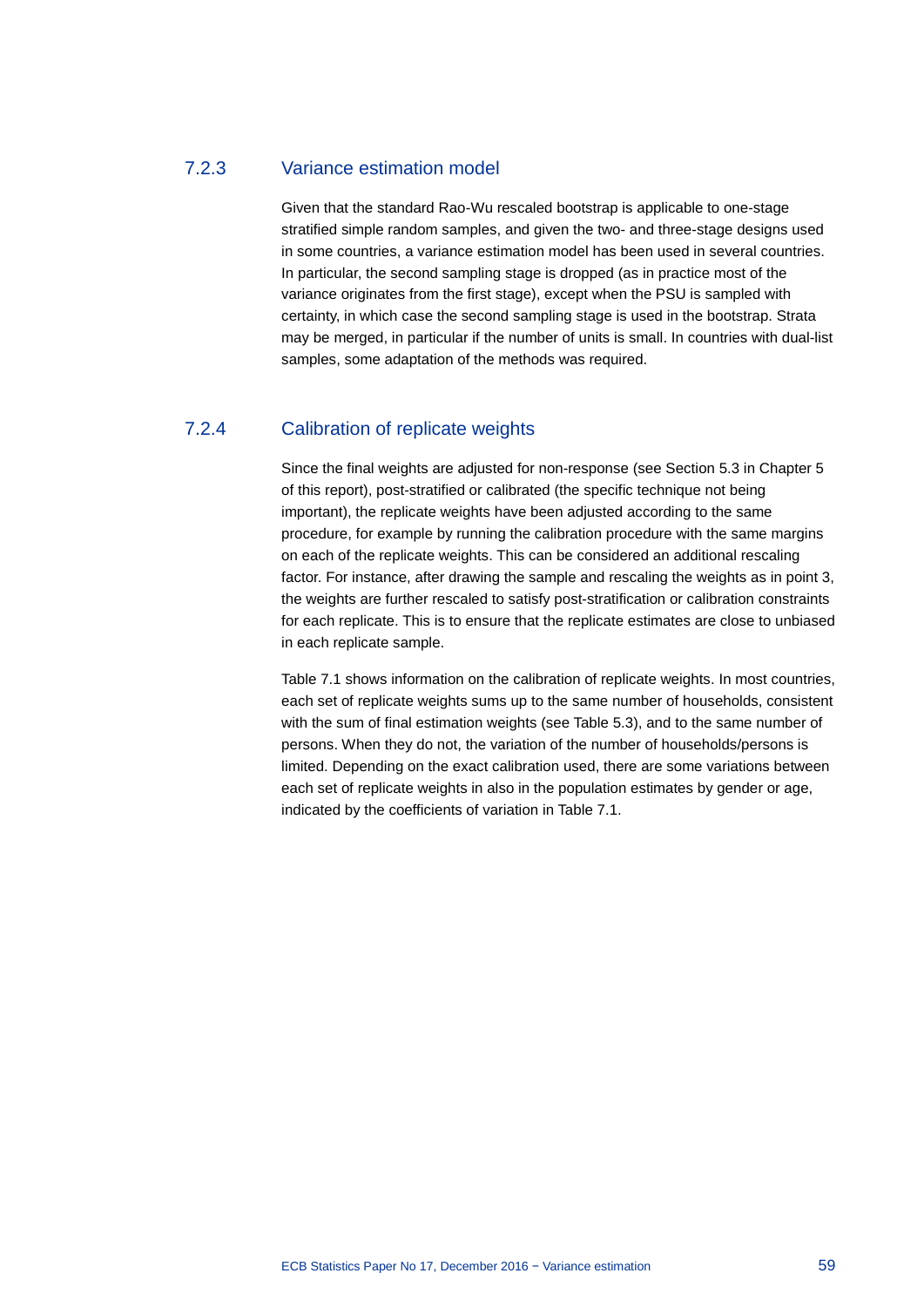#### **Table 7.1**

Calibration of replicate weights and impact on population estimates

| <b>Country</b>     | At household level | At person level | By gender | By age group* |
|--------------------|--------------------|-----------------|-----------|---------------|
| <b>Belgium</b>     | Yes                | Yes             | Yes       | (0.4% )       |
| <b>Germany</b>     | Yes                | No (0.2%)       | No (0.8%) | (1.3%)        |
| <b>Estonia</b>     | Yes                | Yes             | Yes       | $(0.6\%)$     |
| <b>Ireland</b>     | Yes                | Yes             | Yes       | (0.8%)        |
| <b>Greece</b>      | Yes                | No (0.4%)       | No (1.0%) | (2.8%)        |
| <b>Spain</b>       | Yes                | No (1.1%)       | No (1.5%) | $(3.0\%)$     |
| <b>France</b>      | Yes                | Yes             | Yes       | (0.3%)        |
| <b>Italy</b>       | No (0.6%)          | Yes             | No (0.2%) | (0.8% )       |
| <b>Cyprus</b>      | Yes                | Yes             | Yes       | $(1.0\%)$     |
| Latvia             | No (1.4%)          | Yes             | Yes       | (1.3%)        |
| Luxembourg         | Yes                | No (0.2%)       | No (0.3%) | (0.9%         |
| <b>Hungary</b>     | Yes                | Yes             | Yes       | $(1.2\%)$     |
| <b>Malta</b>       | Yes                | Yes             | Yes       | (0.3%)        |
| <b>Netherlands</b> | Yes                | Yes             | No (1.2%) | (1.4%)        |
| <b>Austria</b>     | Yes                | No (1.0%)       | No (1.4%) | $(3.0\%)$     |
| <b>Poland</b>      | No (1.4%)          | No (2.3%)       | No (2.4%) | $(3.2\%)$     |
| Portugal           | Yes                | Yes             | Yes       | (0.2%)        |
| <b>Slovenia</b>    | Yes                | Yes             | Yes       | $(1.1\%)$     |
| <b>Slovakia</b>    | Yes                | Yes             | Yes       | (0.3%)        |
| <b>Finland</b>     | Yes                | Yes             | Yes       | (0.2%)        |

Notes: In parentheses, the coefficient of variation of the weighted total. For gender and age, the average coefficient of variation over the categories is shown. Age groups are: less than 25, 26 to 44, 45 to 64, 65 and over. \*For age, only the coefficient of variation on the standard age categories is shown, since different age groupings were used in different countries to calibrate replicate weights.

### 7.2.5 Extension to multi-stage sampling

In each stage, the sampling of units (primary, secondary, and so on, up to ultimate) induces an additional component of variability. In multi-stage designs, the usual assumption in this case is that the sampling variance comes mostly from the first stage of sampling (i.e. the selection of PSUs and not the selection of secondary sampling units (SSUs) in each PSU). This allows both a simplification of variance formulae and a reduction of the computation burden (although this does not apply to the bootstrap), with a negligible loss of information in the presence of small sampling fractions in the subsequent stages.

The approach proposed by Preston (2009) is an alternative. This is an extension of the without-replacement bootstrap to multistage sample designs. Osiewicz and Pérez-Duarte (2012) apply the same methodology in the case of a with-replacement bootstrap, making it a direct extension to the Rao-Wu bootstrap. It is applicable to multi-stage stratified sample designs where the sampling fraction at the first stage is not negligible. Its use is transparent to final users of the data, since all the information is included through the replicate weights. The multi-stage rescaled bootstrap shows an improved estimation of the variance when two stages are used in the calculation of the replicate weights, but the gain of a third stage is minor.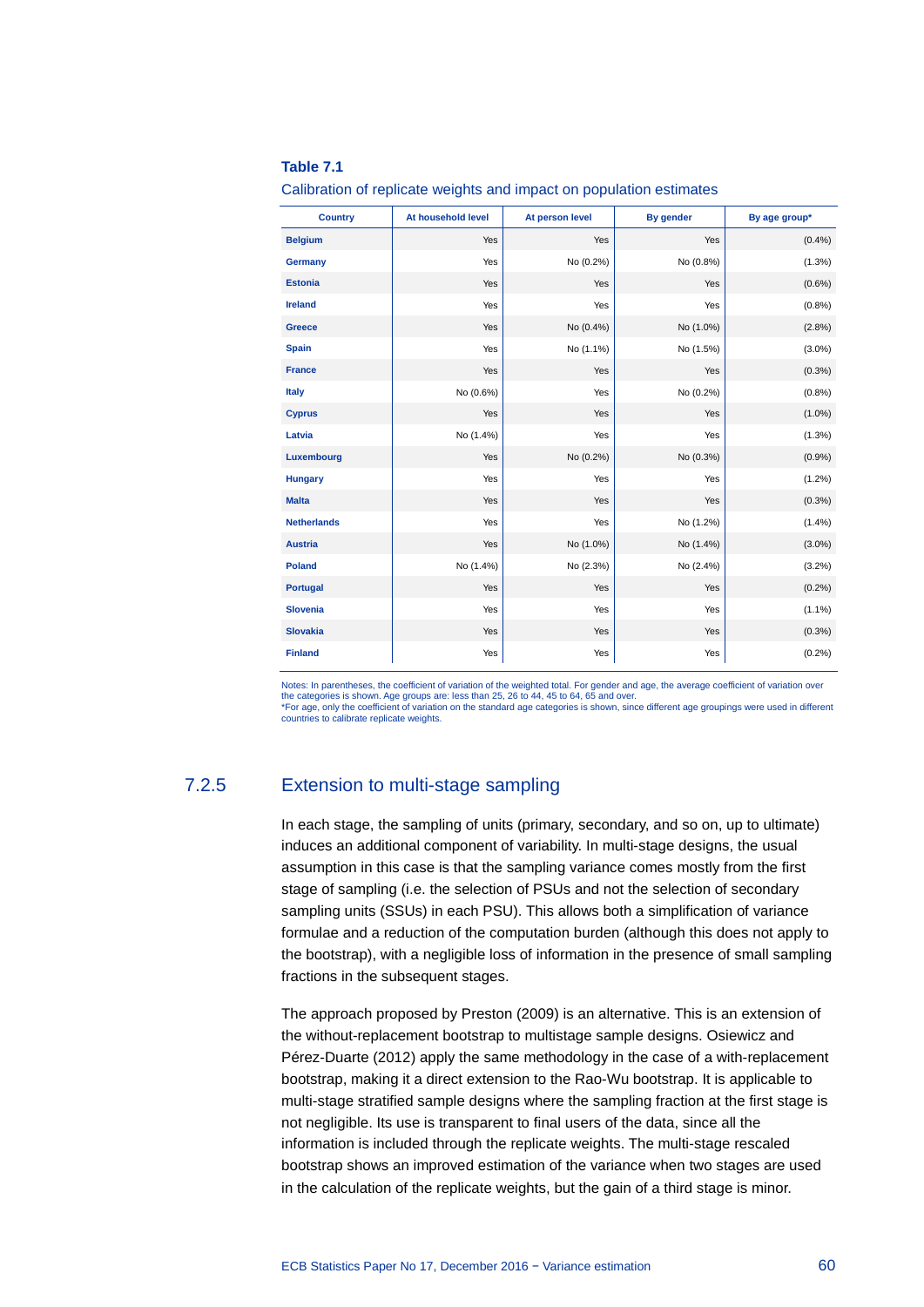# 7.3 Combining replicate weights and multiple imputation

<span id="page-62-0"></span>In the description below, we consider the general features of a multiply-imputed sample survey, as is described in Chapter 6 of this report. Each observation has a final estimation weight  $w_i$ . There are  $M$  implicates (multiple imputation) indexed by m, and B replicate weights  $w_{ih}$  indexed by b. In the HFCS,  $M = 5$  and  $B = 1000$ .

For each implicate  $m$ , the estimator of interest  $\theta_m$  is calculated using the estimation weight  $w_i$  (for example the population total of a variable y, as  $\sum_i w_i y_{im}$ ). The variance of this estimator is estimated using the bootstrap weights as follows: for each of the *B* replicates, using the replicate weight  $w_{ib}$ , calculate  $\theta^*_{mb}$ , with mean across replicates  $\bar{\theta}_m^* = \frac{1}{B} \sum_{b=1}^B \theta_{mb}^*$ . The partial variance for implicate  $m$  is  $U_m = \frac{1}{B-1} \sum_{b=1}^B (\theta_{mb}^* - \bar{\theta}_m^*)^2$ . This is the standard bootstrap variance used in complete case analysis.

The total variance is then calculated according to the MI formula

$$
T = W + \left(1 + \frac{1}{M}\right)Q,
$$

where *W* is the within variance  $W = \frac{1}{M} \sum_{m=1}^{M} U_m$  and *Q* is the between-imputation variance,  $Q = \frac{1}{M-1}\sum_{m=1}^{M}(\theta_m - \bar{\theta})^2$  and the final estimator of interest is  $\bar{\theta} =$  $\frac{1}{M}\sum_{m=1}^{M} \theta_m$ .

#### 7.3.1 Test statistics

According to multiple imputation theory, the quantity  $(\theta - \bar{\theta})T^{-\frac{1}{2}}$  is approximately distributed as a t-distribution with  $v_M$  degrees of freedom, with  $v_M = (M -$ 1)  $\left(1 + \frac{w}{(1 + \frac{1}{M})Q}\right)$ 2 . Barnard and Rubin (1999) recommend an alternative measure in the case of small samples, since in that case, the  $v_M$  can be much larger than the complete data degrees of freedom. This recommended measure is  $v_M^* =$  $\left(\frac{1}{v_M} + \frac{1}{v_{obs}}\right)^{-1}$ , where  $v_{obs} = \frac{v_{0}+1}{v_{0}+3}v_0(1-\gamma)$ ,  $v_0$  is the complete-data degrees of freedom, and  $\gamma = \frac{(1 + \frac{1}{M})\varrho}{T}$ .

In the context of sample surveys, the degrees of freedom are customarily calculated as  $n - L$ , where *n* is the number of PSUs and L is the number of strata. For the HFCS, at the euro area level as a whole, it is likely that the large sample assumption holds, and that the measure  $v_M$  is more appropriate. However, when looking at country-level data, when the number of PSUs is not large, it may be more appropriate to use the small sample formulas. It is proposed to leave this decision to final users. The information on the number of degrees of freedom by country has been included in the HFCS metadata documentation.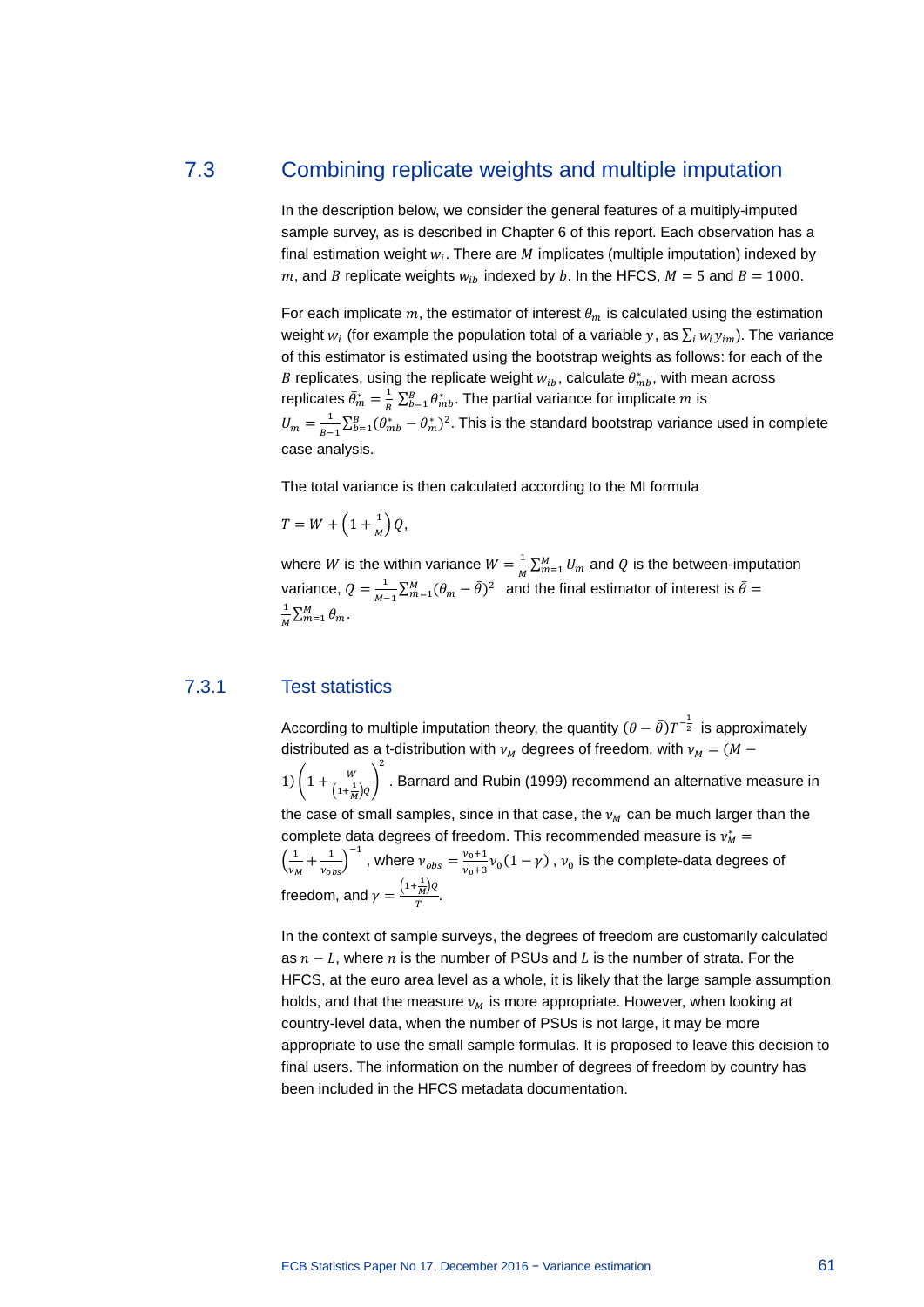## 7.4 Variance estimation of changes between waves

In addition to estimating variances of indicators at a given time  $t$ , the second wave of the HFCS adds the time series dimension to the data analysis. It is therefore necessary to understand the principles of estimating the variance of changes between time  $t$  and  $t + 1$  for different estimators. The estimator for a parameter  $Y$  at a given time  $t$  for a probability sample  $s_t$  is denoted as  $Y_t$ .  $Y_t$  appropriately reflects the sampling design used to select  $s_t$ . Correspondingly,  $Y_{t+1}$  denotes the estimator for the same parameter at time  $t + 1$ , which again appropriately reflects the sampling design used to select  $s_{t+1}$ .

The change in the estimator of parameter  $\hat{Y}$  between  $t$  and  $t + 1$  can be denoted as  $\widehat{D} = \widehat{Y}_{t+1} - \widehat{Y}_{t}$ . The variance of  $\widehat{D}$  is given by:

$$
Var(\widehat{D}) = Var(\widehat{Y}_t) + Var(\widehat{Y}_{t+1}) - 2Cov(\widehat{Y}_t, \widehat{Y}_{t+1}),
$$

where  $\text{Var}(Y_t)$  and  $\text{Var}(Y_{t+1})$  denote the unconditional variances of  $Y_t$  and  $Y_{t+1}$ respectively, and  $\text{Cov}(Y_t, Y_{t+1})$  denotes the unconditional covariance between  $Y_t$  and  $\widehat{Y}_{t+1}$ .<sup>[32](#page-63-1)</sup> When the sampling designs at time  $t$  and  $t+1$  are statistically independent, the estimators of the parameter  $Y$  are also independent. Consequently, the covariance between the two estimators of parameter  $Y$  is 0 and the variance of the change in the parameter is equal to the sum of variances of  $Y_t$  and  $Y_{t+1}$ . If the two samples are not statistically independent, usually  $\text{Cov}(Y_t, Y_{t+1}) > 0$  and the estimates of change are more efficient.

The HFCS includes samples that have a panel component, which means that the cross-sectional samples of  $t$  and  $t + 1$  are not statistically independent. On the other hand, there are no instances where the net samples at  $t$  and  $t + 1$  would consist of exactly the same population, due to refresher samples, attrition and other types of entries to and exits from the sample population.

While it is important to acknowledge the impact of sample coordination on the variance of changes in parameter values, calculating exact measures of such variance is far from being trivial. There is no universally recognised methodology for the estimation of the covariance between  $\hat{Y}_t$  and  $\hat{Y}_{t+1}$ <sup>33</sup>. Furthermore, taking the covariance between these estimators as zero in two household surveys conducted with identical sampling designs at different times will lead to conservative estimates of the precision of changes and overstate variance.

# <span id="page-63-1"></span>7.5 Software routines for estimating total variance

<span id="page-63-0"></span>Most good quality statistical software packages include routines for using multiply imputed data, and most also include routines for datasets with replicate weights.

<sup>&</sup>lt;sup>32</sup> See Eurostat (2013).

<sup>&</sup>lt;sup>33</sup> Several papers (see e.g. Berger, 2004; Berger and Priam, 2010) propose methodologies to estimate covariance matrices for estimators measured at different points of time for overlapping samples using various kinds of information on sampling designs.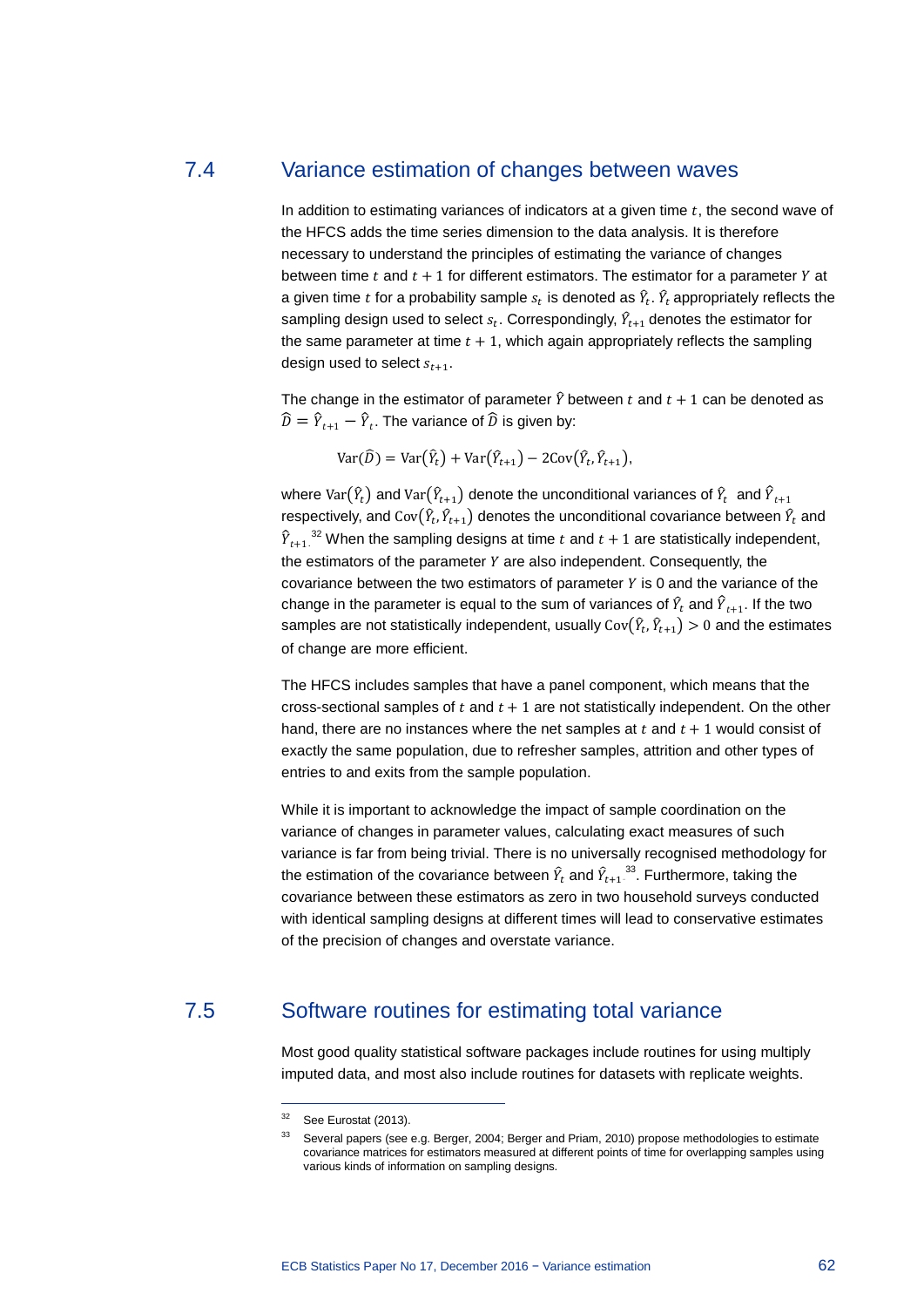However, not many have directly usable routines for taking into account both components of total variance. In this section, we describe a number of routines in Stata and SAS.

## 7.5.1 Application in Stata

Stata has had an official system for dealing with multiply imputed data since version 11, called mi. It also has procedures for using bootstrap replicate weights using the standard svy command, starting with version 11.1. From version 12 on, there is an undocumented procedure for combining both elements of the variance estimation. The mi command has a mi svyset command, which accepts replicate weights, but the mi estimate: svy: command does not allow bootstrap weights unless used with the option "vceok".

#### **Table 7.2**

Stata code for the HFCS multiply imputed dataset

```
/* import the data */
         mi import flong, m(im0100) id(sa0100 sa0010) 
      /* set the survey weights and bootstrap weights */
mi svyset [pw=hw0010], bsrweight(wr0001-wr1000) vce(bootstrap)
            /* estimation of mean and variance */
       mi estimate, vceok esampvaryok: svy: mean da1110
```
## 7.5.2 Application in SAS

The SAS statistical system has several routines starting with version 9.1, which allow the estimation of variance under multiple imputation and replicate weights. The core routines are PROC SURVEYMEANS (and the related ones in the SURVEY… family of procedures) and PROC MIANALYZE.

The example below shows how the mean of the derived variable DA1110 can be calculated, and how a linear regression could be run.

#### **Table 7.3**

SAS code for the HFCS multiply imputed dataset

**Means**

```
proc surveymeans data=HFCS varmethod=brr(fay=0.000);<br>var da1110:<br>* variable of interest
                                        * variable of interest;
       repweights wr0001-wr1000; * replicate weights;<br>by \text{im}0100; * implicates;
       by im0100; * implicates;<br>weight hw0010; * estimation weight
                                          * estimation weight;
                  ods output Statistics = outex1 ;
                               run;
                proc mianalyze data=outex1;
                           modeleffects mean;
                              stderr stderr;
                                run;
```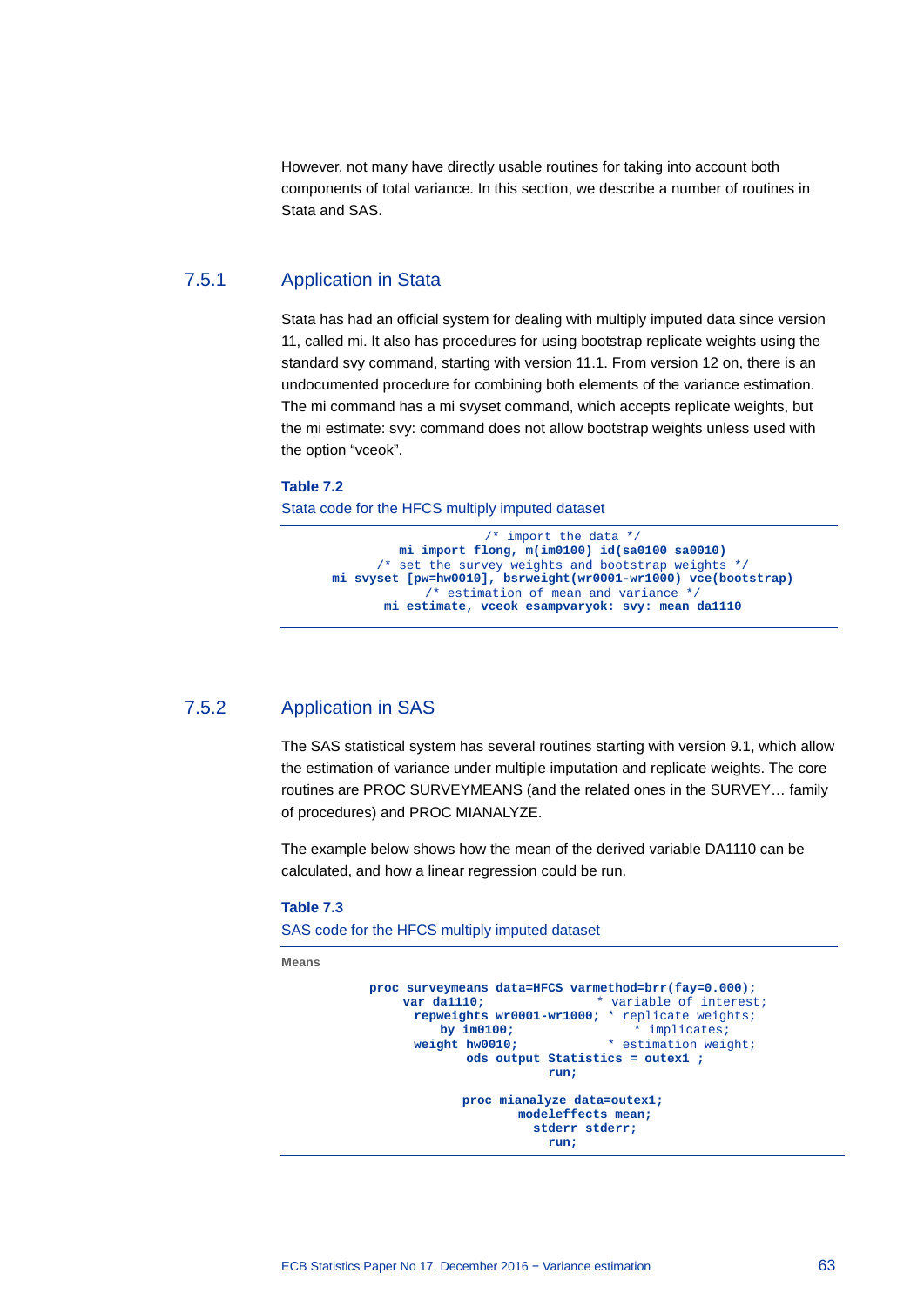**Regression**

PROC MIANALYZE expects the input dataset to contain either one line per implicate, or a variable called \_Imputation\_. The IM0100 of the HFCS thus needs to be renamed.

```
proc surveyreg data=HFCS varmethod=brr(fay=0.000);
           model da1110 = da1120; * model;
     repweights wr0001-wr1000; * replicate weights;<br>by im0100; * * implicates;
   by im0100; * implicates;
 weight hw0010; * estimation weight;
         ods output ParameterEstimates = outex2 ;
                      run;
           proc mianalyze parms=outex2;
        modeleffects intercept da1120 ;
                      run;
```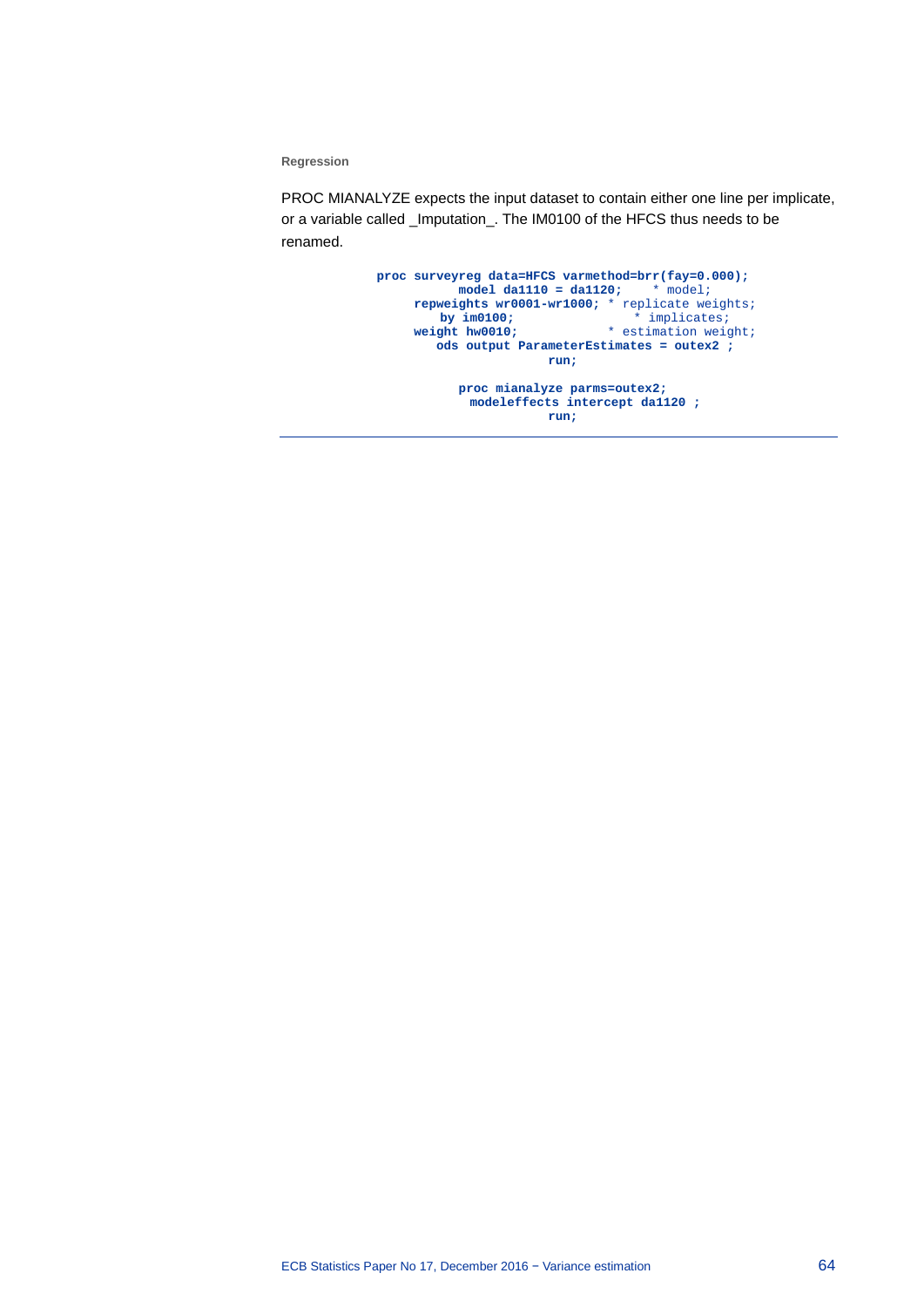# 8 Statistical disclosure control

Statistical disclosure control for the HFCS has two facets: safe data and safe users. The latter refers to the procedure for granting access to the HFCS dataset, such as the confidentiality declaration necessary before the data can be disseminated to third parties. The former is the process by which the data collected during the survey are anonymised, i.e. are treated in such a way that the effort necessary to re-identify a particular respondent, either a household or a person, is disproportionately high. This chapter deals with this anonymisation process.

# 8.1 General principles in the HFCS

The anonymisation procedure is applied either by the NCB (or NSI, i.e. before submitting the data to the ECB) or at the ECB level, and is designed to ensure, insofar as possible, data comparability. Country-specific anonymisation techniques may also be applied centrally by the ECB in close coordination with the NCB (NSI) concerned, to ensure the confidentiality of responses where necessary.

The anonymisation procedure has two main components: a "general procedure" and "country-specific modules". The general procedure is applied to the data of all countries, while country-specific modules, imposed by different data protection regulations, different assessments of disclosure risk or different traditions, are applied on a case-by-case basis, where needed.

In addition, more information than provided for in the general procedure may be included in the dataset. In that case, as many variables as required containing the additional information are added to the research dataset.<sup>[34](#page-66-0)</sup>

It consists of the following techniques:

- The following variables are kept unchanged: country and type of dwelling. In the case of a panel survey, the following variables are kept unchanged: vintage of last interview and survey vintage. In addition, unique household identification numbers in a randomised form for the current and past (in the case of a panel) survey wave are kept unchanged. If they are not provided in a randomised form by the Member State, the ECB will randomise them before dissemination. The last interviewer's call date is recorded by the quarter in which it took place. All other variables relative to the sample are deleted.
- Only those households that participated in the survey are included in the research dataset (according to the survey database outcome variable); nonrespondents are not included.

<span id="page-66-0"></span><sup>34</sup> For example, the file contains two versions of the variable HB0100 (size of main residence in square metres), one as a continuous measure (only for those countries where releasing such information does not pose substantial disclosure risks), the other in brackets of 10 square metres.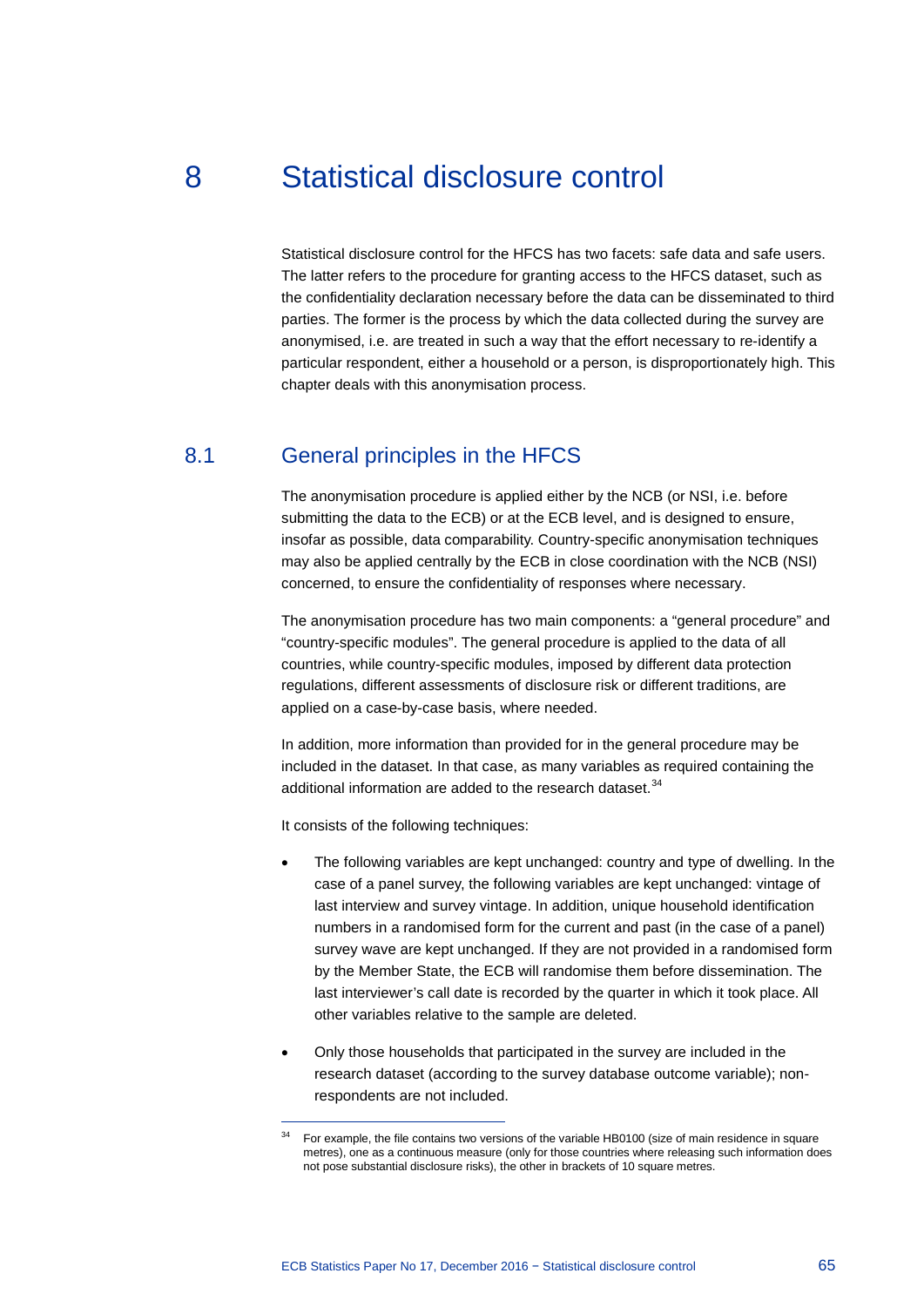## 8.1.1 Top-coding and deletion of variables

This section only lists the major perturbations that have been applied to the collected information, as described in the documentation for the microdata (UDB documentation documents 1 to 5, available on the ECB website). The full list of changes is available in Appendix 11.5.

### **Demographics**

Age is top-coded at 85 years. In Ireland and Malta, only age in five-year brackets is provided in a separate variable. Due to the top-coding, several other variables related to age have been either top- or bottom-coded (e.g. how long has the household been living in their main residence).

Country of birth is recoded in four categories, showing only the country where the survey took place, other euro area countries, other European Union countries, and other countries. This also applies to the non-core variable Country of citizenship.

Education is coded in four categories, according to the International Standard Classification of Education (ISCED), version 1997, namely ISCED1, ISCED 2, ISCED 3+4 and ISCED 5+6. This also applies to the non-core variable Education of the parents.

### Real assets

In addition to age-related coarsening, the size of the household main residence is bracketed into ten categories in three countries. The number of employees in selfemployment businesses owned by the household is bracketed into four categories in several countries.

## Employment, Pensions & Inheritances

Only age-related coarsening has been applied.

## 8.1.2 Additional bracketing

In addition to the changes to the variables described above, in some countries, a number of additional variables have been top-coded or recoded into coarser categories in order to reduce identity disclosure risk.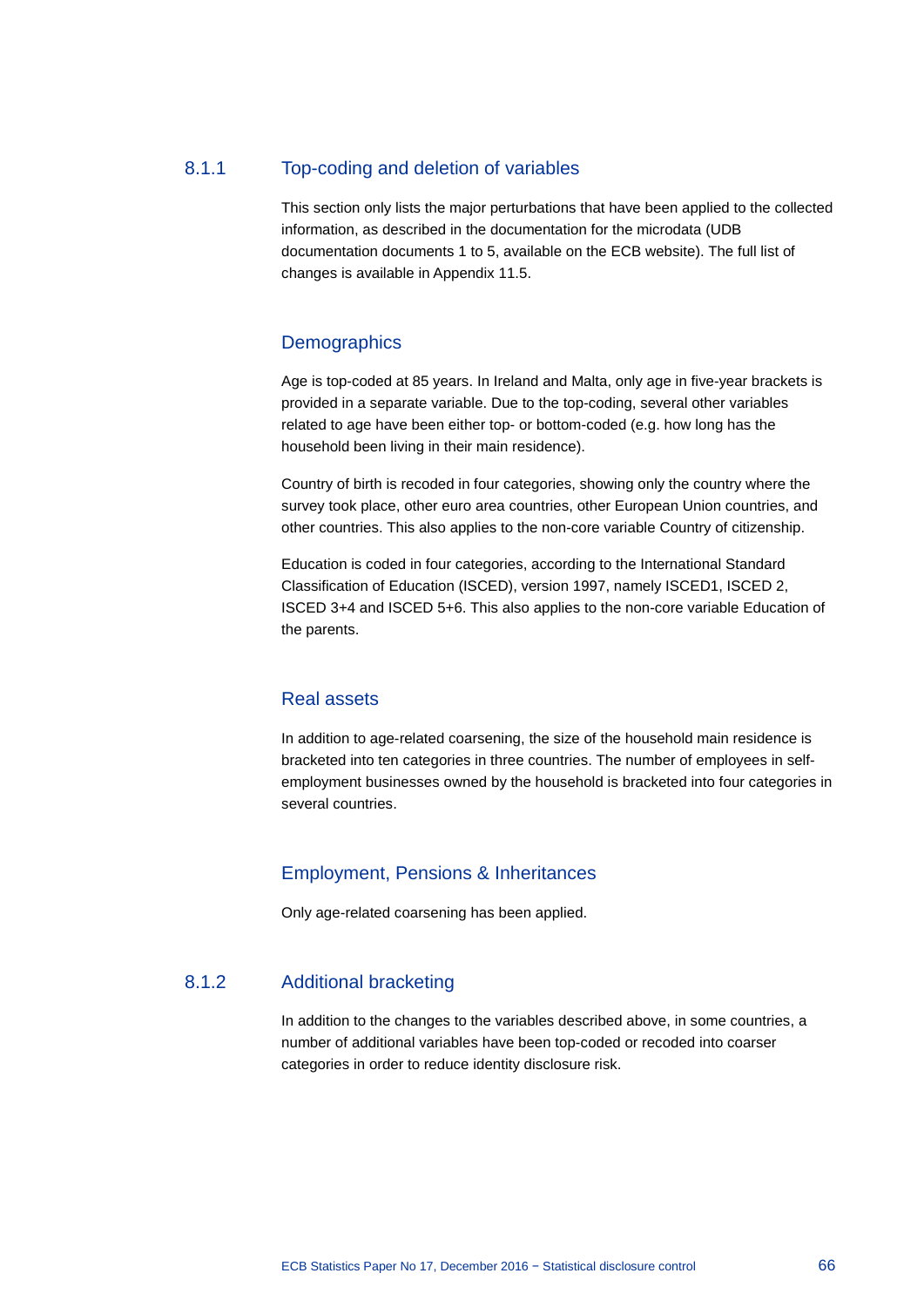# 8.2 Collapsing of cases

In the case of very rare assets, different variables might be collapsed. This is the case of boats and planes, which are grouped into the residual category in a few countries.

# 8.3 Random rounding

This approach is proposed in Kennickell and Lane (2007) for the US Survey of Consumer Finances (SCF).

The idea is to avoid identification through matching with amounts provided with full detail by the household. The solution is to round the numbers to a specified precision, randomly, in a way that does not bias the results (either up or down, based on how far the amount is from the rounded values above and below).

This procedure is equivalent to adding random noise of mean 0 to each amount, with heteroscedastic variance. For example, 12,345 would get rounded to 12,000 approximately two-thirds of the time, and to 13,000 one-third (if we are rounding to two digits). This is done independently across implicates.

Altogether, this is a minor measure of statistical disclosure control whose effect is limited, as respondents often spontaneously round many amounts. It only needs to be applied when there is a clear case of re-identification risk (e.g. matching with administrative data). Internal tests have shown that rounding to two digits has a minimal effect on sample means, while, when rounding to three digits, the effect is also minimal on medians.

Random rounding to three digits was applied to certain variables in Estonia, namely the amounts outstanding of credit lines and overdrafts, and values of sight and savings accounts, mutual funds, bonds, publicly traded shares, social security plans and voluntary pension plans, and income from public pensions, unemployment benefits and social transfers.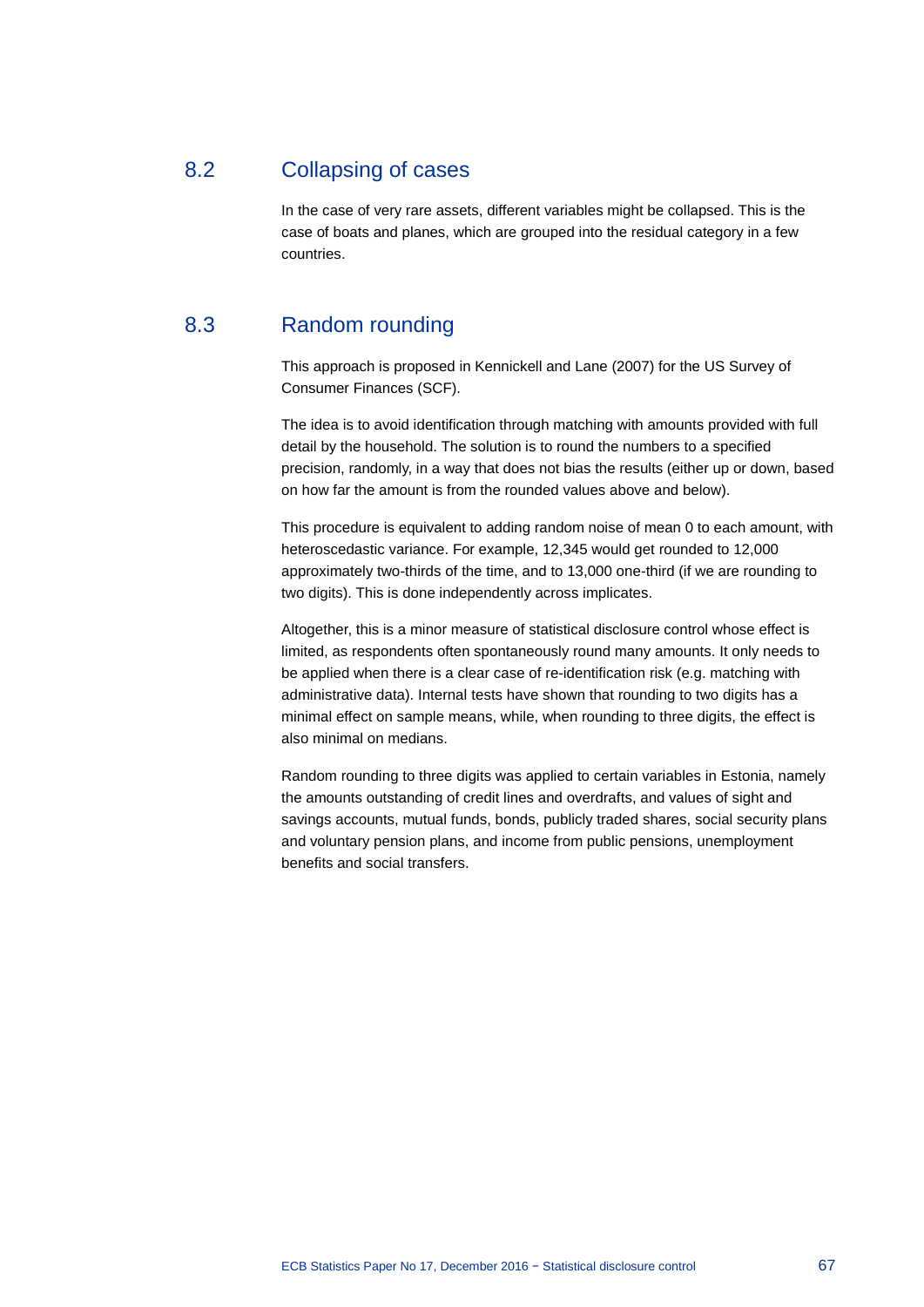### **Table 8.1**

#### Rounding of variables in nominal amounts

| Data range<br>(USD in the SCF, EUR in the HFCS) | <b>SCF rounding</b><br>to the nearest | Rounding to two digits,<br>to the nearest | Rounding to three digits,<br>to the nearest |
|-------------------------------------------------|---------------------------------------|-------------------------------------------|---------------------------------------------|
| >1 million                                      | 10,000                                | 100,000                                   | 10,000                                      |
| 100,000 to 1 million                            | 1,000                                 | 10,000                                    | 1,000                                       |
| 10,000 to 100,000                               | 1,000                                 | 1,000                                     | 100                                         |
| 1,000 to 10,000                                 | 100                                   | 100                                       | 10                                          |
| 100 to 1,000                                    | 10                                    | 10                                        | $\mathbf{1}$                                |
| 5 to 100                                        | 10                                    | 1                                         | $\mathbf{1}$                                |
| $-4$ to $4$                                     | 1                                     | 1                                         | $\mathbf{1}$                                |
| $-5$ to $-100$                                  | 10                                    | 1                                         | 1                                           |
| $-100$ to $-1,000$                              | 10                                    | 10                                        | $\mathbf{1}$                                |
| $-1,000$ to $-10,000$                           | 100                                   | 100                                       | 10                                          |
| $-10,000$ to $-100,000$                         | 1,000                                 | 1,000                                     | 100                                         |
| -100,000 to -1 million                          | 1,000                                 | 10,000                                    | 1,000                                       |

Source for the SCF column: rounding used for most of the variables in the 2010 wave of the SCF. Data bottom-coded at -1 million.<br>Some variables (e.g. hourly wages) receive a slightly different rounding treatment and are no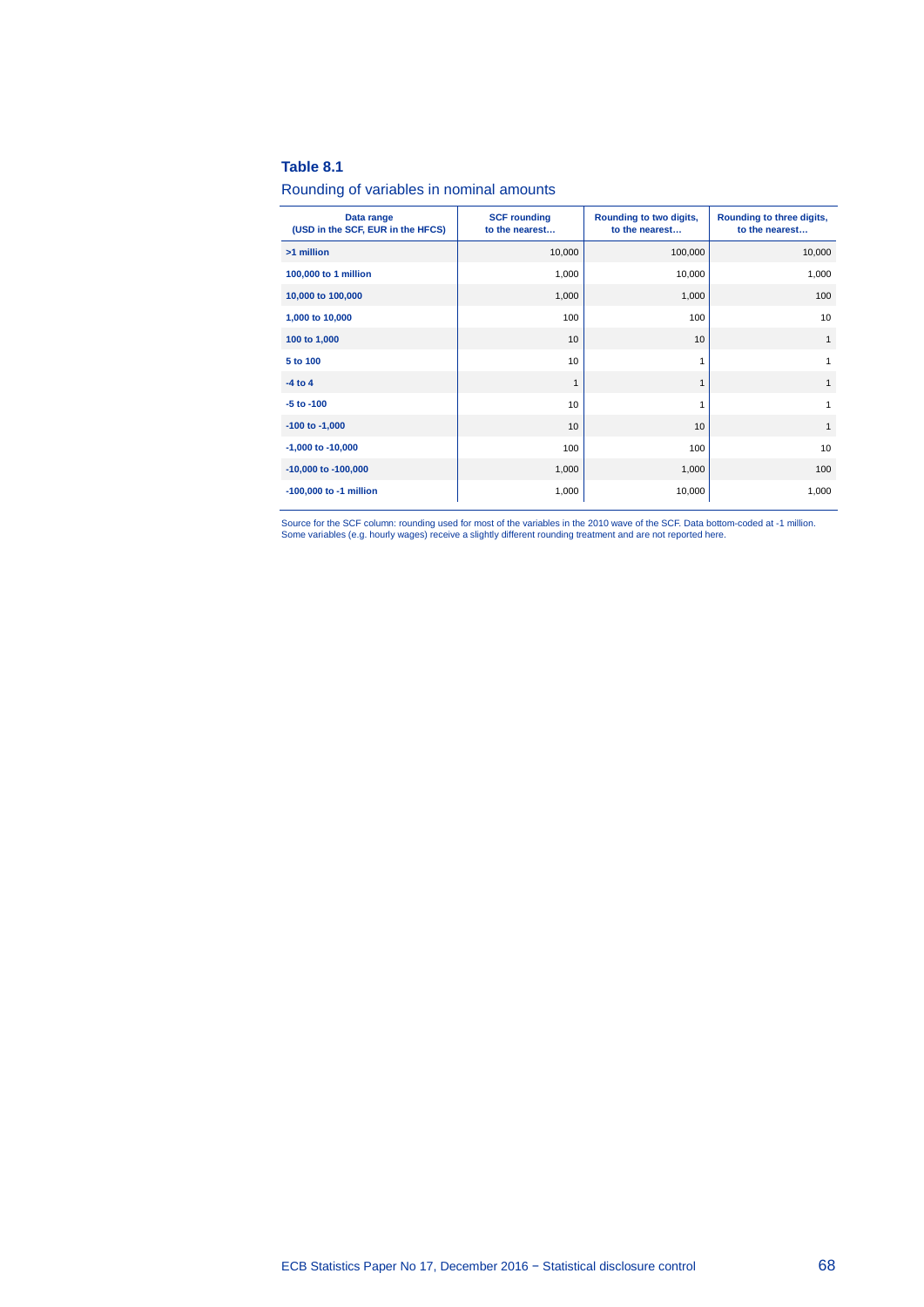# 9 Comparability issues

One of the goals of the HFCS project is to ensure as much as possible that the data will form a homogeneous set. While much effort was spent in trying to achieve this consistency, such an ambitious exercise covering diverse countries, markets, structures and cultures will probably suffer from some comparability issues. This may make it difficult to disentangle the extent to which cross-country variation is due to such structural divergences as opposed to other economic, financial and/or psychological factors influencing household decisions.

This chapter does not attempt to draw an exhaustive list of all such issues, but just to highlight the most relevant ones with a view to helping users better understand what is behind the data. $35$ 

# 9.1 What are comparability issues?

When analysing data coming from the HFCS, users want to know to what extent they can draw conclusions from cross-country differences, in other words, to what extent apparent differences are real rather than an artefact of measurement.

# 9.2 Dimensions in the assessment of comparability

Comparability issues could be classified in various sets. Differences between countries can result from timing, survey mode, questionnaire, editing, imputation and anonymisation.

# 9.2.1 Time dimension

-

There are several dimensions in the treatment of the time comparability of the survey. The most immediate one is the fieldwork period, i.e. when and for how long the data were collected in each country. The length of the fieldwork is indeed important, as economic conditions may have significantly changed between the beginning and the end of the fieldwork period. Finally, another important factor which may trigger comparability issues is the reference period for wealth (assets and liabilities, as stocks at a particular point in time) as well as income (flow of income over a period of 12 months).

<span id="page-70-0"></span><sup>&</sup>lt;sup>35</sup> The status of each variable in each observation of the HFCS is coded in a "flag variable", available in the microdata. It codifies whether the variable is missing (and why), was recorded as provided in the data, or has been edited, imputed or estimated. Flag variables are thus an extremely rich source of information at the granular level on data issues, and users are urged to take this information into account when analysing the data.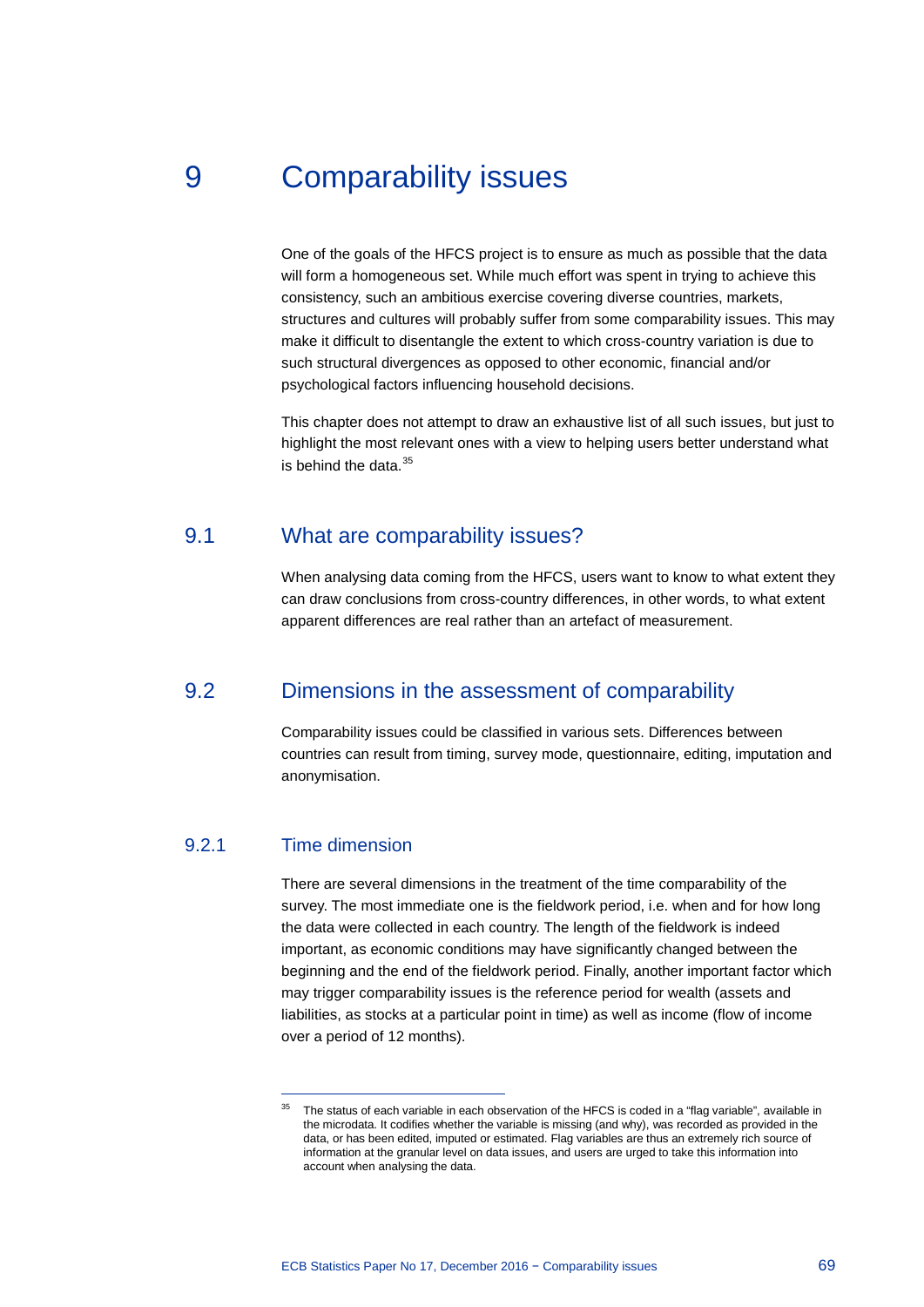All these components play a role in the comparability of the data, and should be kept in mind when comparing different country results.

The fieldwork in most countries ranges from March 2013 to March 2015. The reference periods for assets and liabilities range in most cases from the first quarter of 2013 to the beginning of 2015. The reference periods for income cover 2012, 2013 and 2014, or the 12 months before the interview.<sup>[36](#page-71-0)</sup>

| <b>Country</b>     | <b>Fieldwork</b>  | <b>Assets &amp; Liabilities</b> | <b>Income</b>          | Inflation adjustment factor between 1st and 2nd wave |  |
|--------------------|-------------------|---------------------------------|------------------------|------------------------------------------------------|--|
| <b>Belgium</b>     | 06/2014 - 01/2015 | Time of interview               | 2013                   | 1.079                                                |  |
| Germany            | 04/2014 - 11/2014 | Time of interview               | 2013                   | 1.072                                                |  |
| <b>Estonia</b>     | 03/2013 - 06/2013 | Time of interview*              | 2012                   |                                                      |  |
| <b>Ireland</b>     | 03/2013 - 09/2013 | Time of interview               | Last 12 months         |                                                      |  |
| <b>Greece</b>      | 06/2014 - 10/2014 | Time of interview               | Last 12 months         | 1.066                                                |  |
| <b>Spain</b>       | 10/2011 - 04/2012 | Time of interview               | 2010                   | 1.049                                                |  |
| <b>France</b>      | 10/2014 - 02/2015 | Time of interview               | 2014                   | 1.081                                                |  |
| <b>Italy</b>       | 01/2015 - 06/2015 | 31/12/2014                      | 2014                   | 1.079                                                |  |
| <b>Cyprus</b>      | 02/2014 - 07/2014 | Time of interview               | Last 12 months         | 1.068                                                |  |
| Latvia             | 04/2014 - 09/2014 | Time of interview               | 2013                   |                                                      |  |
| Luxembourg         | 04/2014 - 12/2014 | Time of interview               | 2013                   | 1.093                                                |  |
| <b>Hungary</b>     | 10/2014 - 11/2014 | 30/09/2014                      | 1/10/2013 - 30/09/2014 | $\overline{\phantom{a}}$                             |  |
| <b>Malta</b>       | 01/2014 - 06/2014 | 31/12/2013                      | 2013                   | 1.069                                                |  |
| <b>Netherlands</b> | 04/2014 - 03/2015 | 31/12/2013                      | 2013                   | 1.091                                                |  |
| <b>Austria</b>     | 06/2014 - 02/2015 | Time of interview               | 2013                   | 1.101                                                |  |
| <b>Poland</b>      | 01/2014 - 02/2014 | Time of interview               | 2013                   | $\overline{\phantom{a}}$                             |  |
| Portugal           | 03/2013 - 07/2013 | Time of interview               | 2012                   | 1.079                                                |  |
| <b>Slovenia</b>    | 09/2014 - 12/2014 | Time of interview               | 2013                   | 1.074                                                |  |
| <b>Slovakia</b>    | 02/2014 - 04/2014 | Time of interview               | 2013                   | 1.094                                                |  |
| <b>Finland</b>     | 01/2014 - 05/2014 | 31/12/2013                      | 2013                   | 1.108                                                |  |

#### **Table 9.1** Reference periods and inflation adjustment factor between the 1st and 2nd wave

Source: HFCS metadata.

\*Time of interview for variables collected in the interview, 30/4/2013 for variables derived from register data.

-

The time dimension has an effect on comparability, since the amounts shown for the second survey wave are nominal and do not include any adjustments for inflation. However, the figures between the two survey waves in individual countries have been adjusted for inflation using the Harmonised Index of Consumer Prices. The values of assets, debt, income and consumption have been adjusted for by multiplying the first-wave figures with the ratio between the yearly averages of the price level between the reference years in the two waves of the survey. The adjustment factors are shown the right hand column of Table 9.1. An adjustment factor of 1.079 indicates that inflation between the two survey waves was 7.9%.

<span id="page-71-0"></span><sup>&</sup>lt;sup>36</sup> In Spain, the fieldwork period was between October 2011 and April 2012, the reference period for assets the end of 2011 and the reference period for income the year 2010.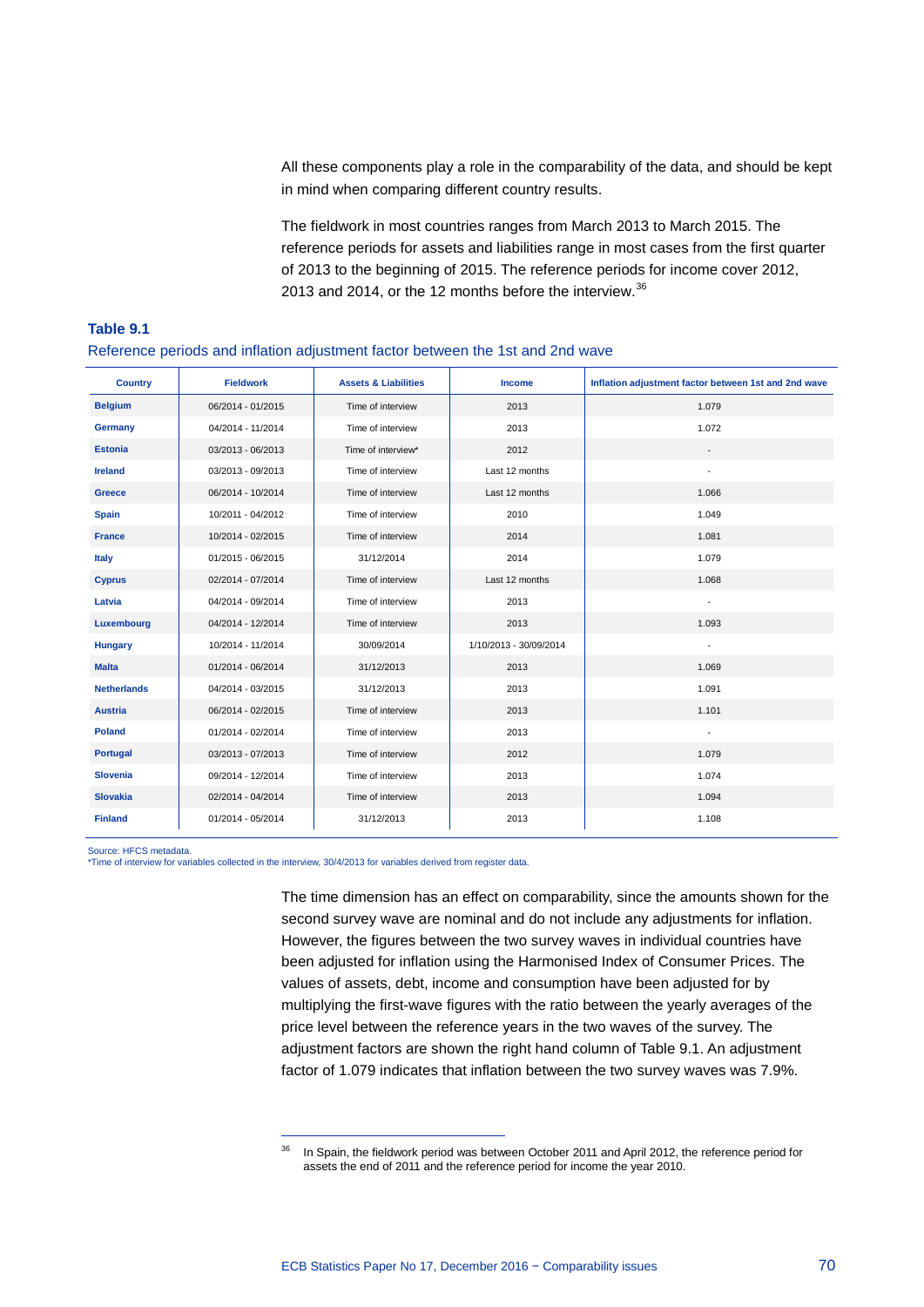Overall, inflation is only one source of variability over time. Housing and financial market developments over the course of the fieldwork period have impacted the value of household assets, and have altered the comparability of figures not only across countries, but also within countries over the duration of the fieldwork, in particular in cases of rapid price movements. It was decided not to correct the amounts reported in the report on the results of the second wave for inflation, as such a correction would, first of all, not change any of the conclusions, and second, introducing this correction may give readers the incorrect impression that owing to the adjustment, the data are more comparable than they are in reality.

## 9.2.2 Purchasing power parity

A much bigger difference concerns the differences in "cost of living" across countries, usually expressed in purchasing power parities (PPP). These corrections are meaningful when concerning consumption-related values or living standards (for example, income). However, the rationale for adjusting wealth figures using PPP is not clear, and has not been used in reporting the results of the survey. Table 9.2 shows the purchasing power parities in various countries at the date of reference, which in this case indicates the time of interview or the reference period for balance sheet items, where applicable.

### **Table 9.2**

Possible Inflation and purchasing power parity correction factors, second wave

| <b>Country</b>     | Date of reference | <b>PPP</b> |
|--------------------|-------------------|------------|
| <b>Belgium</b>     | 2014              | 0.802      |
| Germany            | 2014              | 0.859      |
| <b>Estonia</b>     | 2013              | 1.154      |
| <b>Ireland</b>     | 2013              | 0.713      |
| Greece             | 2014              | 1.021      |
| <b>Spain</b>       | 2011              | 0.945      |
| <b>France</b>      | 2014              | 0.810      |
| Italy              | 2014              | 0.848      |
| <b>Cyprus</b>      | 2014              | 0.968      |
| Latvia             | 2014              | 1.244      |
| Luxembourg         | 2014              | 0.724      |
| <b>Hungary</b>     | 2014              | 1.517      |
| <b>Malta</b>       | 2013              | 1.078      |
| <b>Netherlands</b> | 2013              | 0.794      |
| <b>Austria</b>     | 2014              | 0.824      |
| <b>Poland</b>      | 2014              | 1.563      |
| <b>Portugal</b>    | 2013              | 1.066      |
| <b>Slovenia</b>    | 2014              | 1.068      |
| <b>Slovakia</b>    | 2014              | 1.286      |
| <b>Finland</b>     | 2013              | 0.713      |

Notes: HICP: Harmonised Index of Consumer Prices, Overall index, calculated to adjust values in the HFCS to 2014 amounts. Source: Eurostat (2015) for HICP and purchasing power parity factors, HFCN calculations. How to read: euro amounts in Belgium should be multiplied by 0.802 and by 1.154 in Estonia to correct for PPP differences.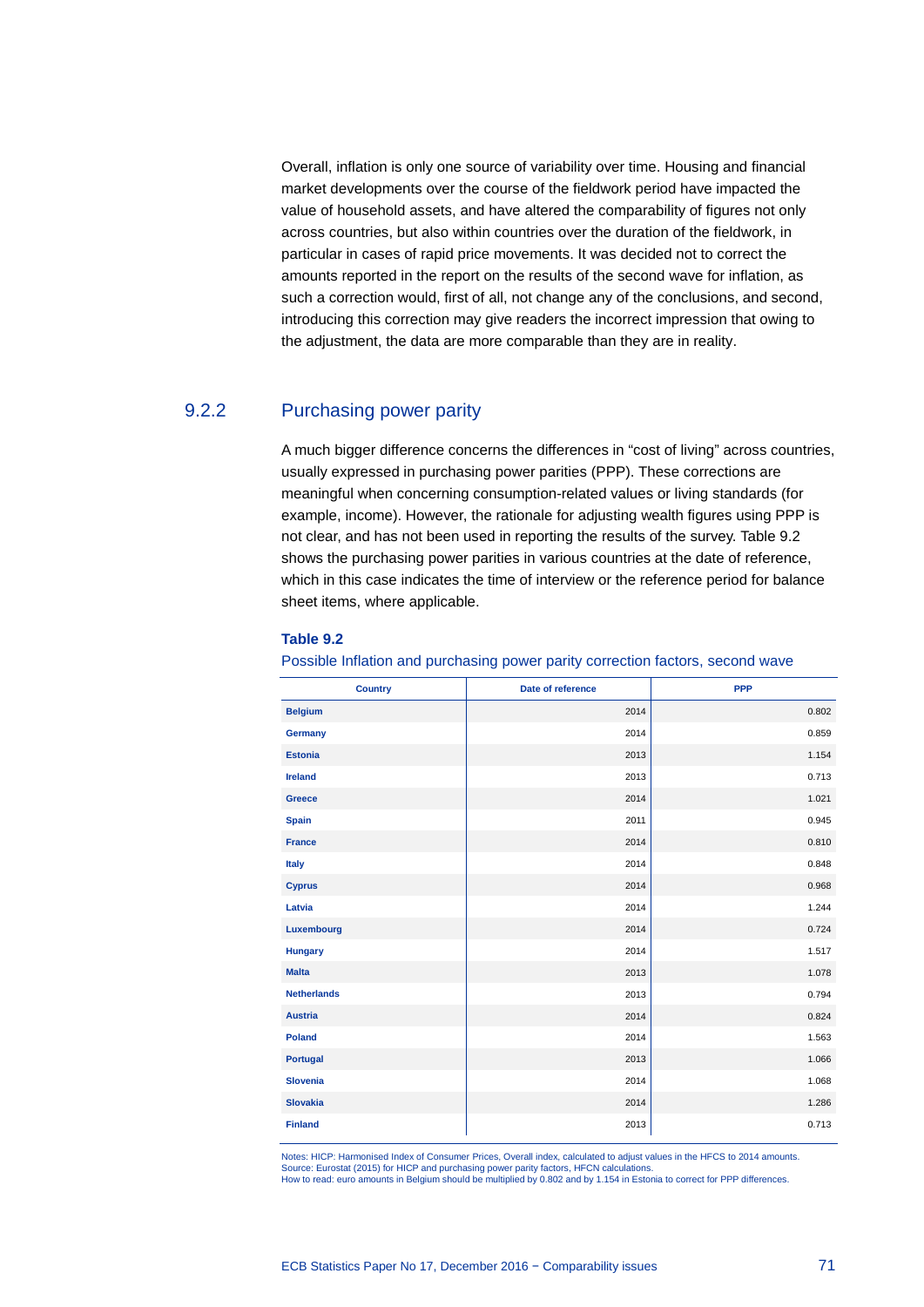## 9.2.3 Sampling and survey mode

As seen in Chapter 3, sampling in most countries is carried out by personal, face-toface interviews, with the aid of a computer (CAPI). In three countries, collection is by other means (telephone, paper and pencil interview and web), with a small fraction of interviews in two other countries with face-to-face paper questionnaires. Finally, in one country, there is a predominance of paper questionnaires.

## 9.2.4 Questionnaire

-

The questionnaire was translated and adapted into the local language(s) by each institution. In many cases, adapting one question of the common questionnaire required several questions in the local questionnaire to capture the different facets of the issue in the local culture. Although special care was taken to ensure the accuracy of this step, this adaptation process may have led in some cases to slight differences in the output result.

The common questionnaire is already completely implemented in various countries, and the share of collected variables has increased compared with the first HFCS wave. A total of 451 variables in the household-level file and 61 in the person-level file were envisaged. In the household-level file, these variables refer to 157 different items with various numbers of loops and secondary purposes, $37$  and in the personlevel file to 52 different items. Since various loops and e.g. secondary purposes of loans were applicable only to a very limited number of households or persons, the table below shows the items rather than the output variables collected in various countries.

Most countries that provide the least number of core variables have adapted the HFCS to an existing survey and the process towards full harmonisation with the HFCS is still ongoing. Consequently, these countries also provide more non-core variables than others (see Appendix).

<span id="page-73-0"></span> $37$  An item indicates, for example, the outstanding value of one mortgage on the household main residence or the purpose of this mortgage. Many items are collected in loops e.g. for the three most important loans (see section 2.4.1), and up to nine different purposes can be given by the household.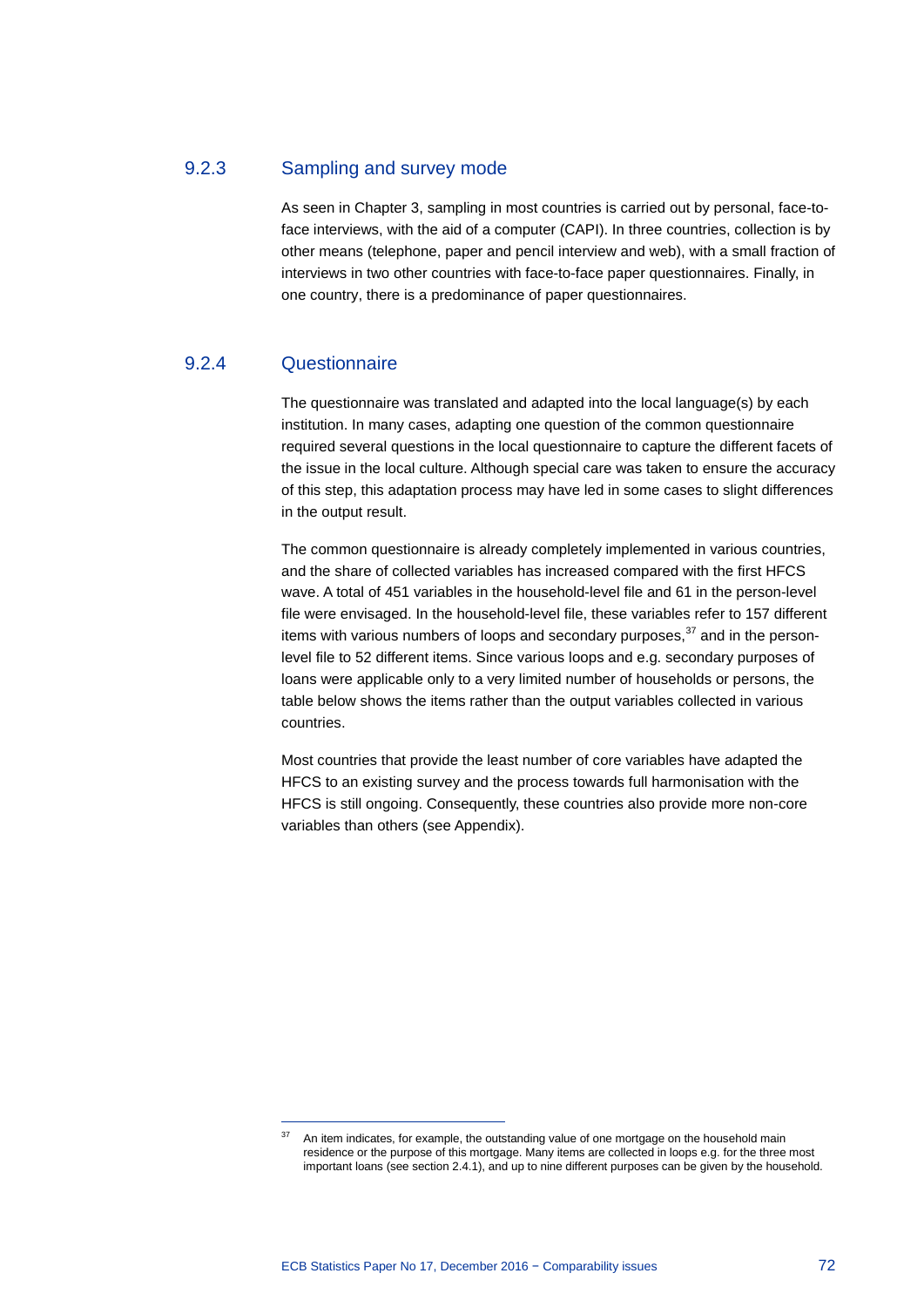#### **Table 9.3**

Items available in the User Database (UDB)

| <b>Country</b>     | Household-level file (maximum 157) | Personal-level file (maximum 52) |
|--------------------|------------------------------------|----------------------------------|
| <b>Belgium</b>     | 157                                | 52                               |
| Germany            | 156                                | 51                               |
| <b>Estonia</b>     | 152                                | 49                               |
| <b>Ireland</b>     | 154                                | 52                               |
| Greece             | 157                                | 44                               |
| <b>Spain</b>       | 141                                | 43                               |
| <b>France</b>      | 147                                | 47                               |
| <b>Italy</b>       | 141                                | 47                               |
| <b>Cyprus</b>      | 157                                | 52                               |
| Latvia             | 157                                | 49                               |
| Luxembourg         | 157                                | 52                               |
| <b>Hungary</b>     | 156                                | 44                               |
| <b>Malta</b>       | 157                                | 50                               |
| <b>Netherlands</b> | 154                                | 49                               |
| <b>Austria</b>     | 157                                | 45                               |
| <b>Poland</b>      | 138                                | 42                               |
| Portugal           | 156                                | 52                               |
| <b>Slovenia</b>    | 157                                | 49                               |
| <b>Slovakia</b>    | 157                                | 51                               |
| <b>Finland</b>     | 105                                | 35                               |

Notes: the table displays the number of variables with at least one non-empty observation.

Due to questionnaire differences, some variables cannot be provided with the same amount of detail in the microdata. This is the case for occupation (according to the ISCO-08 classification, provided on one or two digits) and activity (according to the NACE classification, at the section level, with some sections grouped in some countries).

## 9.2.5 Income

-

The core output variables on income are defined in gross terms. However, there were different approaches for the collection of income. In ten countries, income was collected in gross terms only. In Italy, net income was collected and gross income constructed by estimating the amount of taxes and social contributions with the help of legislative and institutional parameters. Respondents had the option to provide net income for all income components in Germany, Greece, Poland and Portugal, and for some income components in Belgium, Latvia and Austria (see Table 9.4), in which case gross income was estimated. Estonia and Finland had access to income registers and provided taxes and social contributions in addition to gross income, which enables the calculation of net disposable income<sup>[38](#page-74-0)</sup>. In France all income components are based on information from tax income registers and in Ireland

<span id="page-74-0"></span> $38$  The concept of "net income" varies country by country, and has not been harmonised.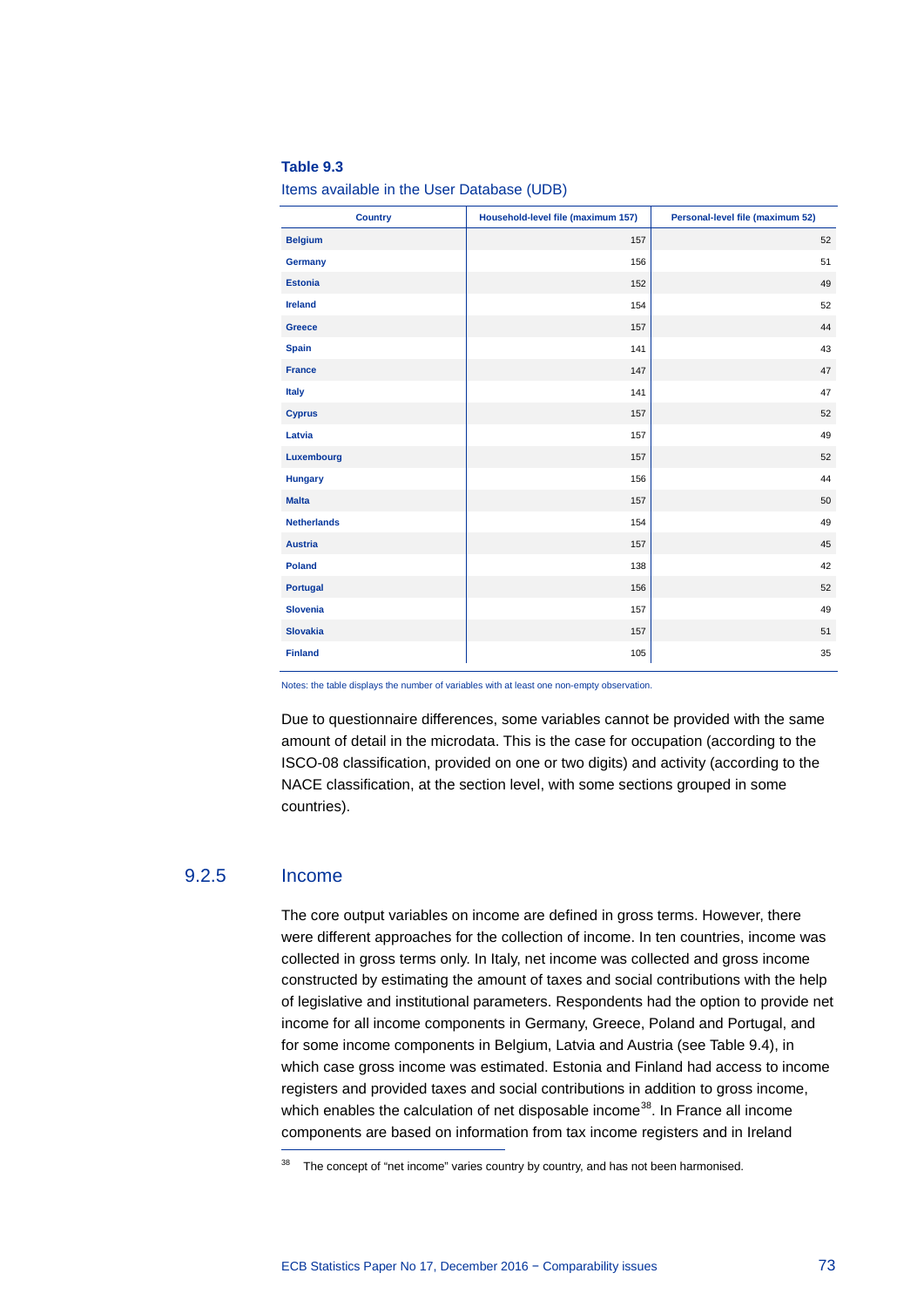register data was used in addition to interview data to derive several income variables.

Information on which observations were estimated in this way is recorded in the flag variables for each income component, using the flag value 5050 (Estimated, originally not collected).

### **Table 9.4**

#### Deviations in the collection of income variables

| <b>Country</b>           | <b>Information</b>                                                                                                                                                                                                                                                                                                                                                                                                                                                                                                                                                                                                                                 |
|--------------------------|----------------------------------------------------------------------------------------------------------------------------------------------------------------------------------------------------------------------------------------------------------------------------------------------------------------------------------------------------------------------------------------------------------------------------------------------------------------------------------------------------------------------------------------------------------------------------------------------------------------------------------------------------|
| Belgium, Latvia          | If respondents were not able to provide gross amounts, net income was collected for employee, self-<br>employment and pension income, and gross amounts estimated.                                                                                                                                                                                                                                                                                                                                                                                                                                                                                 |
| <b>Germany, Portugal</b> | Gross income collected, but respondents had the option to provide net income figures. If provided, net<br>income figures were converted to gross income using information from the tax system.                                                                                                                                                                                                                                                                                                                                                                                                                                                     |
| <b>Ireland</b>           | Register data on income, including employee, profits and social transfers such as unemployment benefits<br>and pensions etc., was used in the derivation of income.                                                                                                                                                                                                                                                                                                                                                                                                                                                                                |
| <b>France, Finland</b>   | Income data derived from administrative sources.                                                                                                                                                                                                                                                                                                                                                                                                                                                                                                                                                                                                   |
| <b>Estonia</b>           | Income data from public transfers, unemployment benefits, and Estonian public pensions were derived from<br>registers. If provided, net income figures were converted to gross income using information about the tax<br>system.                                                                                                                                                                                                                                                                                                                                                                                                                   |
| <b>Spain</b>             | Information on public pensions also includes private pensions; information on private pensions was not<br>collected separately.                                                                                                                                                                                                                                                                                                                                                                                                                                                                                                                    |
| Greece                   | The respondent was able to choose whether to provide the income figure gross or net and its frequency<br>(monthly or annual). The net amounts were converted to gross by adding the estimated social contributions<br>and the estimated applicable tax. The applicable tax rate on income is calculated on the basis of 2013 tax<br>regulation.                                                                                                                                                                                                                                                                                                    |
| <b>Italy</b>             | Income is always collected net of taxes and social contributions. Gross incomes are reconstructed using a<br>methodology developed on the basis of information on personal income tax and social contributions at<br>national level and on the basis of the demographic characteristics of the household members. This<br>methodology is different from that used in wave 1. The gross amounts should not be compared between the<br>two waves, only net incomes are comparable. Income from financial investments not directly collected, but<br>calculated using average interest rates and information collected on households financial assets |
| <b>Austria</b>           | If respondents were not able to provide gross amounts, net income was collected for employee, self-<br>employment and pension income as well as income from financial assets. These net income data were<br>transformed to gross income using information of net income, employment status, household structure and<br>geographical location of the household in combination with tax system information.                                                                                                                                                                                                                                          |
| <b>Poland</b>            | If respondents were not able to provide gross income amounts, net income was collected. Gross income<br>was then imputed, using net income as one of the covariates.                                                                                                                                                                                                                                                                                                                                                                                                                                                                               |

Source: ECB – HFCS metadata.

## 9.2.6 Editing

As described in Chapter 6, the purpose of editing is to manually correct cases where the information has been erroneously recorded.

The major reason for editing in the HFCS is the conversion from net to gross income in countries where the information was collected in net terms. This conversion takes the form of a model, specific to each country, date, employment status and household structure. In the absence of sufficiently detailed information, which would be prohibitively expensive to collect in a face-to-face survey, the conversion requires a number of assumptions, which might limit comparability not only across countries, but also across households within each country.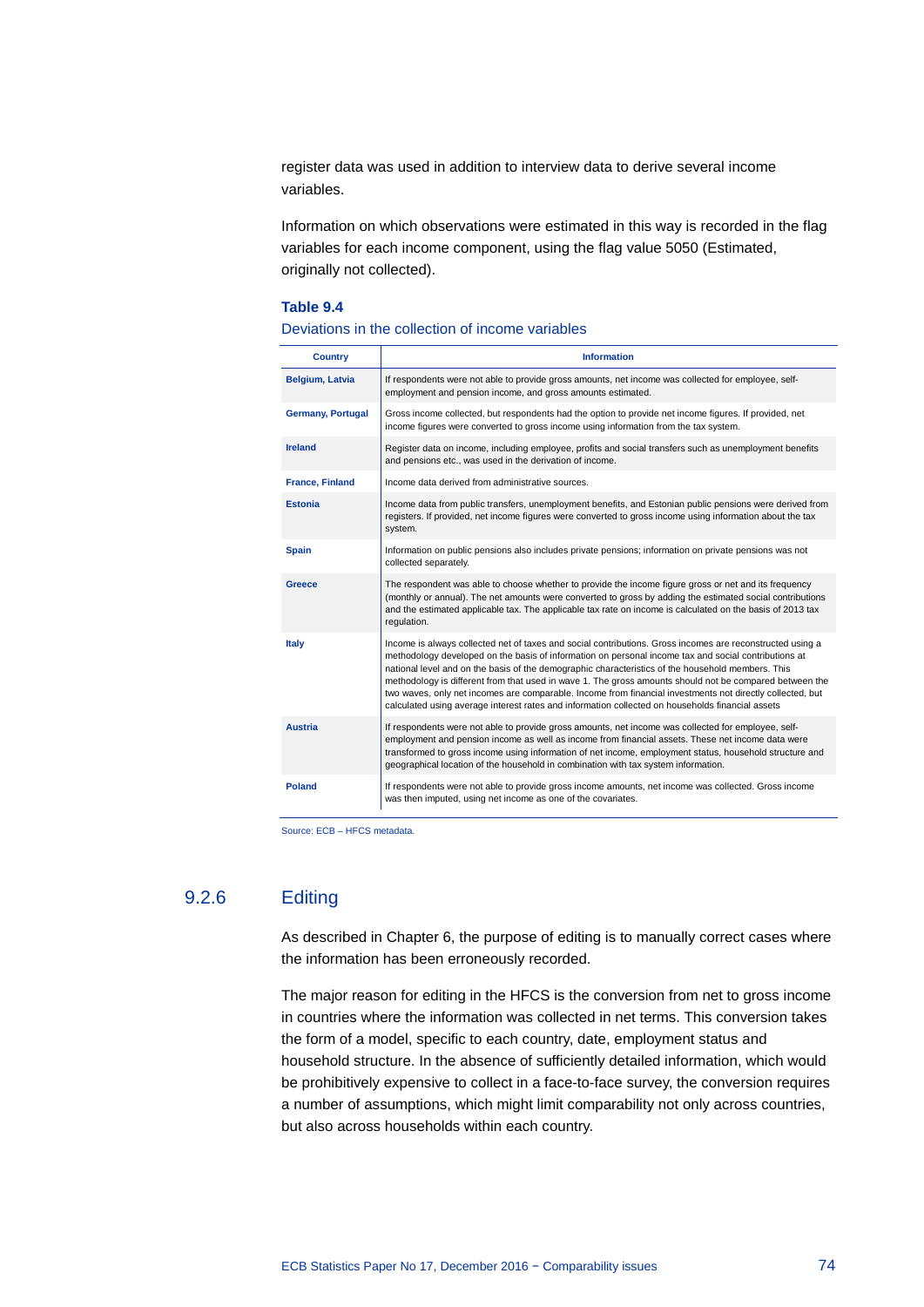Financial income, i.e. income earned from financial assets, was estimated in Italy, given that attempts to collect this information directly from households often meet with little success.

## 9.2.7 Imputation

In order to calculate reliable country- and euro area-level information, the HFCN defined a set of variables that were to be imputed by all participating institutions (including variables on possession and values of assets, liabilities, and income). Nevertheless, due to a combination of factors, this was not always possible.<sup>[39](#page-76-0)</sup> Table 9.5 lists the number of variables in the HFCS core variables in the to-be-imputed list that contain more than five households or persons whose value should have been imputed but was not, or that were collected only for a part of the sample. This table does not include variables that were not collected at all in individual countries, and which are shown in Table 9.3.

#### **Table 9.5**

Number of variables in the to-be-imputed list with missing values

| <b>Country</b>     | <b>Household-level file</b> | <b>Personal-level file</b> |
|--------------------|-----------------------------|----------------------------|
| <b>Belgium</b>     | $\overline{2}$              | $\mathsf 0$                |
| Germany            | $\mathbf 0$                 | $\mathbf{1}$               |
| <b>Estonia</b>     | $\mathbf 0$                 | $\mathsf 0$                |
| <b>Ireland</b>     | $\overline{2}$              | $\mathbf{1}$               |
| <b>Greece</b>      | $\mathbf 0$                 | $\mathsf{O}\xspace$        |
| <b>Spain</b>       | $\mathbf 0$                 | $\mathsf 0$                |
| <b>France</b>      | 65                          | $\,6\,$                    |
| Italy              | $\mathsf 0$                 | $\mathbf{1}$               |
| <b>Cyprus</b>      | $\mathsf 0$                 | $\mathsf{O}\xspace$        |
| Latvia             | $\mathbf 0$                 | $\mathsf 0$                |
| Luxembourg         | $\mathbf 0$                 | $\mathsf 0$                |
| <b>Hungary</b>     | 6                           | $\mathsf 0$                |
| <b>Malta</b>       | $\mathbf 0$                 | $\mathsf{O}\xspace$        |
| <b>Netherlands</b> | $\overline{7}$              | $\pmb{0}$                  |
| <b>Austria</b>     | $\bf 0$                     | $\mathsf 0$                |
| <b>Poland</b>      | 21                          | $\overline{4}$             |
| <b>Portugal</b>    | $\mathsf 0$                 | $\mathbf 0$                |
| <b>Slovenia</b>    | $\mathbf 0$                 | $\pmb{0}$                  |
| <b>Slovakia</b>    | $\mathbf 0$                 | $\mathsf{O}\xspace$        |
| <b>Finland</b>     | $\mathbf{1}$                | $\pmb{0}$                  |

Source: ECB – HFCS metadata.

-

<span id="page-76-0"></span><sup>&</sup>lt;sup>39</sup> See Chapter 6 for further details. In some cases, differences in the national implementation of the HFCS questionnaire lead to cases that cannot be imputed: see Section 9.2.4.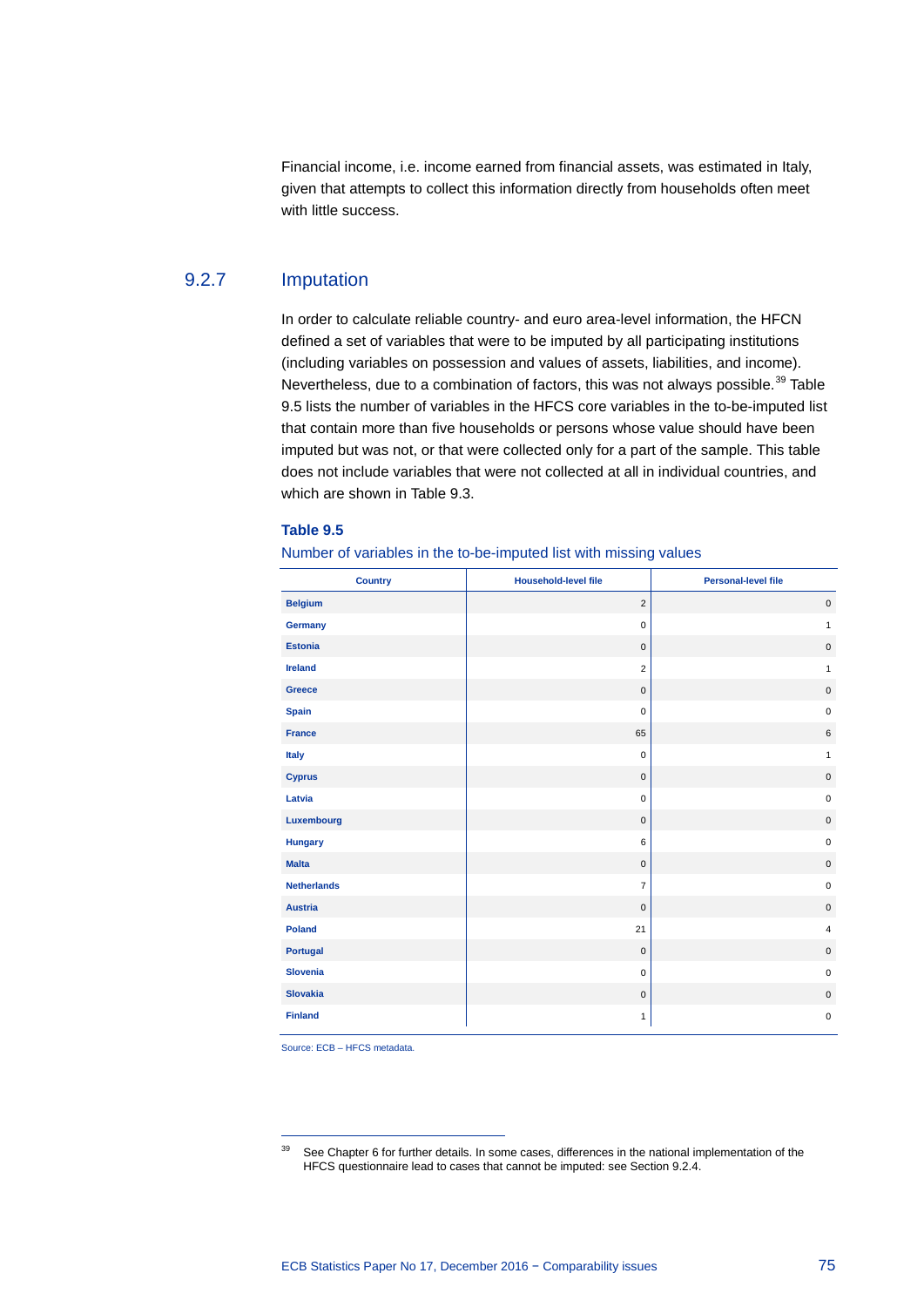## 9.2.8 Anonymisation

As discussed in Chapter 8, although a core set of common anonymisation procedures has been applied to all country surveys, in order to protect the anonymity of respondents, and in agreement with national practices, additional steps have been applied in some countries. Care has been taken to provide researchers with a set of less common variables, for example, in the case of age (coarsened to five-year brackets in some countries), by providing the coarsened variable for all countries.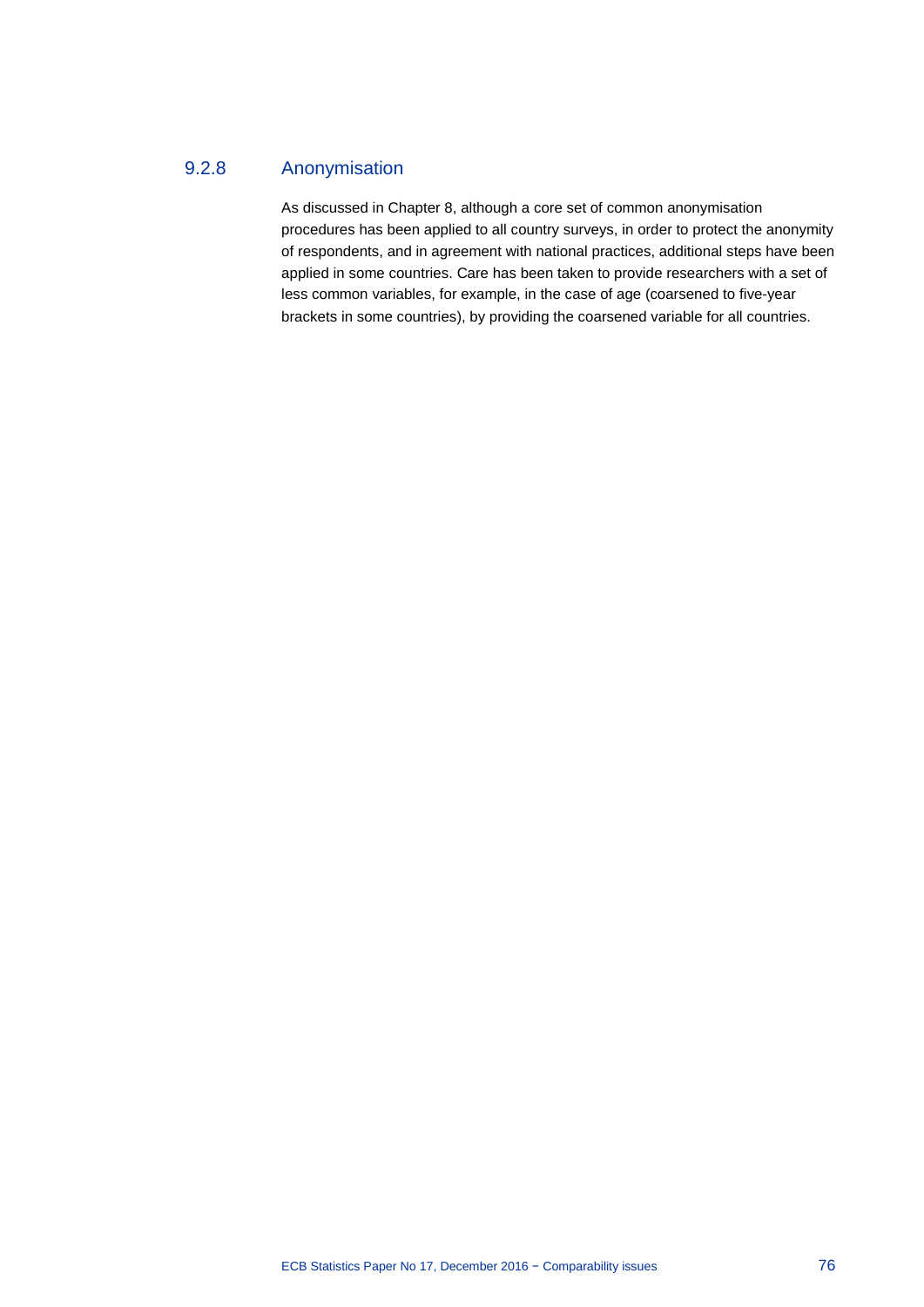# 10 Comparability between the HFCS and other statistics

The HFCS provides a unique data source on household-level wealth, indebtedness, income and consumption, for the euro area, Hungary, and Poland. While this kind of data, where all these topics are covered by one data source at the individual level, are not available elsewhere, individual components of the survey are measured by other statistics. The definitions of variables and data production approaches are sometimes, though, quite different compared with those used in the HFCS.

This chapter shows comparisons between the results of the HFCS and other statistics. First, the demographic structure is compared with other data sources producing personal- or household-level information. Subsequently, the core of the HFCS, data on wealth and liabilities, is compared with macro sources. Finally, the comparability of the income data is assessed.

## 10.1 Comparability of the demographic structure of the HFCS

The target population of the survey are private households residing in the national territory at the time data are collected and their current members. For the results of the survey to be reliable, it is essential that the structure of the survey population by age, household size, economic activity, etc. is coherent with the target population.

In a sample survey, the structure of the population is determined by sampling and weighting procedures, described earlier in this document. In the sampling stage, it is crucial that a sufficient number of members of relevant population groups are included in the sample of households that are interviewed. After the data have been collected, sample weights are constructed, and as a result each household providing data to the survey is designated to represent a certain number of households in the target population. Consequently, the sum of weights of units belonging to selected population groups indicates the size of these groups in the survey population.

A variety of external sources measure the structure of the household population in each euro area country. The first benchmark source used in this report is population statistics by Eurostat, which is available in each EU country for the survey reference periods. Population statistics provide accurate measures of the population size, along with several breakdowns, e.g. by age and gender.

Population statistics enable the comparison of basic personal-level data. For comparison of household-level data with identical definitions of households, as well as for some more detailed individual level characteristics, data from other surveys are the only feasible benchmark. In this chapter, HFCS data are compared with EU Statistics on Income and Living Conditions (EU-SILC), which is a harmonised survey conducted annually in every EU country. When comparing the two surveys, it should be kept in mind that EU-SILC faces the same challenges of a household survey like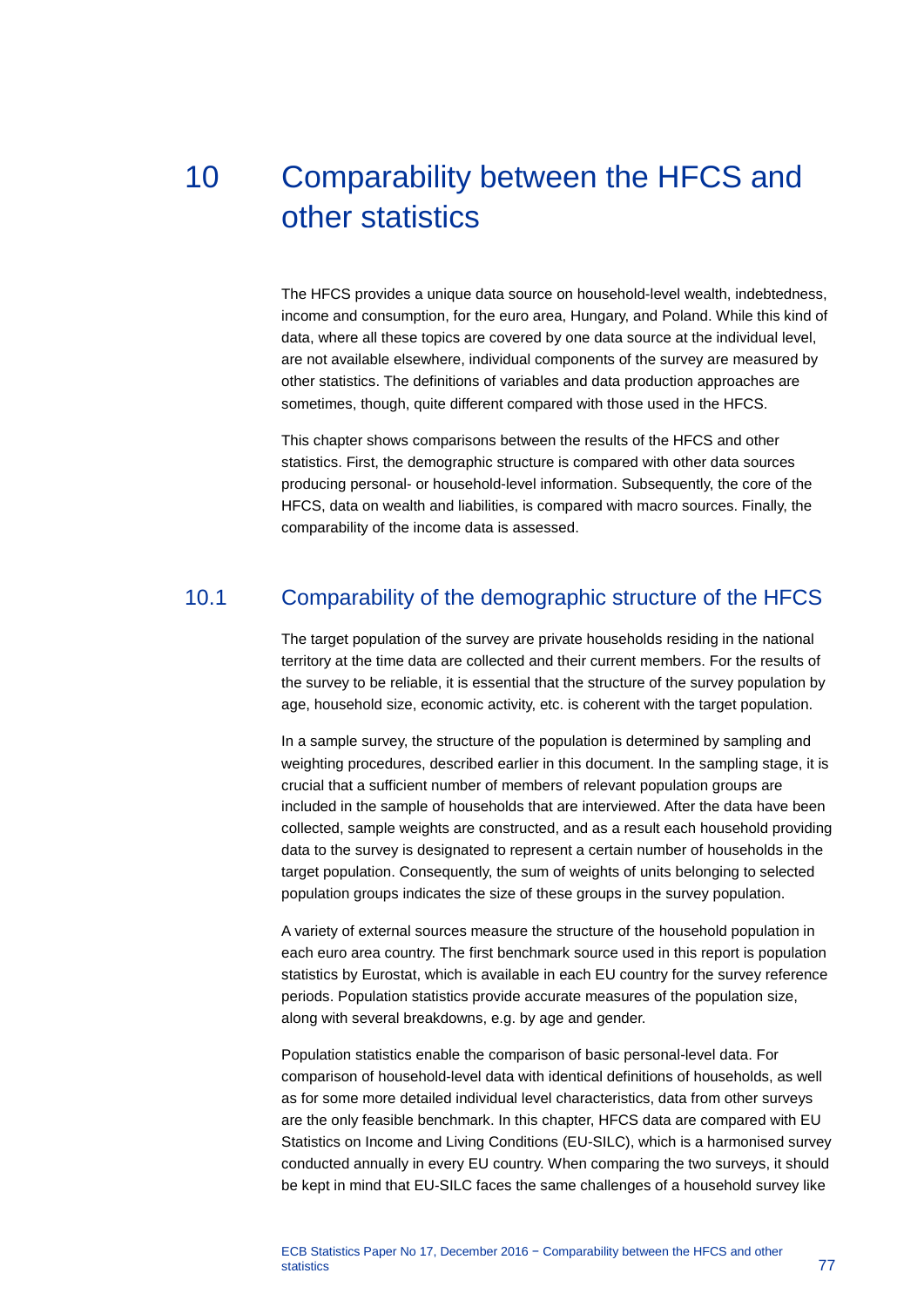the HFCS, and differences between the outcomes of these two data can be caused by methodological issues in either of the two surveys.

In the following chapters, the demographic structure of the HFCS data is compared with external benchmarks with respect to age, household size and labour status.

## 10.1.1 The role of calibration and the comparability of demographic statistics

The demographic structures produced at the country level are greatly affected by the selection of variables and sources used in the calibration of weights (see Table 5.2). Age is used as a calibration variable in 18 countries, household size in 16 and labour status in 6 countries.

In a few cases, both the variables and source data used in calibration exactly match the EU-SILC basic demographic statistics. This is the case for age in Belgium and Portugal and for household size in Estonia and Greece (for three categories). The Finnish data are based on the EU-SILC sample, and only the addition of a number of variables explaining the distribution of wealth (register data on mutual funds and listed shares) to the calibration of HFCS weights causes minor differences with the demographic structure of EU-SILC.

Harmonised population and housing census data was produced for 2011 in all EU countries. The census is frequently used as the basis of benchmark statistics and the data produce very similar demographic structures. Several countries use census data for calibration. While census data provide more detailed information on the household structure, the data are only produced at ten-year intervals. Consequently, the reference period of the data used for calibration may be different to that of the benchmark data. For example, in Spain, the 2011 census data became available only after the publication of the HFCS results.

In some countries, the EU-SILC statistics have different definitions of the target population than the country-specific HFCS. In Austrian population statistics and EU-SILC, the definition of household population only includes households that live in dwellings, in which a main residence is officially registered. The Austrian HFCS sample includes households that live in dwellings where no main residence is officially registered. Consequently, these statistics are not used as a benchmark for weight calibration, and the difference of household definition should be taken into account when comparing these two sources.

## 10.1.2 Age structure

The development of net wealth follows a hump-shape profile over the age of the household reference persons. Net wealth rises approximately to the age of 60, and declines gradually thereafter. Wealth differences between the youngest age groups and the age groups close to retirement age are substantial. It is therefore crucial that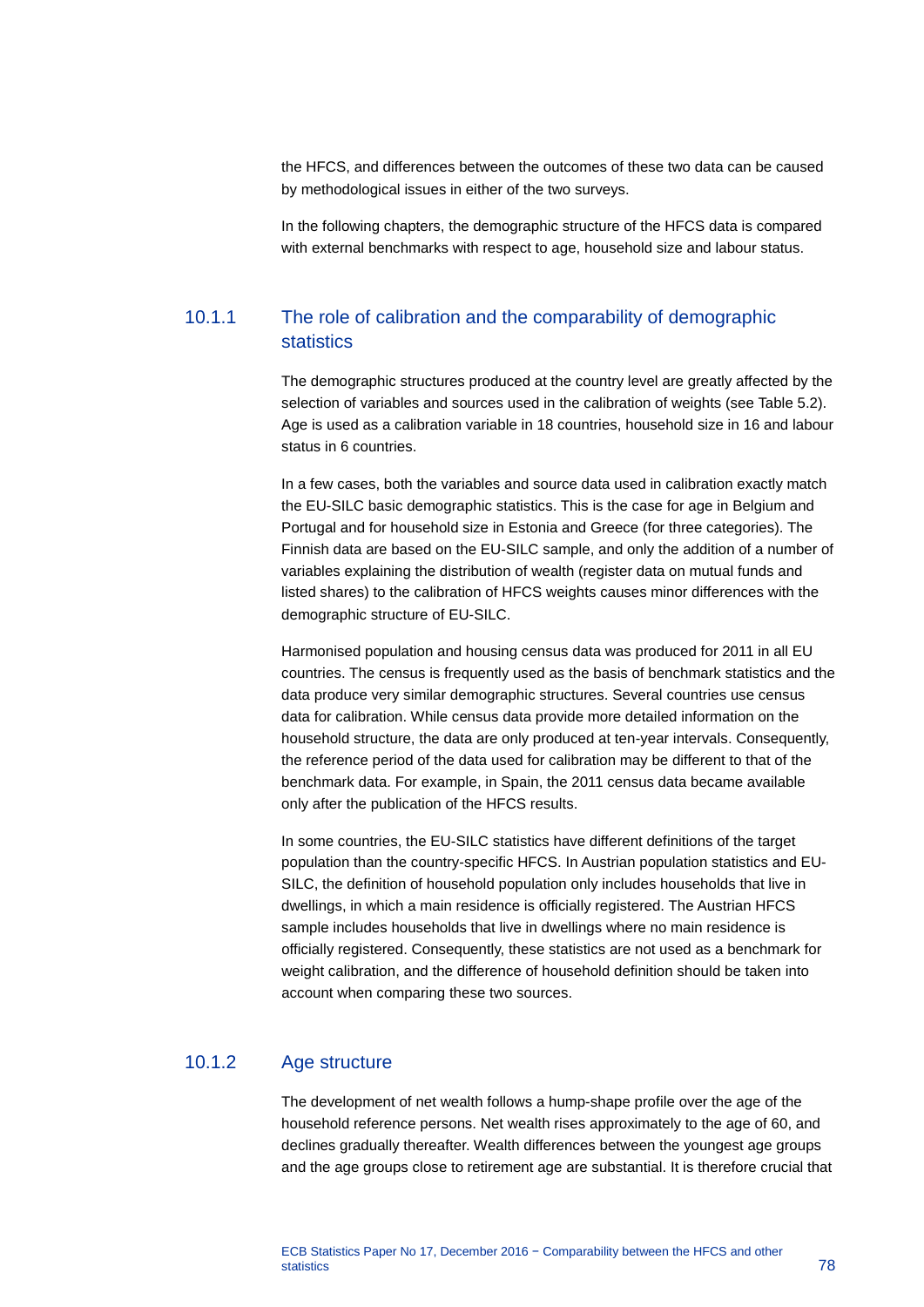the survey population by age provides a good representation of the target population.

Figure 10.1 shows the age structure of persons in the HFCS and population statistics. Note that this age structure is different from that used in the reporting of the results, where wealth data are analysed at the household level and the age structure shown in the results is determined by the age of the household reference person. Table 10.1 shows the age structure of all household members, including children. The age structure of the total adult population is on average younger, because younger household members are less frequently classified as reference persons e.g. in households that comprise several generations.

#### **Figure 10.1**



Euro area population structure by age in the HFCS and population statistics

The age structure of persons in the survey population is a very close match to the corresponding structure of population statistics in the euro area. In the HFCS, there is a slight underrepresentation of young working-age adults, while the share of the oldest working-age group between 55 and 64 years old is 0.5 percentage points higher than in the population statistics. Overall, the differences in the euro area age structures between the two statistics are small, and should not cause any significant bias in the interpretation of the results.

## 10.1.3 Household size

Wealth in the HFCS is reported at the household level and no equivalence scales are used, as in most income distribution statistics, such as EU-SILC. This is consistent with international recommendations on having households as the preferred unit of analysis for household wealth statistics (OECD, 2013).Therefore the distribution of the survey population by household size is an important aspect, not

Sources: ECB – HFCS and Eurostat – Population statistics.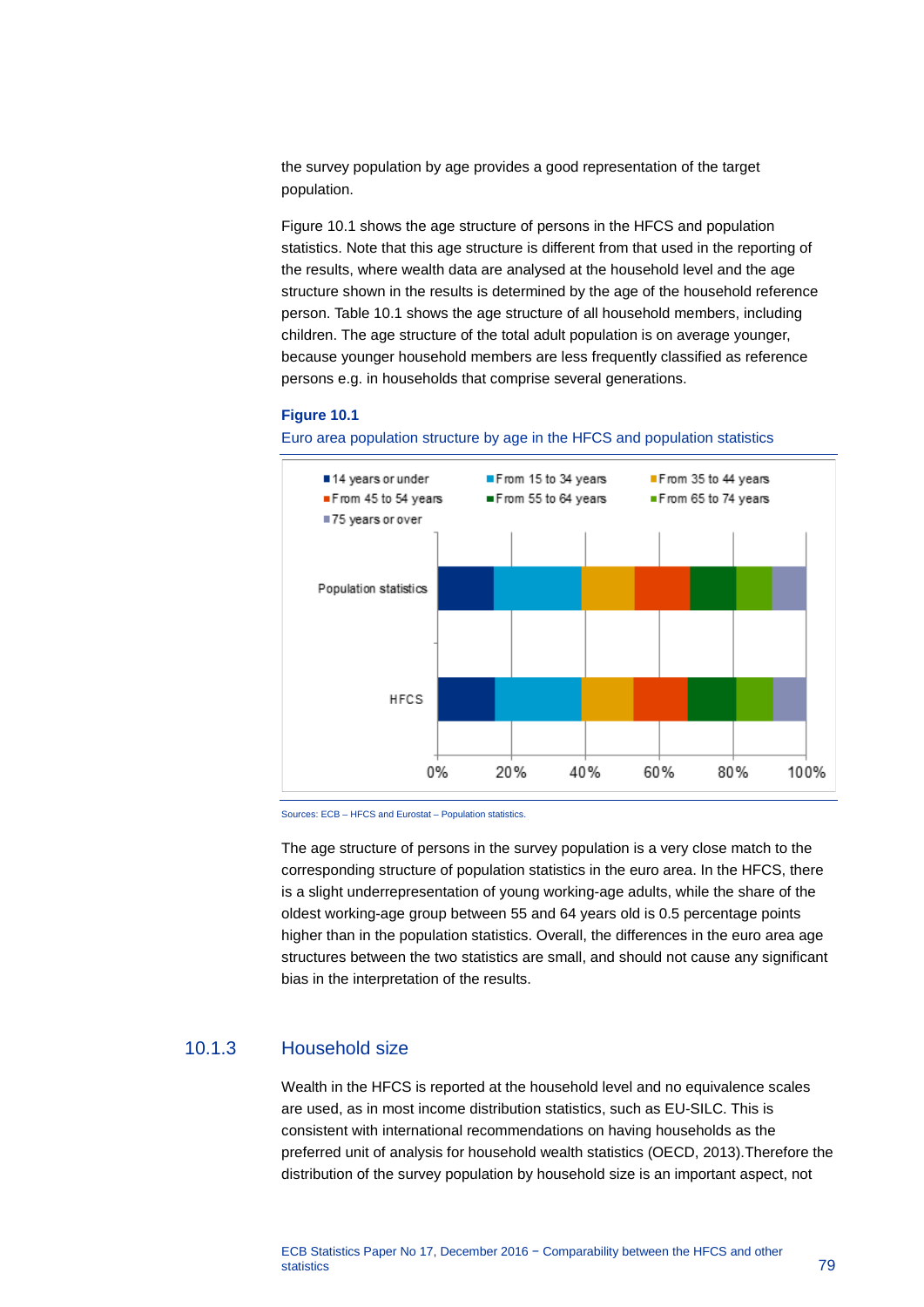only in the comparison of wealth levels, but also in assessing the representativity of the sample. Bigger households hold on average more wealth than smaller households. This is obviously driven by the larger number of adult members with wealth holdings. Additionally, larger households tend to live in larger and more valuable homes. This is crucial to acknowledge, given the significance of real assets, particularly of the household main residence, in the wealth portfolios of households.

While the definition of age is straightforward in any statistics, the definition of household is different in survey data compared with statistics based on administrative data or census data, in which the household-dwelling concept is applied (Eurostat, 2011b). In the HFCS, persons living in the same dwelling can belong to one or more different households, or one household can consist of individuals registered in different dwellings. The household composition, as defined in the HFCS, can only be determined during the interview. Consequently, it is feasible to compare the household size distribution using another survey statistics with identical household definition as a benchmark.

#### **Figure 10.2**





Sources: ECB – HFCS and Eurostat – EU-SILC.

Compared with EU-SILC, the HFCS produces a smaller share of single-person households and a slightly higher share of households with two-four members in the euro area (see Figure 10.2). The difference in the share of one person households is one percentage point. All countries, except France, Italy, Latvia and the Netherlands included household size as one of their calibration variables. Of these countries, the difference to the EU-SILC statistics is significant only in Italy. The population registers in Italy used by EU-SILC are not considered to reflect the current household size composition, e.g. due to the failure to record legal immigrants moving out of Italy during the crisis. In Slovenia, there is a notable difference between the HFCS and EU-SILC, but the HFCS household size distribution is coherent with their national statistics on households, used as a benchmark in calibration.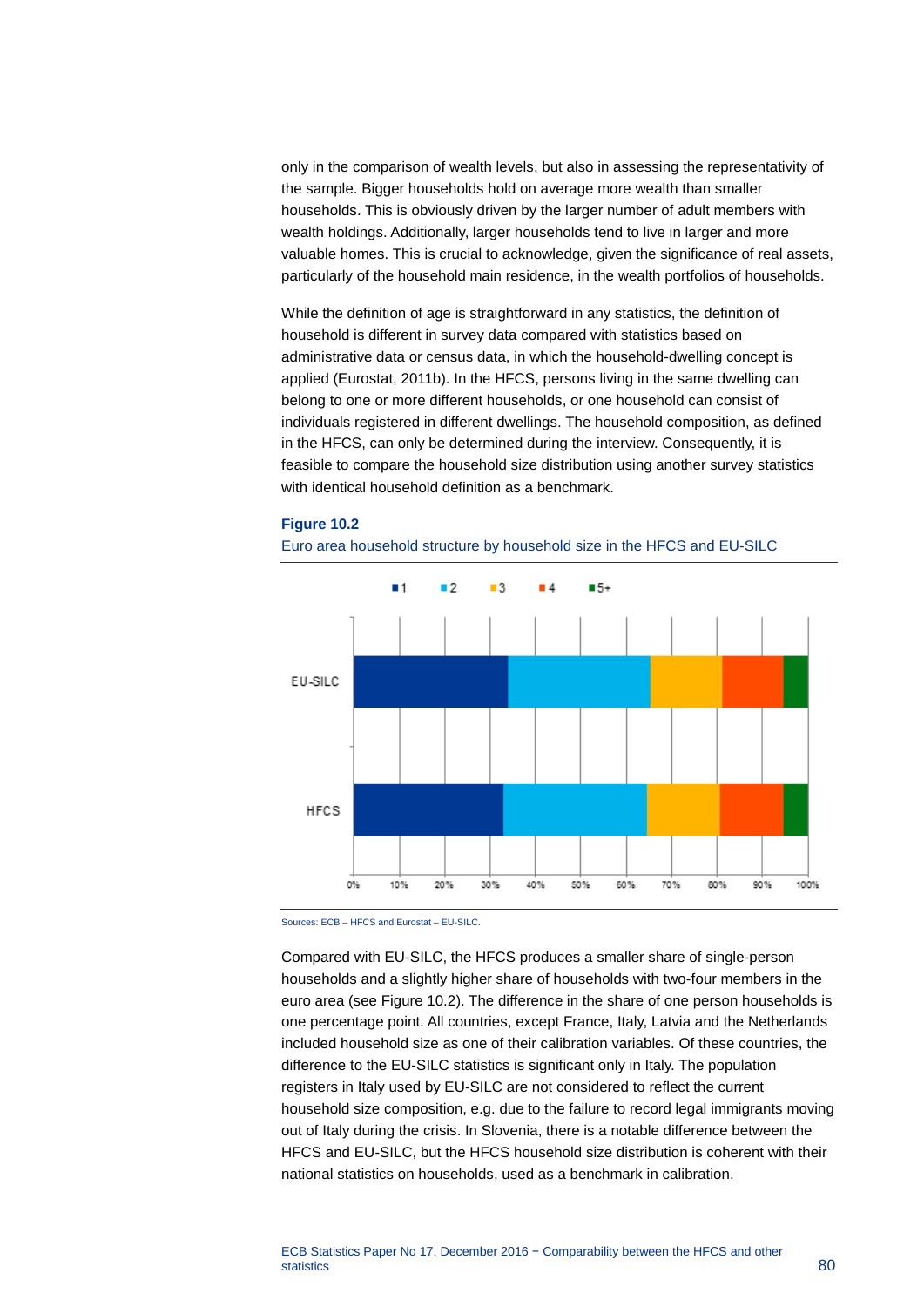## 10.1.4 Labour status

<span id="page-82-0"></span>-

Another important determinant of household wealth is labour status. The HFCS collects information about the labour status of each household member aged 16 or over. This variable indicates whether the person is working, retired, unemployed, and so on. For persons working, there is an additional question on whether the person is an employee or self-employed.

According to the HFCS results, households with a self-employed reference person have on average the highest wealth holdings, while working age persons who are not economically active have the lowest wealth holdings. The labour status structure has, thus, significant implications for the results.

As in the case of household size, the only comparable benchmark statistics on labour status distribution are other surveys. In EU-SILC, information on self-defined current economic status is collected with one question, with classification similar to that in the HFCS. The only differences are: self-employed and employees are defined as different categories in one question, and the category "on maternity/sick leave" does not exist as such. Persons belonging to the latter category are in most cases classified as employees in EU-SILC.

Figure 10.3 shows the distribution of the survey population aged 16 or over in the HFCS and EU-SILC by self-defined labour status. As in the case of age, this classification is done at the person level, not by the household reference person. The breakdown by labour status in the HFCS results report is based on the labour status of the household reference person, and is thus different from the breakdown presented here.

The population structure by labour status in the euro area is extremely coherent with the benchmark statistics, especially if one assumes that most of the persons classified under category "on sick/maternity leave" would be classified as employees in EU-SILC. There is a slightly higher share (0.4 percentage points) of self-employed persons in the HFCS and a slightly smaller share of the group other inactive (not working and not retired).

In five countries (Germany<sup>[40](#page-82-0)</sup>, France, Luxembourg, Hungary and Slovakia), labour status was used in the calibration, with various data sources applied as benchmarks. Additionally, in Finland, both stratification and calibration use information on different income variables that can be considered proxies of labour status. Compared with other demographic structures analysed in this report, there are more differences between the labour status structures of the HFCS and the EU-SILC statistics in individual countries. This was to be expected, since self-defined labour status is a more difficult concept for households to evaluate than age or household size.

The differences in the labour status structure are caused by various methodological choices across both the HFCS and EU-SILC. Oversampling the wealthy in the HFCS

In Germany, the labour status of the main income earner, not that of all persons, was used in the calibration of household weights.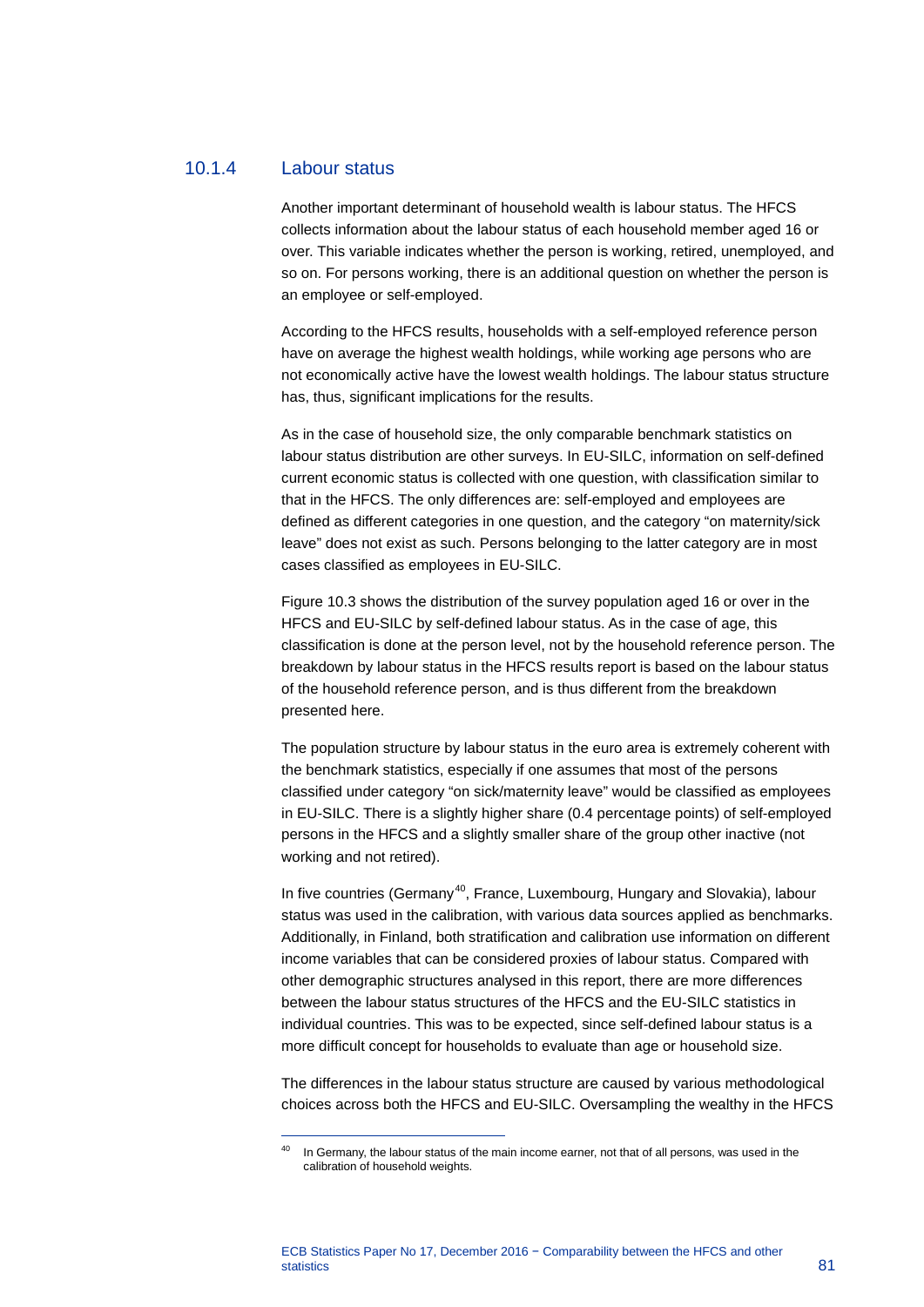is also likely to have an influence on the results. A thorough analysis of the causes for differences would require deeper research. For example, in the case of the selfemployed, the fact that the HFCS collects detailed information on self-employment businesses before the question on labour status may have an impact. The role of interviewers should also be emphasised. In two cases (German EU-SILC and Dutch HFCS), data are collected by self-administered interviews. In both cases, the survey that uses interviewers produces a clearly higher share of self-employed persons.

### **Figure 10.3**





Sources: ECB – HFCS and Eurostat – EU-SILC.

# 10.2 Comparing the HFCS and macro data on financial wealth and liabilities

Data on household sector wealth and liabilities are also available in national accounts and other macro sources. While it is useful to compare wealth data from micro and macro statistics, it must be kept in mind that there are significant differences between the definitions and methodologies applied in the two statistics. Consequently, differences in the levels of wealth between the two data sources are expected to be observed, especially if one compares the concepts of aggregate wealth used in each source.

There are several reasons for the discrepancy between total wealth levels derived from micro and macro sources. Coming from different traditions and addressing different purposes, the micro and macro approaches have developed quite independently. Thus, there is significant variability in the practices in assessing the boundaries of the household sector, in the valuation of assets and reference periods and in the definition of wealth and individual wealth items.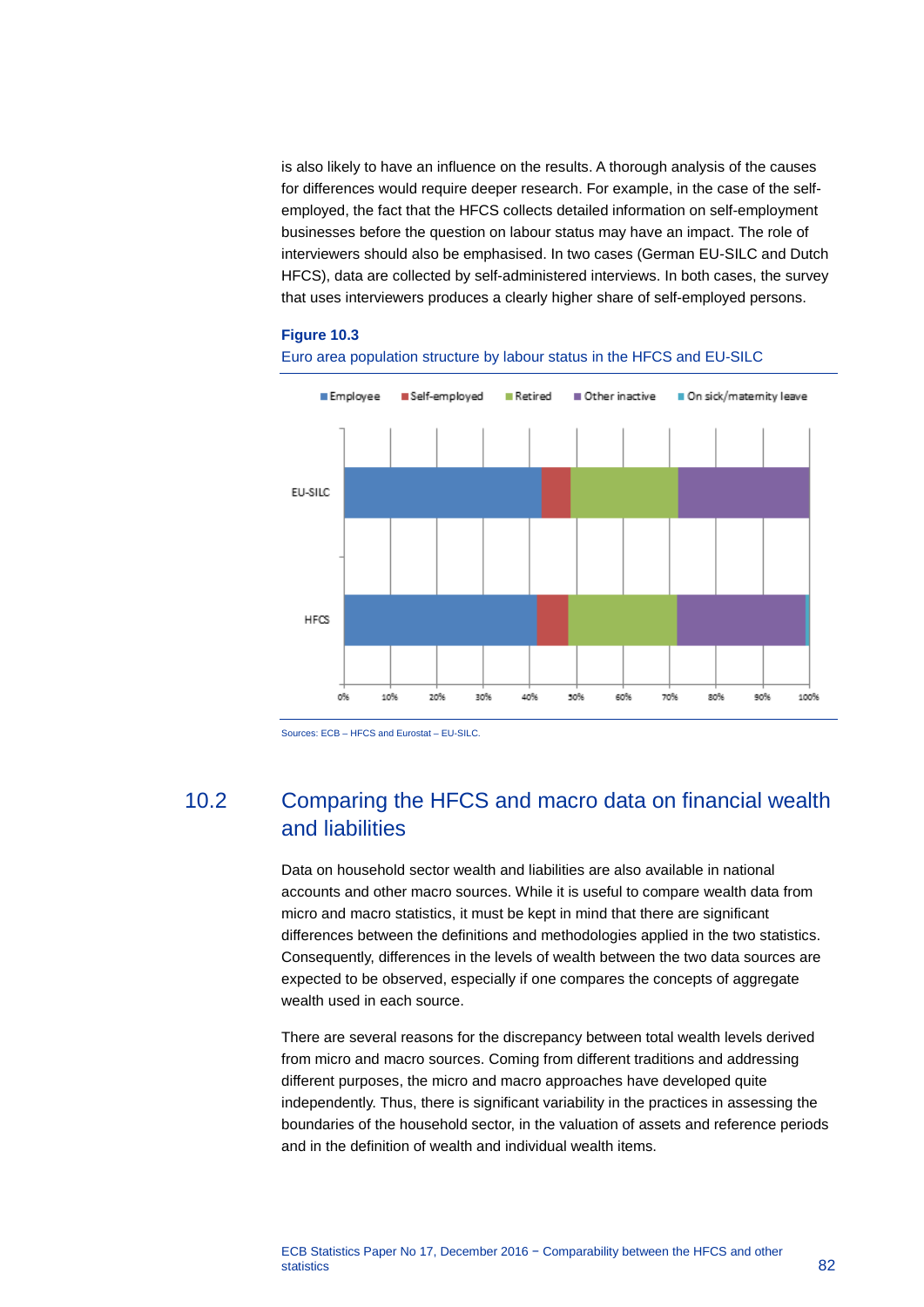Survey microdata aim to analyse income and wealth distributions, as well as compare income, wealth and debt across different sub-populations. Household-level data allow important insights into the economic behaviour of households that cannot be provided with macro level information. The main value added of household survey data is to answer relevant research and policy questions rather than to produce accurate statistics on the wealth aggregates. Conversely, survey data have to deal with issues such as possible reporting and sampling bias. Of these, the latter has a particularly large impact on wealth data, given the skewed distribution of wealth and the difficulty of contacting households at the very top of the distribution.

Macro data permit, *inter alia*, investigation into how different institutional sectors contribute to the national product, consumption and saving, as well as to national wealth. National accounts are constructed in a way that seeks to minimise bias in the estimates for the economy as a whole, as well as to minimise statistical discrepancies within the system. Therefore, some bias may be recorded in the household sector accounts to satisfy the balancing constraints of the whole system of accounts. In some cases, certain economic transactions for the household sector may even be derived as residual, by subtracting from the estimated total the estimates of other institutional sectors.

These kinds of discrepancies between micro and macro data have been analysed in recent years, e.g. by Andreasch and Lindner (2014) and Honkkila and Kavonius (2013). This document does not intend to repeat the discussions from these papers, but acknowledges the conclusions on the differences between the methodologies. Instead of analysing total (financial) wealth with the concepts applied in micro and macro statistics, this chapter concentrates on comparing wealth items that are relatively comparable across the two sources.

## 10.2.1 Financial assets

The data from the first HFCS wave showed that the levels of financial wealth in the survey data are generally lower than the levels produced by national accounts. The degree of underreporting of financial assets in the survey data was significantly higher than in the case of real assets, for which the HFCS in some countries produced even higher aggregate values than national accounts. There were also cross-country differences in the ratio between financial wealth in the HFCS and financial wealth in national accounts. It is fair to assume that a portion of these crosscountry differences is caused by divergences in the methodologies applied in the country-level production processes of both statistics. The second-wave data allows the testing of this hypothesis by evaluating whether the ratios between the levels of wealth are stable across time in various countries.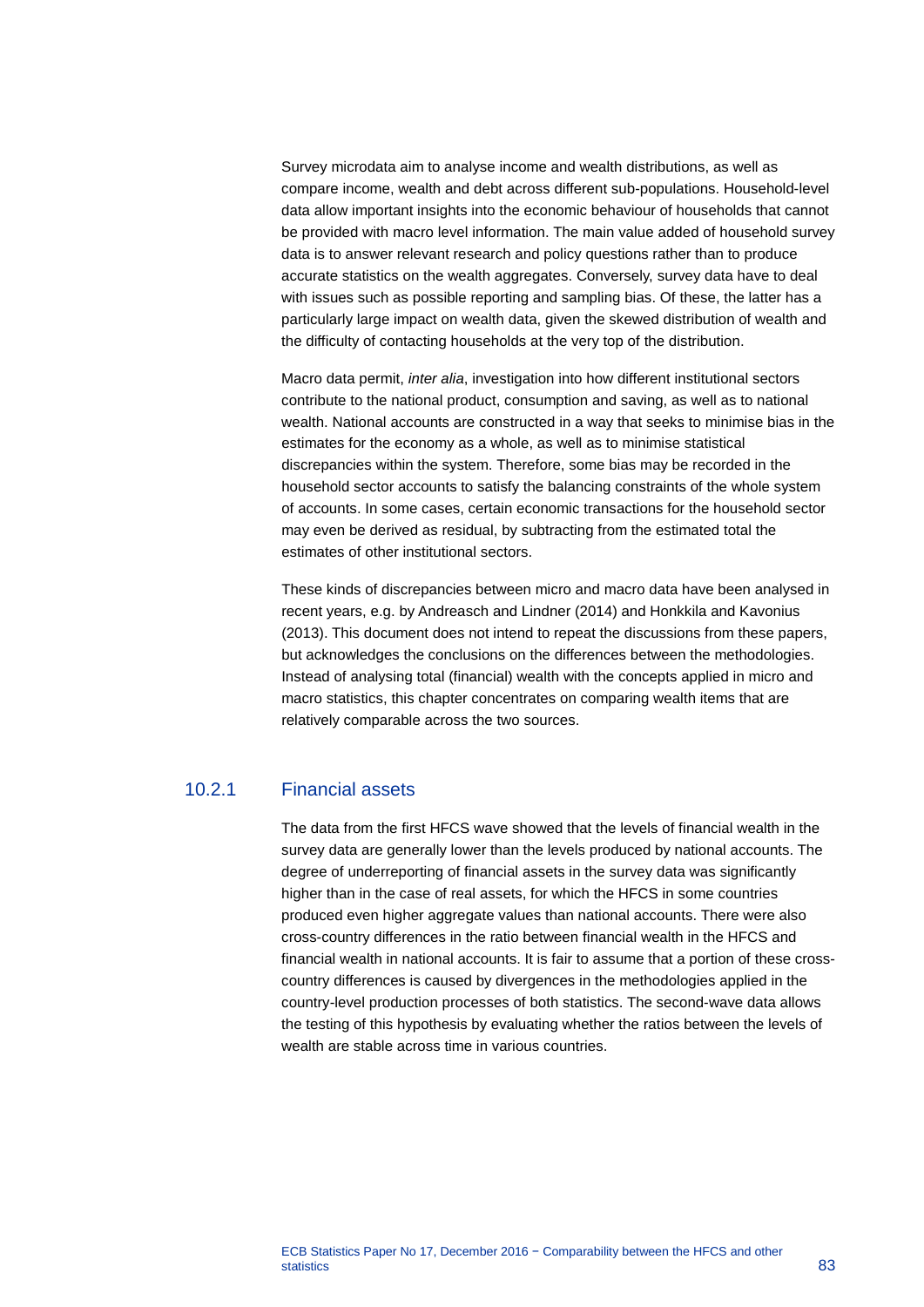### **Figure 10.4**

Ratio of adjusted financial wealth per capita in the HFCS to national accounts, first HFCS wave (around 2010) and second HFCS wave (around 2014)



Sources: ECB – HFCS and ECB – Annual Sector Accounts.

According to previous literature, financial wealth items with similar definitions in surveys and national accounts are deposits, mutual fund shares, listed shares and bonds. This concept will be called *adjusted financial wealth* in the remainder of this chapter. These items are summed up for both statistics, and the ratio of HFCS totals to national accounts totals in per capita terms are shown for all countries that participated in the first HFCS wave and both survey waves in Figure 10.4.

Figure 10.4 shows that the HFCS produces lower levels of per capita financial wealth than macro data, even if only comparable items are used in the comparison. There is also significant cross-country variability between the ratios of adjusted financial wealth. However, in most countries, these ratios are remarkably stable across the two HFCS waves in 2010 and 2014. This suggests that the differences between the results from the two data sources are predominantly caused by methodological and conceptual differences between macro and micro statistics. These issues may be country- and asset-specific, but do not change considerably over time. While the existence of some

reporting and sampling bias in the survey data should be recognised, the impact of the bias in the results is not completely random and the survey data provides a reliable source for looking at the distributions of household wealth and their changes over time.

## 10.2.2 Liabilities

On the liabilities side of the households' balance sheets, there are minimal conceptual differences in the definitions between micro and macro statistics. In the HFCS, debt is collected by collateral – separately for mortgages on the household main residence, mortgages on other properties and loans not collateralised by real estate. In addition, private loans, i.e. loans from other households, are collected separately in the HFCS second wave. Households' liabilities in macro statistics are classified by the duration of the loan, and there is usually no differentiation between mortgages and other loans. However, the definition of the aggregate loans in macro statistics is almost identical to the HFCS definition. The only exception is private loans, which are usually not recorded in macro statistics. This has a limited impact on the evaluation, and the share of private loans in total household debt is approximately 1% in the HFCS second wave.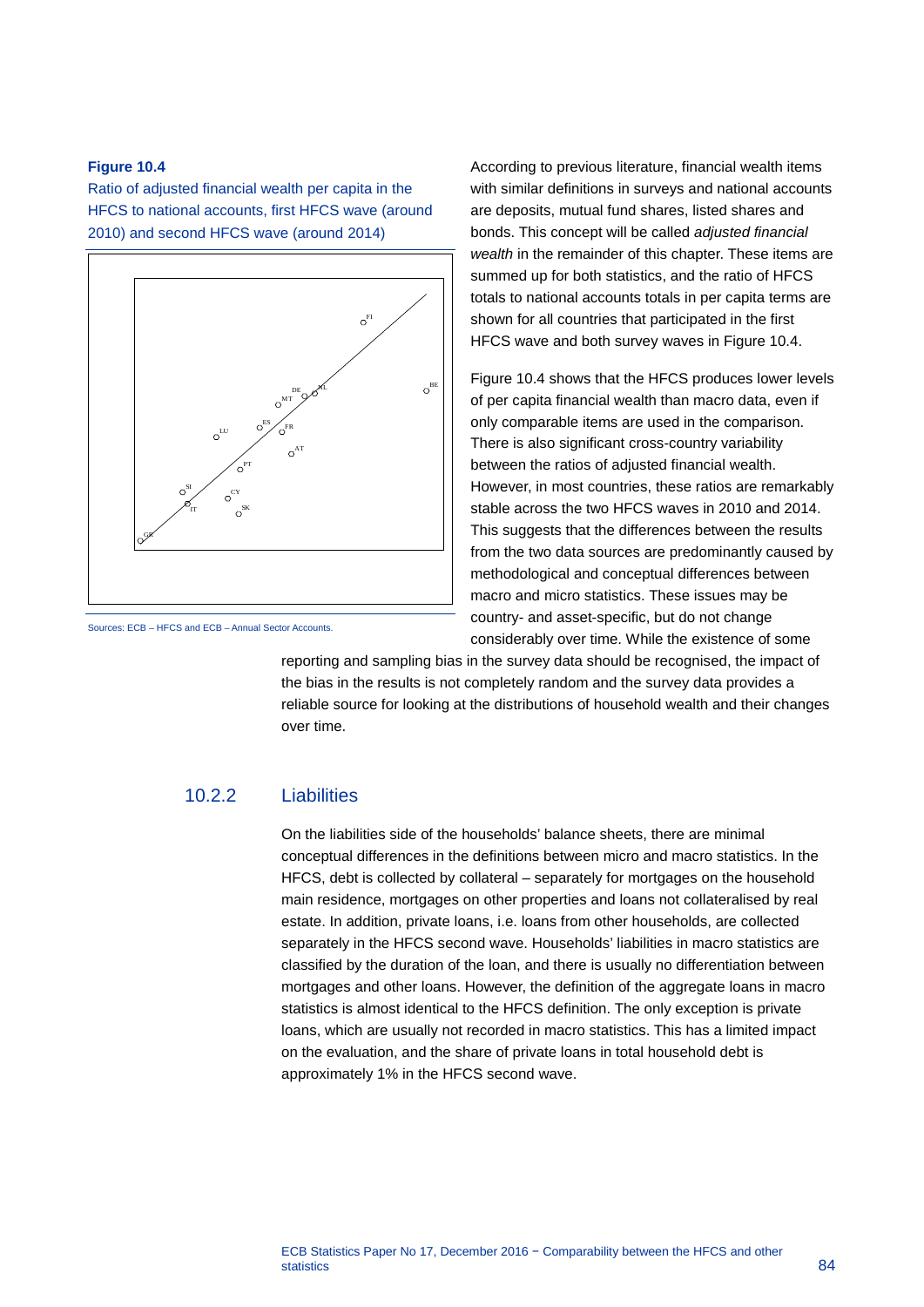### **Figure 10.5**

Ratio of households' liabilities per capita in the HFCS to MFI statistics, first HFCS wave (around 2010) and second HFCS wave (around 2014)



Source: ECB – HFCS and ECB – statistics on balance sheets of Monetary Financial Institutions

The benchmark data for liabilities used in this chapter is the ECB statistics on the balance sheets of monetary financial institutions (MFIs). $41$  These data provide information on loans provided by monetary financial institutions, classified by the institutional sector of the lender. The statistics are harmonised at the euro area level. Data are collected directly from the institutions providing loans, and unlike the data from national accounts, are thus not subject to any balancing adjustments. MFI statistics have recently included data on loans adjusted for sales and securitisation, incorporating more comprehensive information on loans originated by MFIs but which are no longer recorded on their balance sheets. As a result of this adjustment, the data are comparable with any survey data on household debt.<sup>[42](#page-86-1)</sup> The drawback of MFI data is that they do not differentiate between households and nonprofit institutions serving households.

The results of the comparison of the levels of households' liabilities between micro and macro statistics are shown in Figure 10.5. The levels of debt

produced by the survey are generally closer to the levels of macro data than the levels of adjusted financial wealth shown in the previous chapter. This is not surprising, since the sampling bias caused by having fewer of the richest households in the sample than in the population is smaller for liabilities than for financial wealth. A significant share of financial assets is held by extremely wealthy individuals, but the distribution of debt is much less skewed. However, cross-country differences in the HFCS/MFI ratio of liabilities can be observed.

As was already seen in the analysis of adjusted wealth, the difference between levels of debt in micro and macro statistics in individual countries is very stable across the two HFCS waves. This implies once again that the survey data are a reliable source for analysing distributions of households' balance sheets, and their changes over time.

## <span id="page-86-1"></span><span id="page-86-0"></span>10.2.3 Conclusions and the way forward

-

This chapter has provided only a brief comparison between micro and macro data on household wealth and liabilities. Work on understanding and quantifying the differences between the two data sources is ongoing. The ECB has launched an expert group on linking macro and micro statistics for the household sector. This

<sup>41</sup> <https://www.ecb.europa.eu/stats/money/aggregates/bsheets/html/index.en.html>

 $42$  The MFI data for Luxembourg in Figure 10.5 includes loans unadjusted for sales and securitisation, since securitised loans in Luxembourg are almost exclusively held by non-residents who are not included in the sampling frame of the HFCS.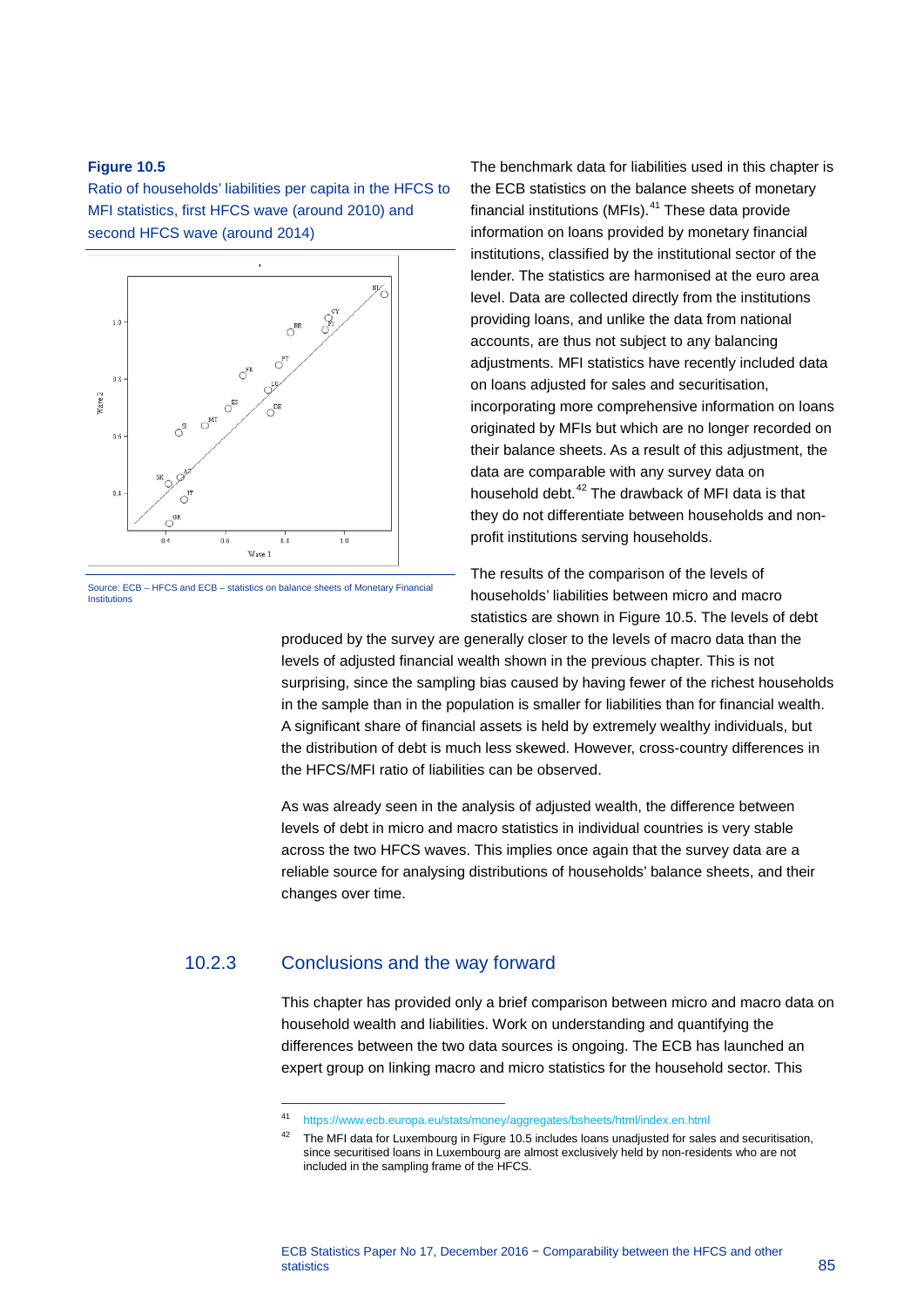expert group is analysing more deeply the concepts and practices of macro and micro statistics, including assets with a lesser degree of comparability such as unlisted shares and other equity and pension wealth. The expert group will publish a separate report on these linkages in 2017.

# 10.3 Comparison of income data between the HFCS and EU-SILC

The main purpose of the HFCS is to collect data on households' balance sheets. Data on income are not first priority, but the collection of reliable income data is essential for several analytical purposes. For example, it is useful to analyse indicators on wealth and liabilities by household groups classified by their level of income. Furthermore, indicators on financial vulnerability, such as the debt-income ratio or the debt service-income ratio, are frequently used to assess financial stability of households. The drawback is that it is not possible to comprehensively collect both wealth and income data in a single survey, because it may excessively increase respondent fatigue. Consequently, only gross income is collected in all national datasets of the HFCS. Net income is collected only in a few countries, in some cases from administrative registers.

The concept of gross income in the HFCS is identical to the one used in EU-SILC, which is the most complete harmonised survey on household income in Europe. The structure and distribution of gross income can thus be compared between the two data sources.

Figure 10.6 shows the levels of income per household in the euro area, excluding Lithuania<sup>[43](#page-87-0)</sup>, produced by the second wave of the HFCS and EU-SILC. Data from EU-SILC are taken from the reference years of the HFCS for each country. In EU-SILC, average gross income per household is €41,300, while it is €39,400 in the HFCS. The difference is €1,900, or 4.8%, which shows relatively good comparability for a survey not specialised in the collection of income. A difference of similar magnitude in euro terms is observed for employee income. The levels of pensions and other social transfers are to a smaller extent higher in EU-SILC. However, the HFCS produces higher (unconditional) averages of self-employment income.

-

<span id="page-87-0"></span><sup>43</sup> Lithuania did not participate in the HFCS second wave.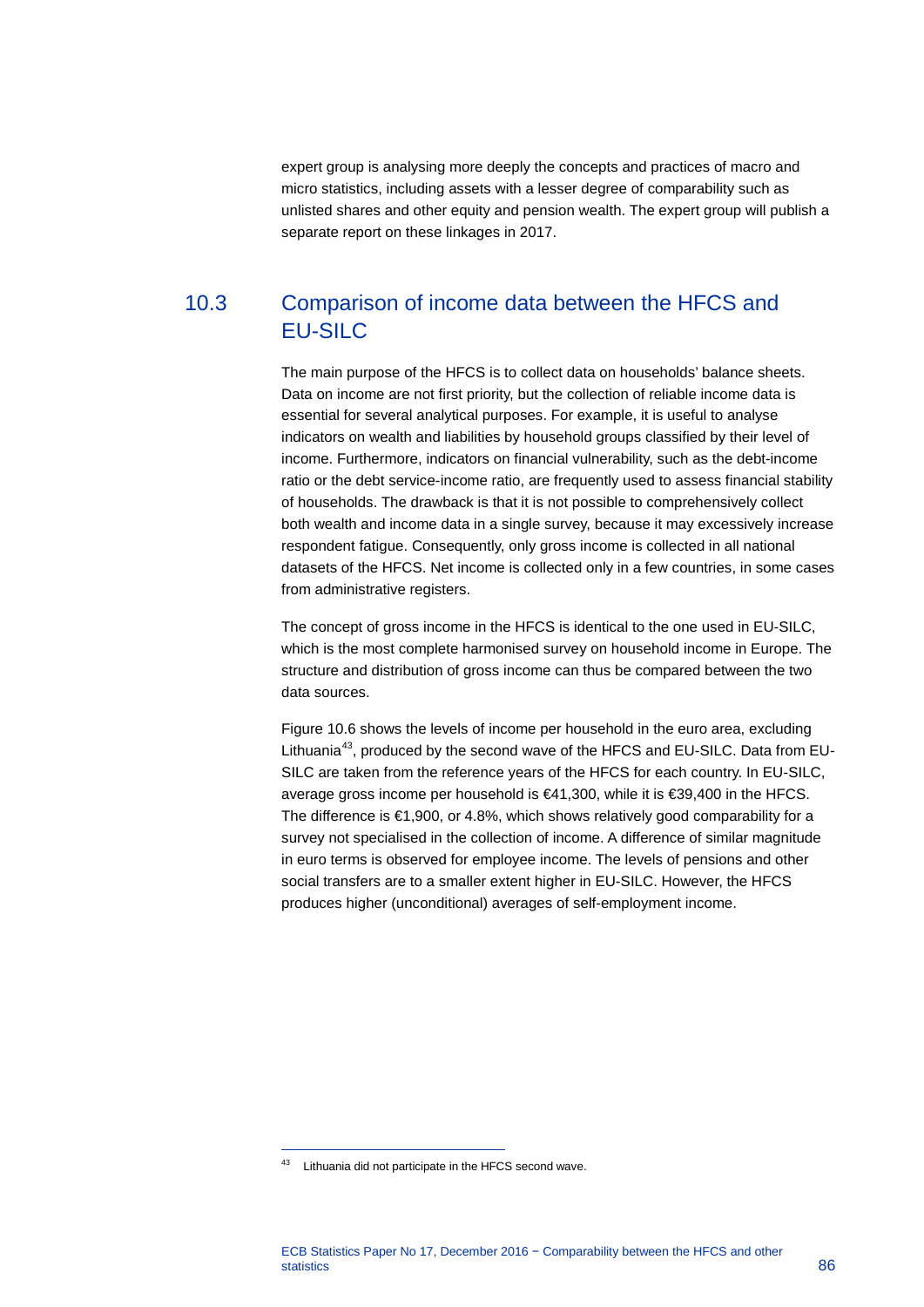#### **Figure 10.6**



Structure of gross income in the HFCS and EU-SILC, EUR per household

<span id="page-88-0"></span>-

The differences in the structure of income are in line with expectations. During a wealth survey, there is probably less recall bias for income items related to wealth, namely self-employment and property income. In addition, property income in the HFCS is collected in three questions ("rental income from real estate properties", "income from financial investments" and "income from private business other than self-employment")<sup>44</sup>, while the corresponding item in EU-SILC is covered by only two items ("income from rental of a property or land" and "interest, dividends, profit from capital investments in unincorporated business"). Questions on transfer income are however more detailed in EU-SILC than in the HFCS.

Given that the main motivations of collecting income data in the HFCS arise from distributional and vulnerability analysis, it is not only the correct levels of income that matter. The HFCS should also produce a reliable picture of income distribution. The main purpose of the following comparison is to assess the comparability of HFCS income data used in the reporting of the results (Household Finance and Consumption Network, 2016) with EU-SILC. It does not intend to draw a different picture of income distribution than that given by EU-SILC. For this, the HFCS data is not ideal, given the definition of household gross income.

Income distribution statistics (such as EU-SILC) use equivalised household disposable income in measuring inequality, and income is measured at personal rather than at the household level. This income measure is calculated by first assigning the household-level total net income to all household members, regardless

Sources: ECB – HFCS and Eurostat – EU-SILC.

In Italy, income from financial assets and interest paid are estimated by applying to the amounts reported by respondents some relevant return rates derived from external information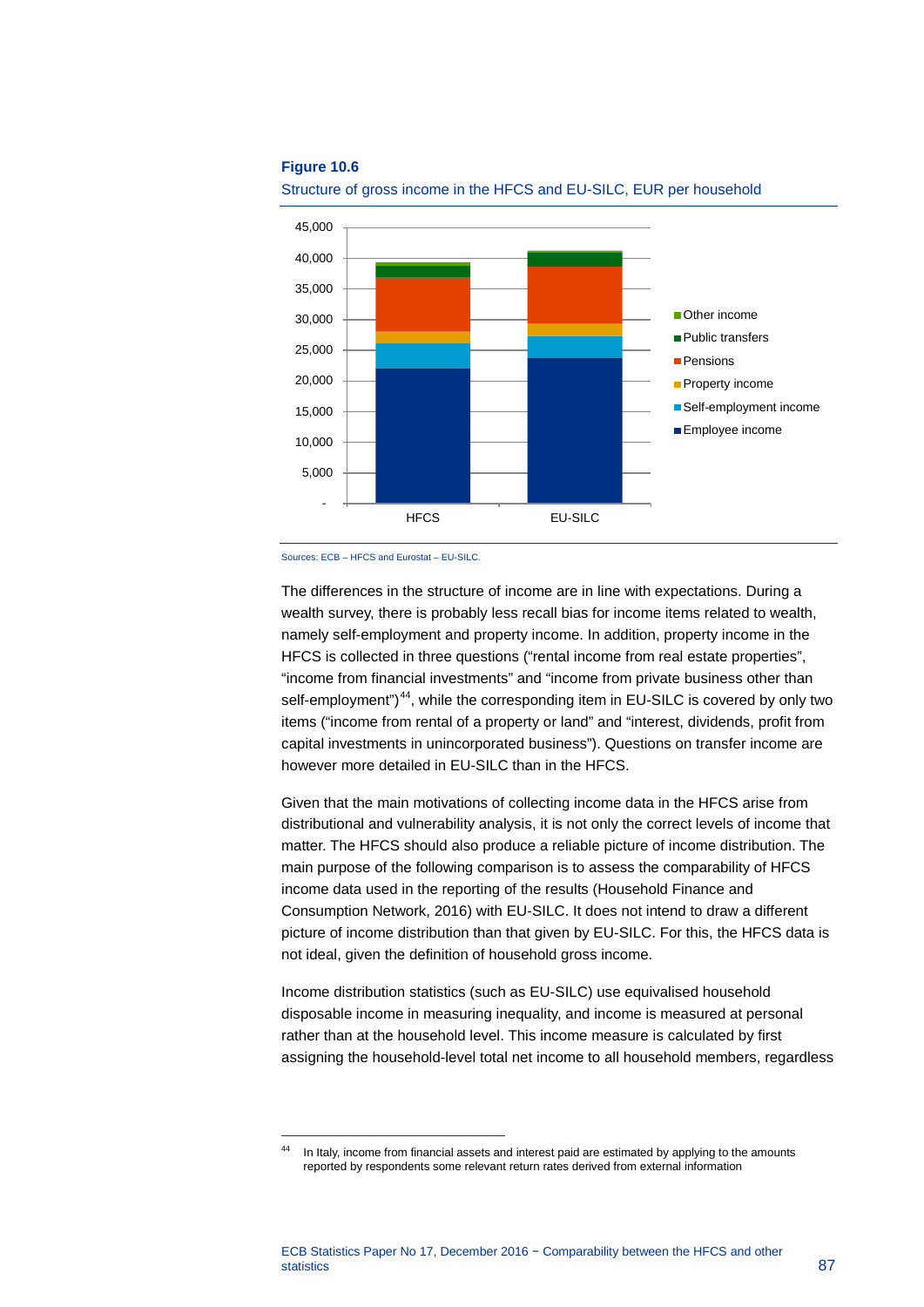of age, and dividing it by the number of consumption units in the household.<sup>[45](#page-89-0)</sup> Compared with measuring just household-level gross income, this is a better approach for distributional analysis.

The HFCS uses gross income and measures distributions by households. This is consistent with the approach on collecting and measuring wealth information at the household level. Thus, data on distributions in HFCS publications is very different from such data in EU-SILC publications. However, it is possible to calculate income distribution data with definitions identical to the EU-SILC data.

Figure 10.7 shows three different distributions of income derived from EU-SILC data, and compares them with the distribution produced from the HFCS.<sup>[46](#page-89-1)</sup> The columns indicate the share of total income in each income decile. Only comparisons between the distributions of gross income should be used to assess the coherence of HFCS data with EU-SILC data. The other two data series are shown here solely to illustrate how different income concepts result in very different outcomes in the reporting of the HFCS and EU-SILC.

#### **Figure 10.7**

Share of total income by income deciles in the HFCS and EU-SILC with various income concepts



Sources: ECB – HFCS and Eurostat – EU-SILC.

-

The left-most series is that drawn from the HFCS data, which shows the distribution of gross income by households. The second series is produced from EU-SILC data

<span id="page-89-0"></span><sup>&</sup>lt;sup>45</sup> The equivalence scale used in EU-SILC assigns a value of 1 for the first adult member of the household, a value of 0.5 to all other members aged 14 or over, and 0.3 to all members aged 13 or under

<span id="page-89-1"></span><sup>&</sup>lt;sup>46</sup> The HFCS data, as well as household level data series from EU-SILC are for the euro area, excluding Lithuania, to enable a comparison between identical or similar concepts. The data from EU-SILC on equivalised income is from the reference year 2013 (EU-SILC 2014) for all euro area countries, to enable a comparison with figures published by Eurostat.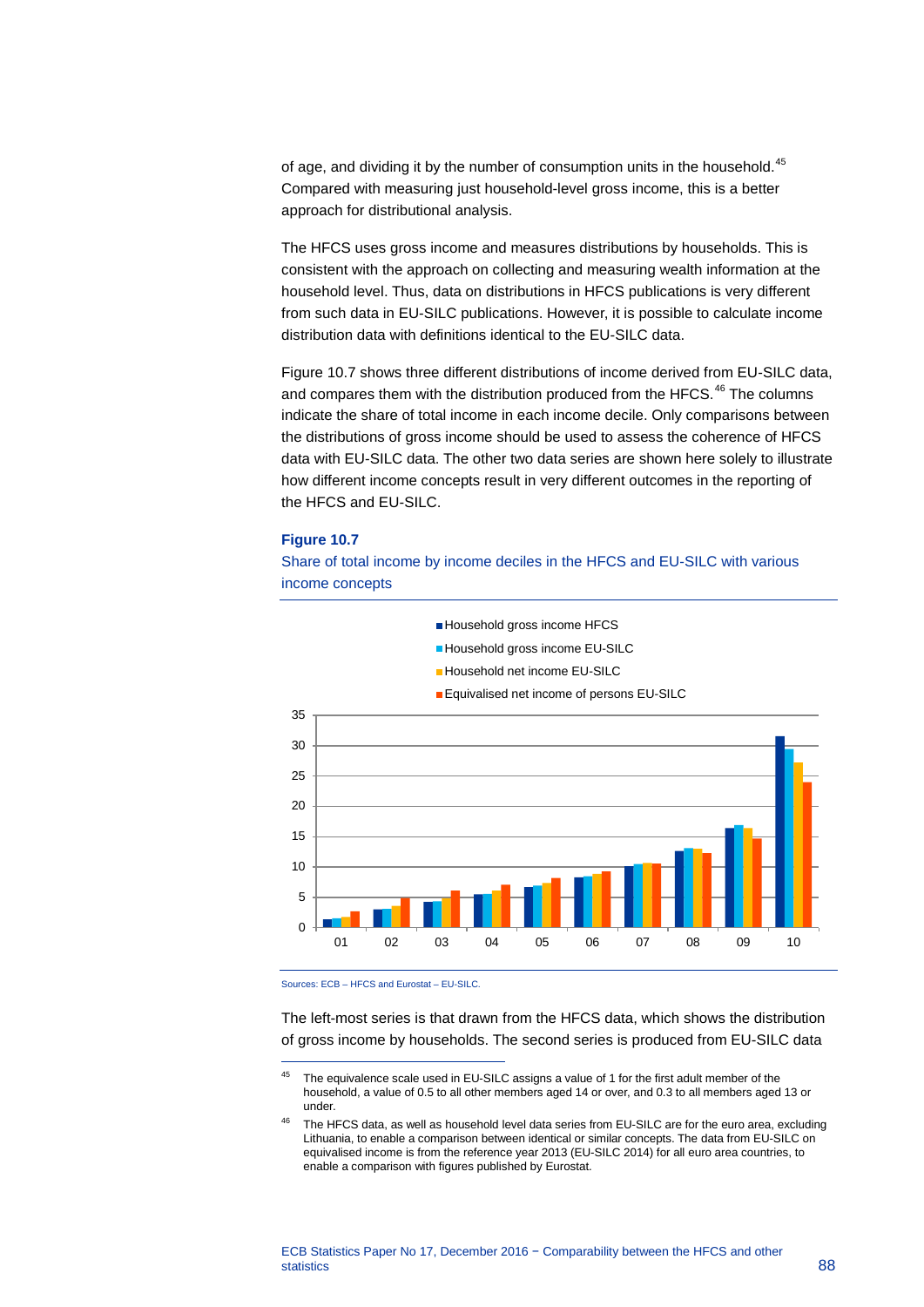with identical definitions. The difference between these two columns indicates the comparability of income data between the two datasets.

Even with identical definitions, the HFCS shows a somewhat more unequal distribution of income than EU-SILC, although the differences are not dramatic. In EU-SILC data, the share of gross income of the bottom 50% of the distribution is 21.5%, while it is 20.9% in the HFCS. The biggest difference is observed in the shares of the top income decile. In EU-SILC data, their share of total household gross income is 29.5%, and in the HFCS 31.6%.

These divergences can be explained by the differences in the structure of income described earlier. HFCS provides higher estimates for self-employment income while EU-SILC provides higher estimates of transfer income, which usually has an equalising impact on income distribution. Additionally, oversampling of wealthy households may have an impact on the share of households with very high income in the HFCS.

The third and fourth data series in Figure 10.7 point to the difference in the income definitions between the HFCS and income distribution statistics. These figures should not be used to assess the coherence of the HFCS data, and are shown to point out why income distribution measures published by other statistics yield very different results to the HFCS.

The third series shows the distribution of net disposable income by households, and the fourth series the distribution of equivalised disposable income of persons. Both data are from EU-SILC, the latter being that available in the public Eurostat EU-SILC database.<sup>[47](#page-90-0)</sup> As expected, net income by households is more equally distributed than gross income. Income taxation is progressive in most European countries, and social transfers are targeted at income-poor households. However, the main difference between the income distribution figures published by the HFCS and EU-SILC comes from shifting from household-level to personal-level equivalised income. The series on the right-hand side show the distribution of income.

To conclude, the level, structure and distribution of household gross income produced by the HFCS is fairly coherent with the corresponding information produced by EU-SILC. However, the concepts and methodologies used in the reporting of the results of the two statistics are very different and are not comparable.

<span id="page-90-0"></span>-

<sup>47</sup> [http://ec.europa.eu/eurostat/web/income-and-living-conditions/data/database,](http://ec.europa.eu/eurostat/web/income-and-living-conditions/data/database) EU-SILC figures for equivalised disposable income are for the whole euro area.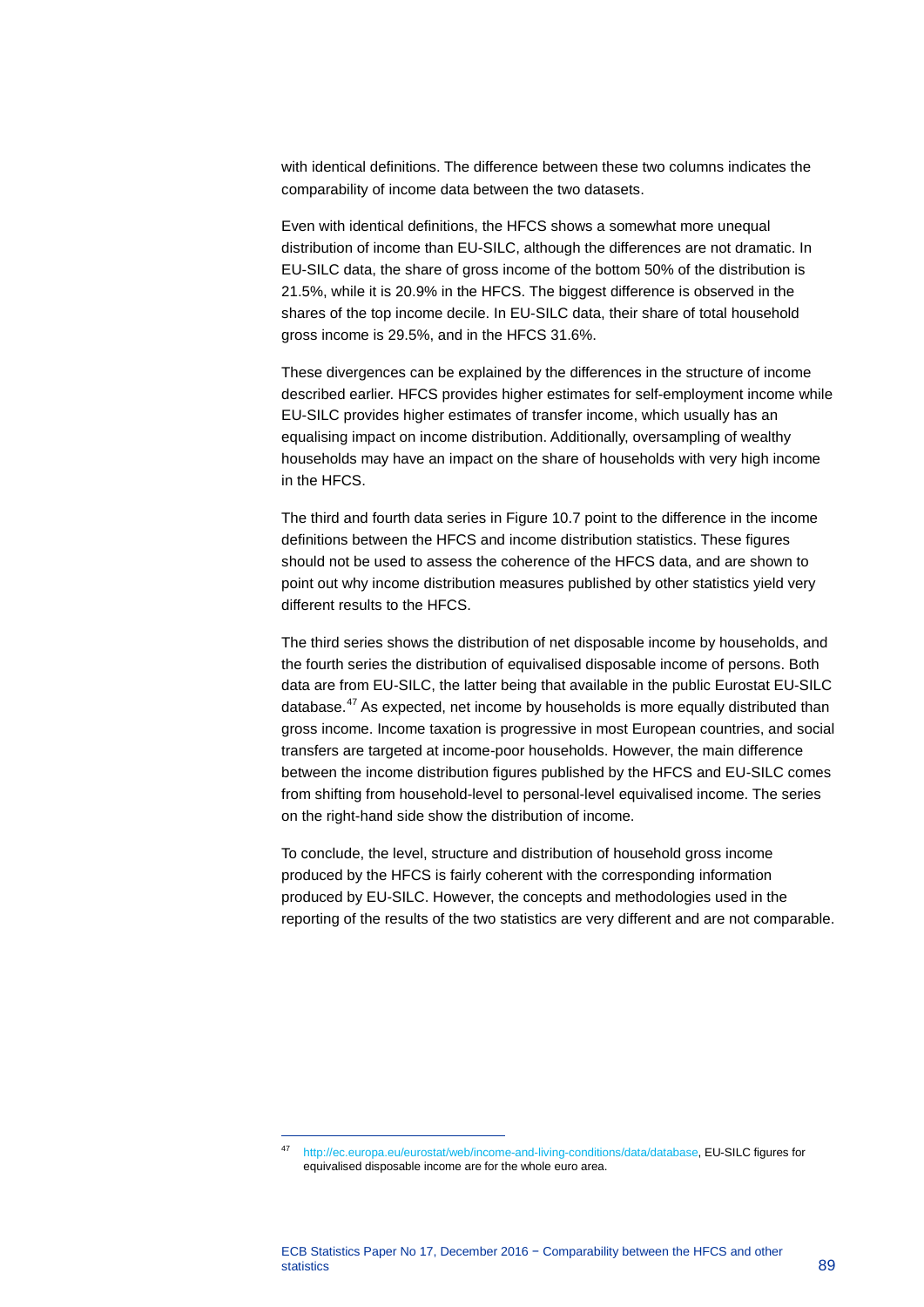# Appendices

# HFCS definitions of financially knowledgeable person and HFCS household definition

## HFCS definition of Financially knowledgeable person (FKP)

The Financially knowledgeable person (FKP) is defined as the person who is most knowledgeable on financial matters regarding both the household as a whole and its individual members. He/she will be invited to provide a large part of the information requested during the interview.

## HFCS Household definition

The target reference population for national surveys is all private households and their current members residing in the national territory at the time of data collection. Persons living in collective households and in institutions are generally excluded from the target population.

Household is defined as a person living alone or a group of people who live together in the same private dwelling and share expenditures, including the joint provision of living essentials. Employees of other residents (i.e. live-in domestic servants, aupairs, etc.) and flatmates without other family or partnership attachments to household members (e.g. resident boarders, lodgers, tenants, visitors, etc.) are considered separate households.

Subject to the further and specific conditions shown below, the following persons must, if they share household expenses, be regarded as household members:

- 1. persons usually resident, related to other members
- 2. persons usually resident, not related to other members
- 3. persons usually resident, but temporarily absent from dwelling (for reasons of holiday travel, work, education or similar)
- 4. children of the household being educated away from home
- 5. persons absent for long periods, but having household ties: persons working away from home
- 6. persons temporarily absent but having household ties: persons in hospital, nursing home, boarding school or other institution

Further conditions for inclusion as household members are as follows: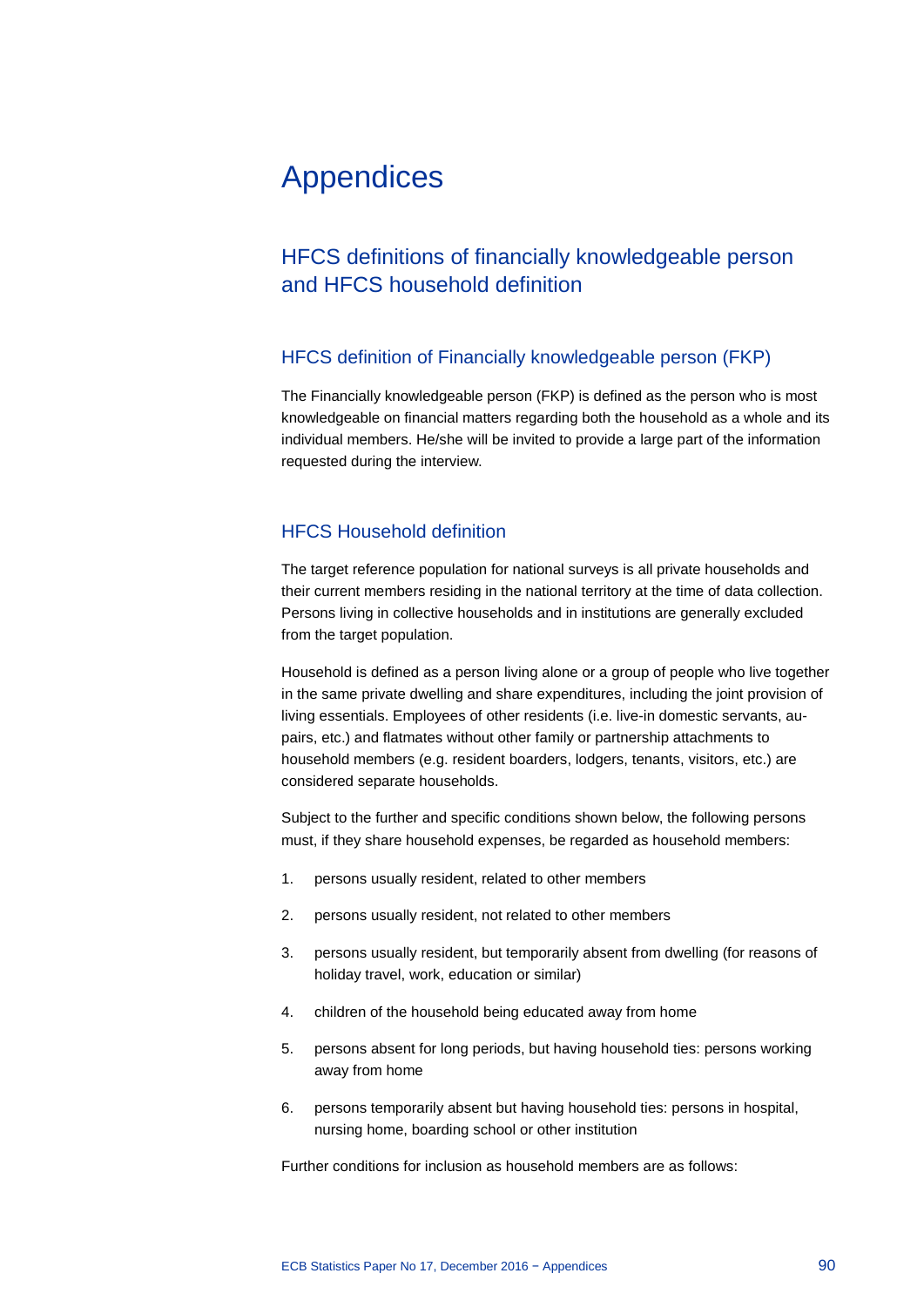for persons usually resident, but temporarily absent from the dwelling (3):

• the person currently has no private address elsewhere and the actual or intended duration of absence from the households is less than six months

for children of the household being educated away from home (4) and persons absent for long periods, but having household ties, such as persons working away from home (5):

• irrespective of the actual or intended duration of absence, if the person is the partner or child of a household member, continues to retain close ties with the household, regularly returns to this address (for instance, at the end of the academic term) and considers it to be his/her main residence.[48](#page-92-0)

for persons temporarily absent but having household ties: persons in hospital, nursing home, boarding school or other institution (6):

• the person has clear financial ties to the household and the actual or expected duration of absence from the household is less than six months

Sharing in household expenses includes benefiting from expenses (e.g. children, persons with no income) as well as contributing to expenses. If expenses are not shared, then the person constitutes a separate household at the same address.

A person will be considered a usually resident member of the household if he/she spends most of his/her daily night-rest there, evaluated over the past six months (this includes children in joint custody and elderly parents if they spend more days living in the household dwelling than anywhere else).

Persons forming new households or joining existing households will normally be considered members at their new location; similarly, those leaving to live elsewhere will no longer be considered members of the original household. The above mentioned "past six months" criteria will be replaced by the intention to stay for a period of six months or more at the new place of residence. Account has to be taken of what may be considered as "permanent" movements in or out of households. Thus a person who has moved into a household for an indefinite period or with the intention to stay for a period of six months or more will be considered a household member, even though the person has not yet stayed in the household for six months, and has in fact spent a majority of that time at some other place of residence. Similarly, a person who has moved out of the household to some other place of residence with the intention to stay away for six months or more will no longer be considered a member of the previous household.

If the person who is temporarily absent is in private accommodation, then whether they are members of this (or their other) household depends on the length of their absence.

<span id="page-92-0"></span>-

The definition of household membership differs slightly in Italy, as it includes persons in cases (4) and (5) as members of the households only if they are absent for less than six months.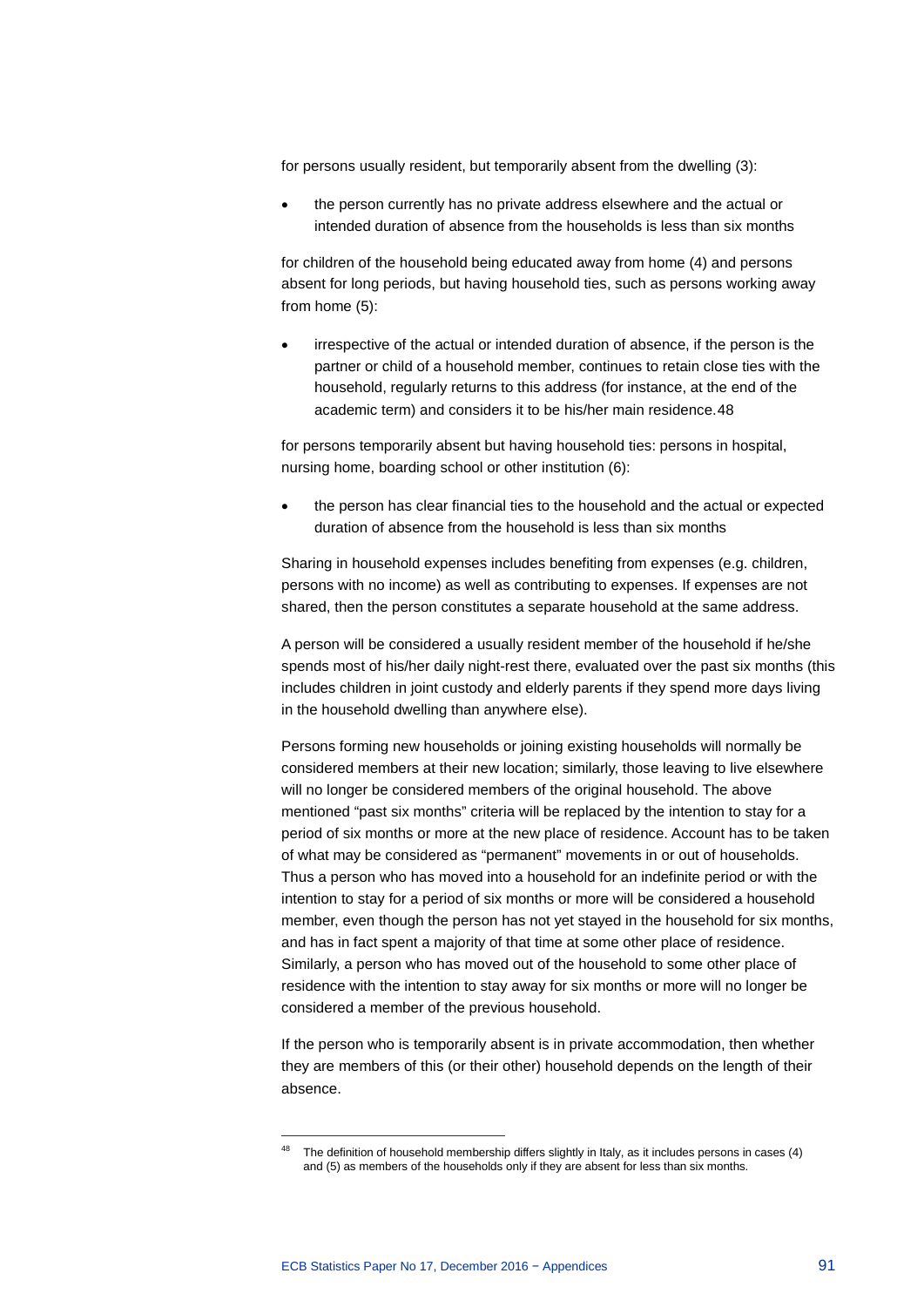Exceptionally, certain categories of persons with very close ties to the household may be included as members irrespective of the length of absence, provided they are not considered members of another private household. In particular, students that live elsewhere but retain close ties with the household, regularly return to this address and consider this address to be their main residence are to be considered part of the household irrespective of their length of stay at the other address.

Coverage issues: in the application of these criteria, the underlying intention should be to minimise the risk that individuals who have two private addresses at which they might potentially be enumerated are not double-counted in the sampling frame. Similarly, the intention should be to minimise the risk of some persons being excluded from membership of any household, even though in reality they belong to the private household sector.

Persons living in collective households and the institutionalised population are excluded from the survey population and not covered:

Collective household: refers to a non-institutional collective dwelling such as a boarding house, dormitory in an educational establishment or other living quarters shared by more than five persons without sharing household expenses. Also included are persons living as lodgers in households with more than five lodgers.

Institution: refers to old persons' homes, health care institutions, religious institutions (convents, monasteries), and correctional and penal institutions. Basically, institutions are distinguished from collective households, in that in the former, the resident persons have no individual responsibility for their housekeeping. In some cases, old persons' home can be considered collective households on the basis of this last rule.

## Changes in the core variables for wave 2

As mentioned in Chapter 2, there are several new variables collected in the second wave of the HFCS, as well as some changes in definitions. The list of the most important changes in output variables is shown in Table A.1.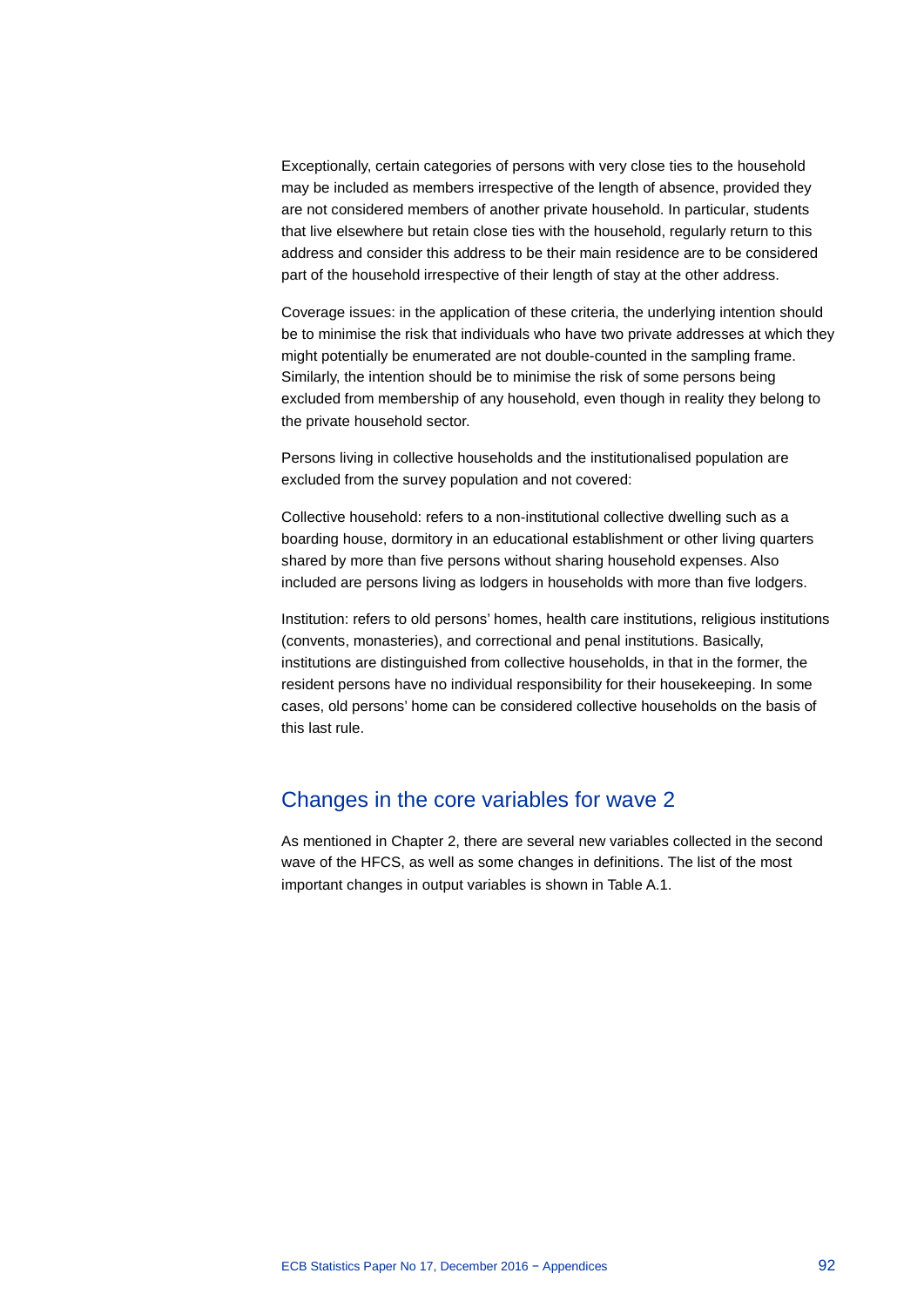## **Table A.1**

## Changes in the core variables for wave 2

| Real assets and their financing                                                                                                                                                                                                                                                                                                                                                                                                                                                                                                                                                                                                             |                                                                                                                                                                                                                                                          |
|---------------------------------------------------------------------------------------------------------------------------------------------------------------------------------------------------------------------------------------------------------------------------------------------------------------------------------------------------------------------------------------------------------------------------------------------------------------------------------------------------------------------------------------------------------------------------------------------------------------------------------------------|----------------------------------------------------------------------------------------------------------------------------------------------------------------------------------------------------------------------------------------------------------|
| HB113\$x HMR mortgage: reason for refinancing                                                                                                                                                                                                                                                                                                                                                                                                                                                                                                                                                                                               | New variable                                                                                                                                                                                                                                             |
| HB115\$x HMR mortgage: mortgage renegotiation                                                                                                                                                                                                                                                                                                                                                                                                                                                                                                                                                                                               | New variable                                                                                                                                                                                                                                             |
| HB260\$x Other property use                                                                                                                                                                                                                                                                                                                                                                                                                                                                                                                                                                                                                 | Four questions (HB260\$x-HB263\$x) on the use of other properties were modified<br>to one multiple choice question with six answer categories                                                                                                            |
| HB260\$x Other property: for household own use                                                                                                                                                                                                                                                                                                                                                                                                                                                                                                                                                                                              | Definition and answer categories changed, HB260\$x=1 has the same<br>interpretation in both waves                                                                                                                                                        |
| HB261\$x Other property: for business use                                                                                                                                                                                                                                                                                                                                                                                                                                                                                                                                                                                                   | Variable removed, HB260\$x=2 in the second wave corresponds HB261\$x=1 in the<br>first wave                                                                                                                                                              |
| HB262\$x Other property: leased or rented                                                                                                                                                                                                                                                                                                                                                                                                                                                                                                                                                                                                   | Variable removed, HB260\$x=3 in the second wave corresponds HB262\$x=1 in the<br>first wave                                                                                                                                                              |
| HB263\$x Other property: for other use                                                                                                                                                                                                                                                                                                                                                                                                                                                                                                                                                                                                      | Variable removed, HB260\$x=4 in the second wave corresponds HB263\$x=1 in the<br>first wave, HB260\$x=5 in the second wave corresponds to HB263\$x=2 in the first<br>wave and HB260\$x=6 in the second wave corresponds to HB263=3 in the first<br>wave. |
| HB313\$x Other property mortgage: reason for refinancing                                                                                                                                                                                                                                                                                                                                                                                                                                                                                                                                                                                    | New variable                                                                                                                                                                                                                                             |
| HB315\$x Other property mortgage: loan renegotiation                                                                                                                                                                                                                                                                                                                                                                                                                                                                                                                                                                                        | New variable                                                                                                                                                                                                                                             |
| HB4800 Purchase of vehicles                                                                                                                                                                                                                                                                                                                                                                                                                                                                                                                                                                                                                 | New variable                                                                                                                                                                                                                                             |
| HB4810 Price of purchased vehicles                                                                                                                                                                                                                                                                                                                                                                                                                                                                                                                                                                                                          | New variable                                                                                                                                                                                                                                             |
| Other liabilities, credit constraints                                                                                                                                                                                                                                                                                                                                                                                                                                                                                                                                                                                                       |                                                                                                                                                                                                                                                          |
| HC0330 Has private loans                                                                                                                                                                                                                                                                                                                                                                                                                                                                                                                                                                                                                    | New variable                                                                                                                                                                                                                                             |
| HC0340 How many private loans                                                                                                                                                                                                                                                                                                                                                                                                                                                                                                                                                                                                               | New variable                                                                                                                                                                                                                                             |
| HC035\$x Private loan: purpose of loan                                                                                                                                                                                                                                                                                                                                                                                                                                                                                                                                                                                                      | New variable                                                                                                                                                                                                                                             |
| HC036\$x Private loan                                                                                                                                                                                                                                                                                                                                                                                                                                                                                                                                                                                                                       | New variable                                                                                                                                                                                                                                             |
| HC0370 Additional private loans, outstanding amount                                                                                                                                                                                                                                                                                                                                                                                                                                                                                                                                                                                         | New variable                                                                                                                                                                                                                                             |
| HC0400 Has any non-collateralised loans, HC0410 number of non-collateralised loans,<br>HC050\$x non-collateralised loan \$x: purpose of the loan, HC060\$x non-collateralised loan<br>\$x: amount initially borrowed, HC070\$x non-collateralised loan \$x: initial length of the loan,<br>HC080\$x non-collateralised loan \$x: outstanding balance of loan, HC090\$x non-<br>collateralised loan \$x: current interest rate of loan, HC100\$x non-collateralised loan \$x:<br>monthly payment on loan, HC1100 total amount owed for additional non-collateralised loans,<br>HC1200 monthly payment on additional non-collateralised loans | Private, informal loans from relatives and friends excluded from question wording<br>and/or survey definition                                                                                                                                            |
| Private businesses, financial assets                                                                                                                                                                                                                                                                                                                                                                                                                                                                                                                                                                                                        |                                                                                                                                                                                                                                                          |
| HD1320g Market value of mutual funds - aggregate amount all funds together                                                                                                                                                                                                                                                                                                                                                                                                                                                                                                                                                                  | Change of definition, refers to values of unknown mutual fund types. Information<br>included in variable HD1330 in the second wave.                                                                                                                      |
| HD1330 Market value of mutual funds - all funds together                                                                                                                                                                                                                                                                                                                                                                                                                                                                                                                                                                                    | Replacing variable HD1320g, to be completed only if values by types of mutual<br>funds cannot be provided by the respondents                                                                                                                             |
| Consumption and saving                                                                                                                                                                                                                                                                                                                                                                                                                                                                                                                                                                                                                      |                                                                                                                                                                                                                                                          |
| HI0100 Amount spent on food at home                                                                                                                                                                                                                                                                                                                                                                                                                                                                                                                                                                                                         | Reference period and question wording clarified as a typical month instead of<br>typical month in the past 12 months.                                                                                                                                    |
| HI0200 Amount spent on food outside home                                                                                                                                                                                                                                                                                                                                                                                                                                                                                                                                                                                                    | Reference period and question wording clarified as a typical month instead of<br>typical month in the past 12 months.                                                                                                                                    |
| HI0210 Amount spent on utilities                                                                                                                                                                                                                                                                                                                                                                                                                                                                                                                                                                                                            | New variable                                                                                                                                                                                                                                             |
| HI0220 Amount spent on consumer goods and services                                                                                                                                                                                                                                                                                                                                                                                                                                                                                                                                                                                          | New variable                                                                                                                                                                                                                                             |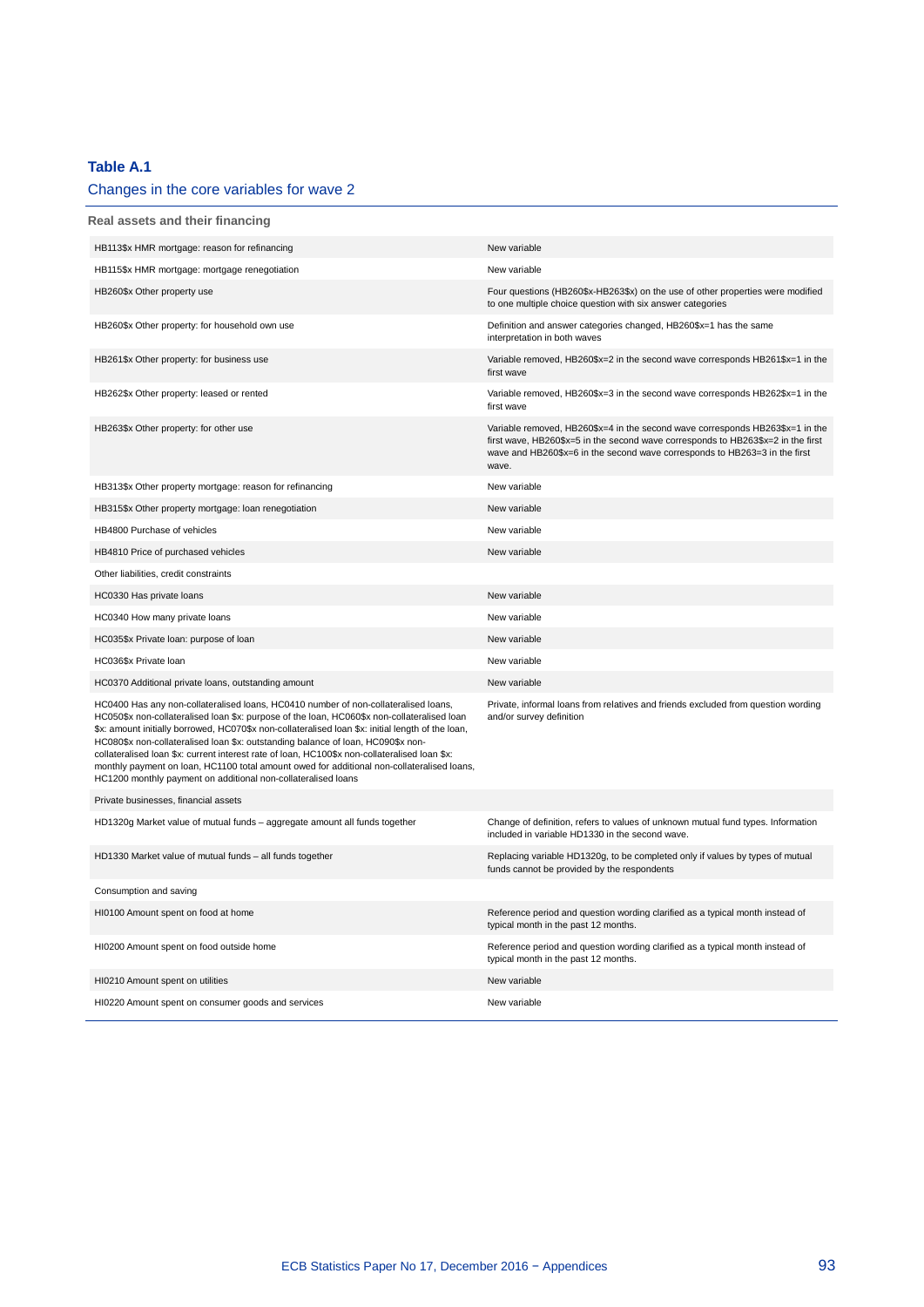# Coverage of the core items in the second wave of the **HFCS**

The surveys of countries that started new surveys in the first or second HFCS wave or replaced their previous survey with the new HFCS to supply the HFCS data are largely built on the euro area blueprint questionnaire. Some countries (Italy, Spain, Finland, France, the Netherlands) have adapted existing national surveys to the HFCS. In the countries with pre-existing surveys, harmonisation may involve some approximation until the survey gradually converges to the output variables of the HFCS. The whole content of the HFCS blueprint questionnaire may therefore not always be fully covered in all countries in the first survey waves. Box A.1 provides information on the incomplete coverage of the HFCS core questions in the second wave of the HFCS.

In addition to the core items available in the user database for external researchers, the HFCS collects confidential information from all households selected in the sample. Details on the contents and country coverage of this so-called sample register file are provided in Box A.2.

## **Box A.1** HFCS core variables not covered in HFCS wave 2

### **Demographics**

Questions on country of birth and length of stay in the country are not collected in Spain. In France and the Netherlands, these variables are not collected for foreign-born persons.

#### **Real assets and their financing**

The question on how long the household has lived in the current household main residence (HMR) is not asked in Finland. The questions on the amount of rent paid for partially-owned household main residence and on the percentage of ownership of the household main residence are not asked in the Netherlands. The questions on the year the household main residence was acquired and its value at the time of acquisition are not asked in Finland, and neither is the question on the percentage of ownership of other properties.

The questions on the number of cars and the number vehicles other than cars are not asked in Italy. The question on the number of vehicles other than cars is only partially asked in Spain and France. The questions on the ownership and value of valuables (such as jewellery, works of art, antiques) are not asked in Finland. The question on purchase of vehicles is not asked in Finland or Poland.

Questions on both HMR and other property mortgage refinancing, reasons for refinancing, year when loan was taken or refinanced, initial amount borrowed, length of loan, adjustable interest rate and current interest rate are not asked in Finland. Questions on reasons for mortgage refinancing and on mortgage renegotiation are not asked in Italy or Poland. Questions on the current interest rate of mortgages are not asked in Poland. The question on additional borrowing on HMR and other property mortgages is not asked in Italy, and the question on additional borrowing on other property mortgages is not asked in Germany or Spain. Questions on other property mortgage refinancing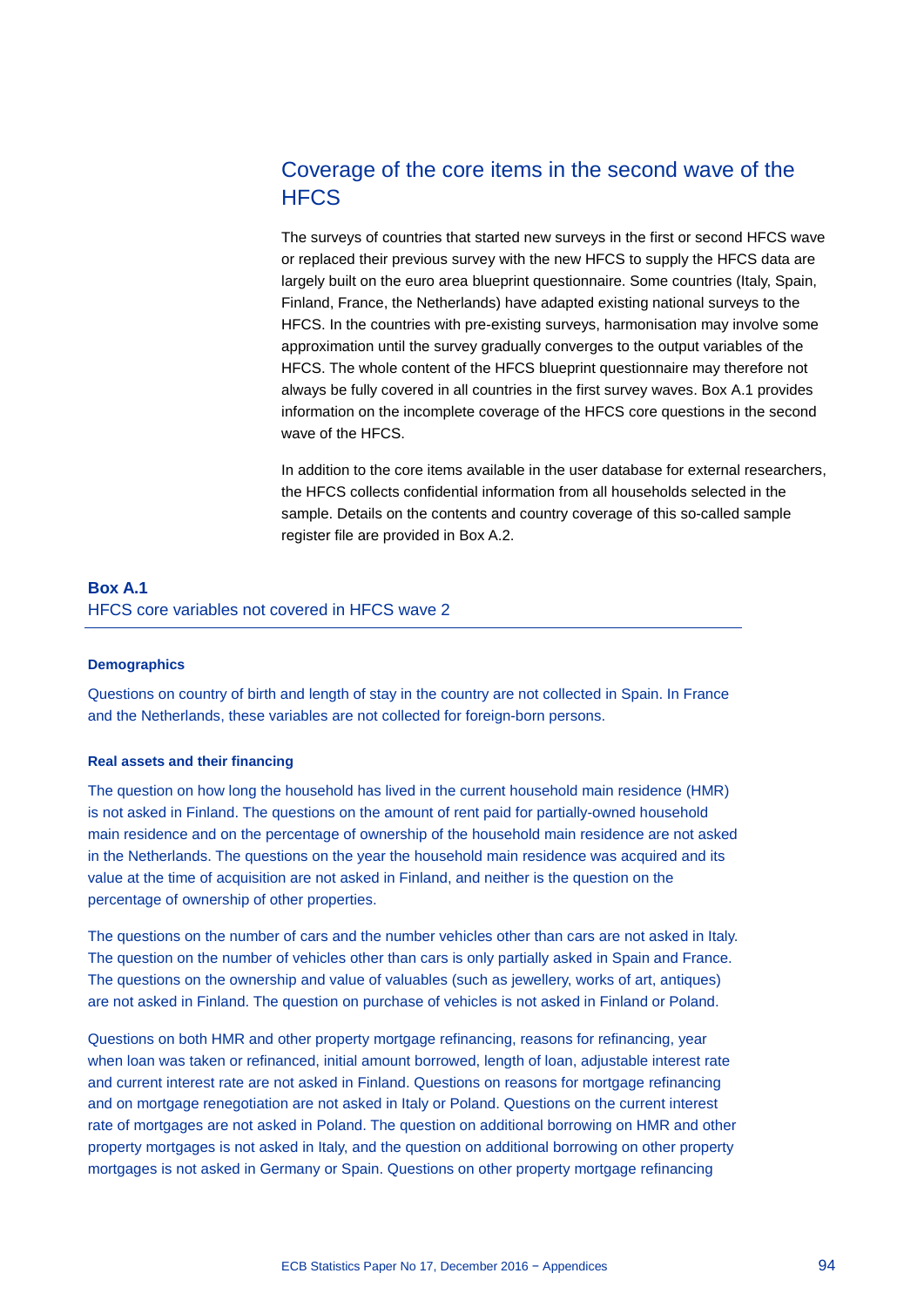and renegotiation, and the reasons for refinancing are not asked in Spain. Questions on the adjustable interest rate are not included in the data from Malta. In France, mortgages collateralised by properties are defined either as mortgages or as loans that are taken for the purpose of buying the property and that have an insurance scheme (*sociétés de cautionnement*) – a type of guarantee.

#### **Other liabilities, credit constraints**

The question block on private loans is not asked in Estonia, France or Poland. In Finland, questions on the number and purpose of private loans are not asked, and the outstanding amount on private loans is given as the outstanding amount on additional private loans. Questions on the amount initially borrowed, the initial length and current interest rate of non-collateralised loans are not asked in Finland.

Data on monthly payments on non-collateralised loans are only partially collected in Germany and Italy. The question on re-applying for credit after refusal is not asked in Spain or Italy.

### **Private businesses, financial assets**

The question on household members working in self-employment businesses is not asked in Finland or Poland. The question on the percentage of self-employment business ownership is not asked in Finland.

The value of saving accounts is not separately collected in Poland, and is provided jointly with data on sight accounts. Sub-items of the mutual funds questions are not separately collected in Finland, and values by type of mutual fund are not separately collected in Portugal. Sub-items on mutual funds predominantly investing in real estate and hedge funds are not separately collected in Italy. The sub-item on mutual funds predominantly investing in hedge funds is not separately collected in Spain or France. The question on types of bonds owned is only partially collected in Finland and Poland. The question on foreign shares in the owned shares' portfolio is not asked in France or Spain. The questions on money owed to the household and extra assets in managed accounts are not asked in Finland. The value of any other assets is only partially collected in Spain.

#### **Employment**

The secondary labour status question (in addition to the main labour status) is not asked in Finland or the Netherlands. Information on the type of contract is not collected in Finland. Data on time spent in the current main job is not collected in Finland and collected only for employees in Spain. Information on the type of secondary employment is not collected in Finland or Poland. The question on total time spent in employment since the age of 16 and expected retirement age is not asked in Finland. Data on expected retirement age is only partially collected in Italy and Spain.

#### **Pensions and life insurance policies**

The variables on public pension plans are not collected in Finland. The variable on the current percentage of gross earnings contributing to public pension plans is not collected in Austria, Italy, Spain or Poland, and is collected only for the main plan in Belgium and Luxembourg. The current value of accounts in public pension schemes is not collected in Austria, Spain, France, Greece, Hungary, Italy, Luxembourg, Malta or Poland.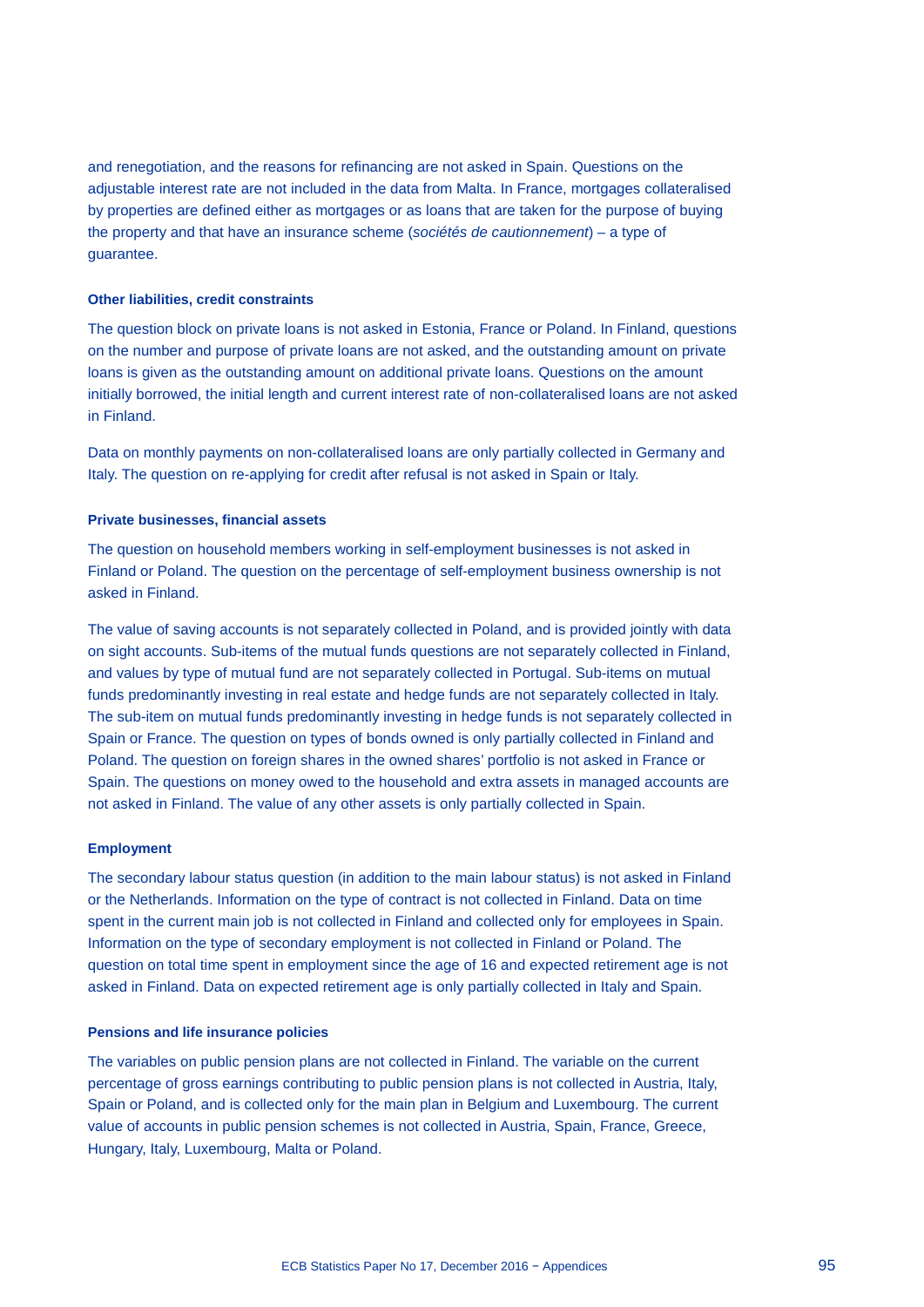The questions on occupational pension plans are not asked in Hungary. The current value of occupational pension schemes that have an account is not collected in Greece. The value of whole life insurance contracts is not collected in Finland. The question on whether the occupational plan has regular benefits in retirement is not asked in Finland, Greece or Poland. The question on the type of voluntary public pension plan (pension plan / whole life insurance contract) is not asked in Austria.

#### **Income**

Received income from private businesses other than self-employment is not collected in Italy. Income from private and occupational pension plans is not separately collected in Spain, but rather provided together with income from public pension plans. The question on the character of collected annual income (higher/normal/lower) and the question on future income expectations are not asked in Ireland or Finland.

#### **Intergenerational transfers, gifts**

In Finland, only the question on whether a substantial gift/inheritance was received is asked, the rest of the gift/inheritance block is not collected. Questions on from whom the gift/inheritance was received and whether the household expects to receive a gift/inheritance are not asked in Spain.

#### **Consumption and saving**

The amount spent on food outside the home is not collected separately, but rather provided together with amount spent for food at home in Spain. The amount spent on consumer goods and services is not collected in Poland. The question on the purpose of saving is only partially asked in Italy. Questions on the character of the last 12 months' expenses (high/normal/lower) and on the comparison of the balance between income and expenses is not asked in Finland. The question on the source of extra income to meet expenses in households with expenses above income is not asked in Finland, and is only partially collected in Spain. The question on the ability to get financial assistance from friends or relatives is not asked in Ireland or Spain.

## **Box A.2**

The sample register file

#### **Purpose and contents**

In addition to the core and non-core variables that are provided in the user database for external researchers, the HFCS collects information from all households initially selected for the sample in a so-called sample register file (S-file). The S-file contains data on the mode and outcome of the interview, interview dates and numbers of contacts, interviewers' assessments of the dwelling as well as of the neighbourhood, strata, sampling units and case design weights. This information is not provided for research use, mainly due to confidentiality reasons. Detailed information on dwellings and their surroundings together with data on sample units, often linked to geographical information, increases the identification risk of households significantly. However, such data provide important tools for analysing survey non-response. Variables in the S-file together with e.g. data on interviewers' and regional information available only at the national level are often used in estimating response propensities during the construction of survey weights (Albacete et al., 2016).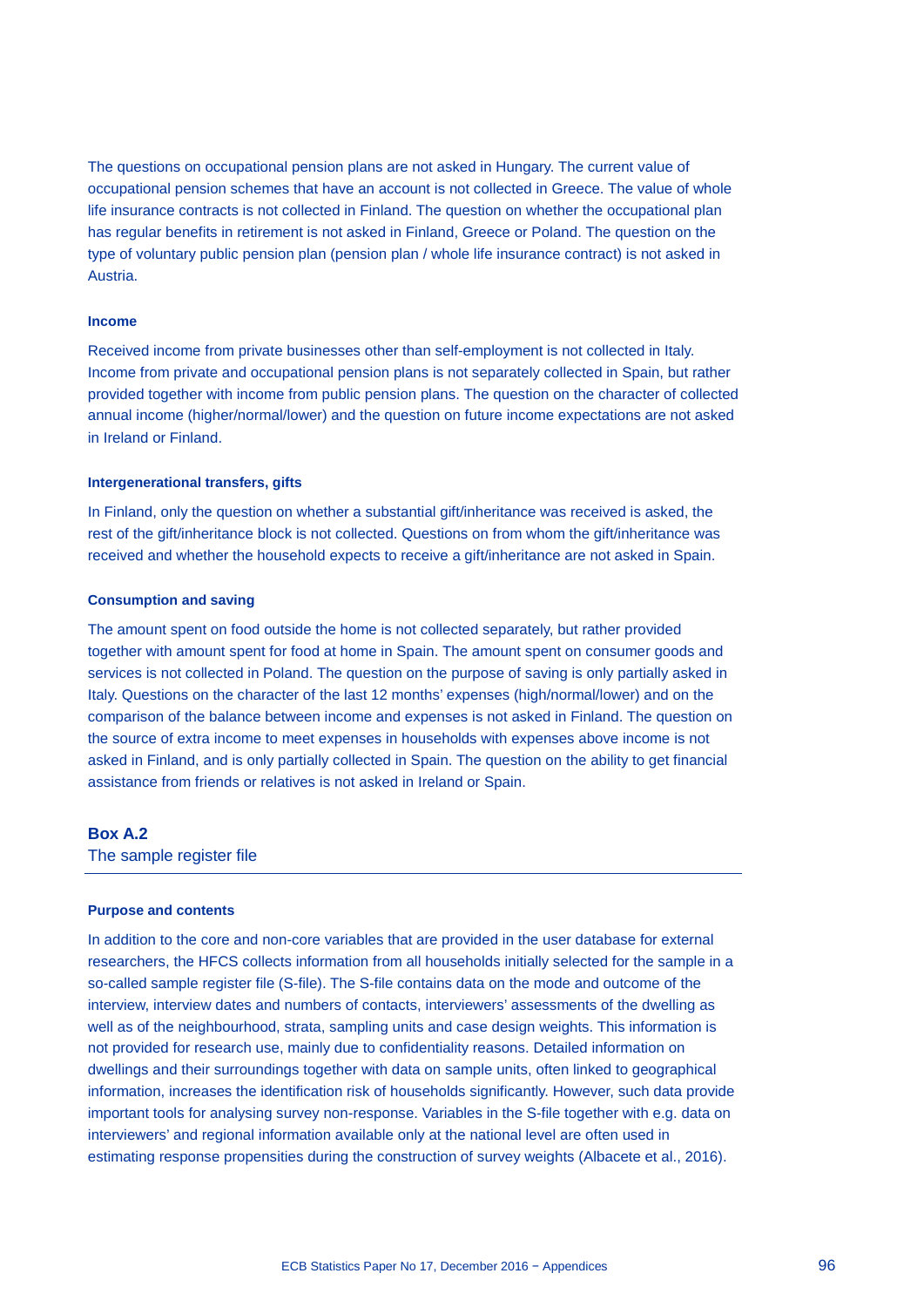#### **Availability of sample register information in the HFCS second wave**

Due to their importance in non-response analysis, variables in the sample register file are flagged as core variables, i.e. they should be collected in all countries participating in the survey. However, the availability of such information varies significantly between countries. In some countries, these data cannot be disseminated because of confidentiality reasons. Additionally, few countries are able to provide these data only for respondents. For example, detailed information on dwellings is not available in the Netherlands or in Finland<sup>[49](#page-98-0)</sup>, where the survey mode is either CATI or CAWI. Availability of sample register information is shown in Table A.2. This table indicates which variables are available for centralised evaluation at the ECB. There is no distinction between information not collected and information not disseminated due to confidentiality reasons.

## **Table A.2 Availability of variables in the sample register file**

-

| <b>Country</b>     | Non-respondent included | <b>Strata and design weight</b> | Number of variables on<br>dwelling assessment | <b>Information on contacts</b> |
|--------------------|-------------------------|---------------------------------|-----------------------------------------------|--------------------------------|
| <b>Belgium</b>     | Yes                     | Yes                             | $\overline{7}$                                | Yes                            |
| Germany            | No                      | No                              | $1*$                                          | No                             |
| <b>Estonia</b>     | Yes                     | Yes                             | $\overline{7}$                                | Yes                            |
| Ireland            | No                      | No                              | $\mathsf{O}\xspace$                           | No                             |
| Greece             | Yes                     | Yes                             | $4^{\star}$                                   | Yes                            |
| <b>Spain</b>       | Yes                     | No                              | 6                                             | Yes                            |
| <b>France</b>      | Yes                     | No                              | 3                                             | Yes                            |
| Italy              | Yes                     | Yes                             | 6                                             | Yes                            |
| <b>Cyprus</b>      | Yes                     | Yes                             | $6^\star$                                     | Yes                            |
| Latvia             | Yes                     | Yes                             | $7^*$                                         | Yes                            |
| Luxembourg         | No                      | No                              | $1^*$                                         | No                             |
| <b>Hungary</b>     | Yes                     | Yes                             | $\overline{7}$                                | Yes                            |
| <b>Malta</b>       | Yes                     | Yes                             | $\overline{7}$                                | Yes                            |
| <b>Netherlands</b> | Yes                     | No                              | $\mathsf 0$                                   | No                             |
| <b>Austria</b>     | Yes                     | Yes                             | $\overline{7}$                                | Yes                            |
| <b>Poland</b>      | Yes                     | Yes                             | $\overline{7}$                                | Yes                            |
| Portugal           | Yes                     | No                              | $\overline{4}$                                | Yes                            |
| Slovenia           | Yes                     | Yes                             | $\overline{7}$                                | Yes                            |
| <b>Slovakia</b>    | Yes                     | Yes                             | $\overline{7}$                                | Yes                            |
| <b>Finland</b>     | Yes                     | Yes                             | $\mathbf{1}$                                  | Yes                            |

<span id="page-98-0"></span>Source: HFCS metadata. \* only for respondents

# Collection of the non-core items

The following table provides an overview of non-core variables covered in one or more of the HFCS country files in wave 2.

 $49$  Finland collects information on the type of dwelling from administrative sources.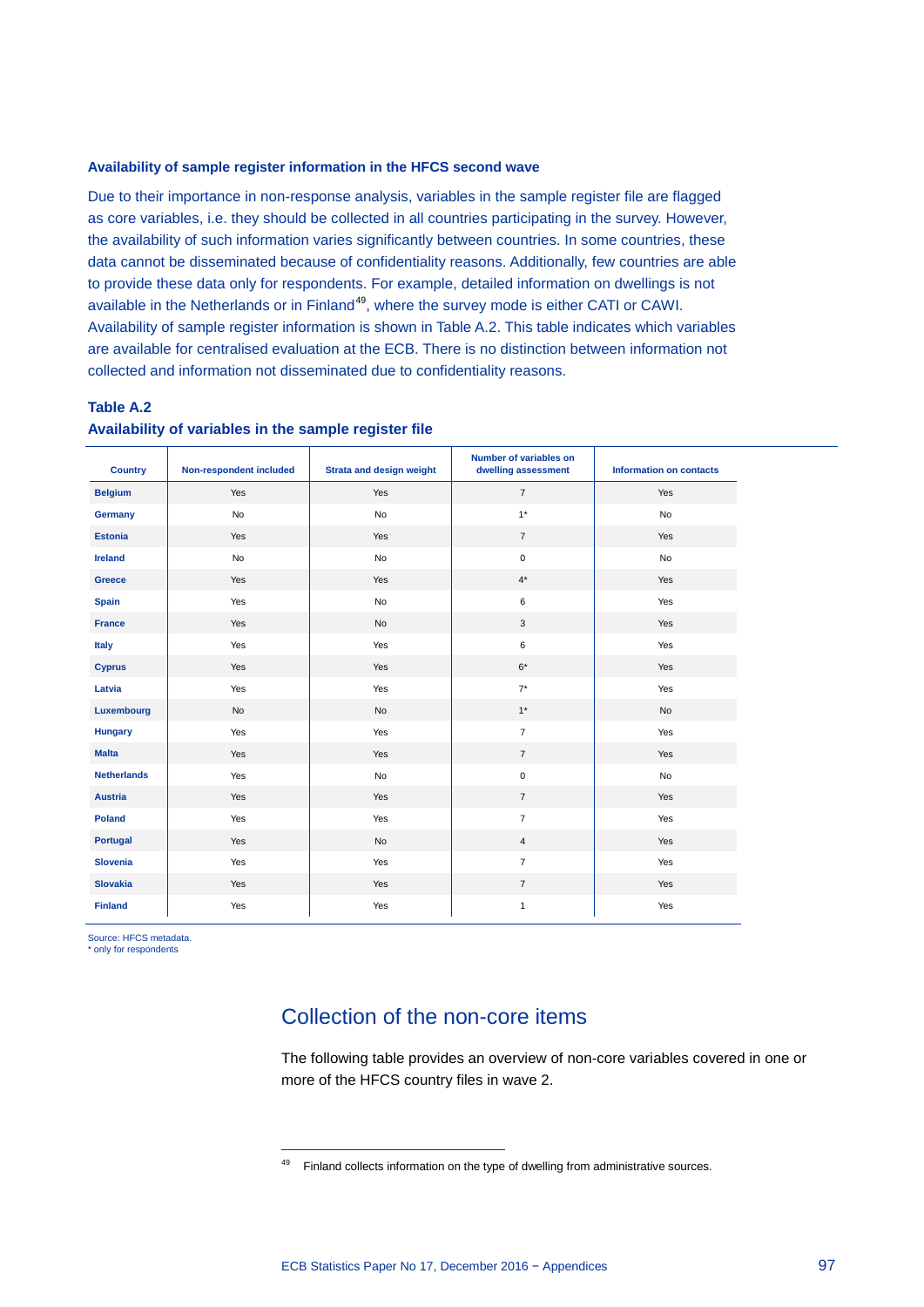## **Table A.3**

# HFCS non-core variables collected in national surveys

| Demographics                                                                        |                                         |
|-------------------------------------------------------------------------------------|-----------------------------------------|
| RNA0200 Citizenship                                                                 | France, Italy, Luxembourg               |
| PNA0100 Field of study                                                              | Spain, Italy                            |
| PNA0200 Health                                                                      | Spain                                   |
| PNA0300 Siblings                                                                    | France                                  |
| PNA0400 Are you the eldest                                                          | France                                  |
| PNA0500 RP's/partner's father alive                                                 | France                                  |
| PNA0501 RP's/partner's mother alive                                                 | France                                  |
| PNA0510x Age of father and mother                                                   | France                                  |
| PNA0600x Education of father/mother                                                 | Italy, Portugal                         |
| PNA0700 Occupation of father                                                        | Spain, France, Portugal                 |
| PNA0701 Occupation of mother                                                        | Spain, France, Portugal                 |
| PNA0850 Legal arrangements for marriage or recognised<br>partnership                | Spain, France                           |
| PNA0851 Sort of legal arrangement for marriage or recognised<br>partnership         | Spain, France                           |
| Real assets and their financing                                                     |                                         |
| HNB0800 HMR/any part used for business purposes?                                    | France                                  |
| HNB0810 HMR - year of construction                                                  | Greece, Spain, Italy, Portugal, Finland |
| HNB0910x HMR - External support for housing acquisition                             | Greece, France, Luxembourg, Portugal    |
| HNB0920 HMR/Imputed rent                                                            | Italy, Finland                          |
| HNB1000 House prices expectations                                                   | Slovakia                                |
| HNB1120 Year of most substantial maintenance                                        | Luxembourg                              |
| HNB1150 Expected price of your home                                                 | Greece                                  |
| HNB130\$x HMR mortgage1: institution you have loan with                             | Spain, France                           |
| HNB140\$x HMR mortgages: work for institution granting the loan                     | Portugal                                |
| HNB1700 Overpaying/voluntary step-up payments on HMR<br>mortgages                   | Portugal                                |
| HNB1710 Monthly amount of extra voluntary payments on HMR<br>mortgages              | Portugal                                |
| HNB1800 Rent net or including other charges                                         | France                                  |
| HNB190\$x Other property: how property was acquired                                 | Spain, France, Italy                    |
| HNB2000 Remaining other properties: renting out of property                         | France, Italy                           |
| HNB2010 Other properties: how much rent is collected                                | Italy                                   |
| HNB2300 Overpaying/voluntary step-up payments: loans on other<br>properties         | Portugal                                |
| HNB2310 Monthly amount of voluntary payments: loans on<br>properties other than HMR | Portugal                                |
| HNB2800 Sold properties or consumer durables                                        | Spain                                   |
| HNB2820 Amount received - sale of properties or and consumer<br>durables            | Spain                                   |
| HNB3000 Reasons for moving                                                          | Portugal                                |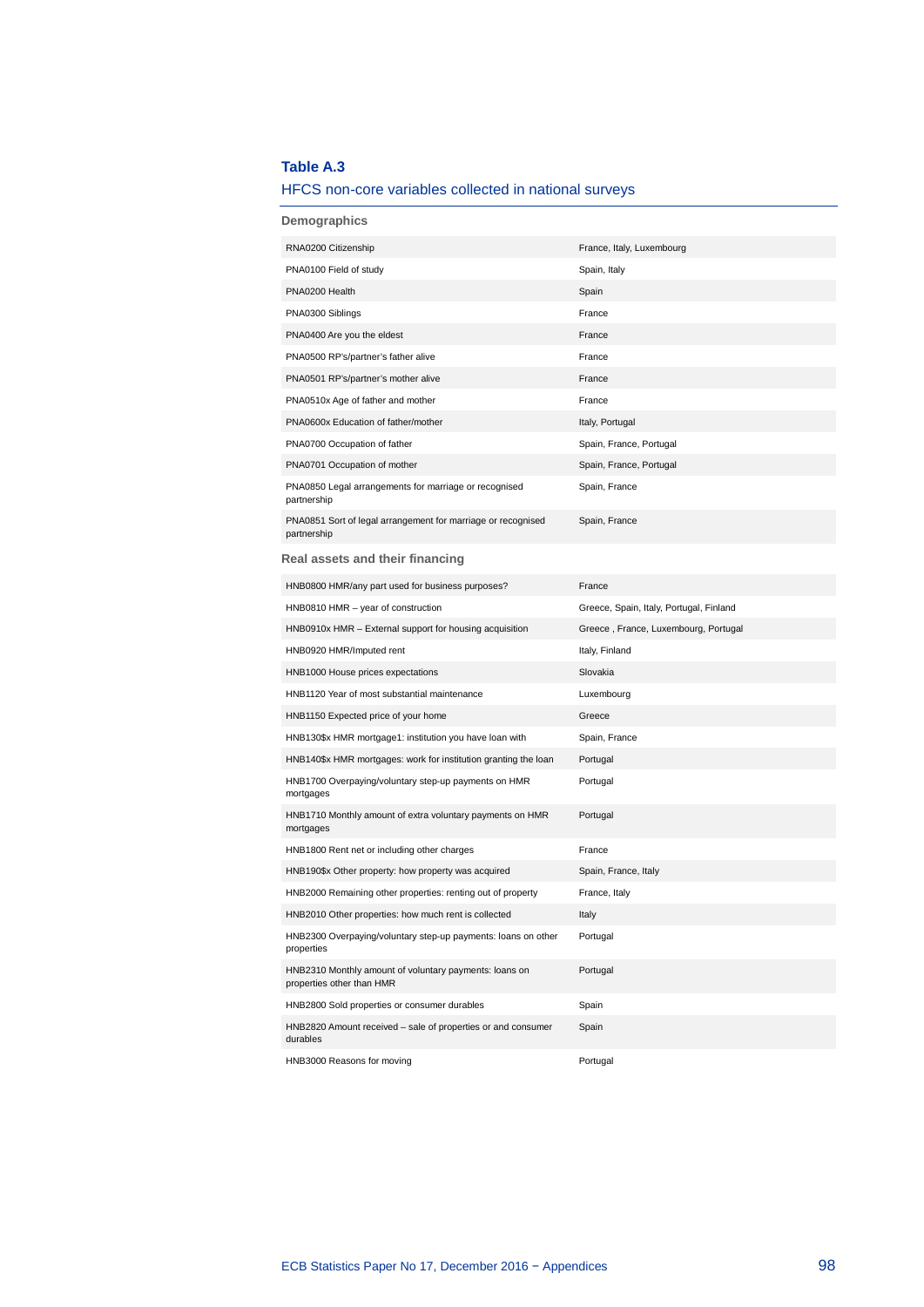**Other liabilities, credit constraints**

| HNC004\$x non-collateralised loan: year the loan was taken                 | France, Portugal                             |
|----------------------------------------------------------------------------|----------------------------------------------|
| HNC005\$x non-collateralised loan: nature of the lender                    | Spain, France                                |
| HNC0125 Late or missed payments on loans                                   | Spain, France, Italy, Portugal               |
| HNC0126 Any outstanding overdue payments                                   | Portugal                                     |
| HNC0127 Any overdue payments by more than 90 days                          | Portugal                                     |
| HNC0200x Reasons for being refused credit                                  | Spain, France                                |
| Private businesses, financial assets                                       |                                              |
| HND010\$x Business: year the business was started                          | Spain, France, Portugal                      |
| HND020\$x Business: last year's total business sales                       | France, Portugal                             |
| HND0400 Any guarantees provided to businesses                              | Spain, Portugal                              |
| HND0410 Value of the guarantees provided to businesses                     | Spain                                        |
| HND0420 Any guarantees provided to non-HH members                          | Portugal                                     |
| HND0600 Is interest paid on sight accounts                                 | Spain                                        |
| HND0800 Are all accounts in euro                                           | Portugal                                     |
| HND1000x Market value by type of bond                                      | Italy                                        |
| HND1800 Number of different shares (companies)                             | Spain                                        |
| HND1900 Any shares in company you work for                                 | Spain                                        |
| HND1910 Value of shares of the employer company                            | Spain                                        |
| HND2200 Assets deposited abroad                                            | Portugal                                     |
| HND3000x Largest assets in HH balance sheet                                | Belgium                                      |
| HND3010 Portfolio shifts last two years?                                   | Belgium                                      |
| HND3020 Portfolio shifts last two years: money out                         | Belgium                                      |
| HND3030 Portfolio shifts last two years: money in                          | Belgium                                      |
| HND3040 Would not invest again?                                            | Belgium                                      |
| HND3050x Assets HH would not invest again                                  | Belgium                                      |
| HND3100 Net worth past two years                                           | Belgium, France, Portugal                    |
| HND3200 Net worth next two years                                           | Belgium, Portugal                            |
| HNF0100x Has other insurance policies (accidents, theft, fire etc.)        | Spain                                        |
| Employment                                                                 |                                              |
| PNE0100 Seasonal employment                                                | Italy, Portugal, Slovakia                    |
| PNE0110 Number of working weeks per year                                   | Italy, Slovakia                              |
| PNE0200 Gross monthly income - main job (employees)                        | Spain, Portugal, Slovakia                    |
| PNE0300 Gross monthly income from self-employment                          | Spain, Portugal, Slovakia                    |
| PNE0500 Private-public organization                                        | France, Italy, Luxembourg, Portugal, Finland |
| PNE0600 Number of employees - main employer                                | Spain, Portugal                              |
| PNE0700 Hours worked - additional employment contracts (as an<br>employee) | Spain, Italy, Slovakia                       |
| PNE0800 Gross monthly income from additional jobs                          | Spain, Slovakia                              |
| PNE0900 Probability of losing job                                          | Greece, Spain, Slovakia                      |
| PNE1000 Looking for job                                                    | Spain, France, Greece, Slovakia              |
| PNE1100 Expect find new job in next 12 months                              | Greece, Spain, Slovakia                      |
| PNE1300 Hours a week would like to work in new job                         | Slovakia                                     |
| PNE1400 For what minimum wage would work                                   | Spain, Slovakia                              |
| PNE1600 Year they stopped being employed (for retirees)                    | Portugal                                     |
| PNE1700 Employment status in last main job                                 | France                                       |
| PNE1800 Full time/part time - last job                                     | France                                       |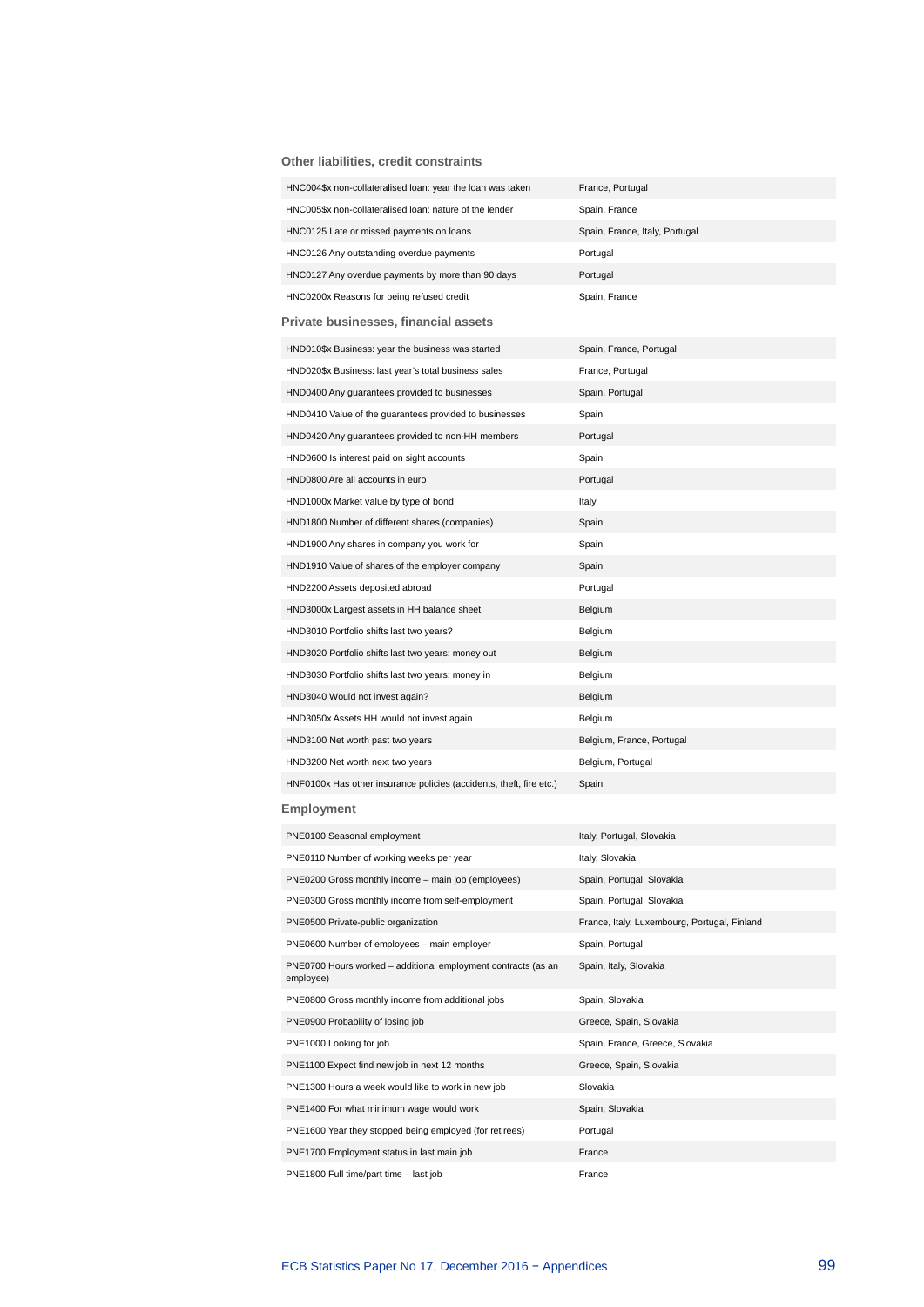| PNE1900 What did firm/organisation you worked for make or do                    | Spain, France                  |
|---------------------------------------------------------------------------------|--------------------------------|
| PNE2000 Former job title and description / ISCO                                 | Spain, France, Portugal        |
| PNE2100 Time in former employment                                               | France                         |
| PNE2200 Total time in full-time employment                                      | Spain, France, Luxembourg      |
| PNE2210 Total time in all part-time employment                                  | Spain, France                  |
| PNE2300 Prevailing employment situation in working life                         | Spain                          |
| PNE2400 No of different employers                                               | Spain                          |
| PNE2500 Longest time with one employer                                          | Spain                          |
| PNE2700x Worsening of job conditions past 2 years                               | Greece, France, Portugal       |
| PNE2800x Expected worsening of job conditions next 2 years                      | Portugal                       |
| Pensions and life insurance                                                     |                                |
| PNF0401 Public pension plan: years contributing                                 | France, Italy                  |
| PNF0501 Public pension plan: expected age to receive benefits                   | Italy                          |
| PNF070\$x Occupational plans: name                                              | France                         |
| PNF0720 Current value of all occupational plans that do not have an<br>account. | Netherlands, Finland           |
| PNF100\$x Occupational pension plan: is employer contributing                   | Spain, France, Italy           |
| PNF120\$x Occupational pension plan: years contributing                         | Spain, France, Italy, Slovakia |
| PNF130\$x Occupational pension plan: plan has an account balance                | Spain, France, Italy           |
| PNF131\$x Occupational pension plan: value of account                           | Spain, France, Italy           |
| PNF160\$x Occupational plans: payment to be received at retirement<br>age       | Spain                          |
| PNF180\$x Occupational pension plan: expected age of collecting<br>pension      | Spain, France, Italy           |
| PNF2000 Number of voluntary private pension plans                               | Spain, France, Italy           |
| PNF210\$x Voluntary pension plan: type of voluntary pension plan                | Spain, France, Italy           |
| PNF220\$x Voluntary pension plan: years contributing                            | Spain, France, Italy, Slovakia |
| PNF230\$x Voluntary pension plan: contributions                                 | Spain, France, Italy           |
| PNF240\$x Voluntary pension plans: how contributions are set                    | France                         |
| PNF280\$x Voluntary pension plan: age to start receiving payments               | France, Italy                  |
| PNF290\$x Voluntary pension plan: kind of payment at retirement<br>age          | Spain, France                  |
| PNF300\$x Voluntary pension plan: value of account                              | Spain, France, Italy           |
| PNF310\$x Voluntary pension plan: whole life insurance policy: cash<br>value    | Spain, France                  |
| PNF311\$x Voluntary pension plan: expected age to collect pension               | Spain, France, Italy           |
| PNF3600 Has private health insurance                                            | Spain, Italy                   |
| PNF3610 Monthly payments for health insurance policy(ies)                       | Italy                          |
| PNF3700 Expectations about pension income                                       | Slovakia                       |
| Income                                                                          |                                |
| HNG0110 Net income from regular social transfers                                | Italy, Poland                  |
| HNG0210 Net income from regular private transfers                               | Italy, Poland                  |
| HNG0310 Net rental income from real estate property                             | Italy, Poland                  |
| HNG0410 Net income from financial investments                                   | Italy, Poland                  |
| HNG0510 Net income from private business other than self-<br>employment         | Italy, Poland                  |
| HNG0610 Net income from other sources                                           | Italy, Poland                  |
| HNG0710 Income taxes and social contributions                                   | Italy, Finland                 |
| PNG0110 Net employee income                                                     | Italy, Poland                  |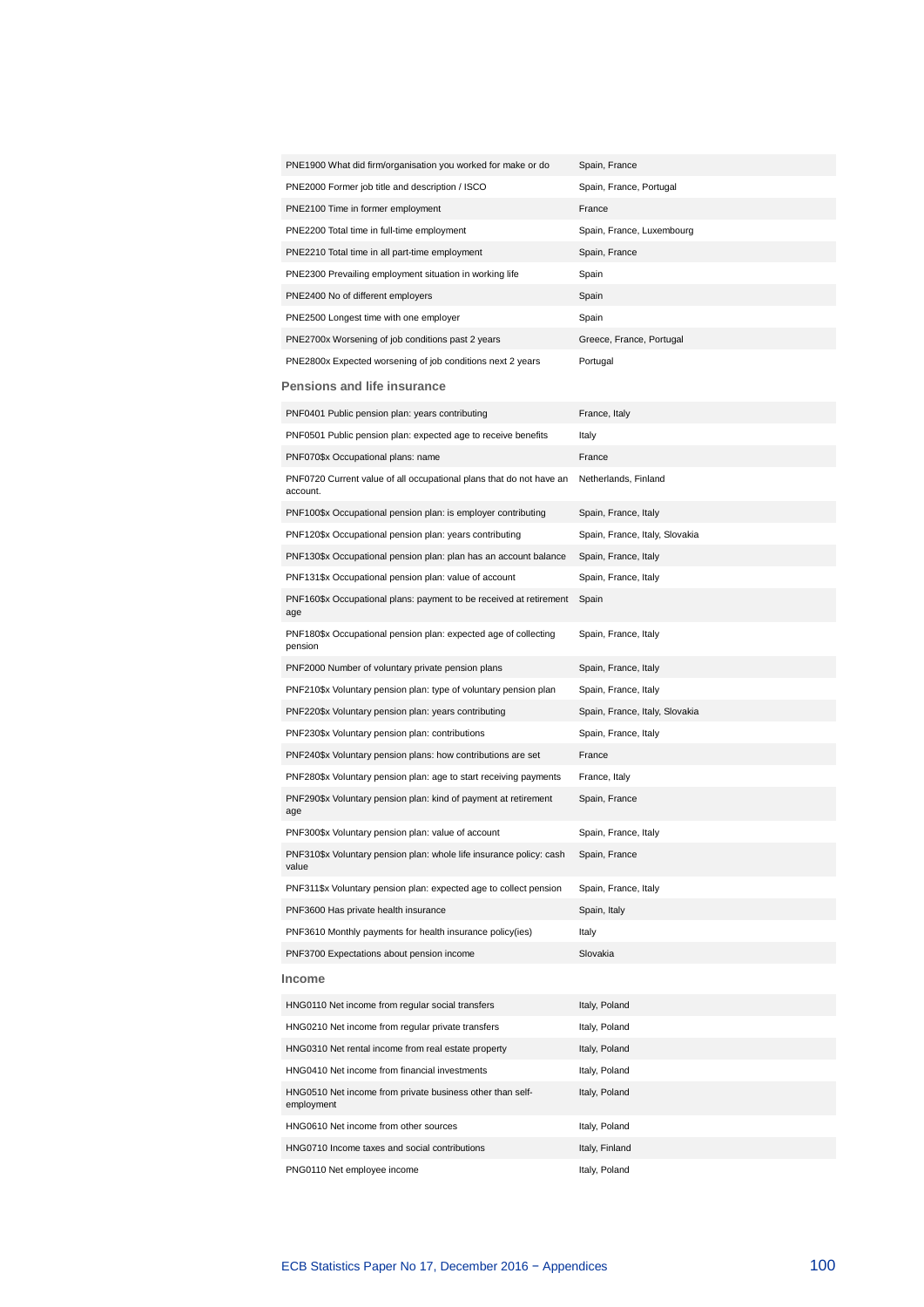| PNG0210 Net self-employment income                                          | Italy, Poland                 |
|-----------------------------------------------------------------------------|-------------------------------|
| PNG0310 Net income from public pensions                                     | Italy, Poland                 |
| PNG0410 Net income from private and occupation pension plans                | Italy, Poland                 |
| PNG0510 Net income from unemployment benefits                               | Italy, Poland                 |
| Intergenerational transfers, gifts                                          |                               |
| HNH0500 Substantial gift made to children/other people outside<br>household | France, Portugal              |
| HNH0600 Who was the beneficiary of the gift                                 | France, Portugal              |
| HNH0700 Year donation was made                                              | France, Portugal              |
| HNH0800 How much was donation made worth                                    | France, Portugal              |
| Consumption and saving                                                      |                               |
| HNI0200 Meet any regular payments                                           | Portugal, Slovakia            |
| HNI0210 Expenditure on regular payments                                     | Portugal, Slovakia            |
| HNI0500 Comparison of future expenses with current level                    | Spain                         |
| HNI0700 More or less savings in the next year                               | Belgium, Slovakia             |
| HNI0800 General price expectations                                          | Belgium, Luxembourg, Slovakia |
| HNI1000 General personal financial situation expectations                   | France, Slovakia              |
| Payment habits and financial literacy (non-core section)                    |                               |
|                                                                             |                               |
| HNJ1100 Any debit or/and ATM cards                                          | Spain, Italy                  |
| HNJ1200 How frequently uses debit card                                      | Spain                         |
| HNJ1300 Frequency of cash withdrawals in ATMs                               | Spain                         |
| HNJ1400 Use of direct debit                                                 | Spain                         |
| HNJ1500x Type of payments by direct debit                                   | Spain                         |
| HNJ1600x Reasons for not using direct debit                                 | Spain                         |
| HNJ1800 Payments by bank cheques                                            | Spain                         |
| HNJ2000 Any payments received by credit transfer                            | Spain                         |
| HNJ2300a No of credit cards                                                 | Italy                         |
| HNJ2800x Ever used other means of payment                                   | Spain                         |
| HNJ2900 Link used for info or payments                                      | Spain                         |
| HNJ3100 A computer at home                                                  | Finland                       |
| HNJ3200 Any household member use the internet                               | Spain                         |
| HNJ3800 Cash at home to meet normal needs                                   | Spain, Hungary, Slovakia      |
| HNK0400 General economic situation expectations                             | Slovakia                      |
| HNM0100 Financial literacy Variable/fixed interest rates                    | Luxembourg, Slovakia          |
| HNM0200 Financial literacy Inflation                                        | Luxembourg, Slovakia          |
| HNM0300 Financial literacy Portfolio diversification                        | Luxembourg, Slovakia          |

# Statistical disclosure: additional information

The variable identifiers below refer to the variable names in the User Database (UDB).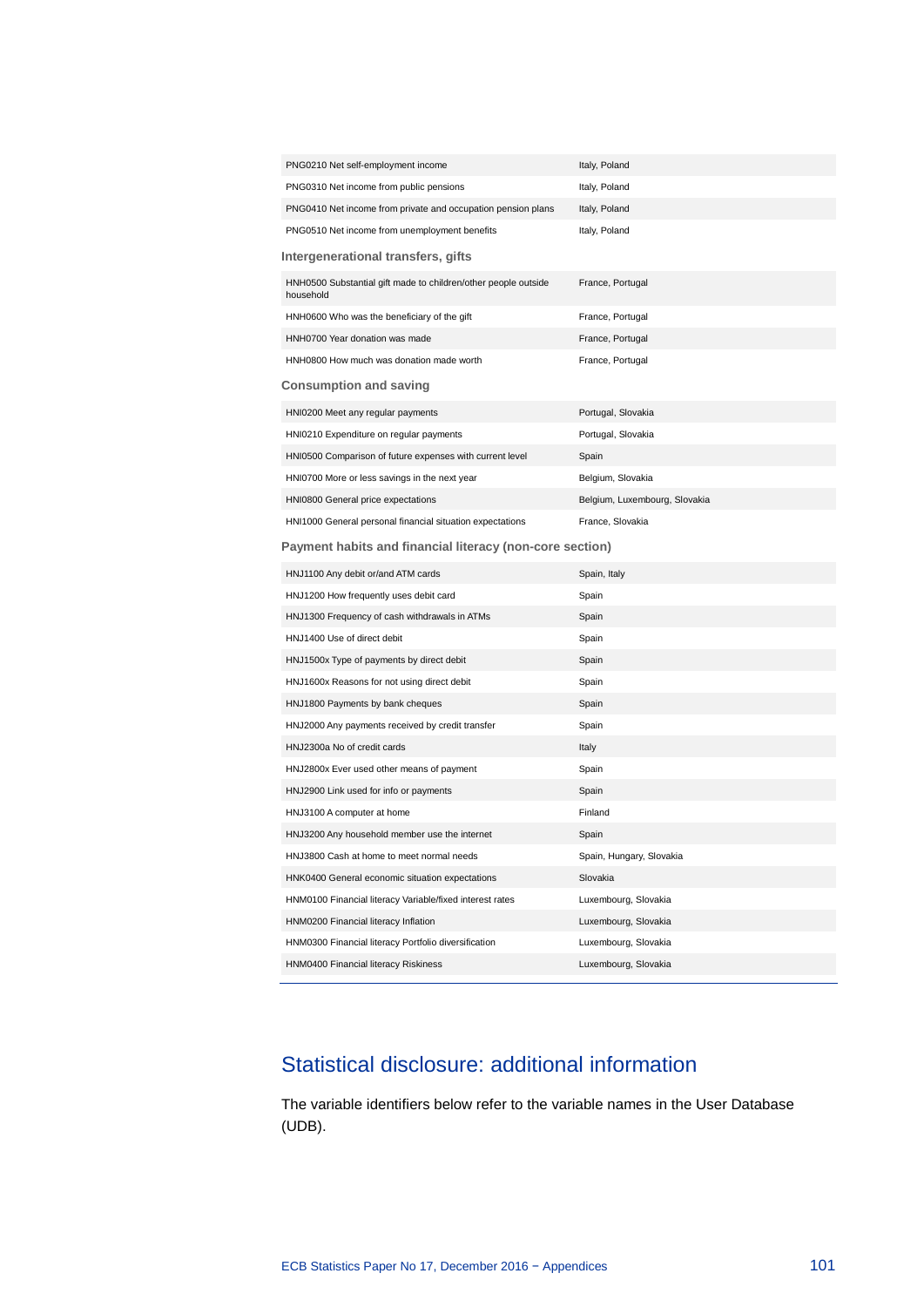#### **Table A.4**

-

#### Variables added, deleted, or recoded in the UDB

<span id="page-103-3"></span>

| Sample register file                               |                                                                                                                                                                                                |  |
|----------------------------------------------------|------------------------------------------------------------------------------------------------------------------------------------------------------------------------------------------------|--|
|                                                    | The sample register file is not provided in the User Database. The following variables are recoded into the User Database.                                                                     |  |
| SB010\$x, SB030\$x (date and time of<br>interview) | Recoded to SB1000 (quarter or year of interview), e.g. 2009Q2 or 2010.                                                                                                                         |  |
| All other variables in the S file<br>Demographics  | Dropped, except:<br>* SA0100 country<br>* SA0200 survey vintage<br>* SA0110 past household ID (panel)<br>* SA0210 vintage of past interview<br>which are copied without modification to H file |  |
| RA0300 age                                         | Top-coded at 85. Applied in all countries                                                                                                                                                      |  |
| RA0300_B age (brackets)                            | Created "age, coded in 5-year brackets" from RA0300 [0,5), [5,10),[80,85), [85,+∞).<br>Applied in IE and MT.                                                                                   |  |
| RA0400 country of birth                            | Recoded to "local"/OEA/OEU/OTH where local is the ISO two digit code for the survey<br>country <sup>50</sup> Applied in all countries.                                                         |  |
| PA0100 marital status                              | Consensual union (3) merged into married (1) category. Applied in LU, but code (3) is<br>not available in EE, FI, IE, IT, LV, MT, PL, PT.                                                      |  |
| PA0200 education                                   | Merge code 4 into code 3, and code 6 into code 5. Applied in all countries.                                                                                                                    |  |
| Real assets                                        |                                                                                                                                                                                                |  |
| HB0100_B size of HMR                               | Bracketed version created from HB0100: [0;30), [30;40), [40;50), [50;60), [60;80),<br>[80;100), [100;120), [120;150), [150;200), [200;+∞). Applied in MT.                                      |  |
| HB0200 length in residence                         | Top-coded at 85.                                                                                                                                                                               |  |
| HB0700 year of acquisition                         | Bottom-coded at 1925. <sup>51</sup>                                                                                                                                                            |  |
| <b>Financial assets</b>                            |                                                                                                                                                                                                |  |
| HD050\$x_B number of employees                     | Created from HD050\$x. Brackets: 0, [1;2], [3;9], [10,+∞). Applied in BE, DE, EE, FR, LU,<br>MT and PT.                                                                                        |  |
| HD1910 specification of assets                     | Deleted (verbatim answer) <sup>52</sup>                                                                                                                                                        |  |
| Employment                                         |                                                                                                                                                                                                |  |
| PE1000 time in main job                            | Top-coded at 73. <sup>43</sup>                                                                                                                                                                 |  |
| Pensions                                           |                                                                                                                                                                                                |  |
| PF0300 years contributing                          | Top-code at 73. <sup>43</sup>                                                                                                                                                                  |  |
| Income                                             |                                                                                                                                                                                                |  |
| HG0620 sources of other income                     | Deleted (verbatim answer) <sup>44</sup>                                                                                                                                                        |  |

<span id="page-103-0"></span><sup>50</sup> In the case of panel households, this value will not be modified in the event that the country of birth joins the EU or euro area at a later stage.

<span id="page-103-1"></span><sup>51</sup> The following variables are either top- or bottom-coded, following the top-coding of age: HB0700 (HMR: year of acquisition), PE1000 (time in main job), PF0300 (pension: years contributing) HH020\$x (inheritance: year received). The year of acquisition of the HMR has to be bottom-coded, at 1925 (i.e., 2014-85). If not, the age of a respondent over 85 who has been living in the same house could be deducted (or at least, a new lower bound). 0.1% of households are affected by this cut-off (IT and NL data). The year an inheritance has been received also has to be bottom-coded in the same way. The time in main job and the number of years someone has contributed to the pension have to be topcoded for the rare case that somebody over 85 has continued working. The top-coding assumes that the person started working at age 16, hence the top-coding is at 85-16=69. However, since the minimum school leaving age in 1941 was presumably below 15 in European countries, the top-code could be increased, up to 73 for a school leaving age of 12 in 1941.

<span id="page-103-2"></span><sup>52</sup> Verbatim answers may contain identifying information and cannot be protected adequately. They are to be used mostly during the editing phase of the data, and will feed back into questionnaire design.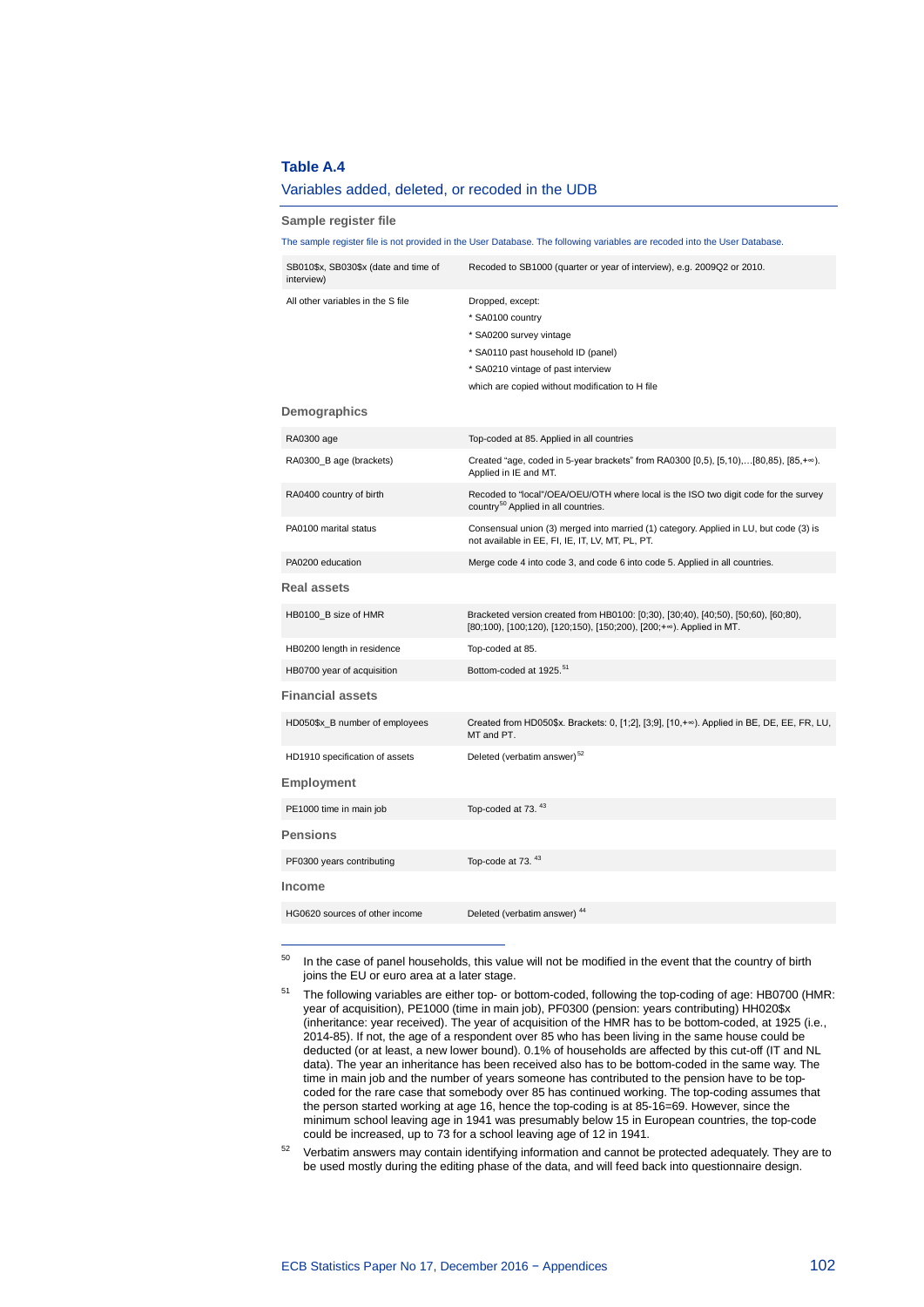#### **Inheritances**

| HH020\$x year received                       | Bottom-code at 1925. 43                                                                                                                                                                              |
|----------------------------------------------|------------------------------------------------------------------------------------------------------------------------------------------------------------------------------------------------------|
| Interview closure                            |                                                                                                                                                                                                      |
| HP0100 items difficult                       | Deleted                                                                                                                                                                                              |
| HP0200 items missed                          | Deleted                                                                                                                                                                                              |
| HP0300 interviewee additions                 | Deleted                                                                                                                                                                                              |
| Paradata                                     |                                                                                                                                                                                                      |
| HR0100 to HR1100                             | Deleted                                                                                                                                                                                              |
| HR1300 to HR1600                             | Deleted                                                                                                                                                                                              |
| Non-core files                               |                                                                                                                                                                                                      |
| RNA0200 citizenship                          | Recoded to "local"/OEA/OEU/OTH50. Applied in all countries providing RNA0200.                                                                                                                        |
| PNA0600x Education of parents                | Merge code 4 in code 3, and code 6 in code 5. Applied in all countries providing<br>PNA0600x.                                                                                                        |
| Top-coding and grouping                      |                                                                                                                                                                                                      |
| HB2410 number of properties                  | Top-coded at 5 in EE. Top-coded at 6 in LU and MT. Top-coded at 15 in PT.                                                                                                                            |
| HB250x type of other properties              | Categories Office, Hotel, Farm and Industrial buildings/Warehouse merged with Other in<br>MT.                                                                                                        |
| HB4310 number of cars                        | Top-coded at 5 in EE. Top-coded at 4 in BE, LU, MT and PT.                                                                                                                                           |
| HB4510x number of other vehicles             | Top-coded at 2 in EE. Top-coded at 4 for HB4510a (motorbikes) in BE and PT, at 1 for<br>HB4510b (trucks) in BE and PT, at 3 for HB4510c (vans) in PT and 1 in BE, at 3 for<br>HB4510f (other) in PT. |
| HC0410 number of non-collateralised<br>loans | Top-coded at 5 in BE and PT.                                                                                                                                                                         |
| HD0210 number of businesses owned            | Top-coded at 2 in BE and EE.                                                                                                                                                                         |
| PE0300 occupation                            | Recoded from 2- to 1-digit ISCO88 codes in GR, LU and MT for disclosure reasons.                                                                                                                     |
|                                              |                                                                                                                                                                                                      |

# Revisions to data from the first wave

Some countries have revised the datasets from the first wave. This means that some indicators presented for the first wave in the publications of the second wave may be different from the corresponding indicators published in 2013. In all cases, the need for revisions is based on improvements in the data production methodologies or data sources available.

In Italy, the variables on voluntary pension schemes were revised. This was due to a small error detected in the first-wave data. The revision only had a small impact on the participation rates and average values of voluntary pension schemes.

In Malta, some first-wave variables for panel households were revised based on the information received in the second-wave interviews. Some households with selfemployed members did not report any values for self-employment businesses in the first-wave interview. For panel households, these values were estimated based on the answers for the second wave. This led to a small increase in the share of households with self-employment businesses and to a decrease in their mean and median values. Liabilities of panel households that were reported to be taken before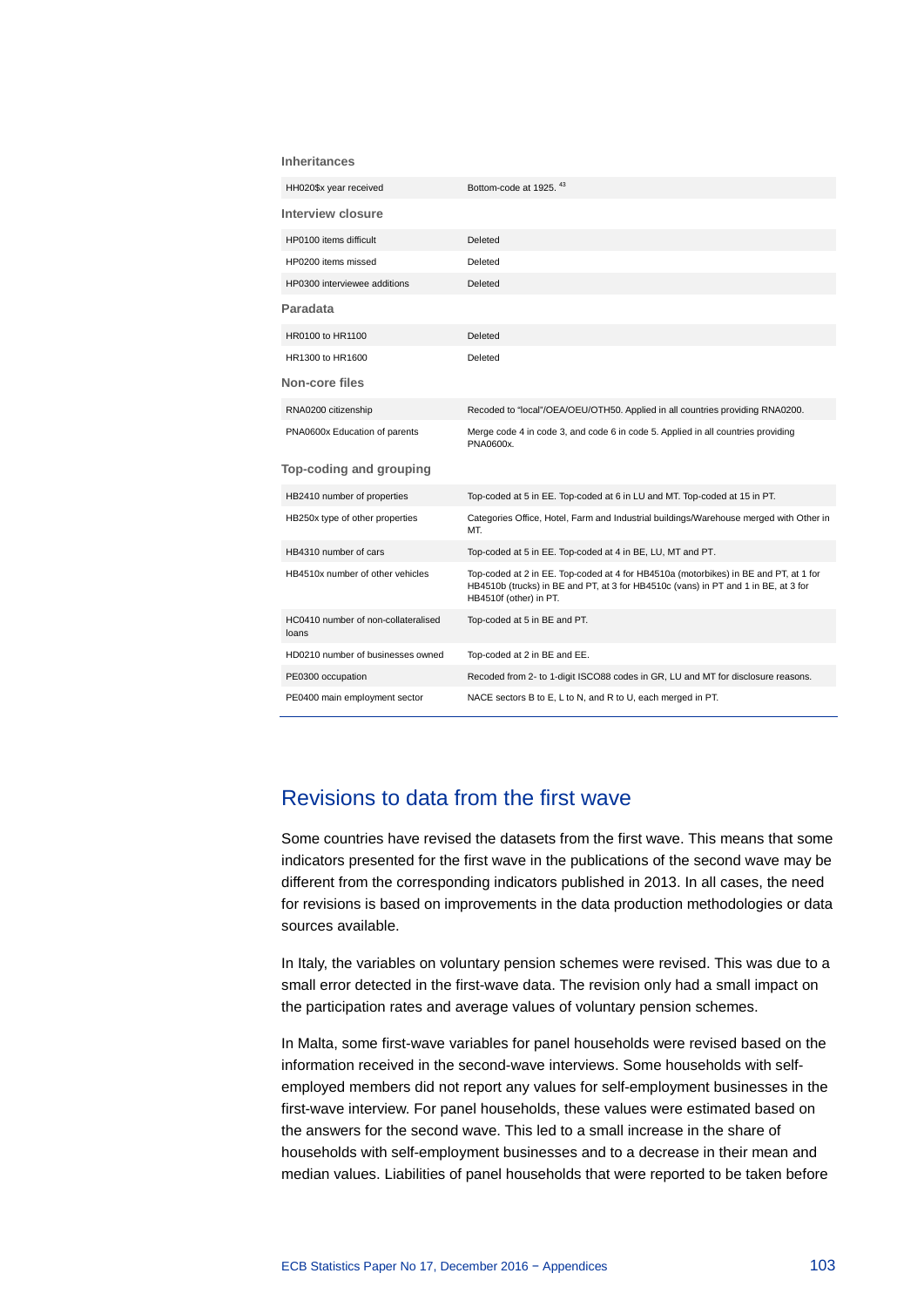2010 were included also in the first-wave data. Additionally, some variables that were imputed in the first wave, but collected in the second wave were corrected, if the collected and imputed values were very different.

In the Netherlands, missing observations of the value of accounts in voluntary pension schemes were re-imputed with an improved imputation methodology. This led to a slight decrease in participation rates in voluntary pension schemes, and a slight increase in the conditional mean of voluntary pension accounts. The amount still owed for additional mortgages on the household main residence were corrected, due to an error detected in data processing. Due to a small number of households having more than three mortgages on the HMR, the impact of this correction was relatively small.

In Portugal, the weights and their replicates for wave 1 were recalculated using the revised series for the population statistics, which became available after the release of the Census in 2011. Additionally, the model used in the calibration was changed to be in line with the one used in wave 2.

In Finland, the value of household main residence is estimated using transaction price data. The method of valuation was changed for the second wave, and consequently the first-wave data were revised to maintain comparability between the waves. The new method uses different (nominal instead of real) and regionally more detailed price indices to uprate the original registered purchase prices of housing cooperatives to the reference year level. For detached houses, the estimation method was also adjusted to better account for the year of construction. The impact of this change was significant for values of housing co-operatives. The total HMR value increased by 4.3%, and the share of households with negative net housing wealth decreased. These revisions had a particularly large impact on households in the middle of the distribution and consequently on median net wealth that increased due to this revision. Data on other properties were also revised. First of all, the identification of free-time residences was revised, resulting in fewer households with multiple free-time residences. The value of farm land was estimated on the basis of tax values in the original data. In the revised data, values are market values estimated on the basis of transaction prices.

Additionally, in Finland, the market values of mutual funds were multiplied by a factor of 1/0.7, since the previous data for the first wave consisted of tax values of 70% instead of market values. Finally, for investments in businesses not publicly traded, the second-wave data cover all legal forms and not just limited liability companies as in the original first-wave data. For the first wave, the net value of partnerships was available from tax data and added to the value of self-employment businesses in the revised data. Even after this correction, the first- and second-wave data are not fully comparable because the first-wave data does not cover sole proprietorships. However, based on the second-wave data, net value of limited liability companies and partnerships accounts for 95% of the total net value of self-employment businesses in Finland.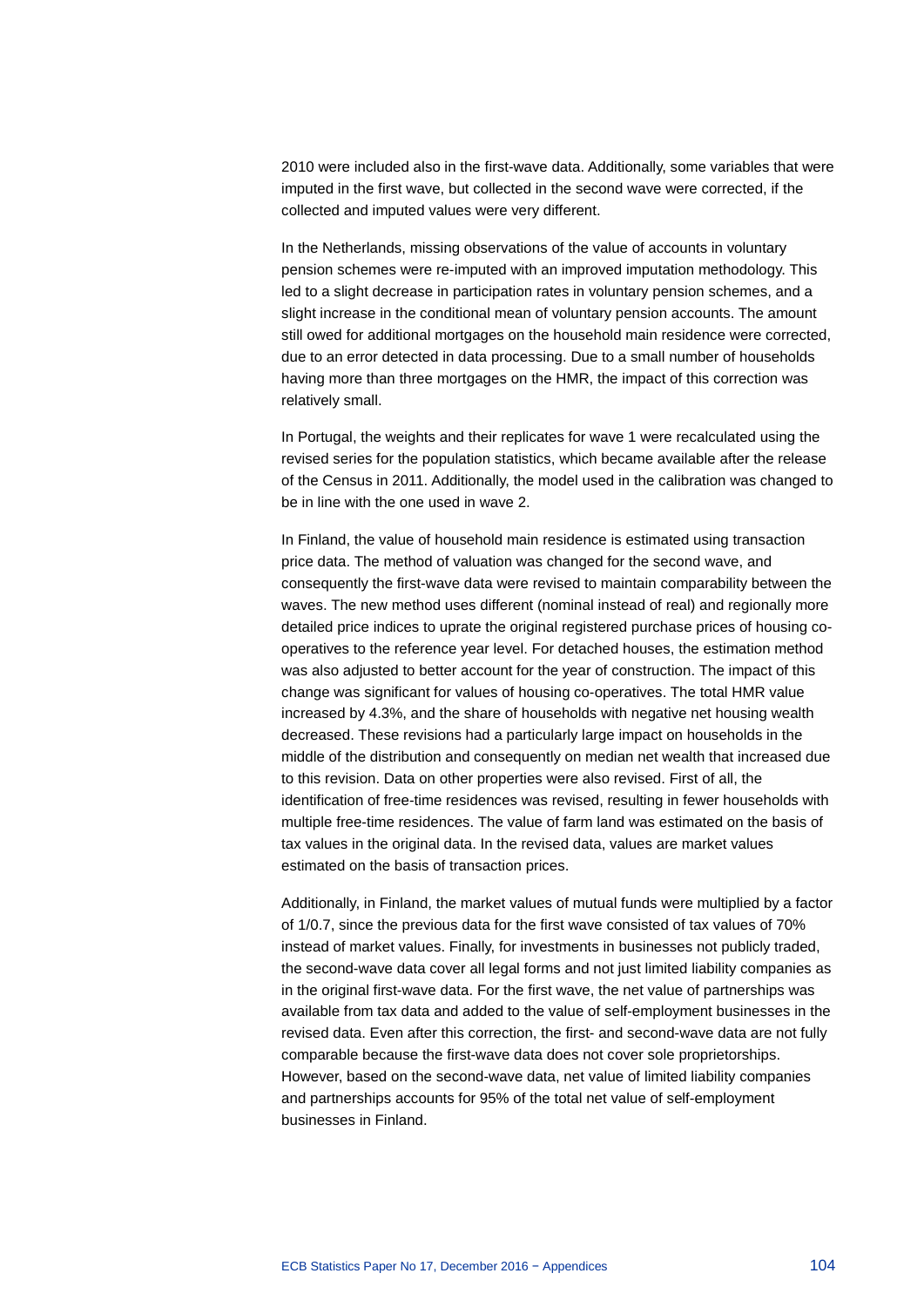# **References**

Albacete, N., Lindner, P. and Wagner, K. (2016), "Eurosystem Household Finance and Consumption Survey 2014. Methodological notes for Austria", *Addendum to Monetary Policy & the Economy* Q2/16.

Altissimo, F., Georgiou, E., Sastre, T., Valderrama, M., Sterne, G., Stocker, M., Weth M., Whelan K., and Wilman, A. (2005), "Wealth and asset price effects on economic activity", *ECB Occasional Paper* No 29.

American Association for Public Opinion Research (AAPOR) (2011), "Standard definitions. Final dispositions of case codes and outcome rates for surveys", AAPOR.

Andreasch, M. and Lindner, P. (2014), "Micro and macro data: A comparison of the Household Finance and Consumption Survey with financial accounts in Austria", *ECB Working Paper Series* No 1673, May.

Barceló, C. (2006), "Imputation of the 2002 wave of the Spanish survey on household finances (EFF)", *Documentos Ocasionales*, No 0603, Banco de España.

Barnard, J. and Rubin, D.B. (1999), "Small-sample degrees of freedom with multiple imputation", *Biometrika,* Vol. 86, Issue 4, pp. 948-955.

Berben, R.P., Bernoth, K., and Mastrogiacomo, M. (2006), "Households' response to wealth changes: do gains or losses make a difference?", *DNB Working Paper* No 90.

Berger, Y.G. (2004), "Variance estimation for measures of change in probability sampling", *Canadian Journal of Statistics*, Vol. 32.

Berger, Y.G. and Priam, R. (2010), "Estimation of correlations between crosssectional estimates from repeated surveys – an application to the variance of change", *Proceedings of the 2010 Statistics Canada Symposium*.

Biancotti, C., Kennickell, A. B., Sánchez Muñoz, C. (2009), ["Decentralised multi](http://www.unece.org/fileadmin/DAM/stats/documents/ece/ces/ge.44/2009/wp.25.e.pdf)[country imputation: the case of the euro area Household Finance and Consumption](http://www.unece.org/fileadmin/DAM/stats/documents/ece/ces/ge.44/2009/wp.25.e.pdf)  [Survey"](http://www.unece.org/fileadmin/DAM/stats/documents/ece/ces/ge.44/2009/wp.25.e.pdf), *Supporting Paper* No 25, UNECE Conference of European Statisticians.

Bledsoe, R., and Fries, G. (2002), "Editing the 2001 survey of consumer finances", *Annual Meeting of the American Statistical Association, Joint Statistical Meetings*, New York, New York, 11-15 August 2002.

Browning, M., Crossley, T.F., and Weber G. (2003), "Asking consumption questions in general purpose surveys", *The Economic Journal*, Vol. 113, No 491, Features (Nov. 2003), pp. F540-F567.

De Leeuw, E. D. (2005), "To mix or not to mix data collection modes in surveys", *Journal of Official Statistics*, Vol. 21, No 2, pp. 233-255.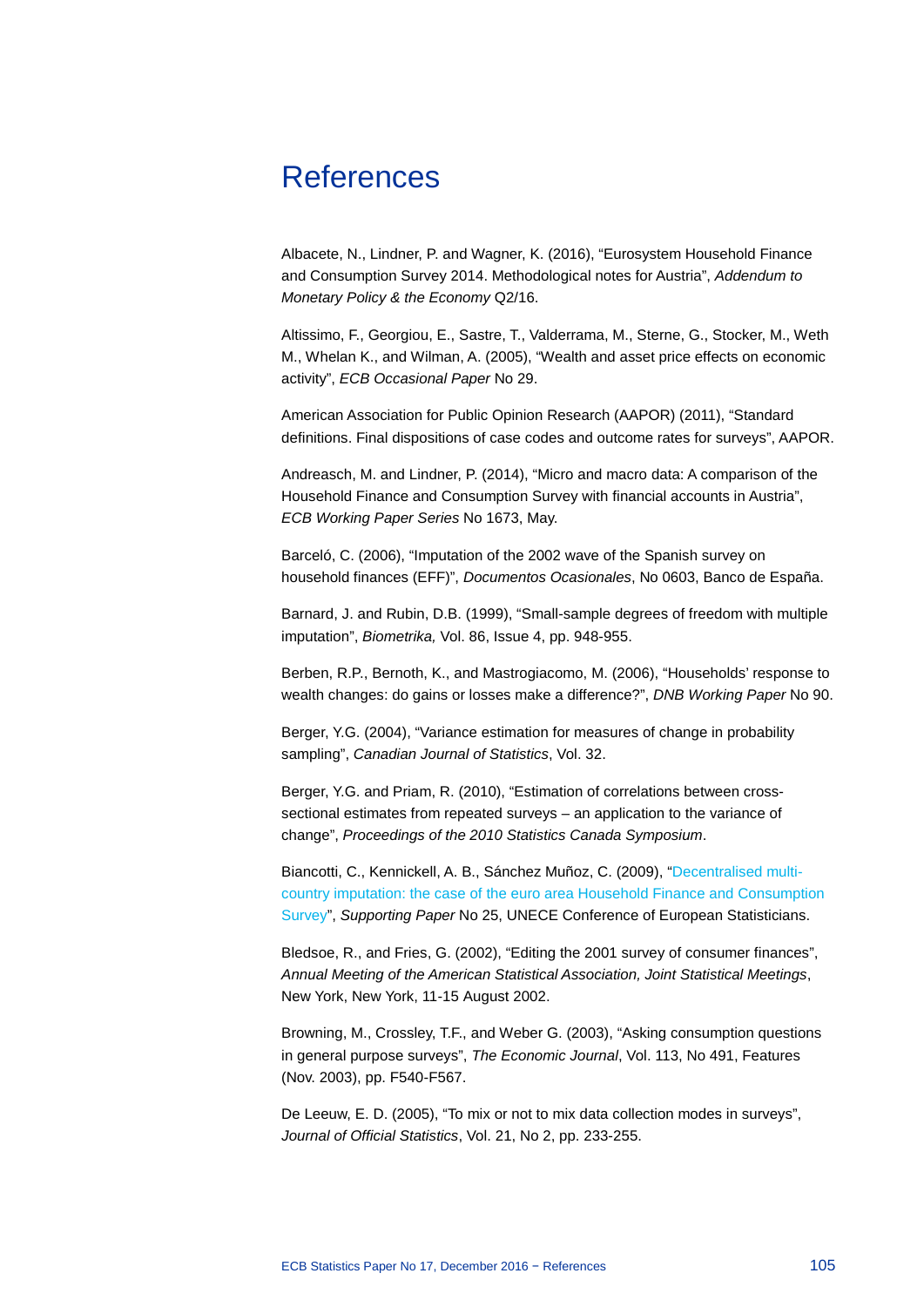Dillman, D.A. and Christian, L.M. (2005), "Survey mode as a source of instability in response across surveys", *Field Methods*, Vol. 17, Issue 1, pp. 30-52.

Elamir, E.A. H and Skinner, C.J. (2006), "Record level measures of disclosure risk for survey microdata", *Journal of Official Statistics*, Vol. 22, Issue 3, pp. 525-539.

Engelhardt, G.V. (1996), "House prices and home owner saving behavior", *Regional Science and Urban Economics*, Vol. 26, No 3/4, pp. 313-336.

Eurostat (2011a), "EU-SILC, Description of target variables: cross-sectional and longitudinal", European Commission, Eurostat.

Eurostat (2011b), "EU legislation on the 2011 population and housing censuses, explanatory notes", European Commission, Eurostat.

Eurostat (2013), "Handbook on precision requirements and variance estimation for ESS households surveys", Eurostat.

UNECE (2011), *[The Canberra Group Handbook on Household Income Statistics,](https://www.unece.org/fileadmin/DAM/stats/groups/cgh/Canbera_Handbook_2011_WEB.pdf)  [second edition](https://www.unece.org/fileadmin/DAM/stats/groups/cgh/Canbera_Handbook_2011_WEB.pdf)*.

Faiella, I. (2010), "The use of survey weights in regression analysis", *Working Paper* No 739, Banca d'Italia.

Girard, C. (2009), "The Rao-Wu rescaling bootstrap: from theory to practice", *Federal Committee on Statistical Methodology Research Conference, 2009*.

Groves, R.M. and Peytcheva, E. (2008), "The impact of non-response rates on nonresponse bias", *Public Opinion Quarterly*, Vol. 72, Issue 2, pp. 167-189.

Honkkila, J. and Kavonius, I.K. (2013), "Reconciling micro and macro data on household wealth: a test based on three euro area countries", *Journal of Economic and Social Policy*, Vol. 15, Issue 2, Article 3.

Horvitz, D.G. and Thompson, D.J. (1952), "A generalization of sampling without replacement from a finite universe", *Journal of American Statistical Association*, Vol. 47, No 260, pp. 663-685.

Household Finance and Consumption Network, "Questionnaire of the Household Finance and Consumption Survey, Wave 2", ECB.

Household Finance and Consumption Network, "HFCS core and HFCS non-core variables", ECB.

Household Finance and Consumption Network (2008a), "Household Finance and Consumption Survey: modalities for implementation", ECB.

Household Finance and Consumption Network (2008b), "Imputation and data editing", *HFCN Implementation Documents*.

Household Finance and Consumption Network (2009), "Oversampling the wealthy: eye for an eye, euro for a euro", *HFCN Implementation Documents*.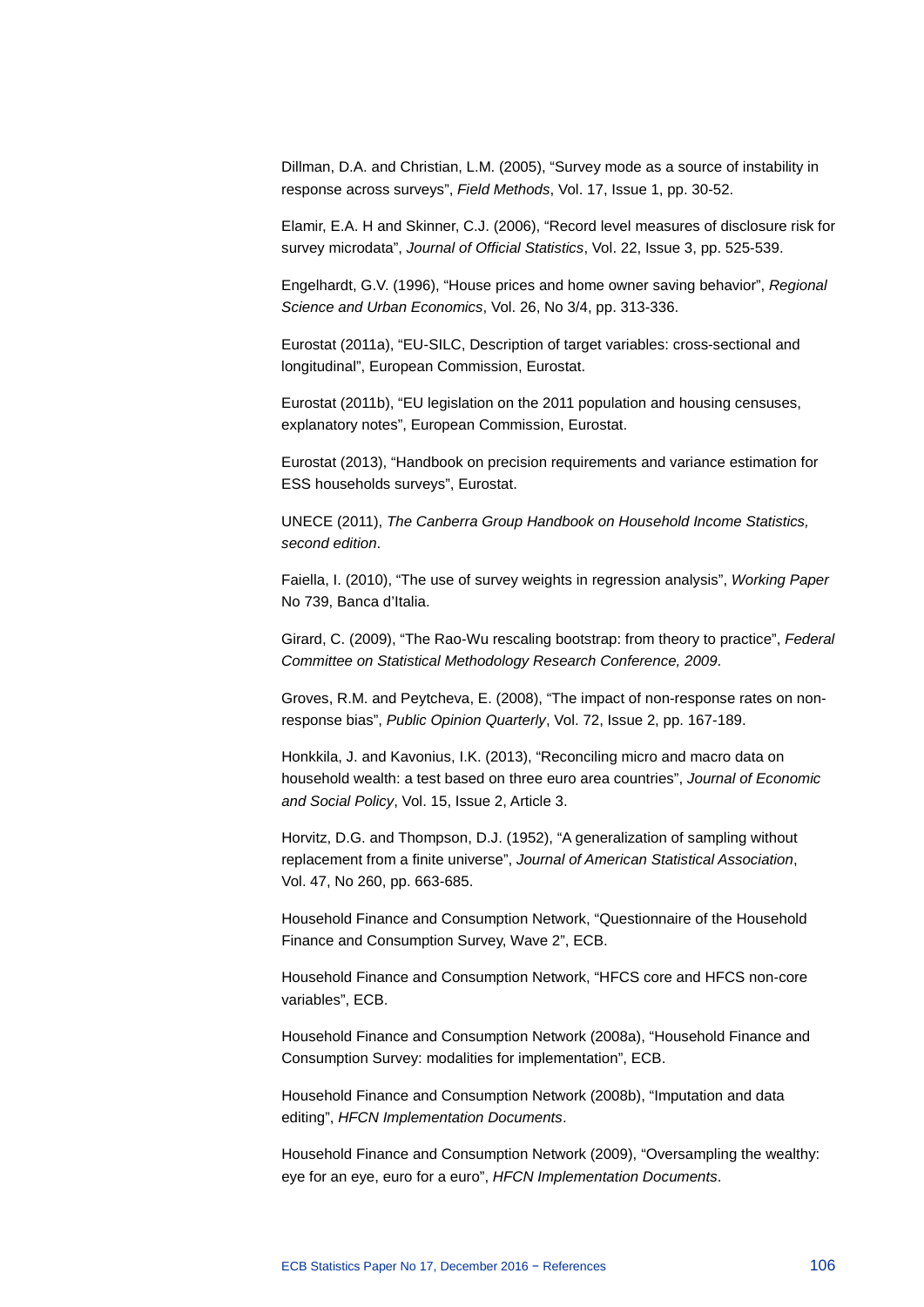Household Finance and Consumption Network (2009), ["Survey data on household](http://www.ecb.europa.eu/pub/pdf/scpops/ecbocp100.pdf)  [finance and consumption research summary and policy use"](http://www.ecb.europa.eu/pub/pdf/scpops/ecbocp100.pdf), *Occasional Paper Series* No 100, ECB.

Household Finance and Consumption Network (2016): "The Household Finance and Consumption Survey: results from the second wave", *ECB Statistical Paper Series* No. 18.

Jäckle, A., Roberts, C. and Lynn, P. (2006), "Telephone versus face-to-face interviewing: mode effects on data quality and likely causes", *ISER Working Paper,* Series 2006-41.

Kennickell, A.B. (1991), "Imputation of the 1989 Survey of Consumer Finances: stochastic relaxation and multiple imputation".

Kennickell, A.B. (1998), "Multiple imputation in the Survey of Consumer Finances".

Kennickell, A.B. (2005), "The good shepherd: sample design and control for wealth measurement in the Survey of Consumer Finances", presented at the January 2005 *Luxembourg Wealth Study Conference*, Perugia, Italy.

Kennickell, A.B. (2006), "How do we know if we aren't looking? An investigation of data quality in the 2004 SCF", paper prepared for the *2006 Annual Meetings of the American Statistical Association*, Seattle, Washington.

Kennickell, A.B. (2007), "The role of over-sampling of the wealthy in the Survey of Consumer Finances", *Survey of Consumer Finances Working Papers*, July, Federal Reserve Board.

Kennickell, A.B. and Lane, J. (2007), "Measuring the impact of data protection techniques on data utility evidence from the Survey of Consumer Finances", *FRB Working Paper*.

Lehtonen, R. and Pahkinen, E. (2004), "Practical methods for design and analysis of complex surveys", 2nd edition, *Statistics in Practice*, John Wiley and Sons.

Little, R.J.A. and Rubin, D. (2002), "Statistical analysis with missing data", 2nd edition, Wiley, New York.

Little, R.J.A. (1991), "Inference with survey weights", *Journal of Official Statistics*, Vol. 7, No 4, pp. 405-424.

Lohmann, H. (2011), "Comparability of EU-SILC survey and register data: the relationship among employment, earnings and poverty", *Journal of European Social Policy*, Vol. 21, No 1, pp. 37-54.

Mach, L., Saïdi, A. and Pettapiece, R. (2007), "Study of the properties of the Rao-Wu bootstrap variance estimator: what happens when assumptions do not hold?", *Proceedings of the Survey Methods Section*, *SSC Annual Meeting*, June 2007.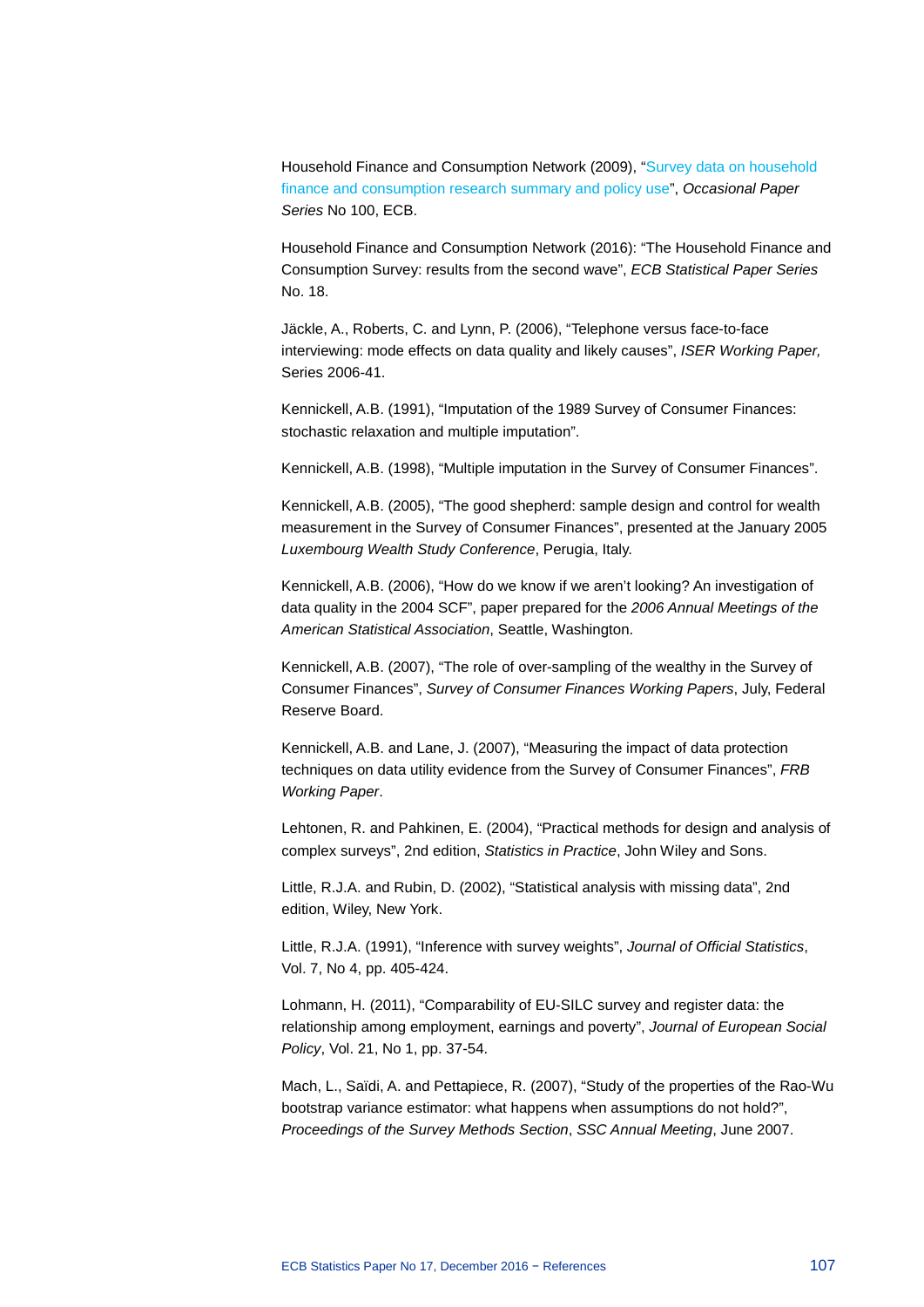OECD (2013): [OECD Guidelines for Micro Statistics on Household Wealth,](http://dx.doi.org/10.1787/9789264194878-en) OECD Publishing.

Osiewicz, M. and Pérez-Duarte, S. (2012), ["Flexible and homogenous variance](http://goo.gl/YP9vC)  [estimation in a cross-country survey under confidentiality constraints"](http://goo.gl/YP9vC), Q2012 *European Conference on Quality in Official Statistics*, Athens, May 2012.

Pérez-Duarte, S., Sánchez Muñoz, C. and Törmälehto, V.-M. (2010), ["Re-weighting](http://www.ecb.int/home/pdf/research/hfcn/WealthSurveys.pdf)  [to reduce unit nonresponse bias in household wealth surveys: a cross-country](http://www.ecb.int/home/pdf/research/hfcn/WealthSurveys.pdf)  [comparative perspective illustrated by a case study"](http://www.ecb.int/home/pdf/research/hfcn/WealthSurveys.pdf), paper prepared for the *Conference on European Quality in Statistics*, Helsinki, 4-6 May 2010.

Preston, J. (2009), "Rescaled bootstrap for stratified multistage sampling", *Survey Methodology*, Vol. 35, No 2, pp. 227-234.

Rao, J.N.K, and Wu, C.F.J. (1988), "Resampling inference with complex survey data", *Journal of the American Statistical Association*, Vol. 83, pp. 231-241.

Rao, J.N.K, Wu, C.F.J. and Yue, K. (1992), "Some recent work on resampling methods for complex surveys", *Survey Methodology*, Vol. 18, No 2, pp. 209-217.

Rao, J.N.K. (1996), "On variance estimation with imputed survey data", *Journal of the American Statistical Association*, Vol. 91, No. 434.

Reiter, J.P., Raghunathan, T.E. and Kinney, S.K. (2006), "The importance of modeling the sampling design in multiple imputation for missing data", *Survey Methodology*, Vol. 27, pp. 85-96.

Royston, P. (2004), "Multiple imputation of missing values", *Stata Journal*, Vol. 4, pp. 227-241.

Rubin, D.B. (1987), "Multiple imputation for nonresponse in surveys", John Wiley & Sons inc.

Rubin, D.B. (1996), "Multiple imputation after 18+ years", *Journal of the American Statistical Association*, Vol. 91, No 434 (Jun.), pp. 473-489.

Sanchez Muñoz, C. (2011), ["The Euro-area Household Finance and Consumption](http://www.unece.org/fileadmin/DAM/stats/documents/ece/ces/2011/48.e.pdf)  Survey – [survey mode, oversampling wealthy households and other methods to](http://www.unece.org/fileadmin/DAM/stats/documents/ece/ces/2011/48.e.pdf)  [reduce non-response bias"](http://www.unece.org/fileadmin/DAM/stats/documents/ece/ces/2011/48.e.pdf), presented at the *UNECE Conference of European Statisticians*, 2011.

Särndal, C.-E. (2007), "The Calibration Approach in Survey Theory and Practice", *Survey Methodology*, Vol. 33, No 2, pp. 99-119.

Särndal, C.-E., Swensson, B., and Wretman, J. (1992), "Model assisted survey sampling", *Springer Series in Statistics*.

Skinner, C.J. and Holmes, D.J. (1998), "Estimating the re-identification risk per record in microdata", *Journal of Official Statistics*, Vol. 14, Issue 4, pp. 361-372.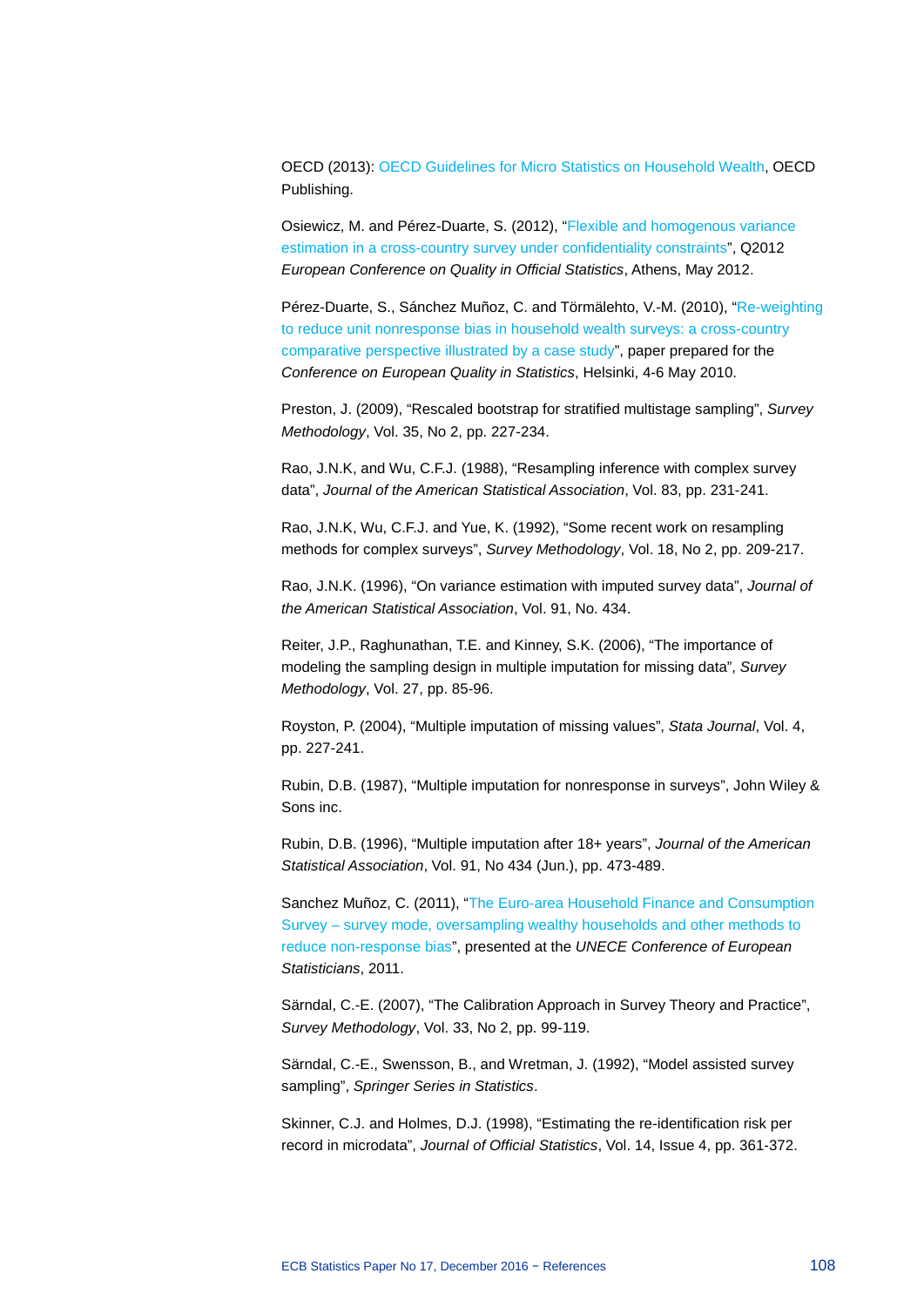Skinner, C.J. and Shlomo, N. (2008) "Assessing identification risk survey microdata using log-linear models", *Journal of the American Statistical Association*, Vol. 103, Issue 483.

Slacalek, J. (2009), "What drives personal consumption? The role of housing and financial wealth", *The B.E. Journal of Macroeconomics*, Vol. 9, Issue 1, p. 37, Berkeley Electronic Press.

UN (2001), "Handbook on Population and Housing Census Editing", *Studies in Methods*, Series F, No 82, United Nations Statistics Division.

UN (2005), "Designing household survey samples: practical guidelines", *Studies in Methods*, Series F, No 98, United Nations Statistics Division.

UN (2008), "Principles and recommendations for population and housing censuses (Revision 2)", *Statistical papers*, Series M, No 67, United Nations Statistics Division.

UNECE (2011), "Canberra Group Handbook on Household Income Statistics", Second Edition, United Nations.

United Nations (2005), "Designing household survey samples: practical guidelines", *Studies in Methods*, Series F, No 98.

Verma, V. and Betti, G. (2008), "Data accuracy in EU-SILC", in Atkinson, A.B. and Marlier, E. (ed.), *Income and Living Conditions in Europe*, Eurostat.

Vermeulen, P. (2014), "How fat is the top tail of the wealth distribution?", *European Central Bank Working Paper Series*, No 1692, July 2014.

Zhang, J.L., Rubin, D.B. and Mealli, F. (2009), ["Likelihood-based analysis of causal](http://dx.doi.org/10.1198/jasa.2009.0012)  [effects of job-training programs using principal stratification"](http://dx.doi.org/10.1198/jasa.2009.0012), *Journal of the American Statistical Association*, Vol. 104, Issue 485, pp. 166-176.